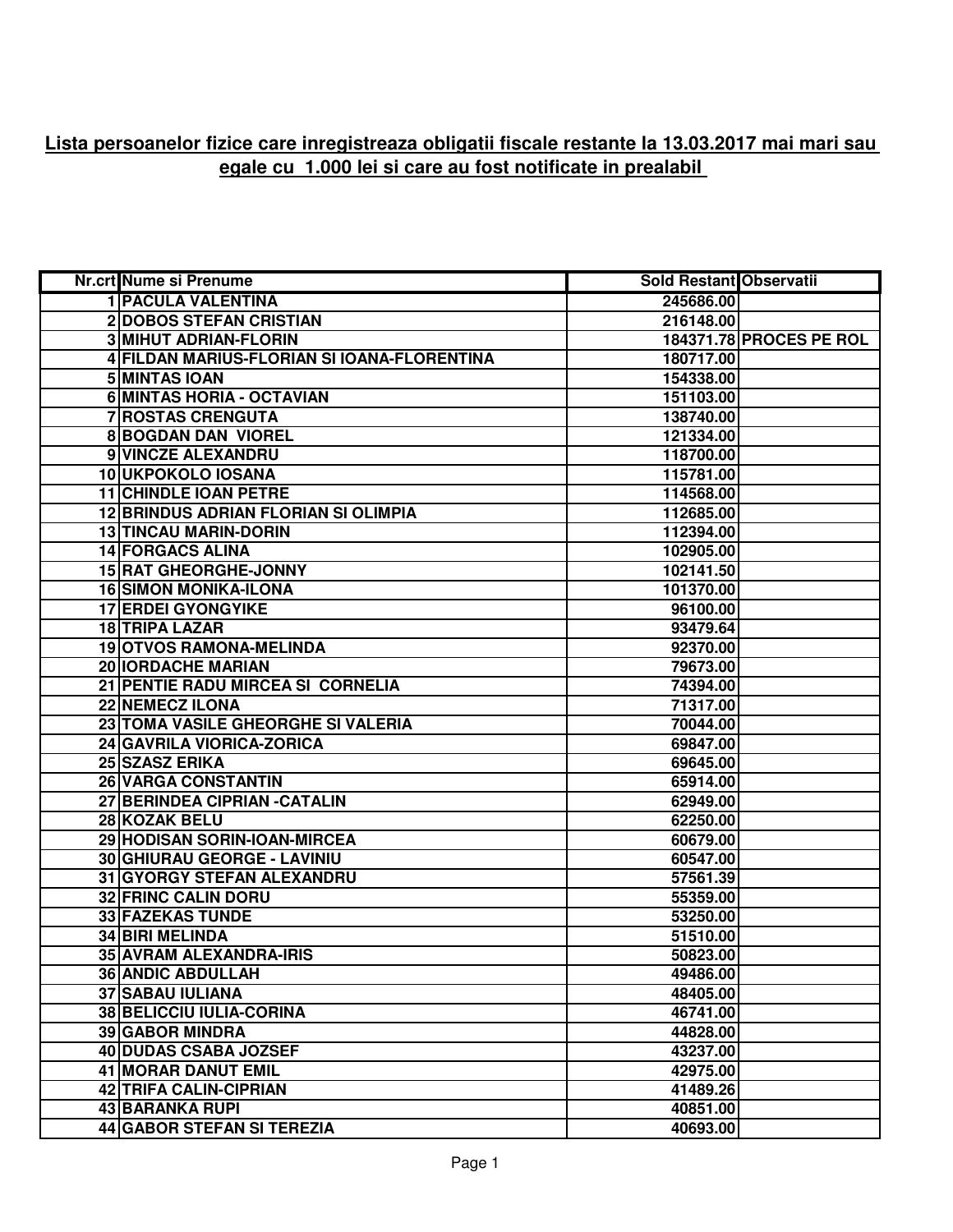| Nr.crt Nume si Prenume |                                     | Sold Restant Observatii |  |
|------------------------|-------------------------------------|-------------------------|--|
|                        | 45 HILANI RADWAN                    | 40649.00                |  |
|                        | 46 LAKATOS BRIGITA-MELINDA          | 39650.00                |  |
|                        | 47 BERKE VASILE-MARIUS SI LAURA     | 39191.50                |  |
|                        | 48 MANYI LASZLO-LEVENTE             | 39178.00                |  |
| 49 OROSZ ANCA          |                                     | 38846.00                |  |
|                        | 50 SZENTGYORGYI LAJOS-JOZSEF        | 38770.00                |  |
|                        | 51 IVANOV C-TIN DANIEL-VASADI MAGD. | 38293.00                |  |
| 52 GHIURO IOAN         |                                     | 38248.00                |  |
|                        | 53 PRODAN RIVANA                    | 38240.00                |  |
|                        | 54 PETREA HOREA COSMIN              | 38138.00                |  |
|                        | 55 CAPOTA PAVEL SI MARIA            | 38023.96                |  |
|                        | <b>56 DOBAI MARIUS DAN</b>          | 37954.00                |  |
|                        | 57 COITA FLOARE-AURICA              | 37468.00                |  |
|                        | 58 MADUTA IOANA ADINA               | 37323.00                |  |
|                        | 59 RUSU ADRIAN-ANDREI SI MARIANA    | 36695.58                |  |
|                        | 60 CLOPCE GAVRIL SI LUCIA           | 36119.00                |  |
|                        | 61 RAITA CALIN SI ALINA             | 36076.00                |  |
|                        | 62 DUDLER GABOR                     | 36039.00                |  |
| <b>63 BEKE ZOLTAN</b>  |                                     | 36019.00                |  |
|                        | 64 TAUT SERGIU-CLAUDIU              | 35658.00                |  |
|                        | 65 TASI ROBERT-LASZLO               | 34055.00                |  |
|                        | 66 CLEPE FLORIN-SABIN               | 33532.00                |  |
| 67 CABA DUMITRU        |                                     | 33365.00                |  |
|                        | 68 SINKA ELISABETA                  | 32700.00                |  |
|                        | 69 HULBER MARIUS-CALIN              | 32360.00                |  |
|                        | 70 SIMINIC CALIN CIPRIAN            | 31989.00                |  |
|                        | 71 KEREZSI EVA-KATALIN              | 31943.00                |  |
|                        | 72 GALEA FLORIAN CALIN SI ENIKO     | 31925.00                |  |
|                        | <b>73 COTUNA NICOLAE CRISTIAN</b>   | 31724.00                |  |
|                        | 74 PERRIA CAMELIA-RAMONA            | 31699.40                |  |
|                        | 75 DEMETER ALEXANDRU                | 31552.00                |  |
|                        | 76 TASNADI LEVENTE SI CORINA        | 31443.10                |  |
|                        | 77 LAKATOS SZELURINA                | 31415.00                |  |
|                        | <b>78 SABAU DANIEL-IOSIF</b>        | 31371.00                |  |
|                        | <b>79 FAUR NICUSOR-DARIUS</b>       | 30784.00                |  |
|                        | 80 MARTIN DUMITRU                   | 30238.00                |  |
|                        | 81 BOCA MARIAN MARCEL SI MIRELA     | 30192.67                |  |
|                        | 82 VAIDA RAUL FLAVIU                | 29982.00                |  |
|                        | 83 HORVATH SANDOR                   | 29942.00                |  |
| 84 BABO KALMAN         |                                     | 29194.46                |  |
| <b>85 VARGA MARGIT</b> |                                     | 28800.00                |  |
|                        | <b>86 TUDORAN MARCEL MARIUS</b>     | 28741.00                |  |
| <b>87 CSAKI KALMAN</b> |                                     | 28623.00                |  |
|                        | <b>88 CHIRILA ADRIAN FLORIN</b>     | 28483.00                |  |
| 89 STERIU VIOREL       |                                     | 28481.00                |  |
|                        | 90 LACATOS PAMELA                   | 28355.00                |  |
|                        | 91 ERDEI ROMULUS MODIGLIANI         | 27782.00                |  |
|                        | 92 CHIS FLORIAN DAN                 | 27769.00                |  |
|                        | 93 FREUNDLICH SAMUEL ADAM           | 27692.00                |  |
| 94 BARANKA RUPI        |                                     | 27326.00                |  |
|                        | 95 MOS ALINA LACRIMIOARA            | 27106.00                |  |
| 96 VIDICAN IOAN        |                                     | 26573.12                |  |
|                        | 97 FILIMON CALIN CLAUDIU            | 26497.00                |  |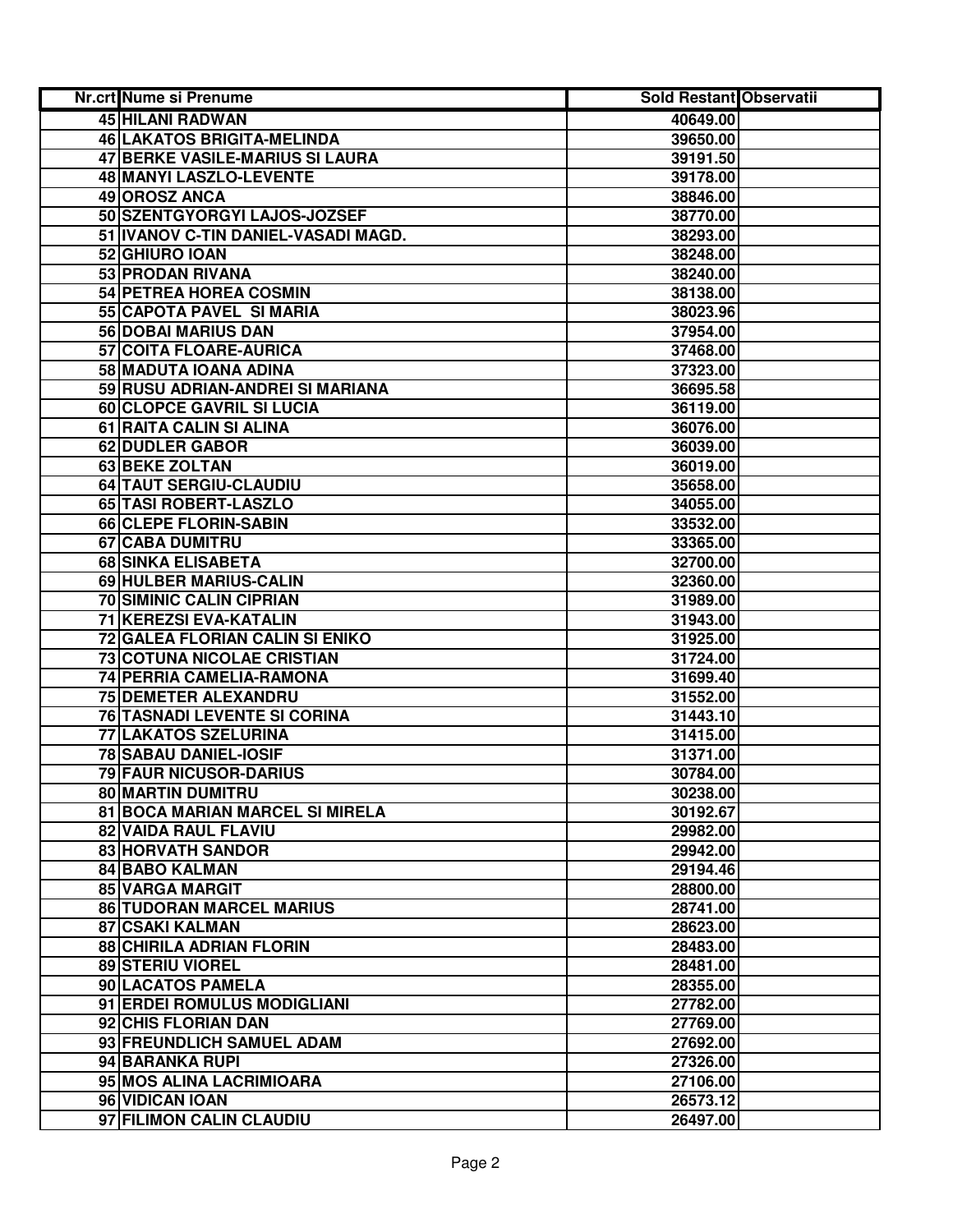| Nr.crt Nume si Prenume                      | Sold Restant Observatii |                        |
|---------------------------------------------|-------------------------|------------------------|
| 98 MANEA DARIUS-FLAVIUS                     | 26487.00                |                        |
| 99 MANEA ROMULUT SI FLOARE                  | 26486.00                |                        |
| 100 BUHAS CARMEN-LAURA                      | 26427.00                |                        |
| 101 LUPSE NICOLAE                           | 26327.00                |                        |
| <b>102 ROSTAS DITA</b>                      | 26171.44                |                        |
| 103 TUDOR CONSTANTIN-SEBASTIAN              | 26066.00                |                        |
| 104 NANASSY NORBERT CSABA                   | 25888.50                |                        |
| <b>105 SFERLE DANUT</b>                     | 25739.00                |                        |
| 106 BALOGH BOBI-SZABOLCS                    | 25648.00                |                        |
| <b>107 TODERICI DORIN-CORNEL</b>            |                         | 25556.92 PROCES PE ROL |
| 108 BALOG LADISLAU                          | 25520.00                |                        |
| 109 TRIPA FRANCO-OVIDIU-MAURO               | 25302.86                |                        |
| 110 BOGDAN GHEORGHE                         | 25208.00                |                        |
| 111 MARICESCU GABRIEL IOAN                  | 25139.00                |                        |
| <b>112 ROSTAS MIHALY</b>                    | 25039.00                |                        |
| 113 BUT ADRIAN-GYORGY                       | 24880.00                |                        |
| <b>114 MORGOS ADRIAN</b>                    | 24875.00                |                        |
| 115 LOSONCZI NORBERT-ALEXANDRU              | 24791.00                |                        |
| 116 BIRAU VALENTIN-MARIN SI LIVIA           | 24667.00                |                        |
| <b>117 MAGHIAR MARIUS- ADRIAN SI CARMEN</b> | 24400.00                |                        |
| <b>118 MIHALCEA VASILE</b>                  | 24399.00                |                        |
| 119 CARJAN DANIEL                           | 24233.00                |                        |
| 120 KOVACS ERZSEBET                         | 24220.00                |                        |
| <b>121 BOCSA LILIANA MONICA</b>             | 24176.00                |                        |
| <b>122 BUDURA VASILE SI SILVIA</b>          | 24092.00                |                        |
| <b>123 GABOR MATEI</b>                      | 24059.50                |                        |
| <b>124 MATEIAS TEODOR MARIUS</b>            | 24041.00                |                        |
| <b>125 BELU ADRIAN</b>                      | 24033.00                |                        |
| <b>126 KONCSAG ARTHUR</b>                   | 23798.00                |                        |
| <b>127 POPA ADRIAN</b>                      | 23676.00                |                        |
| <b>128 PUCHIANU DOREL</b>                   | 23652.00                |                        |
| <b>129 MORTAN GHEORGHE-SORIN</b>            | 23433.00                |                        |
| <b>130 PUSCAS AVRAM SI LIDIA</b>            | 23348.50                |                        |
| <b>131 HODUT NORBERT JANOS</b>              | 23211.00                |                        |
| <b>132 MUT VASILE SI DOMNICA</b>            | 23168.00                |                        |
| 133 HANSEN JUHAS CORNEL                     | 23158.00                |                        |
| <b>134 MIHOC SILVIAN</b>                    | 22924.00                |                        |
| <b>135 RACOLTA MARIUS SORIN</b>             | 22605.00                |                        |
| 136 UNGVARI GYULA ZOLTAN                    | 22600.00                |                        |
| <b>137 GANTNER IUDITA IRINA SI CAROL</b>    | 22572.00                |                        |
| <b>138 CIUCIU DUMITRU SI VIORICA</b>        | 22510.00                |                        |
| <b>139 PORCAR DUMITRU</b>                   | 22434.00                |                        |
| 140 FEKETE-BANDI-PISTA NARCIS               | 22380.00                |                        |
| <b>141 GABOR STEFAN</b>                     | 22351.00                |                        |
| <b>142 GABOR MATEI</b>                      | 22178.00                |                        |
| <b>143 OPRIS OVIDIU</b>                     | 22003.00                |                        |
| <b>144 MELEG CSABA</b>                      | 21949.14                |                        |
| <b>145 MUDURA LEONTIN SANDU SI MIRELA</b>   | 21918.66                |                        |
| <b>146 HEBRISTYAN MIA-OLIMPIA</b>           | 21877.00                |                        |
| <b>147 KISS ROTH MONICA SI LAJOS</b>        | 21857.59                |                        |
| 148 RADU IOAN                               | 21706.00                |                        |
| 149 REPCIUC SEBASTIAN                       | 21590.00                |                        |
| <b>150 TIRON ANDREEA-ALINA</b>              | 21310.00                |                        |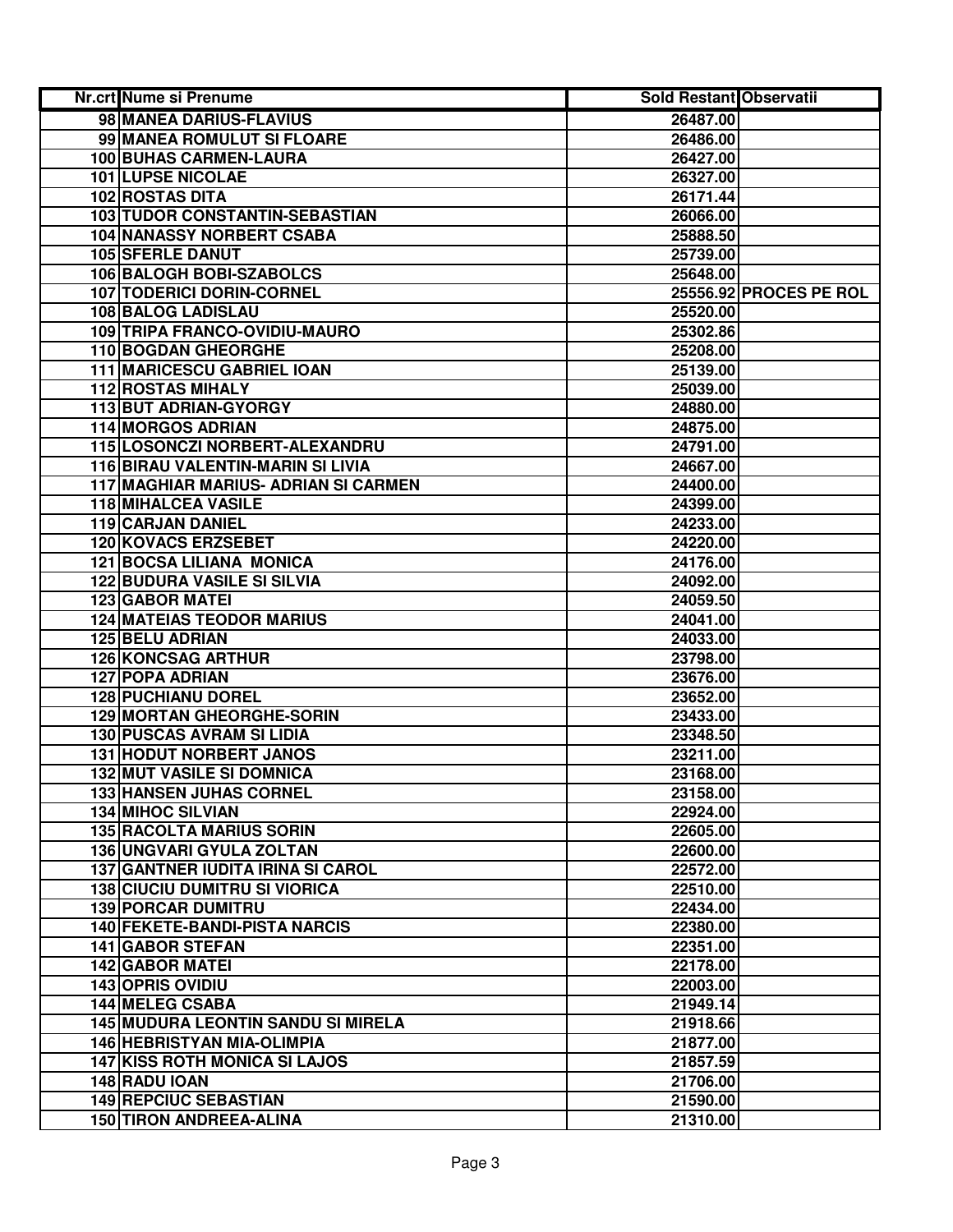| Nr.crt Nume si Prenume                | <b>Sold Restant Observatii</b> |                        |
|---------------------------------------|--------------------------------|------------------------|
| <b>151 NAGY DAVID-CRISTIAN</b>        | 21100.00                       |                        |
| <b>152 RASVANTA CORNEL</b>            | 21090.00                       |                        |
| <b>153 CSEH MELANIA NADIA</b>         | 21020.00                       |                        |
| 154 RATKAI ZOLTAN                     | 20986.00                       |                        |
| 155 KHALFALLAH SAMI BEN KHALFALLAH    | 20921.00                       |                        |
| 156 ZSISKU LAJOS                      |                                | 20878.00 PROCES PE ROL |
| <b>157 BELETCHI SIMONA</b>            | 20833.00                       |                        |
| <b>158 SORODOC IONEL VIOREL</b>       | 20602.50                       |                        |
| 159 GHIURO RAUL-FABIAN                | 20317.00                       |                        |
| <b>160 TUDOSE MIRCEA</b>              | 20298.00                       |                        |
| 161 ROSTAS JAN                        | 20141.00                       |                        |
| 162 AVRAM DANIEL RADU                 | 20111.00                       |                        |
| <b>163 PATER SORIN</b>                | 20064.00                       |                        |
| <b>164 ROSCA LUCIA</b>                | 20000.00                       |                        |
| <b>165 COVACI IOAN SI ELISABETA</b>   | 19987.00                       |                        |
| <b>166 SAVAN AUGUSTIN-SEBASTIAN</b>   | 19945.01                       |                        |
| 167 MERCE-SABAU DANIEL-LUCIAN         | 19709.00                       |                        |
| <b>168 BRIZZI PAOLO</b>               | 19611.00                       |                        |
| <b>169 CUCIULA ADRIAN-LEONTIN</b>     | 19574.00                       |                        |
| <b>170 FECHETE ZINA-MARIOARA</b>      | 19535.00                       |                        |
| <b>171 PETRESCU CRISTIAN-GHEORGHE</b> | 19535.00                       |                        |
| <b>172 BUNGAU FLORIN</b>              | 19522.50                       |                        |
| 173 BAUMANN VALERIA                   | 19445.00                       |                        |
| <b>174 ZAHARIA MARIUS</b>             | 19355.05                       |                        |
| <b>175 SIMON ERZSEBET</b>             | 19170.00                       |                        |
| <b>176 ONACA TEODOR</b>               | 19127.68                       |                        |
| 177 GABOR IOAN                        | 19105.00                       |                        |
| 178 BOGDAN CRISTIAN DAN               | 19067.00                       |                        |
| 179 CIMERDEAN RARES - MIREL SI KLARA  | 19045.00                       |                        |
| <b>180 OTVOS KAROLY-MARIUS</b>        | 19040.00                       |                        |
| <b>181 MITU CONSTANTIN</b>            | 19011.00                       |                        |
| <b>182 LAKATOS ETELKA</b>             | 18930.00                       |                        |
| 183 MIHUT OANA-BIANCA                 | 18911.97                       |                        |
| <b>184 KHAWALED ISSA</b>              | 18847.00                       |                        |
| <b>185 BALIBAN MARCEL</b>             | 18827.00                       |                        |
| <b>186 GABOR DUMITRU</b>              | 18808.00                       |                        |
| <b>187 MURASAN VLAD CRISTIAN</b>      | 18750.00                       |                        |
| <b>188 SZALACSI ENIKO</b>             | 18740.00                       |                        |
| <b>189 GABOR MATEI</b>                | 18735.00                       |                        |
| <b>190 MATEIAS IOAN</b>               | 18653.00                       |                        |
| <b>191 PAL INGRID BEATRIX</b>         | 18614.00                       |                        |
| <b>192 BALAWI ISSAM</b>               | 18584.00                       |                        |
| <b>193 LAKATOS SANDOR</b>             | 18510.00                       |                        |
| <b>194 LINGURAR MINISTRU</b>          | 18460.00                       |                        |
| <b>195 HEPES FLORIN CLAUDIU</b>       | 18345.00                       |                        |
| <b>196 CRISTEA TRAIAN SI ANA</b>      |                                | 18321.00 PROCES PE ROL |
| <b>197 MERTE CRISTIAN-DORU</b>        | 18301.00                       |                        |
| 198 GUBA PAUL-CAROL SI CSILLA-ANGELA  | 18279.00                       |                        |
| <b>199 MUDURE VICTOR SI ADRIANA</b>   | 18272.00                       |                        |
| 200 SAVA ANDREA                       | 18120.00                       |                        |
| 201 USVAT ADRIAN                      | 18055.00                       |                        |
| 202 KOVACS PETER SI DOINA             | 18041.00                       |                        |
| 203 TROISTA ION                       | 17885.00                       |                        |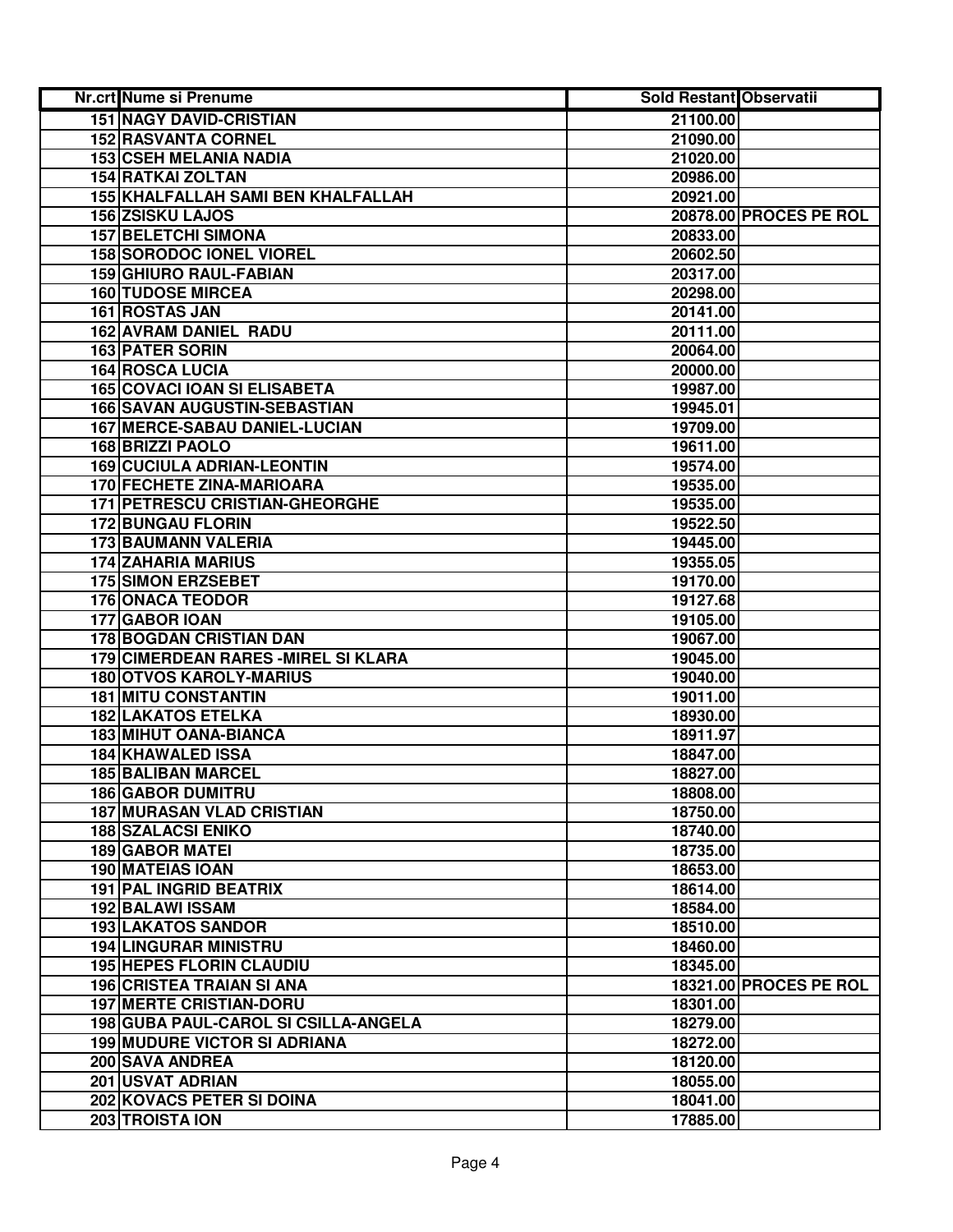| Nr.crt Nume si Prenume                 | <b>Sold Restant Observatii</b> |  |
|----------------------------------------|--------------------------------|--|
| 204 BODO NORBERT-ZSOLT                 | 17867.00                       |  |
| 205 SELES DIANA-CAMELIA                | 17807.00                       |  |
| 206 SZTUFLIAK PETER                    | 17800.00                       |  |
| 207 GABOR IANCU                        | 17794.00                       |  |
| 208 GABOR GAVRIL                       | 17761.00                       |  |
| 209 SINKA JANOS                        | 17684.00                       |  |
| 210 DUDLER DAN-IOSIF                   | 17610.00                       |  |
| 211 MANGRA PETRU-LIVIU                 | 17601.00                       |  |
| 212 CIURAR ANTON                       | 17568.50                       |  |
| 213 PETROI SAMUIL                      | 17511.00                       |  |
| 214 BACIU HOREA-SABIN                  | 17479.00                       |  |
| 215 COZMA BENIAMIN-RUBEN               | 17436.00                       |  |
| 216 GUIAS SERGIU-EMANUEL               | 17419.00                       |  |
| 217 CORNEA GABRIEL                     | 17288.81                       |  |
| 218 LITA ANDREI                        | 17277.00                       |  |
| 219 SPRIDON CRISTIAN                   | 17259.00                       |  |
| 220 GAL IOAN                           | 17145.00                       |  |
| 221 LAZAR IOAN                         | 17144.00                       |  |
| 222 ROMOCEA DAN MIRCEA                 | 17061.00                       |  |
| <b>223 PAUNESCU NICOLAE</b>            | 17053.00                       |  |
| 224 HAISAN COSTICA                     | 17009.00                       |  |
| <b>225 TIRLA NICOLAE</b>               | 16945.00                       |  |
| 226 COVACI MIRCEA-MIHAI                | 16940.00                       |  |
| 227 CHIRILA ALEXANDRA-MARIA            | 16875.00                       |  |
| 228 ISZTOJKA ROZALIA                   | 16858.00                       |  |
| 229 NICA LAURA SI EUGEN                | 16849.00                       |  |
| 230 PETRUT IOAN                        | 16683.00                       |  |
| 231 FRENTIU CRISTIAN                   | 16670.00                       |  |
| 232 SERES JANOS ZSOLT                  | 16637.00                       |  |
| 233 KOSZTA SANDOR - ATTILA             | 16440.00                       |  |
| 234 IGNATESCU EDIT-SAROLTA             | 16392.00                       |  |
| 235 MICLE GHEORGHE                     | 16276.00                       |  |
| 236 IUHAS GHEORGHE SI FLOARE           | 16262.00                       |  |
| 237 COTRAU CORNELIA                    | 16075.00                       |  |
| 238 LATA FLORIN                        | 16057.00                       |  |
| 239 GABOR IOAN                         | 16033.51                       |  |
| 240 DUDLER JANOS GYULA                 | 16000.00                       |  |
| 241 TOTH ATTILA                        | 16000.00                       |  |
| 242 PISCOTI VALENTIN                   | 15986.00                       |  |
| 243 KOZMA DENES-ANTAL                  | 15941.00                       |  |
| 244 GYONGYOSI DAMARIS MARIA            | 15920.00                       |  |
| <b>245 TANASE MARIANA</b>              | 15900.00                       |  |
| 246 STANA VASILE-CALIN SI DANA-JANINA  | 15888.00                       |  |
| 247 SUCIU GAVRIL SI CLAUDIA-GHEORGHINA | 15882.23                       |  |
| <b>248 SAIDI NADER</b>                 | 15861.00                       |  |
| 249 MICULESCU DACIAN MIRCEA            | 15823.15                       |  |
| 250 CERCEL FLORIN-GHEORGHE SI RENATA   | 15821.00                       |  |
| 251 CASAPU CRISTIAN-AURELIAN           | 15755.00                       |  |
| 252 GLIGOR LAZAR-FLORIAN               | 15728.26                       |  |
| 253 AVRAM GAVRIL                       | 15711.00                       |  |
| 254 GOLBAN NICUSOR - CONSTANTIN        | 15663.50                       |  |
| <b>255 ISZTOJKA GAVRIL</b>             | 15653.00                       |  |
| 256 ZBIRCEA RADU-CRISTIAN SI CORNELIA  | 15631.00                       |  |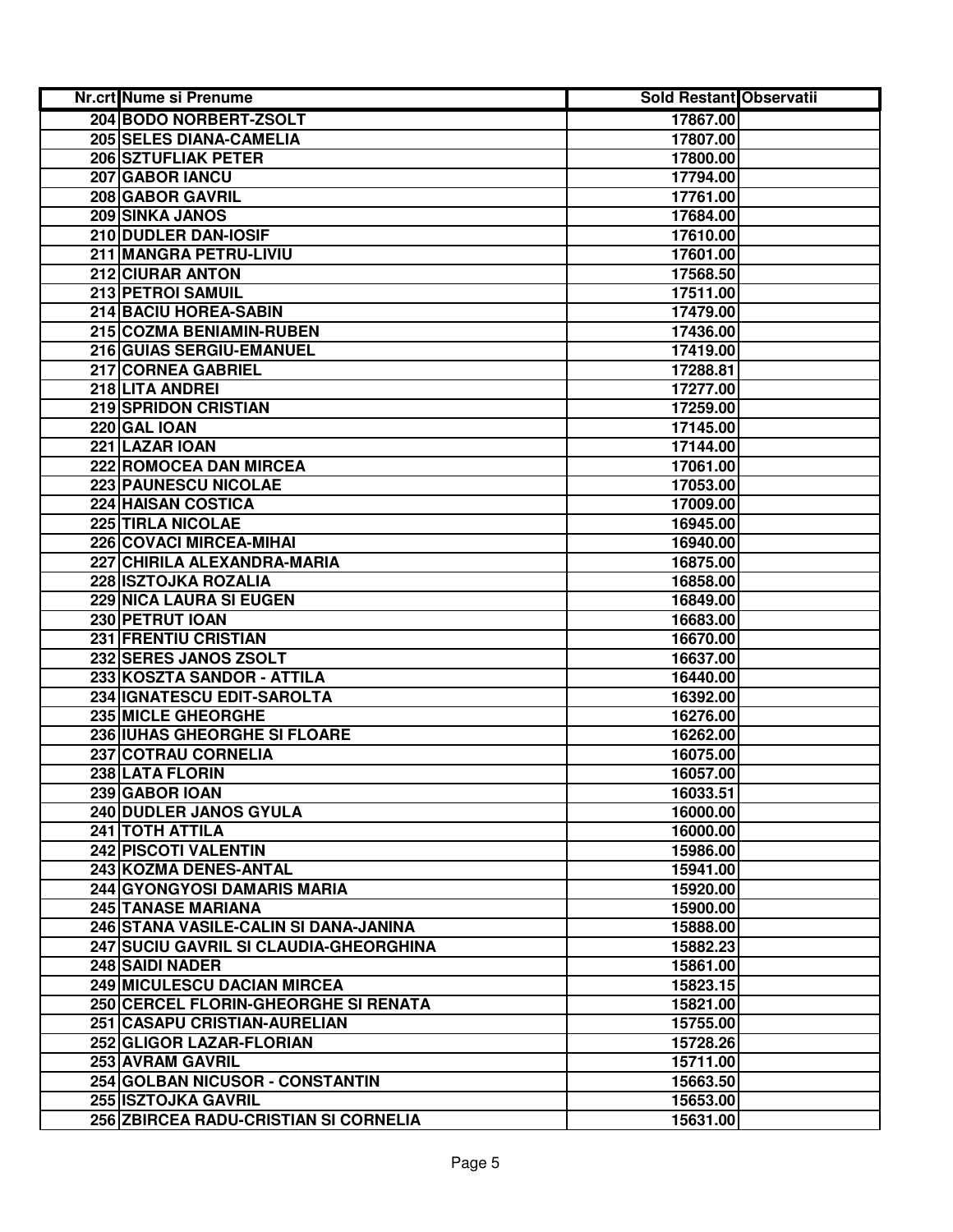| Nr.crt Nume si Prenume                                  | Sold Restant Observatii |  |
|---------------------------------------------------------|-------------------------|--|
| 257 ROSTAS RUMITA                                       | 15580.00                |  |
| 258 NAGY DANIIL                                         | 15575.00                |  |
| 259 ROSTAS REMUS                                        | 15560.00                |  |
| 260 AMBRO CIPRIAN                                       | 15486.00                |  |
| 261 GABOR IOSIF SI SUSANA                               | 15466.00                |  |
| 262 FAZEKAS LEVENTE-ERVIN                               | 15439.00                |  |
| 263 OPREA LACRAMIOARA-MARIANA                           | 15425.00                |  |
| 264 MOGYOROSI IULIANNA SI BIHARI PIROSKA SI PENZES IREI | 15265.00                |  |
| 265 GHERMAN IOAN                                        | 15262.00                |  |
| 266 COPIL FLORIAN                                       | 15249.00                |  |
| 267 FISCUTEAN TIBERIU-OCTAVIAN SI DANA-IOANA            | 15246.00                |  |
| 268 BAT FLORICA                                         | 15175.00                |  |
| <b>269 SUPURAN CIPRIAN-ROMEO</b>                        | 15167.00                |  |
| 270 LINGURAR GETA                                       | 15165.00                |  |
| 271 COMAN VASILE                                        | 15088.00                |  |
| 272 JURJAK PAUL-DAN                                     | 15078.00                |  |
| <b>273 FUSCAS NICOLAE</b>                               | 15000.00                |  |
| 274 MOLDOVAN CALIN-GHEORGHE                             | 14995.00                |  |
| 275 SALAJAN CIPRIAN                                     | 14974.00                |  |
| 276 RACZ SANDOR                                         | 14954.00                |  |
| 277 BARTA MIKLOS-ATTILA                                 | 14915.00                |  |
| 278 BRISCAN CALIN SORIN                                 | 14909.00                |  |
| 279 MARIAN FLORIN-MIRCEA-LUCIAN SI GRETA                | 14897.00                |  |
| 280 BURCSA RADU                                         | 14872.00                |  |
| 281 REMES AUREL                                         | 14855.00                |  |
| 282 HORVATH NORBERT                                     | 14849.00                |  |
| 283 BOCA KALMAN JOZSEF                                  | 14844.00                |  |
| 284 STIUBEA IOAN                                        | 14844.00                |  |
| 285 TIRLEA LOREDANA                                     | 14838.00                |  |
| 286 BUZATU MARIAN-NISTOR                                | 14805.00                |  |
| 287 OLAH IOAN-IOSIF                                     | 14753.00                |  |
| 288 RATIU ADRIAN-CRISTIAN                               | 14741.00                |  |
| 289 HALUSKA ROBERT                                      | 14701.00                |  |
| 290 ABRAHAM CALIN                                       | 14664.00                |  |
| 291 HOSSZU DANIEL                                       | 14653.00                |  |
| 292 APOSTOAEI PAUL-PETRU                                | 14600.00                |  |
| 293 PRODAN ZAHARIA-ZOLTAN                               | 14588.00                |  |
| 294 MEER IOAN-PAUL                                      | 14572.00                |  |
| 295 GEBER TUNDE<br>296 GHIT PETRU-ALEXANDRU             | 14565.00                |  |
|                                                         | 14500.00                |  |
| 297 LUNG AURELIAN MIHAITA                               | 14464.00                |  |
| 298 COTRAU GEORGE-REMUS<br>299 GAVRILAS MIRELA-SILVIA   | 14438.00                |  |
| <b>300 GUETARI RAZI</b>                                 | 14408.00<br>14372.00    |  |
| <b>301 BOTA ELISABETA</b>                               | 14371.00                |  |
| 302 BOCHIS CALIN PETRU                                  | 14361.00                |  |
| 303 COSTIN FLORIN ALIN                                  | 14310.00                |  |
| 304 GABOR AMBRUS                                        | 14295.45                |  |
| 305 MADA DAN                                            | 14279.94                |  |
| 306 MANAILA COSMIN-EUGEN                                | 14245.00                |  |
| 307 KATONA ALEXANDRA-LOREDANA                           | 14200.00                |  |
| 308 SZTOJKA ISTVAN                                      | 14200.00                |  |
| 309 BOSNYAK OTTO                                        | 14182.00                |  |
|                                                         |                         |  |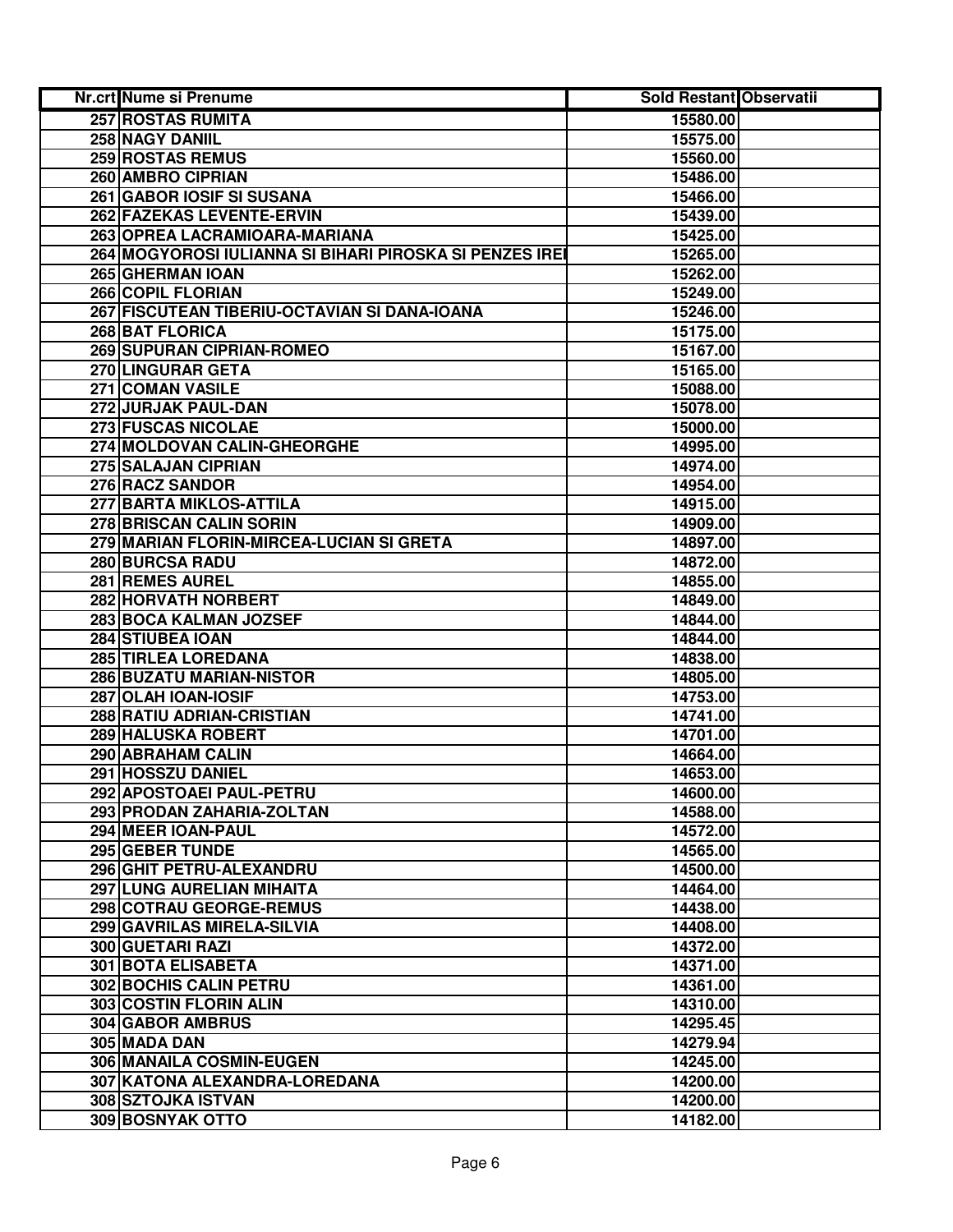| Nr.crt Nume si Prenume                   | <b>Sold Restant Observatii</b> |
|------------------------------------------|--------------------------------|
| <b>310 TICHILA FLORIAN</b>               | 14146.00                       |
| 311 RUSU NICOLAE-ALEXANDRU               | 14136.99                       |
| 312 TODERICI IOAN OVIDIU                 | 14126.00                       |
| 313 HUSZAR ATTILA                        | 14120.00                       |
| 314 SEUCHE LUCIAN-GHEORGHE               | 14077.00                       |
| 315 ANTOCI IOAN                          | 14061.66                       |
| 316 BARA CLAUDIA                         | 14057.00                       |
| 317 MURVAI NORBERT-EUGEN                 | 14024.00                       |
| 318 ISZTOIKA MARIA                       | 14019.00                       |
| 319 VARGA MIKLOS-GABOR                   | 14006.21                       |
| 320 POP OLIMPIA LOREDANA                 | 14004.00                       |
| 321 MOGA CORINA SANDA                    | 13995.00                       |
| 322 BODIU BOGDAN RADU                    | 13993.70                       |
| 323 SABAU REMUS-ADRIAN                   | 13977.00                       |
| 324 BLAGA VIOREL                         | 13944.00                       |
| <b>325 ZETOCHA RAUL</b>                  | 13941.00                       |
| 326 GABOR STEFAN                         | 13940.00                       |
| <b>327 MOCA VIOREL SI VIORICA</b>        | 13924.14                       |
| <b>328 VIDICAN ELENA-OLIMPIA</b>         | 13906.00                       |
| 329 BOROS IONEL-ALEXANDRU                | 13892.00                       |
| 330 ROSTAS AUGUSTIN                      | 13875.00                       |
| 331 MUDURA RAZVAN-MIRCEA                 | 13857.00                       |
| 332 PANTIS GHEORGHE-CORNEL               | 13785.00                       |
| 333 KERESZTESY ROMEO-EMIL                | 13770.00                       |
| 334 TUDOR GHEORGHE SI HORTENSIA GABRIELA | 13747.46                       |
| 335 GIURA DUMITRU SI MINODORA            | 13738.24                       |
| 336 GABOR IOAN                           | 13720.00                       |
| 337 BAR MARIOARA                         | 13700.00                       |
| 338 CARLIG ILDIKO-CSILLA                 | 13640.00                       |
| 339 GHIT GHEORGHE MIRCEA                 | 13629.00                       |
| 340 SZABO IBOLYA                         | 13608.00                       |
| 341 RUGE IOAN                            | 13603.00                       |
| 342 SABAU SORIN                          | 13587.34                       |
| 343 MEZEI MARGIT                         | 13555.00                       |
| 344 HULE OCTAVIAN-VALENTIN               | 13413.00                       |
| 345 POPESCU COSTEL                       | 13369.00                       |
| 346 ROSTAS ANDRONICA SI AUGUSTIN         | 13332.00                       |
| <b>347 SZALAI CLAUDIUS-FELIX</b>         | 13324.00                       |
| 348 ISZTOIKA EVA                         | 13305.96                       |
| <b>349 GABOR TEREZIA</b>                 | 13250.00                       |
| 350 ELER CSABA-ROBERT                    | 13209.00                       |
| 351 CEARNAU OVIDIU DANIEL                | 13165.00                       |
| <b>352 STANA OCTAVIAN</b>                | 13164.50                       |
| 353 CSASZAR TAMAS                        | 13155.00                       |
| 354 MERCE-PASCA MARIUS-LUCIAN            | 13133.00                       |
| 355 POP ALEXANDRU-SORIN                  | 13108.00                       |
| 356 PATAKI EVA                           | 13085.00                       |
| <b>357 SCROBUTIU MIRCEA FLORIN</b>       | 13084.78                       |
| 358 DEMIAN ISTVAN CSABA                  | 13075.00                       |
| 359 POPA RADU ADRIAN                     | 13059.00                       |
| 360 VARGA ERIKA ILDIKO                   | 13048.00                       |
| 361 ROSU VASILE                          | 13034.00                       |
| 362 BOGDAN JONAS-CSABA-OTTILA            | 13031.00                       |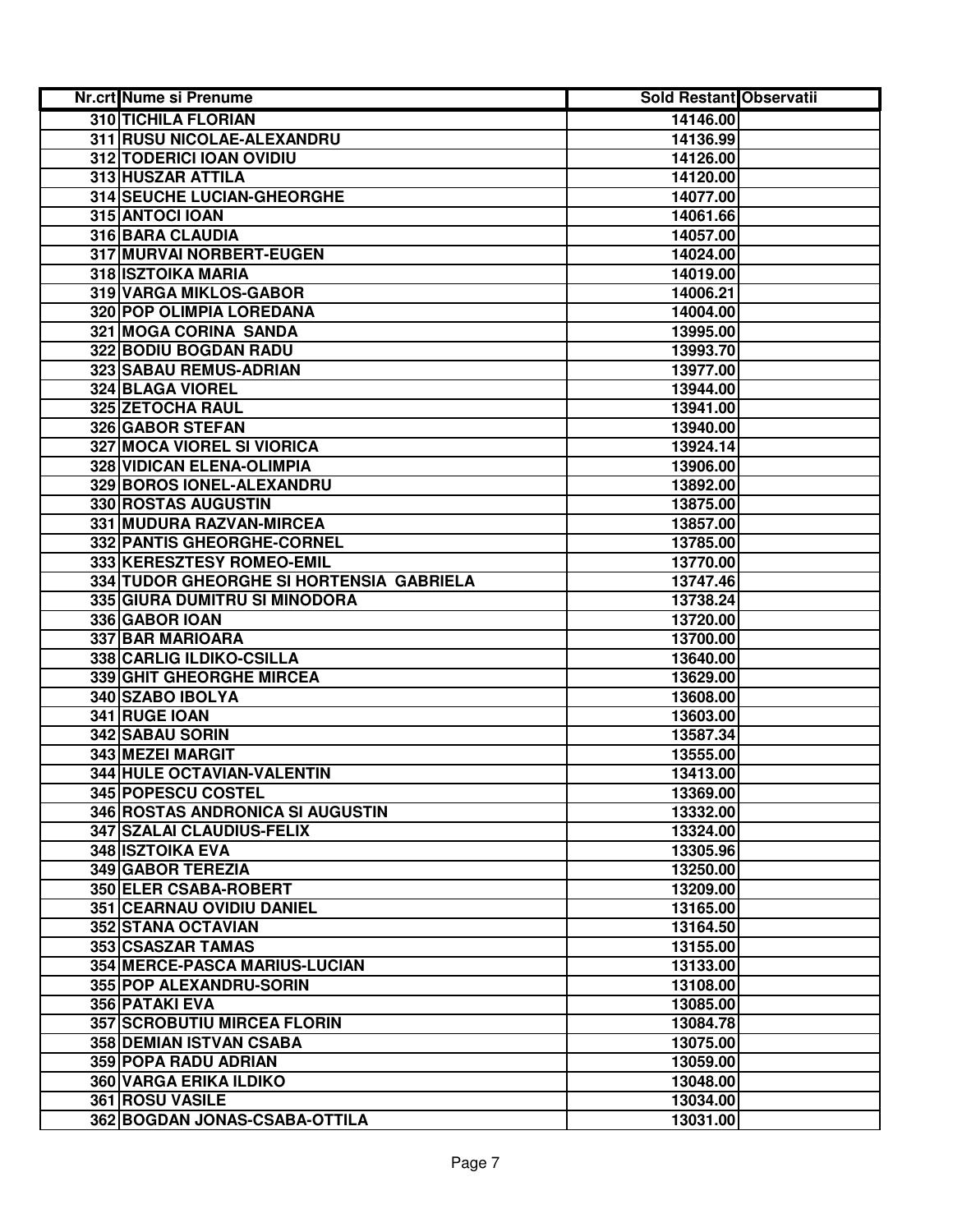| Nr.crt Nume si Prenume                         | <b>Sold Restant Observatii</b> |  |
|------------------------------------------------|--------------------------------|--|
| <b>363 HAITA FLORIAN-GAVRIL</b>                | 13027.00                       |  |
| <b>364 VARGA LASZLO</b>                        | 13020.00                       |  |
| <b>365 PUSCAU CORNEL</b>                       | 12999.00                       |  |
| 366 MOCSAR LADISLAU                            | 12980.00                       |  |
| 367 GYENGE ISTVAN-ATTILA                       | 12950.00                       |  |
| 368 NICULESCU TRAIAN                           | 12876.00                       |  |
| 369 OROS DACIAN                                | 12850.00                       |  |
| 370 DUME VASILE-CORNELIU SI CORNELIA           | 12834.00                       |  |
| 371 MATEAS GHEORGHE-ROMEO                      | 12813.64                       |  |
| 372 ARON TIBOR                                 | 12767.00                       |  |
| 373 DASCAL ALEXANDRU DUMITRU                   | 12764.00                       |  |
| 374 MOCIAN OVIDIU                              | 12750.00                       |  |
| 375 TARR MAGDOLNA BEATA                        | 12700.00                       |  |
| 376 CHIRILA IOAN                               | 12695.00                       |  |
| <b>377 FARKAS ALEXANDRU</b>                    | 12695.00                       |  |
| 378 CABINET INDIVIDUAL AVOCATIAL COSTEA OVIDIU | 12692.00                       |  |
| 379 STOJKA GAVRIL                              | 12670.00                       |  |
| <b>380 KULCSAR STEFAN</b>                      | 12659.00                       |  |
| <b>381 BARANKA MINDRA</b>                      | 12638.00                       |  |
| <b>382 TAKACS GEOSEFINA</b>                    | 12600.00                       |  |
| 383 GABOR RUPERT                               | 12532.00                       |  |
| <b>384 ASZTALOS ILDIKO</b>                     | 12515.00                       |  |
| 385 PAPP CONSTANTIN-RADU                       | 12500.00                       |  |
| 386 VARGA BELA IULIU                           | 12482.00                       |  |
| 387 LUPSA CIPRIAN - DUMITRU SI MIHAELA         | 12467.00                       |  |
| 388 ROSTAS AUGUSTIN                            | 12440.00                       |  |
| 389 VARGA KRISTIAN                             | 12435.50                       |  |
| 390 ROSTAS VALERIAN                            | 12435.00                       |  |
| 391 VEKERDI LEVENTE-CSABA                      | 12419.00                       |  |
| 392 BIGASZ IOSIF                               | 12412.00                       |  |
| 393 SILAGHI SORIN-SILVIU                       | 12365.00                       |  |
| <b>394 NOVAK NORBERT</b>                       | 12360.00                       |  |
| 395 BUSANU VERONICA                            | 12349.53                       |  |
| 396 STOIKA RADU                                | 12302.00                       |  |
| 397 UNGUR GHEORGHE-DANIEL                      | 12301.00                       |  |
| 398 GHEREG FLORIN-SORIN                        | 12286.00                       |  |
| 399 TENTEA CSEPEI SANDOR                       | 12266.00                       |  |
| 400 MUNDRUCZ FLAMINGO-TONI                     | 12236.00                       |  |
| 401 SZTOJKA LAJOS                              | 12235.00                       |  |
| 402 FETEA IOAN                                 | 12225.00                       |  |
| <b>403 URSADAN EMIL IOAN PFA</b>               | 12213.00                       |  |
| <b>404 COSTEA EUGEN-PETRU</b>                  | 12210.00                       |  |
| <b>405 MOCA FLORENTINA-ELENA</b>               | 12207.00                       |  |
| <b>406 BUKSA STEFAN OVIDIU</b>                 | 12201.00                       |  |
| <b>407 FARKAS CAROL-ROBERT</b>                 | 12190.00                       |  |
| 408 MANGRA ADINA FLORINA                       | 12169.00                       |  |
| 409 POP GHEORGHE CLAUDIU                       | 12162.00                       |  |
| 410 MARTIN CRISTIAN PAUL                       | 12110.90                       |  |
| 411 GAVRILAS ALIN-SORIN SI RENATA-ALINA        | 12096.00                       |  |
| 412 POPA VASILE                                | 12066.00                       |  |
| 413 FAZACAS DUMITRU CIPRIAN                    | 12062.92                       |  |
| 414 GALIS LAZAR                                | 12038.00                       |  |
| 415 LAZAR ARDELEAN SI LENUTA                   | 12031.00                       |  |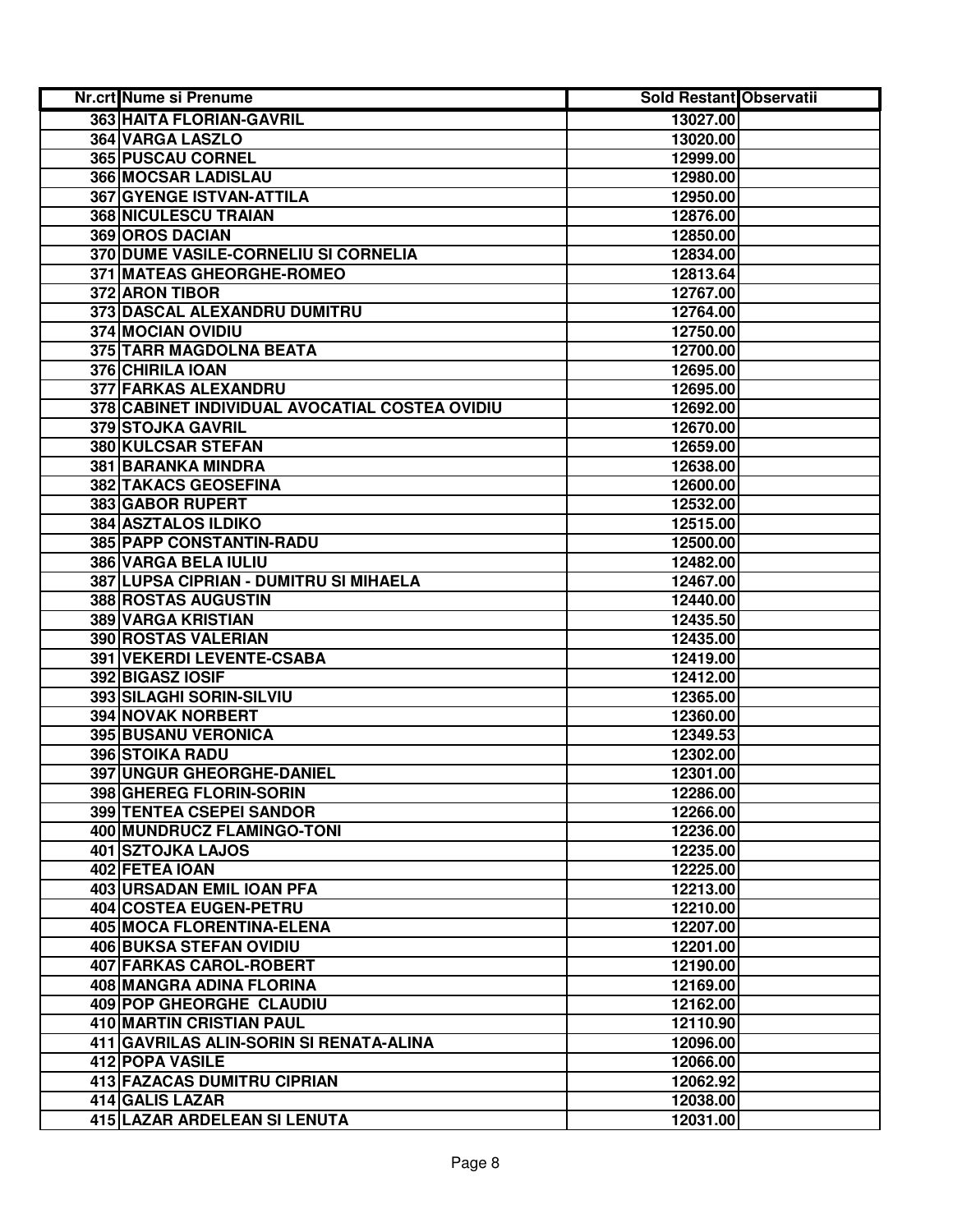| Nr.crt Nume si Prenume                | <b>Sold Restant Observatii</b> |  |
|---------------------------------------|--------------------------------|--|
| 416 POPOVICIU RADU-FLORIN             | 12017.00                       |  |
| <b>417 SZMERCSANYI ELENA-IRINA</b>    | 12011.00                       |  |
| 418 NAGY IMRE                         | 12000.00                       |  |
| 419 SIMONYI GYORGY                    | 12000.00                       |  |
| 420 VARGA OVIDIU-FLORIN               | 12000.00                       |  |
| <b>421 DRIMBA MIHAI - SEBASTIAN</b>   | 11977.00                       |  |
| 422 FARTEA EDINA                      | 11975.00                       |  |
| 423 VASADI CORNELIU-DANIEL SI LIDIA   | 11960.00                       |  |
| 424 FODOR PETER-LASZLO                | 11925.00                       |  |
| 425 SCHITTENHELM LASZLO-ATTILA        | 11900.00                       |  |
| 426 SEICA IOANA-CODRUTA-EVA           | 11900.00                       |  |
| <b>427 CRISAN GHEORGHE DANIEL</b>     | 11897.00                       |  |
| 428 MIKLOS GABOR                      | 11891.00                       |  |
| 429 BONDOR CORNEL-VALENTIN-GABRIEL    | 11855.72                       |  |
| 430 TODORAN MARCEL-MARIUS             | 11851.00                       |  |
| <b>431 FABANELLI GIOVANNI</b>         | 11808.00                       |  |
| 432 BOSZORMENY MALVINA                | 11800.00                       |  |
| 433 VESE FLORIAN SI ROSTAS FRANCISC.  | 11790.00                       |  |
| <b>434 BAUMAN RAYMOND</b>             | 11750.00                       |  |
| <b>435 HARAGOS RENE LASZLO</b>        | 11724.00                       |  |
| 436 FILIP MARIUS CORNEL               | 11721.00                       |  |
| 437 GACEU GABRIEL ALIN                | 11693.00                       |  |
| 438 BURGHELEA SIMONA                  | 11632.00                       |  |
| 439 NEDELCU ANDREI                    | 11630.00                       |  |
| 440 BONACIU LUCIAN-GHEORGHE SI FLOARE | 11617.00                       |  |
| 441 RUJE - TUDOR CECILIA SI EUGEN     | 11602.00                       |  |
| 442 GOGAN CLAUDIU - CRISTIAN          | 11600.00                       |  |
| 443 PUSKAS ALEXANDRU                  | 11600.00                       |  |
| 444 CIOCAN RAYMOND                    | 11577.00                       |  |
| 445 GALIS VIOREL                      | 11556.00                       |  |
| 446 BUNGO ANDRAS                      | 11548.00                       |  |
| 447 BERE MUGUREL                      | 11545.50                       |  |
| 448 OPRIS CORNELIA-MIRELA             | 11539.00                       |  |
| 449 FABIAN MONIKA-ZSUZSANNA           | 11533.00                       |  |
| 450 GABOR DUMITRU GABOR TEREZIA       | 11526.00                       |  |
| <b>451 TOIA GHEORGHE</b>              | 11525.00                       |  |
| 452 TARAU DAFIN - ANDREI              | 11514.49                       |  |
| 453 FULOP NORBERT-ATILA               | 11500.00                       |  |
| <b>454 PALOS FLORIN-MIHAI</b>         | 11499.00                       |  |
| 455 HORVATH COLOMAN                   | 11486.00                       |  |
| <b>456 PANTIS AUREL</b>               | 11448.00                       |  |
| <b>457 IENCIU NICOLAE</b>             | 11425.00                       |  |
| <b>458 HIRTEA CRISTIAN GABRIEL</b>    | 11413.00                       |  |
| <b>459 GABOR LUDOVIC</b>              | 11398.00                       |  |
| <b>460 BARNA CALIN MARIUS</b>         | 11392.00                       |  |
| 461 MAJER FELIX SI EDINA              | 11349.28                       |  |
| 462 ROSTAS AUGUSTIN                   | 11341.00                       |  |
| <b>463 SMEIRAT AHMAD NAYEF AHMAD</b>  | 11336.00                       |  |
| 464 POPA MIHAI                        | 11325.00                       |  |
| <b>465 PANTEA ARTHUR CORNEL</b>       | 11306.00                       |  |
| 466 ARDAI ALBERT-GYULA                | 11295.30                       |  |
| 467 POP DANUT-AUREL                   | 11271.00                       |  |
| 468 DAVID CORNEL                      | 11264.00                       |  |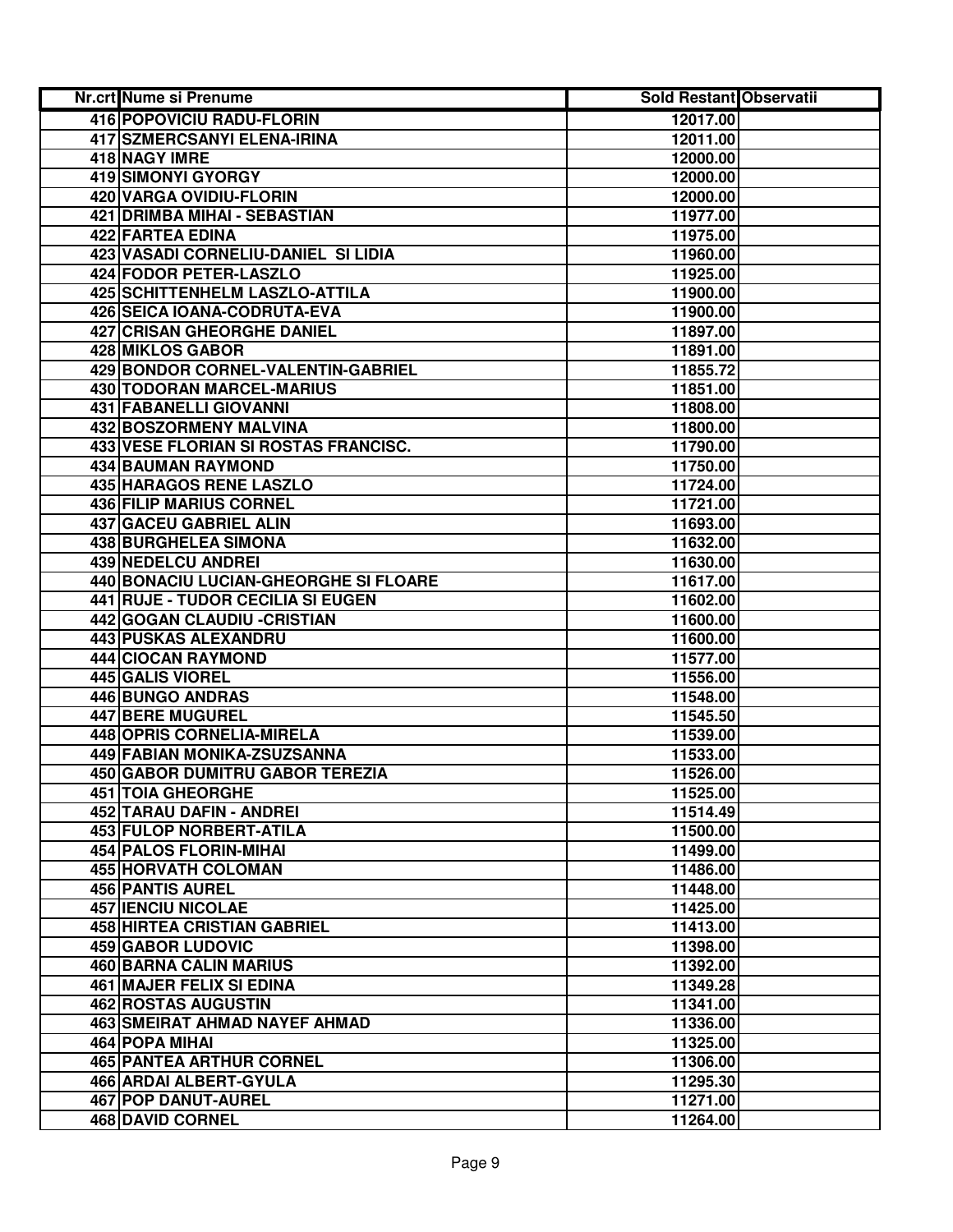| Nr.crt Nume si Prenume                            | <b>Sold Restant Observatii</b> |  |
|---------------------------------------------------|--------------------------------|--|
| <b>469 FARKAS MARIA</b>                           | 11258.00                       |  |
| 470 I.IND. ANTAL ROBERT                           | 11257.00                       |  |
| <b>471 SABAU MIHAELA-FLORINA</b>                  | 11219.00                       |  |
| <b>472 SICOE NELU DORU</b>                        | 11212.00                       |  |
| 473 CACIAUNU VALENTIN COSMIN                      | 11205.00                       |  |
| 474 GABOR GABOR                                   | 11205.00                       |  |
| 475 MOLNAR ATTILA-JANOS                           | 11189.00                       |  |
| 476 PAL LUDOVIC                                   | 11150.98                       |  |
| 477 DAJKA CORNELIA                                | 11148.00                       |  |
| 478 VARGA IOAN                                    | 11148.00                       |  |
| 479 MLADIN COSMIN GHEORGHE                        | 11143.07                       |  |
| 480 PETRUT DANIEL-CIPRIAN                         | 11141.00                       |  |
| 481 CABAU ANDREI-VLAD                             | 11118.00                       |  |
| 482 POPA MARIANA                                  | 11113.00                       |  |
| 483 SAVAN HORIA-ADRIAN                            | 11106.00                       |  |
| 484 GYONGYOSI IOAN                                | 11100.00                       |  |
| <b>485 GABOR CRISTIAN FLORIN</b>                  | 11095.00                       |  |
| <b>486 COMAN TIMEA-REBEKA</b>                     | 11085.00                       |  |
| <b>487 LUNG - MITRICA DORU</b>                    | 11080.00                       |  |
| 488 MARTIN IONEL-PAUL SI LENUTA                   | 11068.00                       |  |
| 489 COSMA OVIDIU SORIN                            | 11067.49                       |  |
| 490 BIRAU CRISTIAN                                | 11061.50                       |  |
| 491 IANCEU SORINA-LILIANA                         | 11054.00                       |  |
| 492 ZANCA IONUT-MARIUS                            | 11048.00                       |  |
| 493 GHEMIS MONICA-FLORINA                         | 11028.00                       |  |
| 494 RISNOVEANU VLAD                               | 11015.00                       |  |
| 495 GABOR GITA                                    | 11000.00                       |  |
| <b>496 GHIT NICOLETA</b>                          | 11000.00                       |  |
| 497 PALATIN ILEANA                                | 11000.00                       |  |
| 498 SZUCS LEVENTE                                 | 11000.00                       |  |
| 499 VARGA-SEBESTYEN IMRE                          | 11000.00                       |  |
| 500 GYORGY - CSAKI JANOS                          | 10998.17                       |  |
| 501 KULCSAR JENO-ELEMER                           | 10993.00                       |  |
| 502 BAJOR NORBERT                                 | 10991.00                       |  |
| 503 BULGARU VIOREL NUTU                           | 10980.00                       |  |
| 504 DUMEA OVIDIU-IOSIF                            | 10958.40                       |  |
| 505 CRACIUN FLORIN                                | 10948.66                       |  |
| 506 BUDAI DAN                                     | 10946.00                       |  |
| 507 PARA CLAUDIU-CRISTIAN                         | 10940.00                       |  |
| 508 TOMA ADINA-VASILICA<br>509 SAS MARIA GABRIELA | 10919.50                       |  |
| 510 SZILAGYI FLORIN                               | 10900.00<br>10899.00           |  |
| 511 RACZ IOSIF                                    | 10895.50                       |  |
| 512 VARGA ALEXANDRU-VALENTIN-SEBASTIAN            | 10885.00                       |  |
| 513 BOLOCAN CRISTIAN                              | 10863.00                       |  |
| 514 POP VASILE                                    | 10863.00                       |  |
| 515 KOROSI BARNA                                  | 10836.00                       |  |
| 516 MATES MARIAN                                  | 10834.00                       |  |
| 517 SANDOR CRISTIAN                               | 10834.00                       |  |
| 518 TAUT DUMITRU NICOLAE                          | 10804.00                       |  |
| 519 VARGA ADRIAN-IOAN SI MARIA                    | 10800.00                       |  |
| 520 ISTOIKA MATE                                  | 10780.00                       |  |
| 521 DOBA NICOLAE                                  | 10772.00                       |  |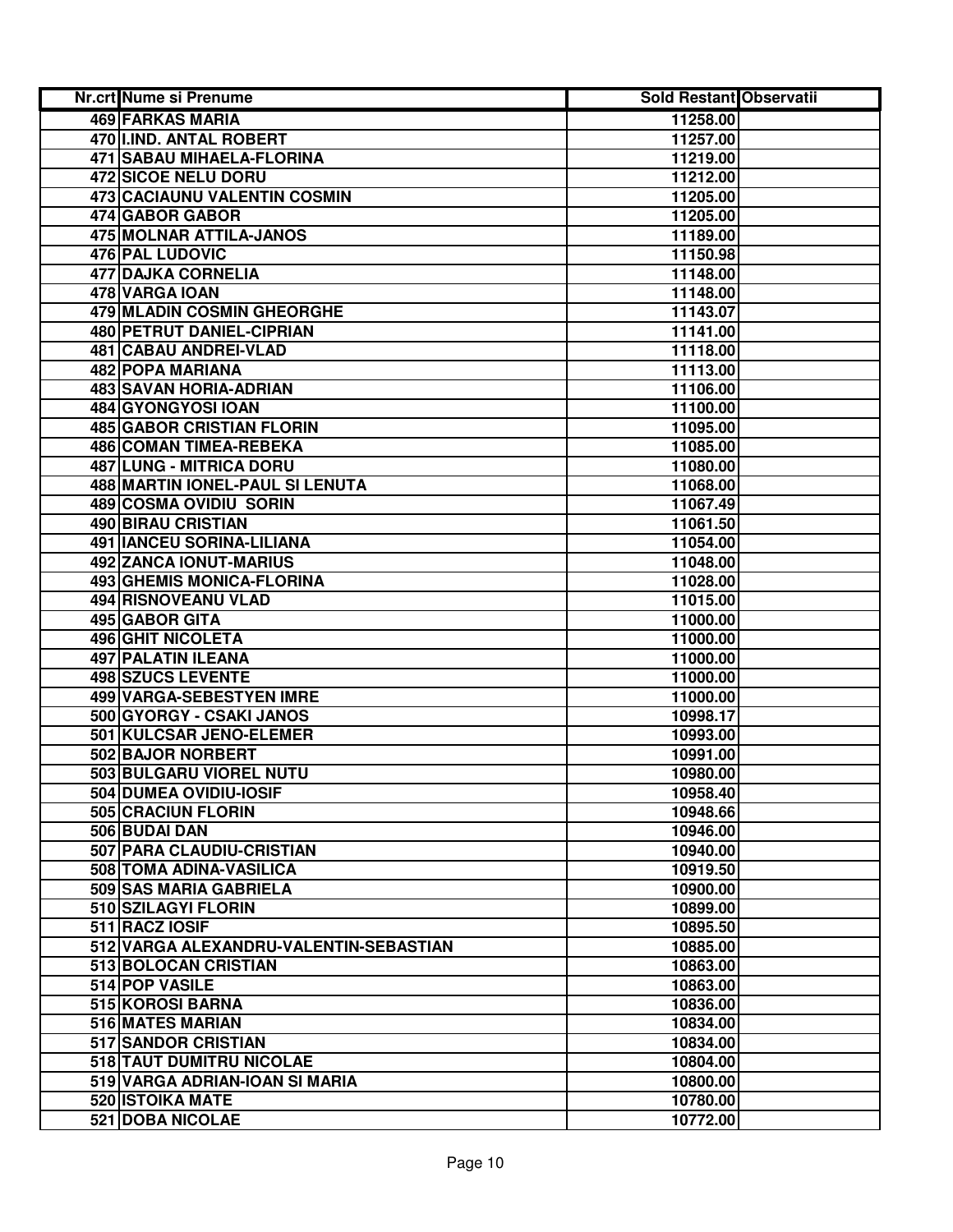| Nr.crt Nume si Prenume                        | Sold Restant Observatii |                        |
|-----------------------------------------------|-------------------------|------------------------|
| 522 SIRB AGOTA                                | 10768.00                |                        |
| 523 HIRI FRANCIS                              | 10750.00                |                        |
| 524 BAK MARIA                                 | 10737.00                |                        |
| 525 ENACHE MELANIA-ANTONIA                    | 10734.96                |                        |
| <b>526 DOCZI SIGHISMUND</b>                   | 10720.00                |                        |
| 527 MESAROS GABRIELA-MARCELA                  | 10708.00                |                        |
| 528 ONACA LUMINITA-CARMEN                     | 10699.00                |                        |
| 529 KOSZTIN VASILE-ANDREI                     | 10680.00                |                        |
| 530 GABOR ZSUZSA                              | 10660.00                |                        |
| 531 COMAN LUCIAN VALENTIN                     | 10651.00                |                        |
| 532 GAVRUTA MARIANA SILVIA                    | 10620.00                |                        |
| 533 COPIL DANIEL-EMIL                         | 10616.00                |                        |
| 534 BIVOL GHENADIE                            | 10614.16                |                        |
| 535 BELCEA FLAVIUS-ROBERT                     | 10605.00                |                        |
| 536 PAUL GERARDO-ROMULUS                      | 10600.00                |                        |
| 537 GALEA DORINA SI LAZAR                     | 10599.00                |                        |
| 538 BOT FLORINA                               | 10589.00                |                        |
| 539 HOLLEIS FRIEDRICH                         | 10565.00                |                        |
| 540 TURCUT SERGIU-BOGDAN                      | 10560.00                |                        |
| 541 ISZTOIKA MATEI                            |                         | 10549.00 PROCES PE ROL |
| 542 COSTACHE NICOLAE-ADRIAN                   | 10544.00                |                        |
| 543 SANDIKCI KASIM                            | 10544.00                |                        |
| 544 POP TEODORA MARINELA                      | 10542.00                |                        |
| 545 NAGY NICOLAE-ALEXANDRU                    | 10538.00                |                        |
| 546 DERECICHEI RAUL-VIOREL                    | 10517.00                |                        |
| 547 TODA CRISTIAN                             | 10503.17                |                        |
| 548 SZENTIVANYI ELISABETA-ANDREA              | 10500.86                |                        |
| 549 KEREKES ZOLTAN SI MAGDOLNA                | 10500.00                |                        |
| 550 NEGRUT-CHIPE CARMEN-DALIA                 | 10500.00                |                        |
| 551 OROSZ FERENC                              | 10500.00                |                        |
| 552 PIERSUNARU CRISMARITA                     | 10500.00                |                        |
| 553 BIRAU CRISTIAN                            | 10491.50                |                        |
| 554 NAGY ZOLTAN(CRAMEI 18)                    | 10487.00                |                        |
| 555 TIPLEA PETRU-AUREL                        | 10480.00                |                        |
| 556 LAKATOS ERZSEBET                          | 10475.00                |                        |
| 557 ADORJAN TIBERIU ALEXANDRU SI ILDIKO       | 10454.00                |                        |
| 558 FODOR MIRCEA                              | 10441.00                |                        |
| 559 MOLDOVAN GHEORGHE-CRISTIAN                | 10440.00                |                        |
| 560 POP FLORINA-CRISTINA                      | 10429.69                |                        |
| 561 BAKO ZOLTAN<br>562 MARTIN CLAUDIU-GABRIEL | 10418.00<br>10400.00    |                        |
| 563 TARAU CLAUDIU-FLORENTIN                   | 10394.00                |                        |
| 564 MATEI MADALINA GEORGIANA                  | 10390.00                |                        |
| <b>565 GABOR GHIZELA</b>                      | 10380.00                |                        |
| <b>566 APOSTOL CELUS TIBERIUS</b>             | 10372.00                |                        |
| 567 VADAS CSABA-IMRE                          | 10372.00                |                        |
| 568 BONDAR ALEXANDRU-RAZVAN                   | 10370.00                |                        |
| 569 POPOVICI RADU-DUMITRU                     | 10361.00                |                        |
| 570 MOISIL PAMFIL SI NASTASIA                 | 10357.00                |                        |
| 571 ISZTOIKA GAVRIL                           | 10356.00                |                        |
| 572 SLEIDER NORBERT-ISTVAN                    | 10333.00                |                        |
| 573 CORBUT DANIEL                             | 10309.00                |                        |
| 574 ROSTAS CODRUT                             | 10307.00                |                        |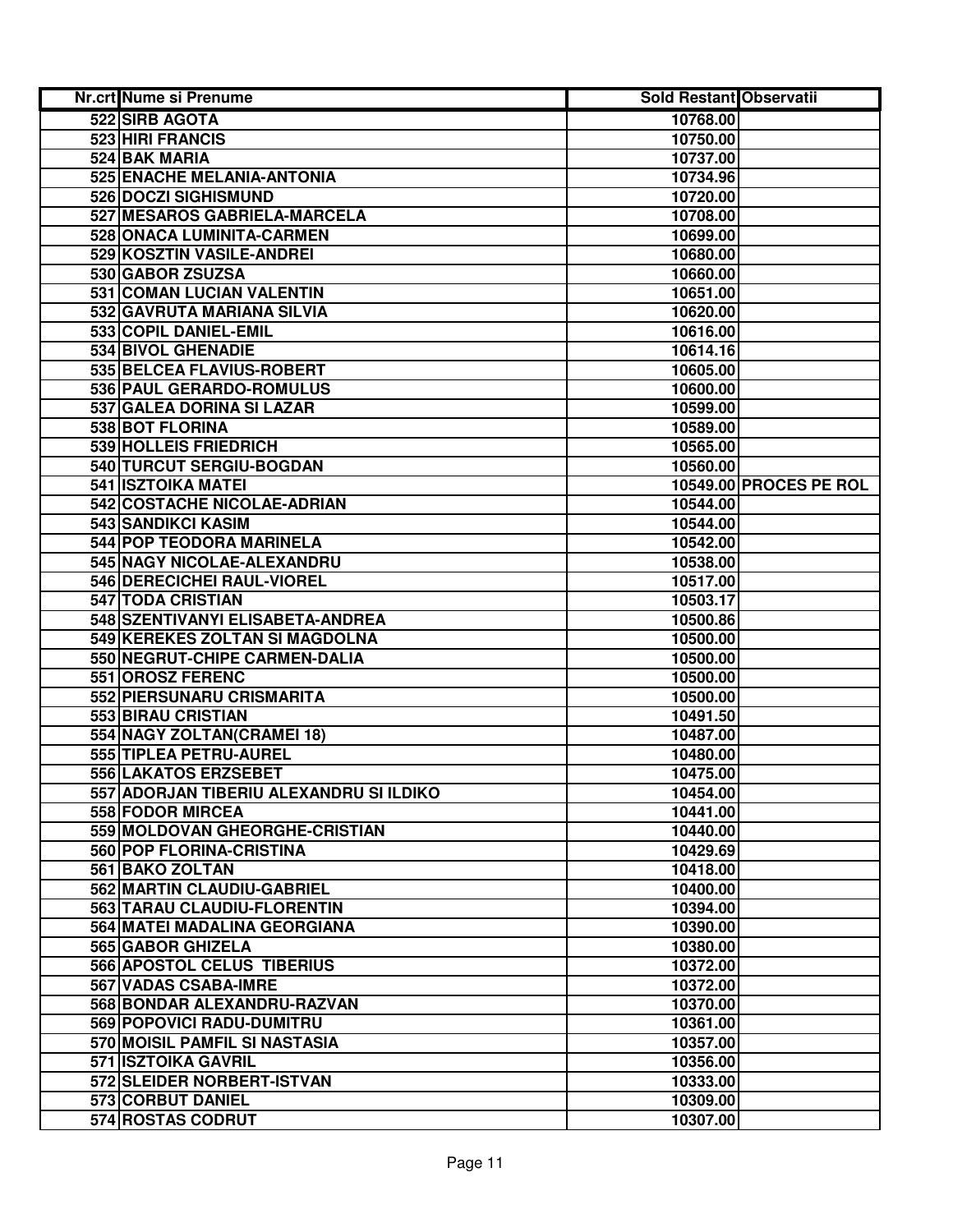| Nr.crt Nume si Prenume                                  | <b>Sold Restant Observatii</b> |  |
|---------------------------------------------------------|--------------------------------|--|
| 575 SELEJEAN AURICA                                     | 10277.00                       |  |
| <b>576 BRINZAS DACIAN</b>                               | 10271.03                       |  |
| 577 BOROS RAMONA-CAMELIA                                | 10250.00                       |  |
| 578 IUHAS MARIANA                                       | 10240.00                       |  |
| 579 CATANA MIHAIL                                       | 10234.00                       |  |
| 580 BORZ IOAN-VASILE                                    | 10221.00                       |  |
| 581 HAISZLER ATTILA-ZSOLT                               | 10204.00                       |  |
| 582 AL HOSIN GHAZIE                                     | 10200.00                       |  |
| <b>583 BANCIU ALINA</b>                                 | 10200.00                       |  |
| 584 BUDAU DANIEL                                        | 10198.00                       |  |
| 585 HERCUT VIOREL                                       | 10197.00                       |  |
| 586 SILAGHI MARIUS-GHEORGHE                             | 10177.00                       |  |
| 587 MICLOS GHEORGHINA                                   | 10166.00                       |  |
| 588 POPA TEOFIL-DANIEL                                  | 10165.00                       |  |
| 589 LUNKA ADAM-NORBERT                                  | 10160.00                       |  |
| 590 DEMETER SANDA                                       | 10157.00                       |  |
| 591 MARC IOSIF                                          | 10136.00                       |  |
| 592 BOSNYAK CSILLA-KATALIN                              | 10129.00                       |  |
| 593 KISS LADISLAU-ANDREI-IOSIF                          | 10128.00                       |  |
| 594 TIPLEA COSMIN-NICOLAE                               | 10112.29                       |  |
| 595 DUNAI CRISTIAN SI GABRIELA                          | 10112.00                       |  |
| 596 CALIN ROBERT                                        | 10100.00                       |  |
| 597 LESAC ROBERT                                        | 10100.00                       |  |
| 598 BARBURAS PAUL-MIRCEA                                | 10094.00                       |  |
| 599 ZBIRCEA MIRCEA-NICOLAE SI CORINA-NICOLETA           | 10063.79                       |  |
| 600 VASARI ILEANA-VERONICA                              | 10054.00                       |  |
| 601 ROMANIUC ADRIAN-NICOLAE                             | 10051.95                       |  |
| 602 POPOVICI GHEORGHE-FLORIAN                           | 10018.00                       |  |
| 603 PAUR NORBERT ATTILA                                 | 10016.14                       |  |
| 604 LUNCAN AXENIA                                       | 10014.00                       |  |
| 605 HOTEA ADRIAN MIRCEA                                 | 10013.00                       |  |
| 606 IUHAS DORIN AUREL                                   | 10009.00                       |  |
| 607 BOGDAN IOAN-NICOLAE                                 | 10000.00                       |  |
| 608 BUCIAS MARGIT                                       | 10000.00                       |  |
| 609 BUNGO LASZLO                                        | 10000.00                       |  |
| 610 CUCCIA FLORICA                                      | 10000.00                       |  |
| 611 FARCAS CORNELIA-FLORINA                             | 10000.00                       |  |
| 612 HANIS ALEXANDRU                                     | 10000.00                       |  |
| 613 HIRIS LOREDANA-MARIA                                | 10000.00                       |  |
| 614 MADA ELISABETA                                      | 10000.00                       |  |
| 615 MARTON CSABA                                        | 10000.00                       |  |
| 616 MIHELE LIDIA-ANA                                    | 10000.00                       |  |
| 617 ONET CONSTANTIN                                     | 10000.00                       |  |
| 618 PETRICAU MIHAELA-CRISTINA<br>619 ROBOS DORIN FLORIN | 10000.00<br>10000.00           |  |
| 620 SZABO BEATRIX- IVETT                                | 10000.00                       |  |
| 621 TIAR IOANA-MARIANA                                  | 10000.00                       |  |
| 622 TOCAI FLORICA                                       | 10000.00                       |  |
| 623 ZALAI EDITH                                         | 10000.00                       |  |
| 624 BALINT ARPAD                                        | 9997.00                        |  |
| 625 KERESZTURI GABRIELA                                 | 9991.00                        |  |
| 626 ROMOCEA-MORAR IONEL                                 | 9968.00                        |  |
| 627 VASILE ANITA                                        | 9964.00                        |  |
|                                                         |                                |  |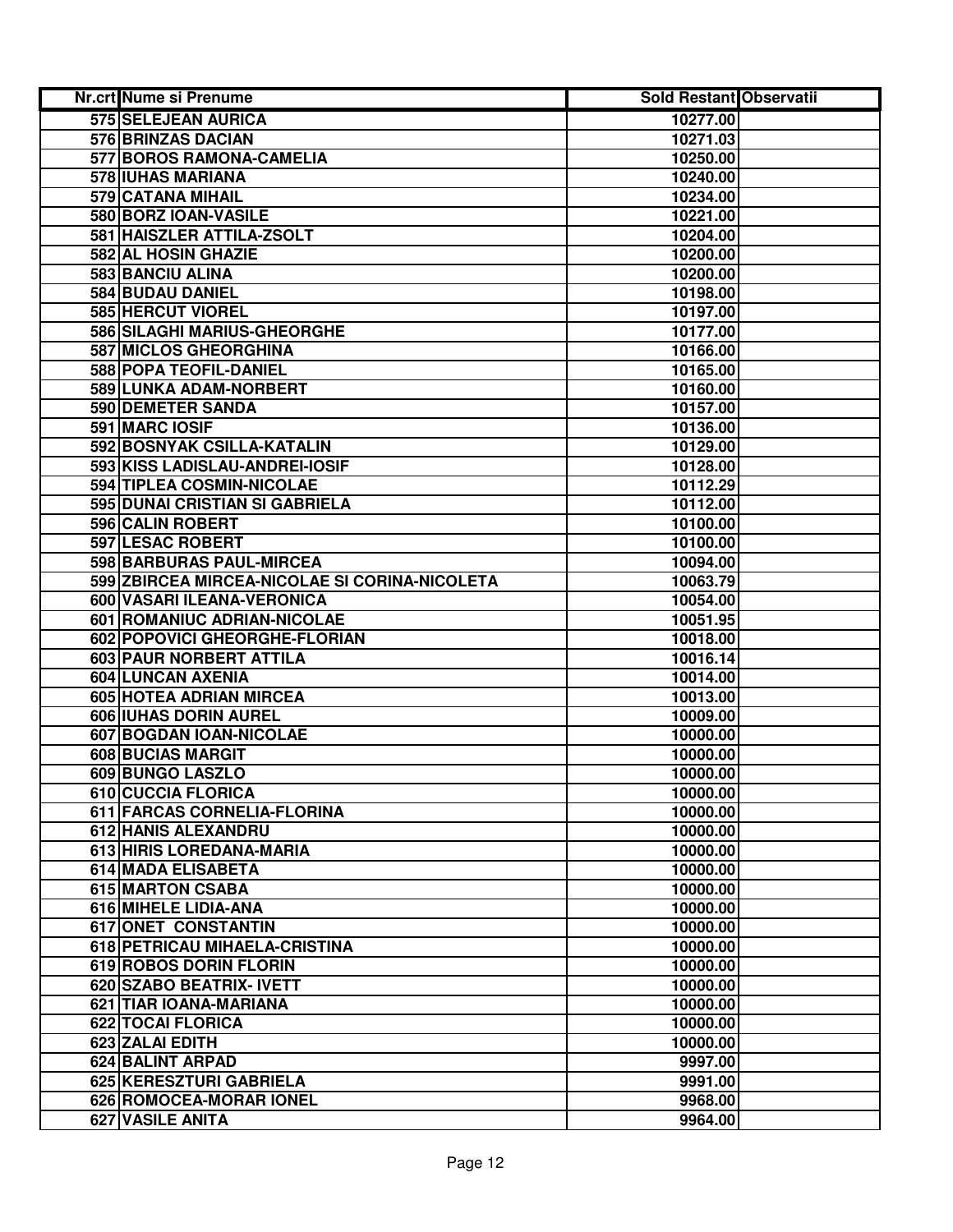| Nr.crt Nume si Prenume                 | Sold Restant Observatii |  |
|----------------------------------------|-------------------------|--|
| 628 ULICI FOCSA RUXANDRA               | 9960.00                 |  |
| 629 GOVOREANU ION SI MIHAELA           | 9948.24                 |  |
| 630 RIF MARIN SI SIMONA-FLORENTINA     | 9909.00                 |  |
| 631 OPREA ECATERINA                    | 9900.00                 |  |
| 632 BOLONI EMANUELA-MONICA             | 9889.00                 |  |
| 633 RATIU IOAN ADRIAN                  | 9868.00                 |  |
| 634 MIRON TRAIAN REMUS SI IOANA        | 9861.00                 |  |
| 635 TIMAR OLIVER VALENTIN SI AUGUSTINA | 9861.00                 |  |
| 636 STOKKER GHEORGHE                   | 9860.00                 |  |
| 637 VARGA STEFAN                       | 9815.00                 |  |
| 638 PARFENE RAZVAN-OLIMPIU             | 9804.00                 |  |
| 639 TURCAS DANIEL MARIUS               | 9800.00                 |  |
| 640 BORZA LILIANA DORINA               | 9772.00                 |  |
| 641 PUIEA FELICIA                      | 9767.00                 |  |
| 642 PAHONTU CRISTIAN                   | 9763.00                 |  |
| 643 TOMA SILVIU-MARIAN                 | 9747.00                 |  |
| 644 SUCIU HOREA MIHAI                  | 9728.00                 |  |
| 645 TURCAS LIVIU                       | 9690.00                 |  |
| <b>646 DEMETER FLORINA</b>             | 9670.00                 |  |
| 647 MOS TEODOR                         | 9670.00                 |  |
| 648 SZALKAI GHEORGHE                   | 9669.00                 |  |
| 649 GALIS DELIA-ELENA                  | 9664.00                 |  |
| 650 COPIL PETRU-MARIUS                 | 9658.00                 |  |
| 651 ISZTOIKA STEFAN                    | 9650.00                 |  |
| 652 SCHOLLER IOSIF LEVENTE             | 9649.62                 |  |
| 653 BORBELY MAGDALENA SI LUDOVIC       | 9647.00                 |  |
| 654 SECARA CORIOLAN                    | 9647.00                 |  |
| 655 MOROCA MARIA                       | 9645.00                 |  |
| 656 JUSCA VIRGIL-VASILE                | 9600.00                 |  |
| 657 PAP ZOLTAN IULIU                   | 9585.00                 |  |
| 658 MURESAN IOAN                       | 9575.00                 |  |
| 659 VARGA ZOLTAN                       | 9563.36                 |  |
| 660 TRANDAFIR CLAUDIA-CRISTINA         | 9558.00                 |  |
| 661 HUBERT JOZSEF                      | 9553.20                 |  |
| 662 HALACU TITUS SIMION                | 9541.00                 |  |
| 663 KOCSIS ATTILA-ROMULUS              | 9539.00                 |  |
| 664 GABOR ROBERT                       | 9528.00                 |  |
| 665 LIBANT KATALIN SAROLTA             | 9522.97                 |  |
| 666 PUIE RAZVAN-GEORGE                 | 9517.00                 |  |
| 667 SECARA MIRCEA-EMIL                 | 9509.00                 |  |
| 668 ALBUI MARIN                        | 9501.98                 |  |
| 669 SATRAN CAROL                       | 9500.00                 |  |
| 670 POPA TUNS DANIEL SI SASS IULIANA   | 9494.57                 |  |
| <b>671 CHIRODEA CRISTIAN</b>           | 9459.00                 |  |
| <b>672 BUTCOVAN LIVIU-IONEL</b>        | 9411.00                 |  |
| 673 BALOG DUMITRU ANDREI               | 9410.00                 |  |
| 674 SZABO LASZLO-IOZSEF                | 9377.00                 |  |
| 675 SIM REMUS VIOREL                   | 9360.00                 |  |
| 676 TASEDAN CIPRIAN-IOAN               | 9340.00                 |  |
| 677 TOIA VIOREL                        | 9327.00                 |  |
| 678 POPOVICI ANNA-MARIA                | 9326.00                 |  |
| 679 ABRUDAN ADRIAN                     | 9303.00                 |  |
| 680 BACIU IRINA                        | 9293.97                 |  |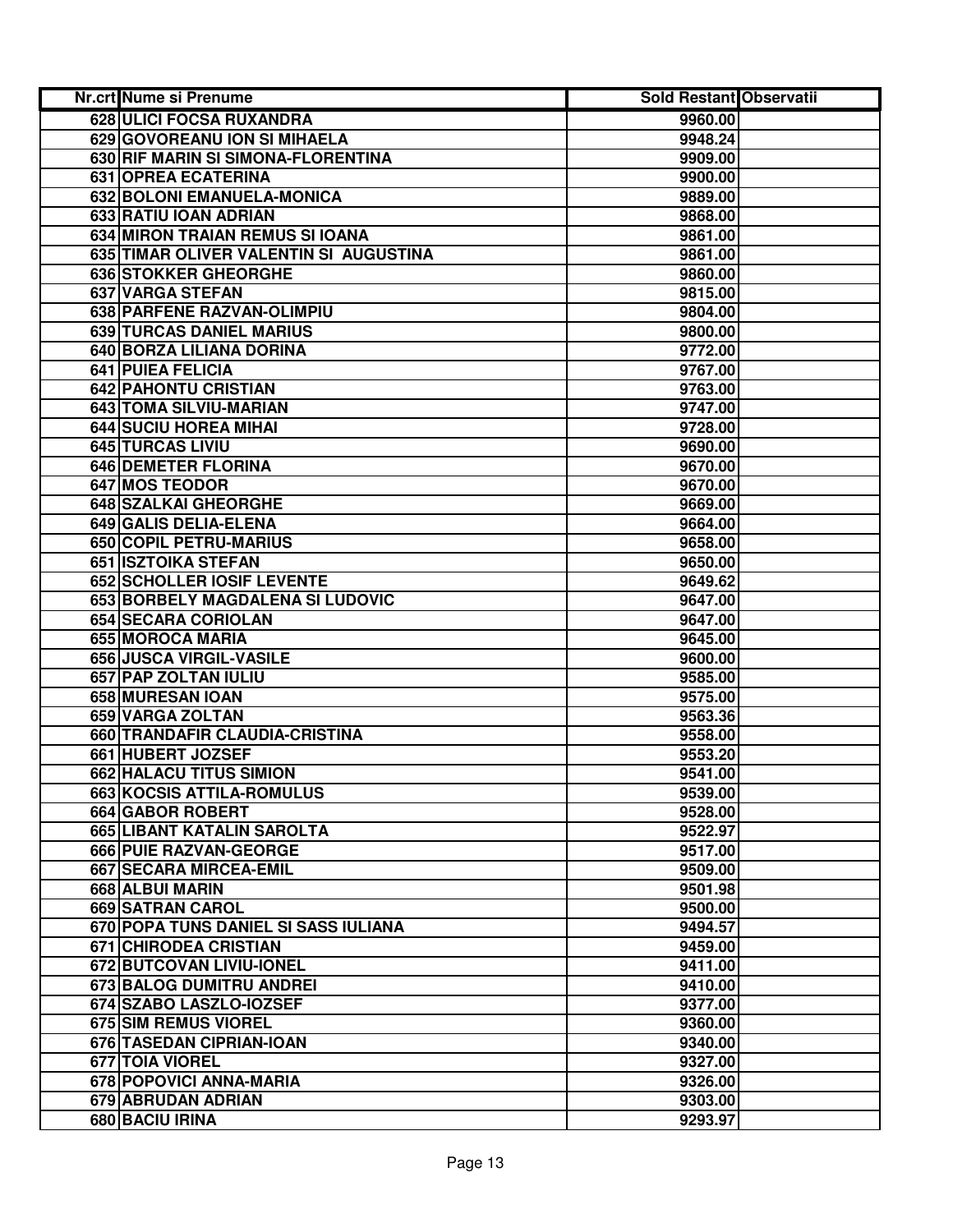| Nr.crt Nume si Prenume                   | <b>Sold Restant Observatii</b> |  |
|------------------------------------------|--------------------------------|--|
| 681 LUNKA ERIKA                          | 9290.00                        |  |
| 682 JARCA-RUGAN IOANA-RAMONA             | 9283.03                        |  |
| 683 OPRIS RADU OVIDIU                    | 9274.00                        |  |
| 684 RUSU ANDREI                          | 9236.00                        |  |
| 685 GABOR DUMITRU                        | 9229.00                        |  |
| 686 TAU IONEL-SORIN                      | 9225.00                        |  |
| 687 LASCU PETRU-FLORIN                   | 9212.00                        |  |
| 688 ROSTAS ANTON                         | 9207.00                        |  |
| 689 ILIES THOMAS BECKET                  | 9203.00                        |  |
| 690 LUCUTA CONSTANTIN-STEFAN             | 9175.00                        |  |
| 691 MOLNAR DOMINIQUE ANGELLO             | 9170.00                        |  |
| 692 GABOR BANO                           | 9169.00                        |  |
| 693 RUS CALIN-DUMITRU                    | 9159.00                        |  |
| 694 BOTA MARIUS-SORIN-OVIDIU             | 9145.00                        |  |
| 695 VAIDA FLORIN - EMANUEL               | 9123.00                        |  |
| <b>696 LUKACS IOSIF</b>                  | 9120.00                        |  |
| 697 HUSZTI VASILE                        | 9101.39                        |  |
| 698 URS LIDIA-FLORICA                    | 9093.00                        |  |
| 699 BODOG TEOFIL-PAVEL                   | 9083.00                        |  |
| <b>700 BOCHIS VALENTIN FLORIN</b>        | 9063.00                        |  |
| <b>701 TODERICI MIHAIU SI GEORGETA</b>   | 9057.00                        |  |
| 702 PASALAU (FOSTA MERCA) DANIELA        | 9044.00                        |  |
| 703 BOGDAN ADRIAN-FLORIN                 | 9041.00                        |  |
| 704 GABOR MATE                           | 9040.00                        |  |
| 705 BACIU RAZVAN-COSMIN                  | 9039.00                        |  |
| 706 BORRI SATURNO                        | 9039.00                        |  |
| 707 CIOACA FLORINEL                      | 9025.29                        |  |
| 708 MORAR BOGDAN-MIHAI                   | 9007.00                        |  |
| 709 BOLDIS MONICA-IRINA                  | 9000.00                        |  |
| 710 COVACI MIHAI                         | 9000.00                        |  |
| 711 IANOSDAN ANAMARIA-RAMONA             | 9000.00                        |  |
| 712 CIRNU RAUL-TIBERIU                   | 8990.00                        |  |
| <b>713 BERE VIOREL</b>                   | 8970.00                        |  |
| <b>714 BOLDIS CALIN-MIHAI</b>            | 8957.50                        |  |
| 715 NYUZO JANOS                          | 8948.00                        |  |
| 716 COZAC IOAN SI CONSTANTA LUCIA        | 8942.00                        |  |
| 717 GABOR STEFAN                         | 8938.00                        |  |
| 718 LATA IOAN ALEXANDRU                  | 8929.00                        |  |
| 719 PASCA FLORIN                         | 8907.50                        |  |
| <b>720 LAPUSCA VALENTIN</b>              | 8906.00                        |  |
| <b>721 TURCAN EUGENIU</b>                | 8880.00                        |  |
| <b>722 NICORUT FLORICA</b>               | 8874.00                        |  |
| <b>723 VERES TIBERIU</b>                 | 8869.00                        |  |
| 724 BOCRA MIRCEA                         | 8861.00                        |  |
| <b>725 OLAH EMERIC</b>                   | 8861.00                        |  |
| 726 MARNEA DAN-FLORIN                    | 8848.00                        |  |
| 727 POP ANUTA                            | 8844.00                        |  |
| 728 NAGY SANDOR                          | 8834.00                        |  |
| 729 ROMOSAN IOAN-DOREL CABINET DE AVOCAT | 8815.00                        |  |
| 730 ISTOICA MATEI                        | 8801.00                        |  |
| 731 GENCSI ATTILA                        | 8773.00                        |  |
| 732 DERBAN FLORIN-NICOLAE                | 8766.00                        |  |
| 733 JUHASZ ILDIKO                        | 8765.00                        |  |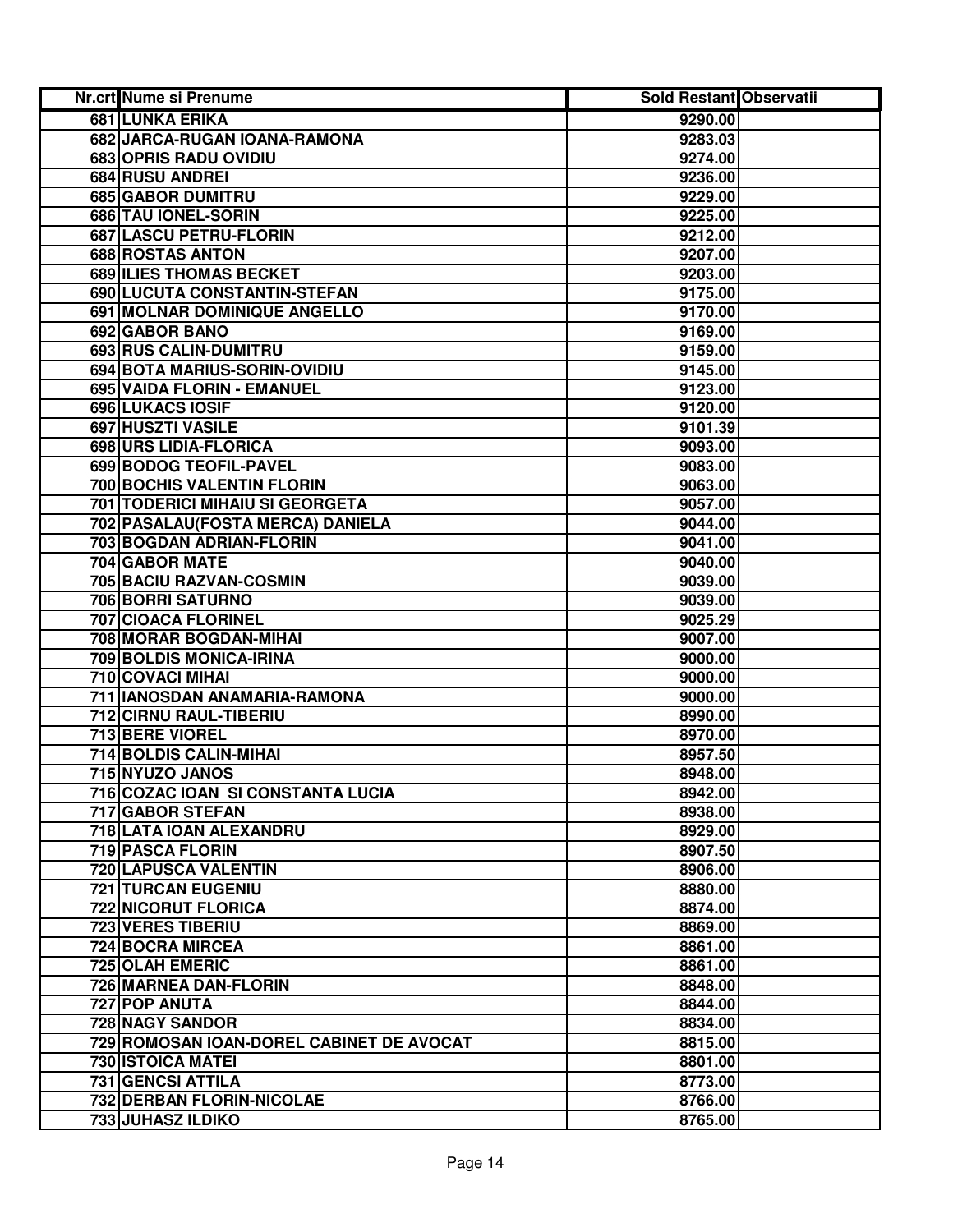| Nr.crt Nume si Prenume                                             | <b>Sold Restant Observatii</b> |  |
|--------------------------------------------------------------------|--------------------------------|--|
| 734 GABOR MATEI                                                    | 8761.00                        |  |
| 735 SARACUT CLAUDIA MONICA                                         | 8758.00                        |  |
| 736 MALEK MARTON                                                   | 8750.00                        |  |
| 737 RICCIO ROBERTO                                                 | 8739.00                        |  |
| 738 FLORIAN GHEORGHE                                               | 8724.00                        |  |
| 739 MOLDOVAN FLORIN-EUGEN                                          | 8700.00                        |  |
| 740 VARGA IOAN                                                     | 8700.00                        |  |
| 741 ISZTOIKA EVA                                                   | 8690.69                        |  |
| 742 ROSTAS FRANCISC                                                | 8683.00                        |  |
| <b>743 PLATONA NICOLAE MARIUS</b>                                  | 8679.00                        |  |
| 744 IUHAS GAVRIL                                                   | 8662.00                        |  |
| <b>745 BIROUAS RADU</b>                                            | 8651.00                        |  |
| 746 TICU CONSTANTIN-IONEL                                          | 8632.00                        |  |
| 747 FURTOS STELIAN ADRIAN                                          | 8626.00                        |  |
| 748 TOLAS MARIA - ANGELICA                                         | 8612.00                        |  |
| 749 BALAIAN OVIDIU-GABRIEL                                         | 8605.00                        |  |
| <b>750 HORVATH ETELKA</b>                                          | 8600.00                        |  |
| 751 CHERECHES RAZVAN-ARMAND                                        | 8595.00                        |  |
| <b>752 BURCSA JANKO SI GITA</b>                                    | 8579.00                        |  |
| <b>753 HOEFSMIT LILIANA STEFANIA</b>                               | 8565.00                        |  |
| 754 BARANYKA CLARA                                                 | 8560.00                        |  |
| 755 BODNAR CARMEN-ILDIKO                                           | 8555.00                        |  |
| 756 TENT MIRCEA SI MARIA                                           | 8547.00                        |  |
| 757 COSMA FLORIN-CALIN                                             | 8536.00                        |  |
| 758 GRAUR CSABA-ALEXANDRU                                          | 8531.00                        |  |
| 759 SUPARARE BOGDAN-SEBASTIAN                                      | 8525.00                        |  |
| 760 MANZ ADRIANA SI FLORIN VIOREL                                  | 8517.00                        |  |
| 761 MATEI MARIANA                                                  | 8517.00                        |  |
| 762 SAJO LASZLO                                                    | 8514.00                        |  |
| 763 VALCEANU ALEXANDRU-VLAD                                        | 8510.00                        |  |
| 764 GABOR GAVRIL                                                   | 8507.50                        |  |
| 765 POSZTOS ZSOLT-FERENCZ                                          | 8505.00                        |  |
| <b>766 GEUDENS PHILIPPE</b>                                        | 8501.00                        |  |
| 767 PUSZTAI ISTVAN-JOZSEF                                          | 8501.00                        |  |
| 768 BARANYKA ECATERINA                                             | 8500.00                        |  |
| 769 LELEA VIOREL                                                   | 8500.00                        |  |
| 770 PINTYE BRIGITTE-ANTONIA                                        | 8500.00                        |  |
| 771 MOLDOVAN FLORIN ANDREI                                         | 8489.00                        |  |
| 772 VILHAM GABRIELLA-ENIKO                                         | 8485.00                        |  |
| 773 BICA ANGELA-CLAUDIA                                            | 8480.00                        |  |
| 774 KISS FERENC                                                    | 8480.00                        |  |
| 775 MOCA SORIN VICTOR SI FLORINA<br><b>776 ORBAI LUCIAN-FLORIN</b> | 8475.00                        |  |
| 777 POPA OCTAVIAN                                                  | 8475.00                        |  |
| 778 JOUNAS ANTAL-FRANCISC                                          | 8475.00                        |  |
| 779 IAKOB NICOLAE                                                  | 8468.40<br>8467.00             |  |
| 780 STRUGAREANU ANGELA                                             | 8457.00                        |  |
| 781 KOTVAN ELISABETA                                               | 8434.00                        |  |
| 782 BALOGH OLGA                                                    | 8430.00                        |  |
| 783 MIHUT AUREL                                                    | 8423.00                        |  |
| 784 FALUB COSMIN-BIR. IND. DE ARHITECTURA                          | 8411.00                        |  |
| 785 COSTA MIRCEA-ADRIAN                                            | 8400.00                        |  |
| 786 ZIGA EMANUEL-VIOREL                                            | 8380.00                        |  |
|                                                                    |                                |  |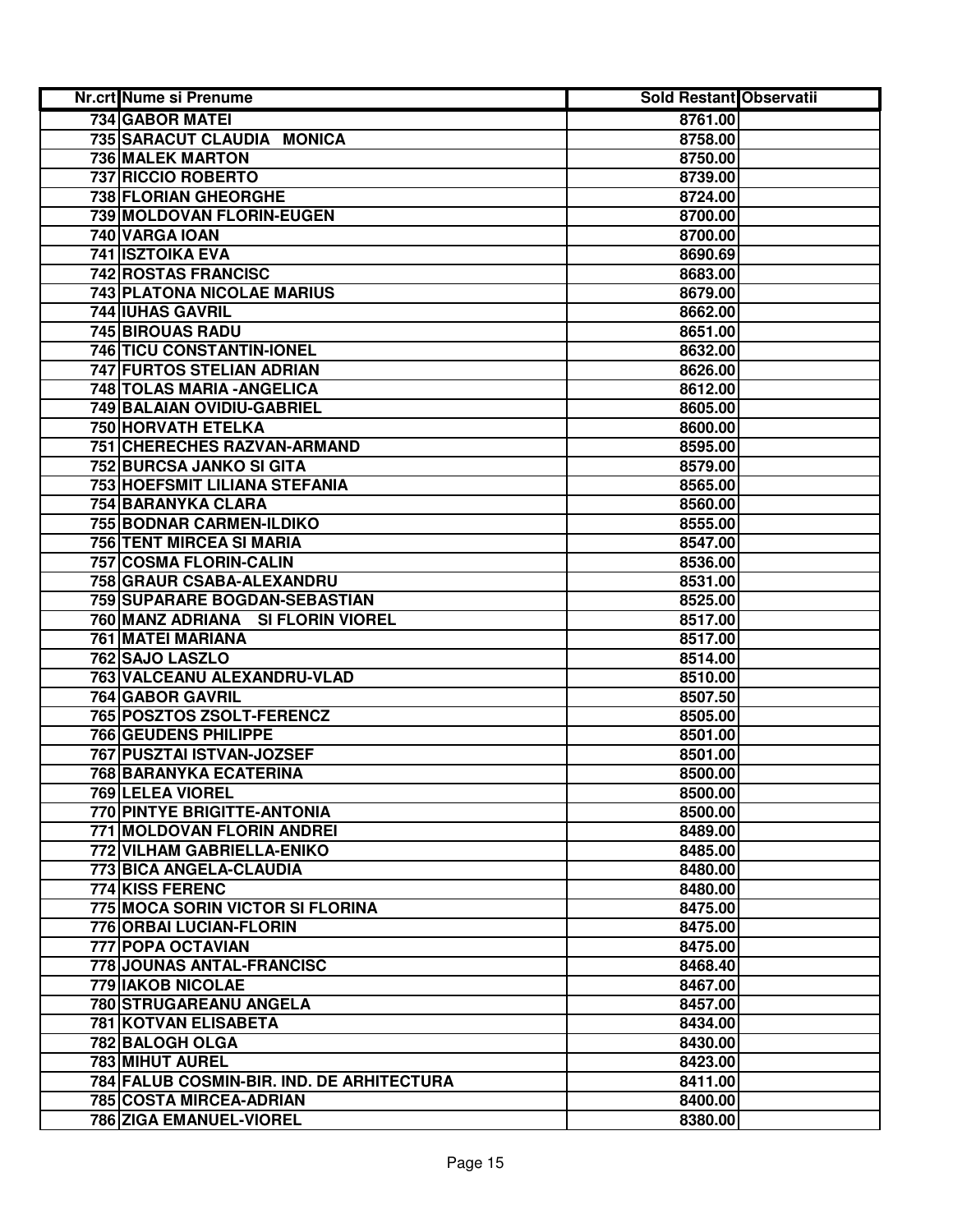| Nr.crt Nume si Prenume                  | <b>Sold Restant Observatii</b> |  |
|-----------------------------------------|--------------------------------|--|
| 787 BIRTA IONUT-VALENTIN                | 8334.00                        |  |
| 788 GABOR LAJOS                         | 8320.00                        |  |
| 789 MIHAI TEODOR-FLORIAN                | 8316.00                        |  |
| 790 DEAC OLIMPIU                        | 8312.00                        |  |
| 791 BULZAN IOANA-ANDREEA                | 8305.00                        |  |
| 792 CICORTAS DORINICA                   | 8296.00                        |  |
| 793 ROSTAS CONSTANTIN                   | 8295.00                        |  |
| 794 STURZ CIPRIAN-IOAN SI CRINA-IOANA   | 8294.00                        |  |
| 795 POPESCU EMIL MIHAIL                 | 8293.00                        |  |
| 796 DAN MARTIAN                         | 8280.00                        |  |
| 797 HRINCA COSTICA                      | 8275.00                        |  |
| 798 RADOI NICOLAE                       | 8271.00                        |  |
| 799 HORJA GAVRIL                        | 8262.00                        |  |
| 800 MOLDOVAN VASILE                     | 8261.00                        |  |
| 801 FEHER PIROSCA                       | 8257.00                        |  |
| <b>802 FECHETE DACIAN</b>               | 8250.00                        |  |
| <b>803 SIMON ANDREI</b>                 | 8250.00                        |  |
| <b>804 PINTEAN GHEORGHE</b>             | 8243.35                        |  |
| 805 ARDELEAN IOANA - MARIA              | 8234.00                        |  |
| 806 NAGY ZSOLT BARNABAS SI AGOTA ANDREA | 8216.00                        |  |
| 807 REDNIC LYNDA                        | 8212.00                        |  |
| 808 POPA ADRIAN CRISTIAN                | 8200.00                        |  |
| 809 FARCUTA NICOLAE                     | 8195.00                        |  |
| 810 BALAZS ALEXANDRU-LADISLAU           | 8180.00                        |  |
| 811 POP VALERIA                         | 8179.00                        |  |
| 812 CRET OVIDIU NICOLAE                 | 8155.50                        |  |
| 813 BARANYKA IANOS                      | 8153.00                        |  |
| 814 SOLOMIE IONUT GABRIEL               | 8153.00                        |  |
| 815 LELE CLAUDIU-MARIUS                 | 8151.00                        |  |
| 816 TARLEA HORATIU RAZVAN               | 8140.00                        |  |
| 817 ECSEDI STEFAN-EMERIC                | 8127.64                        |  |
| 818 LAJOS ANDREA - NICULINA             | 8120.00                        |  |
| 819 MAGHIAR DIANA CAMELIA               | 8119.00                        |  |
| 820 MOCEAN AUGUSTIN GABRIEL             | 8103.48                        |  |
| 821 COVACIU ANGELA                      | 8100.00                        |  |
| 822 DRIMBA ADRIAN-MIHAI                 | 8100.00                        |  |
| 823 MINDRUT TEODOR                      | 8100.00                        |  |
| 824 PASKA MARIAN-VIRGIL                 | 8080.00                        |  |
| 825 GYONGYOSI NORBERT                   | 8070.00                        |  |
| 826 JUNC IOAN                           | 8061.50                        |  |
| 827 TINCAU LIVIU-CORNEL SI ELZA         | 8047.00                        |  |
| <b>828 MALAN MARIUS SI CARMEN</b>       | 8043.00                        |  |
| 829 SZABADOS ALEXANDRU                  | 8043.00                        |  |
| 830 BORBELYI ALEXANDRU                  | 8027.00                        |  |
| 831 SZULCSIK ISTVAN                     | 8026.00                        |  |
| 832 ISZTOICA IANCU                      | 8024.00                        |  |
| 833 URUGIUC-APATI LIVIU-PAUL            | 8020.00                        |  |
| 834 GHENGHIU IOAN-DANUT                 | 8011.00                        |  |
| 835 KOVARI JOZSEF-CSABA                 | 8005.00                        |  |
| 836 BAGHE MARIA                         | 8000.00                        |  |
| 837 BALAN IOAN-CRISTIAN                 | 8000.00                        |  |
| 838 BODNAR DANIELA                      | 8000.00                        |  |
| 839 BODNAR GAVRIL EUGEN                 | 8000.00                        |  |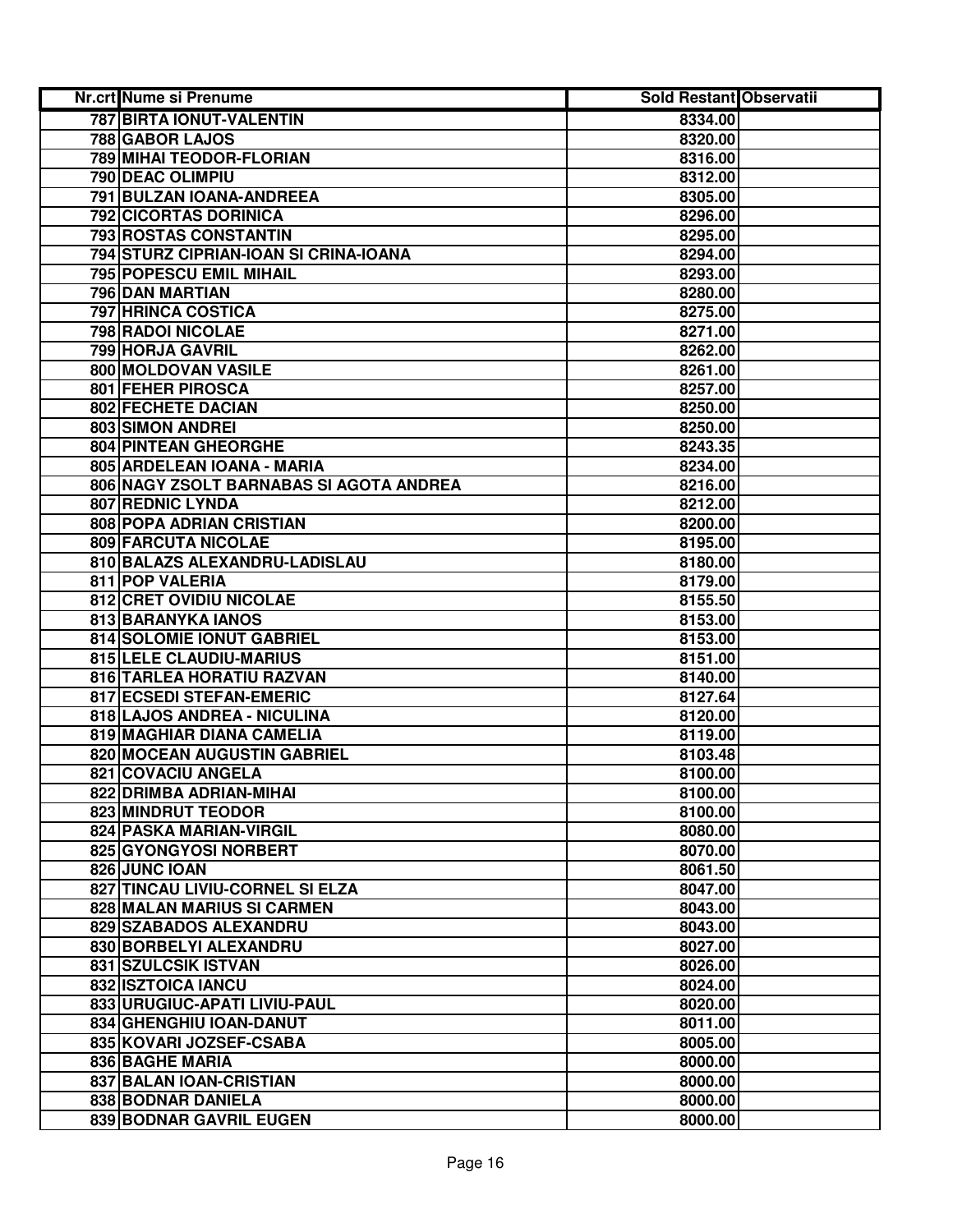| Nr.crt Nume si Prenume               | <b>Sold Restant Observatii</b> |  |
|--------------------------------------|--------------------------------|--|
| 840 CIOCANARU HOREA-ALEXANDRU        | 8000.00                        |  |
| 841 CONTINI SILVIA-GEORGETA          | 8000.00                        |  |
| 842 COZMA MARIANA                    | 8000.00                        |  |
| 843 CSER JANOS-ATTILA                | 8000.00                        |  |
| 844 DOCA IOAN                        | 8000.00                        |  |
| 845 EPUREANU DORIN                   | 8000.00                        |  |
| 846 GERZON RUDOLF                    | 8000.00                        |  |
| 847 GIBOI EMILIA                     | 8000.00                        |  |
| 848 GOIA ANGELA-HAJNALKA             | 8000.00                        |  |
| 849 HALASZ GYONGYI                   | 8000.00                        |  |
| 850 HARAGOS ORSOLYA                  | 8000.00                        |  |
| 851 IOVA MARTA                       | 8000.00                        |  |
| 852 KORPAS FLORIAN                   | 8000.00                        |  |
| 853 LAKATOS SANDOR                   | 8000.00                        |  |
| 854 LASCAU IOANA-PATRICIA            | 8000.00                        |  |
| 855 LICOIU LUDOVIC-ATTILA            | 8000.00                        |  |
| <b>856 MEZEI PETRU FRANCISC</b>      | 8000.00                        |  |
| 857 MOCA FLORINA-CRISTINA            | 8000.00                        |  |
| 858 OKOS ISTVAN-JOZSEF               | 8000.00                        |  |
| 859 POPA FLORIN-GHEORGHE             | 8000.00                        |  |
| 860 PUSCAS ALINA-TATIANA             | 8000.00                        |  |
| 861 SARAZ ANGELA                     | 8000.00                        |  |
| 862 SIFT GABRIELA-CORINA             | 8000.00                        |  |
| 863 SZABO JOZSEF                     | 8000.00                        |  |
| 864 SZILAGYI ANIKO                   | 8000.00                        |  |
| 865 TOTH SANDOR                      | 8000.00                        |  |
| 866 VAKAR MARIA-LIANA                | 8000.00                        |  |
| 867 VARGA OVIDIU MARIAN              | 8000.00                        |  |
| 868 VASILE DIANA-ANCA                | 8000.00                        |  |
| 869 PLATONA IULIA                    | 7999.00                        |  |
| 870 BARNA PETRU-GHEORGHE             | 7998.00                        |  |
| 871 MACZKO LASZLO SI KATALIN         | 7998.00                        |  |
| 872 MERCEA ADRIAN SI SANDA           | 7991.45                        |  |
| 873 POPESCU TITUS-MARIAN             | 7972.00                        |  |
| 874 BISTRAN NICOLAE-VALENTIN         | 7968.00                        |  |
| 875 CORA CRISTIAN-IOAN               | 7958.00                        |  |
| 876 GABOR ROZALIA                    | 7956.00                        |  |
| 877 TARNOVETCHI GEORGE-IOAN          | 7943.00                        |  |
| 878 STOIKA GABOR                     | 7928.00                        |  |
| 879 SIMON JULIETA-LACRIMIOARA        | 7926.00                        |  |
| <b>880 KOVACS ELVIRA</b>             | 7910.00                        |  |
| <b>881 ROSTAS MIRCEA SI LUCRETIA</b> | 7909.00                        |  |
| 882 GOLDEMBERG CRISTIAN-RADU         | 7903.00                        |  |
| 883 MEZE DANIELA-VIORICA             | 7901.35                        |  |
| 884 CIGAN CATALINA MARIA             | 7900.00                        |  |
| 885 KISS MARIA-MAGDALENA             | 7900.00                        |  |
| 886 ISAK ADAM                        | 7877.00                        |  |
| 887 NEAGA NICOLETA-FELICIA           | 7866.00                        |  |
| 888 BOROS ZOLTAN                     | 7865.00                        |  |
| 889 GAIDOS SAMUEL SIMION             | 7855.00                        |  |
| 890 VAKAR LUCIAN-MIHAI               | 7825.00                        |  |
| 891 DRAGAN ANTONIO-DANIEL            | 7806.00                        |  |
| 892 BANDICI MARCEL-GEORGE            | 7800.00                        |  |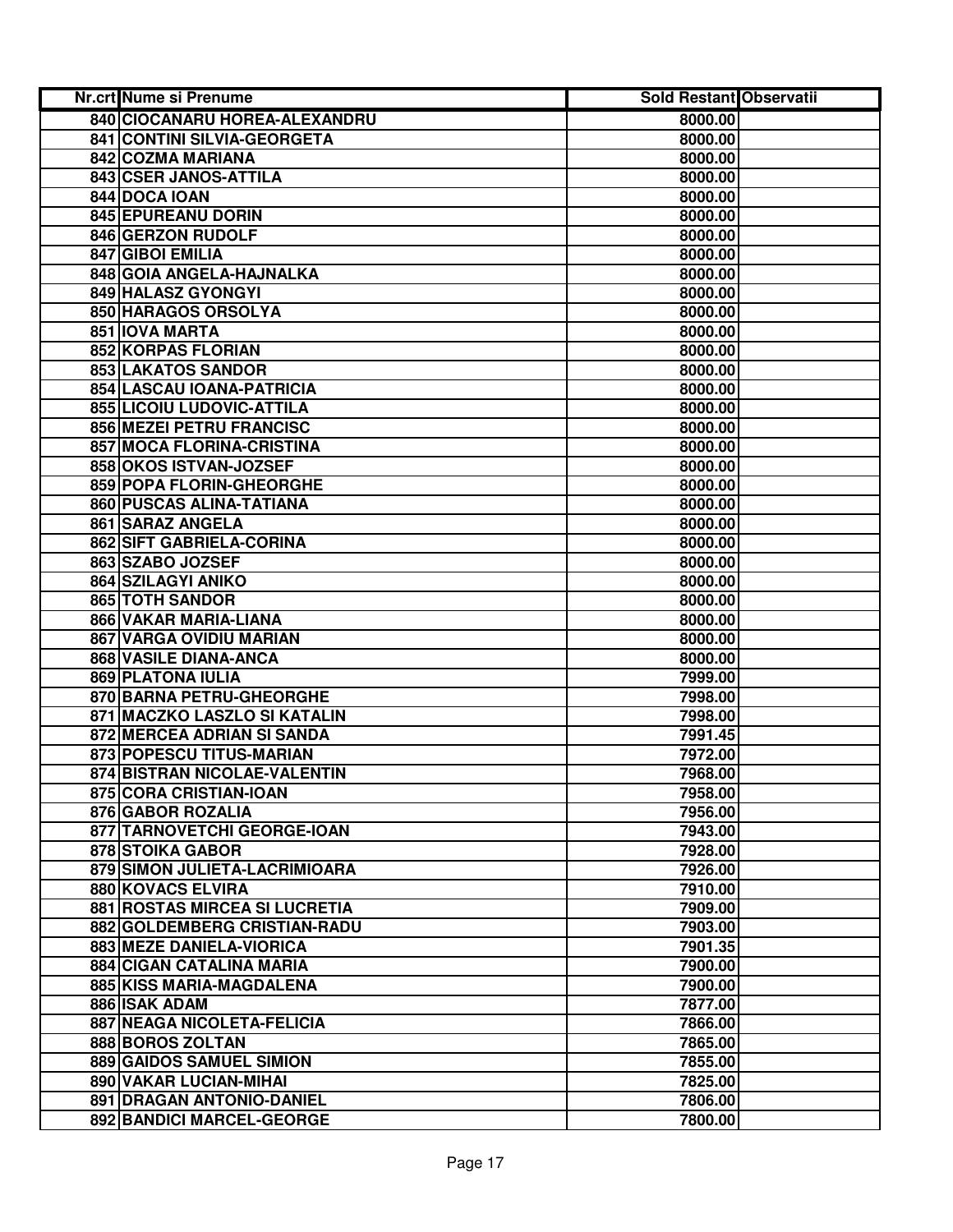| Nr.crt Nume si Prenume                      | <b>Sold Restant Observatii</b> |  |
|---------------------------------------------|--------------------------------|--|
| 893 ROSTAS LUCRETIA                         | 7800.00                        |  |
| 894 NAGY LORANT                             | 7798.00                        |  |
| 895 VARY ELISABETA SI GHERASIM              | 7798.00                        |  |
| 896 HALASZ STEFAN MARIA                     | 7797.00                        |  |
| 897 BUT PETRU-FRANCISC                      | 7780.00                        |  |
| 898 CIURAR NUTU                             | 7775.00                        |  |
| 899 SIMO MARIA-MAGDALENA                    | 7760.00                        |  |
| 900 DAN NICOLAE                             | 7745.00                        |  |
| 901 POPA DORU-ADRIAN-IOAN                   | 7740.00                        |  |
| 902 VARGA ISTVAN JOZSEF                     | 7736.27                        |  |
| 903 ROSTAS ATTILA STEFAN                    | 7735.00                        |  |
| 904 COSTEA ION                              | 7727.00                        |  |
| 905 FIT NICOLAE                             | 7720.50                        |  |
| 906 BIRTA VASILE-CATALIN                    | 7720.00                        |  |
| 907 BELENESI GHEORGHE GABRIEL CIPRIAN       | 7693.00                        |  |
| 908 OROSZ SANDOR SI VIOLETA                 | 7680.00                        |  |
| 909 HAINAL LUCIAN-CALIN                     | 7679.00                        |  |
| 910 ISTOICA IOAN                            | 7678.50                        |  |
| 911 ISZTOIKA MATEI                          | 7670.00                        |  |
| 912 RACZ ELVIRA                             | 7667.00                        |  |
| 913 SIMON ROBERT                            | 7666.00                        |  |
| 914 STOICA MARIA                            | 7665.00                        |  |
| 915 JIANU-GEROCS MARIUS-DORIN               | 7660.00                        |  |
| 916 ROSCA TIBERIU SI MIOARA                 | 7654.33                        |  |
| 917 SZEKRENYES LAJOS                        | 7653.00                        |  |
| 918 POP VASILE OVIDIU                       | 7645.00                        |  |
| 919 MEHES MARIA                             | 7638.00                        |  |
| 920 FARKAS GUSZTAV                          | 7617.00                        |  |
| 921 NUTAS ANTONIA-BIANCA                    | 7612.00                        |  |
| 922 MOTOS MIHAI                             | 7611.00                        |  |
| 923 BARTA ANDREA-MONIKA                     | 7605.00                        |  |
| 924 HRIN GHEORGHE-DORIN                     | 7602.88                        |  |
| 925 BABOS ERZSEBET                          | 7599.00                        |  |
| 926 RASCU LAURENTIU-PETRE                   | 7599.00                        |  |
| 927 ERDEI ADALBERT EMERIC                   | 7594.00                        |  |
| 928 CIRGE GHEORGHE JUN                      | 7587.00                        |  |
| 929 GABOR LUJZA, GABOR, IANCU, MATEI, LUIZA | 7586.00                        |  |
| 930 SCORTARI ILIE-CONSTANTIN                | 7585.00                        |  |
| 931 ISTOICA LUDOVIC                         | 7579.01                        |  |
| 932 BERECZKI CSABA-IOSIF                    | 7566.00                        |  |
| 933 STAN MARIN                              | 7564.00                        |  |
| 934 MANEA ADRIAN SI FELICIA                 | 7558.00                        |  |
| 935 BELENES TRAIAN                          | 7556.90                        |  |
| 936 CIGAN CRISTIAN VASILE                   | 7550.00                        |  |
| 937 POP RODICA-ANDREEA                      | 7550.00                        |  |
| 938 BACIU LIVIA-NICOLETA                    | 7546.00                        |  |
| 939 TIPOS NICOLAE                           | 7545.30                        |  |
| 940 TRIFAN DUMITRU                          | 7524.00                        |  |
| 941 KOVACS RICHARD ZSOLT                    | 7521.00                        |  |
| 942 DAVID VASILE LUCIAN                     | 7518.00                        |  |
| 943 MIHELE FLORIAN                          | 7516.00                        |  |
| 944 PIERSUNARU DUMITRU                      | 7514.00                        |  |
| 945 COZAC ANDREA-SIDONIA                    | 7500.00                        |  |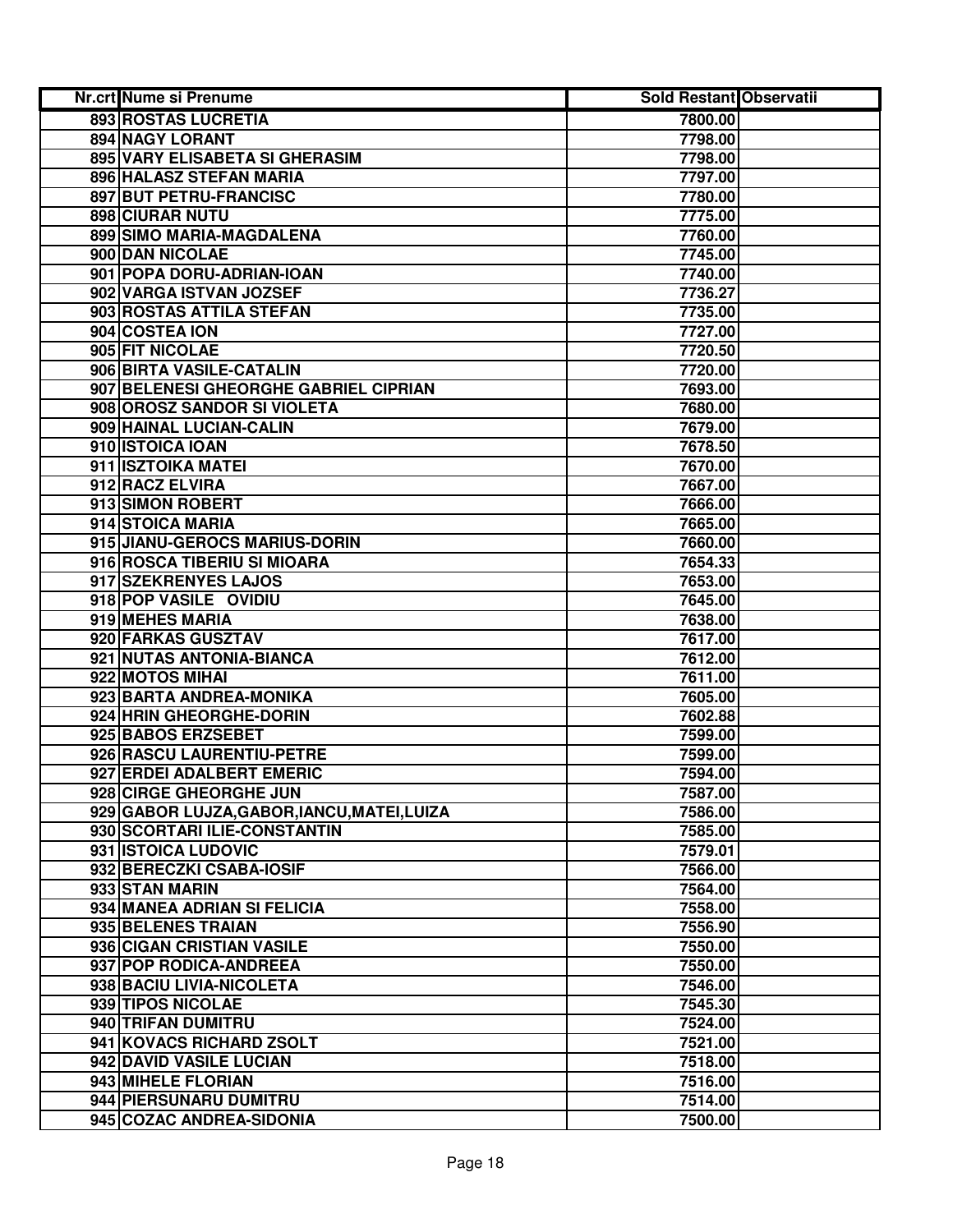| Nr.crt Nume si Prenume                          | Sold Restant Observatii |  |
|-------------------------------------------------|-------------------------|--|
| 946 MOISI TEODOR-DOREL                          | 7498.00                 |  |
| 947 SAS IONUT-ANDREI                            | 7495.00                 |  |
| 948 DARABAN DOREL PETRU                         | 7479.00                 |  |
| 949 GABOR RUPI                                  | 7479.00                 |  |
| 950 IUONAS DANA-MIRELA, VIVIEN SI MARK          | 7468.50                 |  |
| 951 MAILINGER IOSIF                             | 7468.00                 |  |
| 952 NEGREAN ADRIAN NISTOR                       | 7467.00                 |  |
| 953 BULZAN MARIA                                | 7462.00                 |  |
| 954 MALAIES NICOLAE, MALAIES SUSANA, LAZAR MINA | 7455.00                 |  |
| 955 BAROTI ATTILA                               | 7450.00                 |  |
| 956 SCHUSTER HANZ                               | 7448.00                 |  |
| 957 VARGA IOZSEF                                | 7436.00                 |  |
| 958 MIHAI MARIUS                                | 7428.00                 |  |
| 959 POPOVICI LIVIU NICOLAE                      | 7421.00                 |  |
| 960 CIOBOTARIU CRISTIAN SI CLAUDIA              | 7403.00                 |  |
| 961 BOZGA VASILE                                | 7401.00                 |  |
| 962 KISS LASZLO                                 | 7400.00                 |  |
| 963 DAN REMUS-CLAUDIU                           | 7397.00                 |  |
| 964 ASZTALOS ZSOLT-FERENCZ                      | 7395.00                 |  |
| 965 TUDORAN ILIE-MARCEL                         | 7383.00                 |  |
| 966 LORINCZ LAJOS                               | 7370.00                 |  |
| 967 NOVAK ZSOLT-ISTVAN                          | 7370.00                 |  |
| 968 BALAZS ZOLTAN - GYORGY                      | 7366.00                 |  |
| 969 IOVAN IOAN                                  | 7345.00                 |  |
| 970 ISZTOIKA LUDOVIC                            | 7337.00                 |  |
| 971 IUDEAN RAMONA-CLAUDIA                       | 7336.00                 |  |
| 972 LUNGU VIRGIL SI IBOLYA                      | 7316.00                 |  |
| 973 LASCAU MARINA-LUCICA                        | 7300.00                 |  |
| 974 POP RAZVAN                                  | 7300.00                 |  |
| 975 CZEGLEDI NORBERT                            | 7291.00                 |  |
| 976 LASZLO CSABA                                | 7281.00                 |  |
| 977 MONE RAZVAN-MADALIN                         | 7260.00                 |  |
| 978 MORUS CRISTIAN CLAUDIU                      | 7260.00                 |  |
| 979 PALLO IZABELLA                              | 7255.00                 |  |
| 980 APOSTOL CORNEL                              | 7252.00                 |  |
| 981 BRIZZI MICHELE                              | 7251.00                 |  |
| 982 GABOR STEFAN                                | 7249.40                 |  |
| 983 LEU ZOLTAN-DAN                              | 7241.00                 |  |
| 984 MIRZA DARIUS-GELU                           | 7238.00                 |  |
| 985 AVRAM DINU-CATALIN                          | 7235.00                 |  |
| 986 GABOR IANCU                                 | 7235.00                 |  |
| 987 SAPI JANOS                                  | 7234.00                 |  |
| 988 STAFIE SORIN                                | 7232.17                 |  |
| 989 SGINDAR DANIEL                              | 7225.50                 |  |
| 990 ROSU COSMIN                                 | 7225.00                 |  |
| 991 BERINDEI PETRU                              | 7220.00                 |  |
| 992 LAKATOS TIBOR                               | 7220.00                 |  |
| 993 MESESAN CORIOLAN                            | 7202.00                 |  |
| 994 CHEREGI GEORGE RAZVAN                       | 7200.50                 |  |
| 995 IZSAK JOZSEF                                | 7200.00                 |  |
| 996 ROSTAS CODRUT                               | 7178.50                 |  |
| 997 GABOR CLARA                                 | 7175.00                 |  |
| 998 CRACIUN CALIN-IONEL                         | 7171.00                 |  |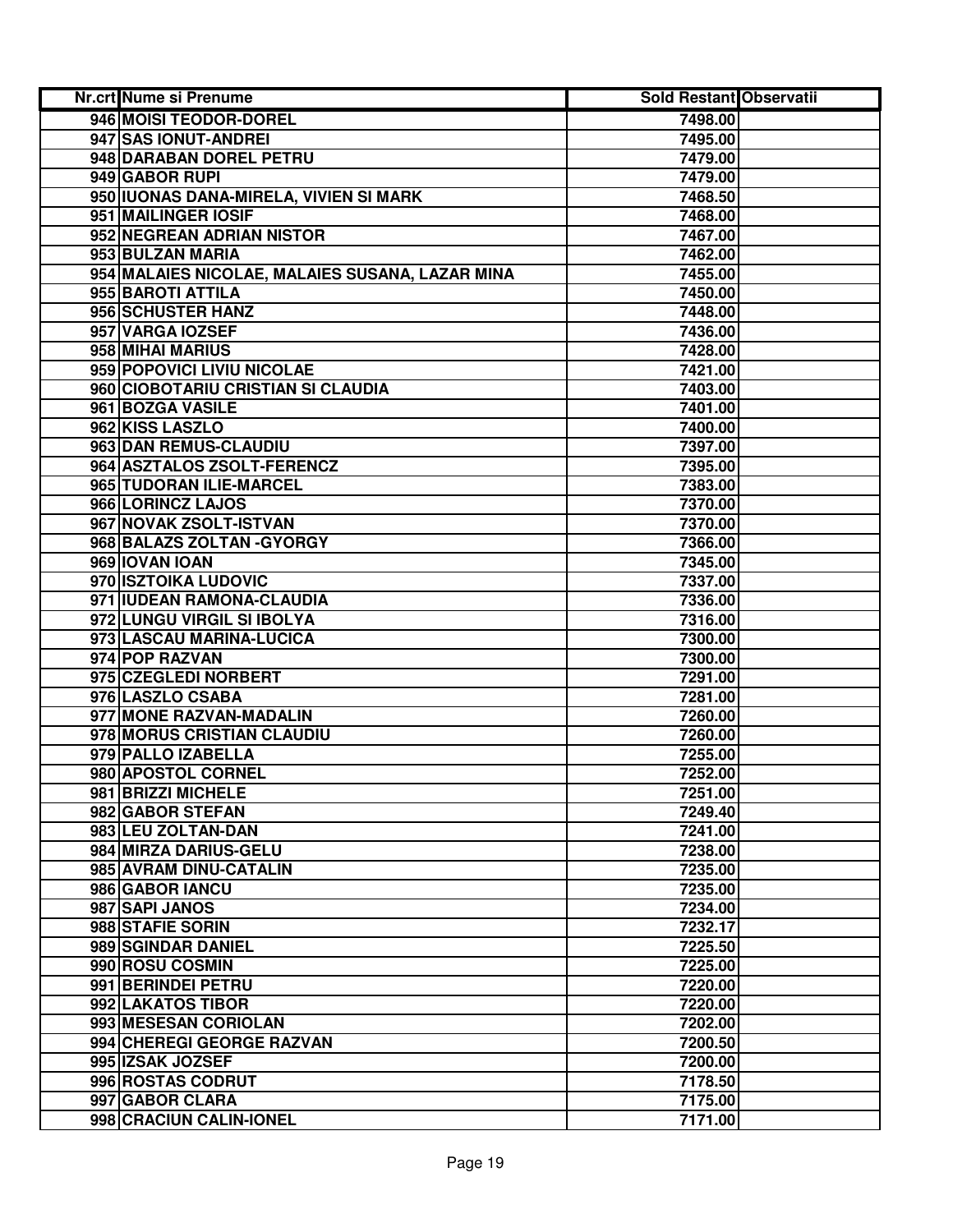| Nr.crt Nume si Prenume                       | Sold Restant Observatii |  |
|----------------------------------------------|-------------------------|--|
| 999 MLADIN MIHAELA ANCA                      | 7170.00                 |  |
| <b>1000 TARAU TEODOR</b>                     | 7168.00                 |  |
| 1001 NAGY-PRATA ZOLTAN GYORGY                | 7164.00                 |  |
| 1002 CRACIUN SORIN-IOAN                      | 7149.00                 |  |
| 1003 IGNATESCU-SABAU ALBERT-CSABA            | 7149.00                 |  |
| 1004 MOLCSAN TAMAS                           | 7145.00                 |  |
| 1005 POP ROBERT                              | 7145.00                 |  |
| 1006 GAVITA GABRIEL                          | 7131.00                 |  |
| 1007 BUDA RUBEN                              | 7129.00                 |  |
| 1008 BALINT FLORIN SI FLOARE                 | 7114.00                 |  |
| 1009 KISS GEZA BOBI                          | 7110.00                 |  |
| 1010 DEIBEL SIEGFRIED                        | 7104.00                 |  |
| 1011 BLAGA FLORENTINA-ANGELA SI VIOREL-IOAN  | 7101.00                 |  |
| 1012 MITAN NICOLAE                           | 7101.00                 |  |
| 1013 COSTIN ALEXANDRU IOSIF                  | 7098.82                 |  |
| <b>1014 BURLE DUMITRU SI VICTORIA</b>        | 7093.00                 |  |
| <b>1015 VESEA CARMEN ALINA</b>               | 7080.95                 |  |
| <b>1016 KHALL FALLAH MOSBAH</b>              | 7071.30                 |  |
| <b>1017 ORAS GHEORGHE-VASILE</b>             | 7071.00                 |  |
| <b>1018 HOMMER SANDOR ZOLTAN</b>             | 7069.00                 |  |
| 1019 CODRIEANU IOAN                          | 7060.00                 |  |
| 1020 STIOP CALIN IONEL                       | 7058.92                 |  |
| <b>1021 TOROK IULIU SI ILONA</b>             | 7054.15                 |  |
| 1022 NAGY ATTILA                             | 7040.00                 |  |
| 1023 CIOCAN GHEORGHE SI ANA                  | 7039.00                 |  |
| 1024 GABOR MATEI                             | 7038.44                 |  |
| 1025 SULUGIUC SADCO-GEORGE SI RALUCA CODRUTA | 7032.00                 |  |
| 1026 KELEMEN LASZLO                          | 7030.00                 |  |
| 1027 SEBESTYEN ADRIAN                        | 7025.00                 |  |
| 1028 IUONAS VIVIEN-VANDA                     | 7009.00                 |  |
| 1029 BRETAN MARIA                            | 7000.00                 |  |
| 1030 POPA OCTAVIAN                           | 7000.00                 |  |
| 1031 PASCA IOAN                              | 6992.50                 |  |
| 1032 MOCSAR JOZSEF                           | 6990.00                 |  |
| 1033 STOIA BOGDAN-MIHAI                      | 6972.00                 |  |
| 1034 GABOR SUSANA                            | 6970.00                 |  |
| 1035 GANA IONUT-GABRIEL                      | 6968.00                 |  |
| 1036 BOB IOAN RADU                           | 6960.00                 |  |
| 1037 POPA ROMEO                              | 6960.00                 |  |
| 1038 RAT SORIN                               | 6959.00                 |  |
| <b>1039 ILUTA FLORIN</b>                     | 6949.00                 |  |
| 1040 ONICA ADRIAN-DORU                       | 6948.00                 |  |
| <b>1041 DEAK ISTVAN</b>                      | 6942.00                 |  |
| <b>1042 SZTOJKA DEMETER</b>                  | 6937.00                 |  |
| <b>1043 GUG PAVEL SI RAVEICA</b>             | 6934.00                 |  |
| 1044 POP LUCIAN-NICOLAE                      | 6931.00                 |  |
| <b>1045 BACIU CORNEL-CIPRIAN</b>             | 6925.00                 |  |
| 1046 SEBESTYEN MARIN                         | 6925.00                 |  |
| 1047 GABOR STEFAN                            | 6920.00                 |  |
| 1048 RACHITA ANDI-ALIN                       | 6908.00                 |  |
| <b>1049 CAPOTA OVIDIU</b>                    | 6900.00                 |  |
| 1050 CARAIANI BENONI MARIAN                  | 6892.00                 |  |
| <b>1051 ISZTOIKA GABOR SI EVA</b>            | 6891.40                 |  |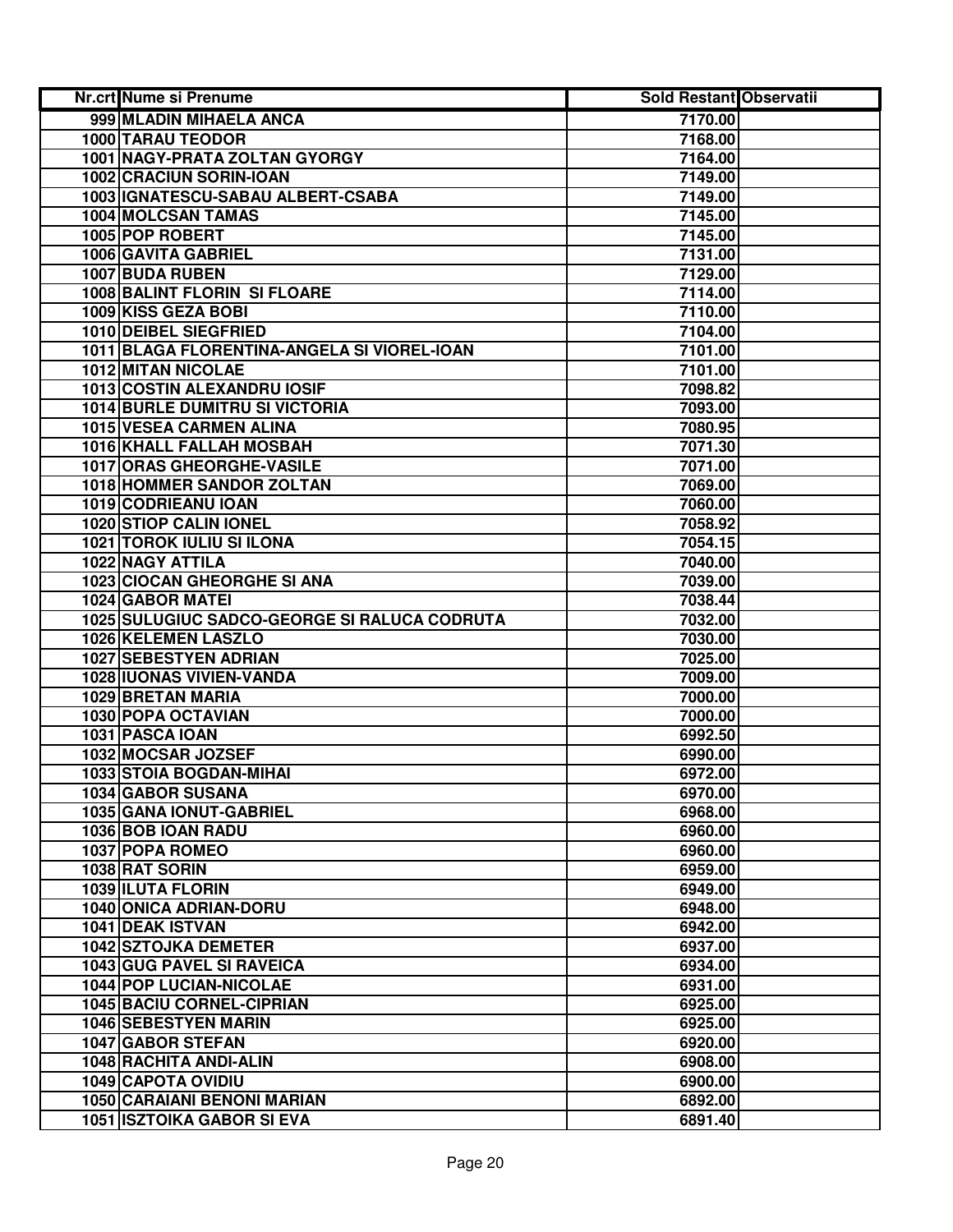| Nr.crt Nume si Prenume                   | Sold Restant Observatii |  |
|------------------------------------------|-------------------------|--|
| <b>1052 CIURAR RADU</b>                  | 6891.00                 |  |
| <b>1053 MATYASI FRANCISC</b>             | 6890.00                 |  |
| <b>1054 SIME RADU HORIA</b>              | 6884.00                 |  |
| 1055 BUHAS CALIN-OVIDIU                  | 6876.00                 |  |
| 1056 ILAS MIREL-ALIN                     | 6872.00                 |  |
| 1057 BALOGH TIBOR                        | 6870.00                 |  |
| 1058 RAZVANTA COSMIN PAUL                | 6870.00                 |  |
| 1059 BOLOCA CRISTIAN                     | 6868.00                 |  |
| 1060 SILAGHI COSMIN-EMANUEL              | 6858.00                 |  |
| 1061 MARTIN FLORICA-MARIOARA             | 6857.00                 |  |
| 1062 CHERECHES FLOARE                    | 6844.00                 |  |
| 1063 BALAN SERGIU-VIRGIL                 | 6841.00                 |  |
| 1064 NEMES ALEXANDRU                     | 6840.00                 |  |
| 1065 GABOR IOAN ADRIAN                   | 6834.24                 |  |
| 1066 KOVACS LUMINITA SI IONESCU MUGUREL  | 6833.00                 |  |
| <b>1067 FARKAS TIBOR</b>                 | 6828.00                 |  |
| <b>1068 PERNES IOAN CALIN</b>            | 6826.75                 |  |
| 1069 BORZA EMILIAN                       | 6825.00                 |  |
| 1070 GABOR TEREZ                         | 6823.00                 |  |
| 1071 GHIT IONUT-ALEXANDRU                | 6810.00                 |  |
| 1072 RADAC AUREL-GHEORGHE                | 6801.87                 |  |
| 1073 BLAGA GAVRIL SI MARIA               | 6796.00                 |  |
| 1074 KOVACS ISTVAN                       | 6786.00                 |  |
| 1075 GABOR GAVRIL                        | 6784.00                 |  |
| 1076 VARGA IDA                           | 6780.00                 |  |
| 1077 MAGHIAR TRAIAN SI GABRIELA NICOLETA | 6776.00                 |  |
| 1078 IUGA MARIA                          | 6772.00                 |  |
| <b>1079 NEVELITS MARIUS-LUCIAN</b>       | 6761.00                 |  |
| 1080 MIHAI DOREL-CONSTANTIN              | 6760.00                 |  |
| <b>1081 IONESCU DORIN SI GABRIELA</b>    | 6757.00                 |  |
| 1082 DEZSI GEZA                          | 6751.00                 |  |
| <b>1083 CIOTIR CIPRIAN GEORGE</b>        | 6747.00                 |  |
| 1084 POPESCU-BALAZS FLORIN               | 6747.00                 |  |
| 1085 LAZAR GHEORGHE                      | 6742.00                 |  |
| 1086 KISS NORBERT                        | 6740.00                 |  |
| <b>1087 DRAGAN HORATIU-CHRISTIAN</b>     | 6738.00                 |  |
| <b>1088 IONESCU GABRIEL RAZVAN</b>       | 6738.00                 |  |
| 1089 VESA DANIEL                         | 6737.00                 |  |
| 1090 DOBLE RADU EUGEN                    | 6731.00                 |  |
| <b>1091 MICLOS MIRCEA SI GHEORGHINA</b>  | 6728.00                 |  |
| 1092 RANYAK-AMBRO LAURA-DACIANA          | 6722.00                 |  |
| 1093 BONDICI CRINA-FELICIA               | 6712.04                 |  |
| <b>1094 BOLONI ARON</b>                  | 6711.00                 |  |
| <b>1095 MUNTEAN IULIU</b>                | 6711.00                 |  |
| 1096 HURMUZ SURAJ                        | 6706.00                 |  |
| 1097 NYIKA CRISTIAN-MARCEL               | 6702.00                 |  |
| 1098 SUTA VASILE-SEBASTIAN               | 6700.50                 |  |
| 1099 GORAN NARCISA MADALINA              | 6700.00                 |  |
| 1100 CIUCA CRISTIAN-ADRIAN               | 6695.00                 |  |
| 1101 UNGUR CLAUDIU-LIVIU                 | 6686.00                 |  |
| 1102 MARIAN CALIN OLIVIU                 | 6684.00                 |  |
| 1103 ZAHARIE TIBOR                       | 6680.00                 |  |
| <b>1104 BOGDAN FELIX ROLAND</b>          | 6670.00                 |  |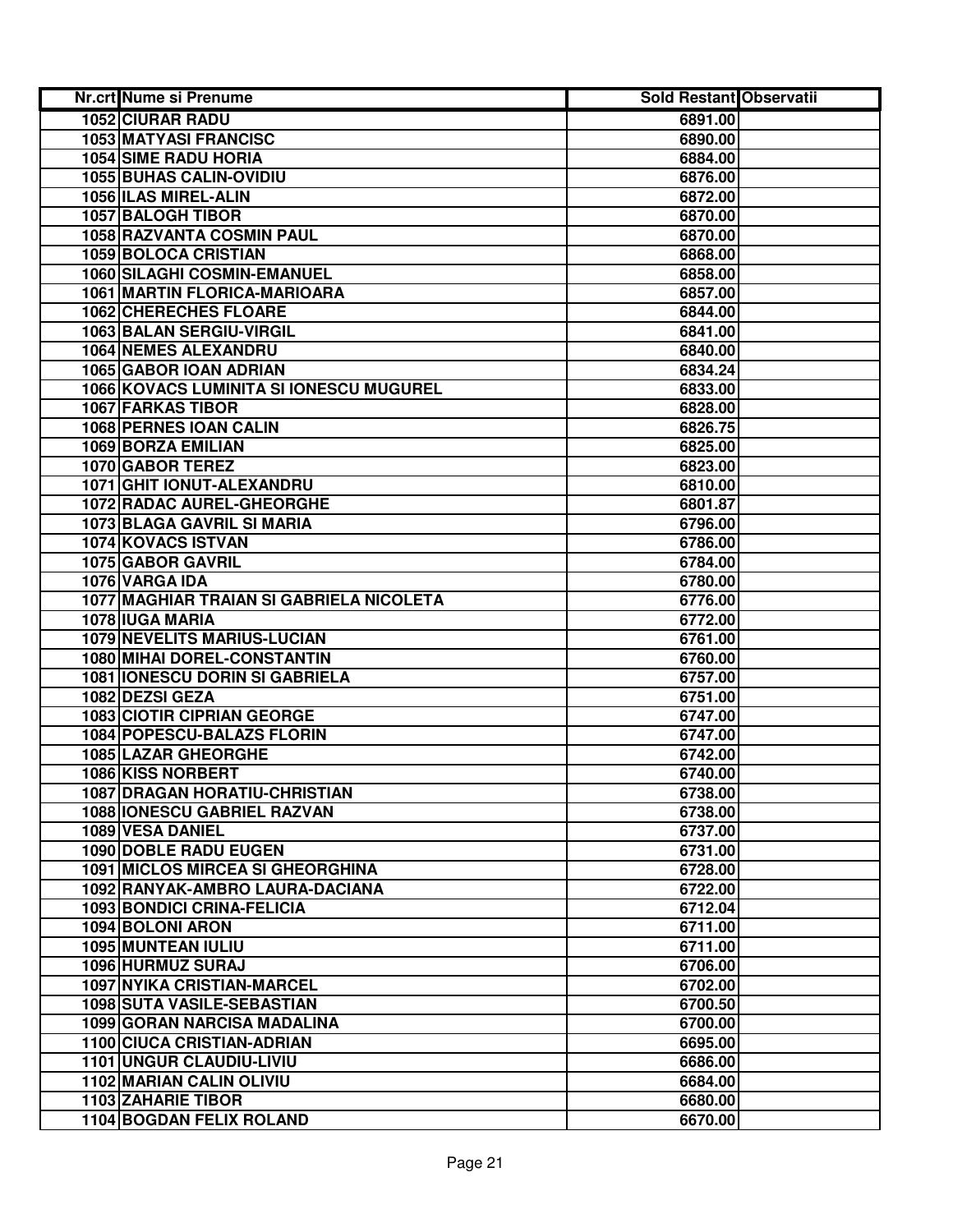| Nr.crt Nume si Prenume                   | Sold Restant Observatii |  |
|------------------------------------------|-------------------------|--|
| 1105 FERARU ANNAMARIA-GABRIELLA          | 6670.00                 |  |
| 1106 IENCIU VLAD-OCTAVIAN                | 6670.00                 |  |
| 1107 ANDREI CATALIN-GAVRIL               | 6666.39                 |  |
| <b>1108 MICLE CONSTANTIN</b>             | 6664.50                 |  |
| 1109 BALOG PETRU                         | 6653.00                 |  |
| 1110 TOIE GEORGIANA-BIANCA               | 6653.00                 |  |
| 1111 GABOR MINDRA                        | 6647.00                 |  |
| <b>1112 BAICAN PETRU CORNEL SI MARIA</b> | 6641.00                 |  |
| 1113 ITTU MONICA-DORINA                  | 6632.00                 |  |
| 1114 VARGA ALEXANDRU SI PIROSKA          | 6625.00                 |  |
| <b>1115 PURICE IOAN CRISTIAN</b>         | 6619.00                 |  |
| 1116 TARA VLAD GELU                      | 6615.00                 |  |
| 1117 JUDEA CORNELIA-CARMEN               | 6613.00                 |  |
| 1118 GABOR IANCU                         | 6611.00                 |  |
| 1119 GYORI MONIKA                        | 6610.00                 |  |
| <b>1120 ISZTOIKA STEFAN</b>              | 6608.00                 |  |
| 1121 CELIK BIROL                         | 6603.00                 |  |
| <b>1122 STROIU TANASE</b>                | 6601.00                 |  |
| 1123 ALBUTIU ANGELA                      | 6600.00                 |  |
| <b>1124 MOISIN ALEXANDRU</b>             | 6600.00                 |  |
| 1125 NYUZO ERZSEBET                      | 6600.00                 |  |
| <b>1126 KAJCZA ANTON GIULIO</b>          | 6586.00                 |  |
| 1127 NECULAI DANIEL                      | 6585.07                 |  |
| <b>1128 LEUCA VIOREL</b>                 | 6580.00                 |  |
| 1129 SALAGEAN DANIEL-OLIMPIU             | 6569.00                 |  |
| 1130 CSERVAK MIKLOS ZSOLT                | 6567.00                 |  |
| 1131 TIRIL RADU-MARIUS                   | 6552.00                 |  |
| 1132 GILAU GHEORGHE-CAROL                | 6546.00                 |  |
| 1133 URSACHE IONUT-BOGDAN                | 6546.00                 |  |
| 1134 CORENIUC CLAUDIU-EMIL               | 6545.00                 |  |
| <b>1135 CIOCAN FLORIAN LUCIAN</b>        | 6542.00                 |  |
| 1136 LEURINTIU GAVRIL                    | 6529.00                 |  |
| 1137 PAP ZSOLT PETER                     | 6521.00                 |  |
| 1138 UNGUR GYORGY-JOZSEF                 | 6514.00                 |  |
| <b>1139 TAKACS RENATTA-EDINA</b>         | 6513.00                 |  |
| 1140 URSU MIHAI-ADRIAN                   | 6507.50                 |  |
| 1141 AGH FERENCZ OSZKAR                  | 6500.00                 |  |
| 1142 BUDAI IOSIF                         | 6500.00                 |  |
| <b>1143 CAVASDAN REMUS</b>               | 6500.00                 |  |
| <b>1144 CHILBA DENISA-KRISZTINA</b>      | 6500.00                 |  |
| <b>1145 DASCAL VIVIANA-IOANA</b>         | 6500.00                 |  |
| <b>1146 LELE MARCEL HORIA</b>            | 6500.00                 |  |
| 1147 NAGY EVA                            | 6500.00                 |  |
| 1148 OSAN ALIN                           | 6500.00                 |  |
| 1149 SASS SANDOR-JOZSEF                  | 6500.00                 |  |
| 1150 SILAGHI ARPAD                       | 6500.00                 |  |
| 1151 POPA HORIA-RADU SI MIHAELA          | 6497.00                 |  |
| 1152 MAKAI CAROL                         | 6490.00                 |  |
| 1153 PATAKI-HASAS EMIL                   | 6490.00                 |  |
| <b>1154 MUTIU CRISTIAN</b>               | 6486.00                 |  |
| 1155 TINC ALIN-FLORIN                    | 6475.00                 |  |
| <b>1156 OTVOS CLAUDIU PETRU</b>          | 6470.00                 |  |
| 1157 CHITARU ALEXANDRA - RAMONA          | 6463.00                 |  |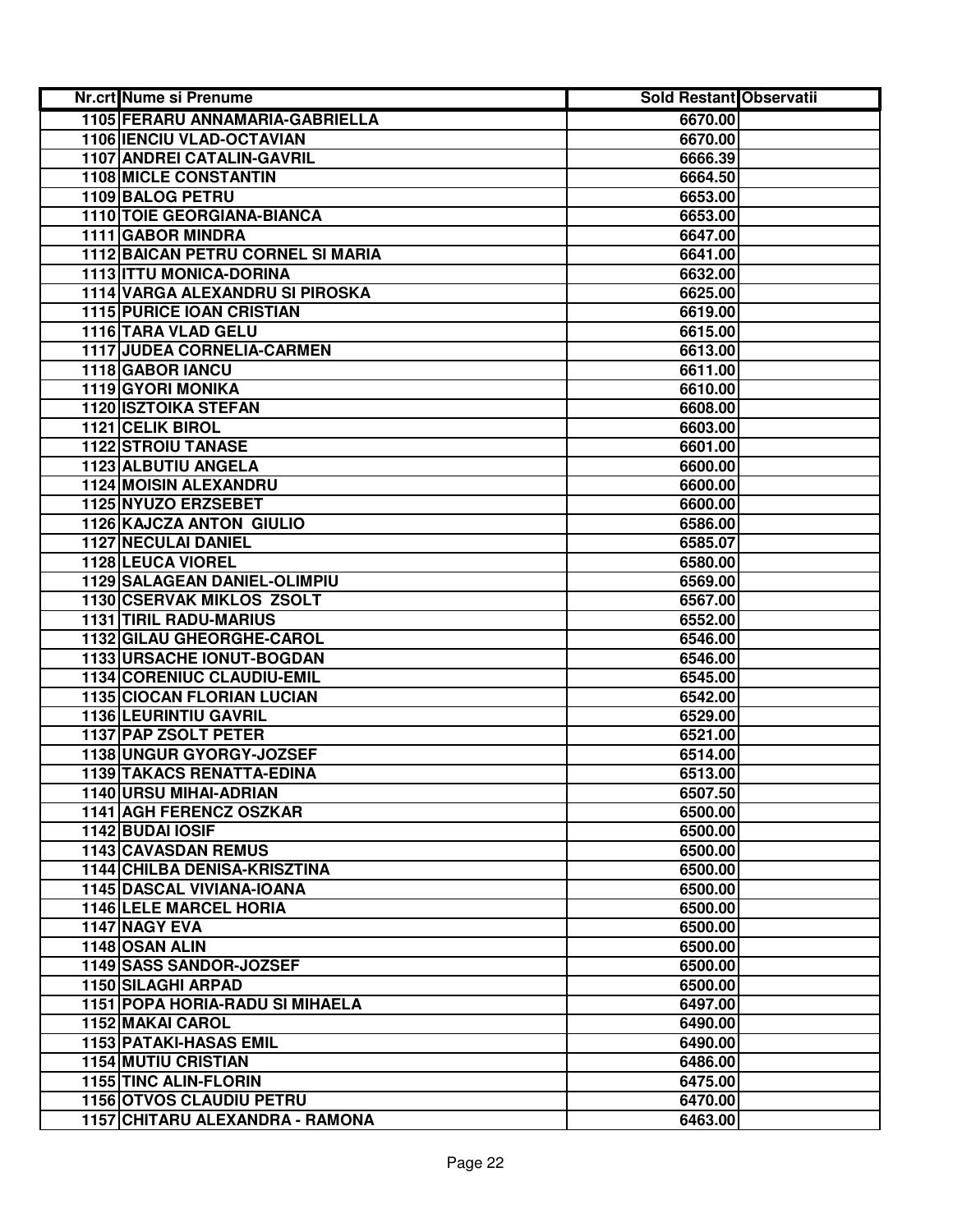| Nr.crt Nume si Prenume                  | Sold Restant Observatii |                       |
|-----------------------------------------|-------------------------|-----------------------|
| <b>1158 BERINDE RADU SI DIANA</b>       | 6461.50                 |                       |
| 1159 BRATA MARIA                        | 6461.00                 |                       |
| <b>1160 CIURAR ROBERT</b>               | 6460.00                 |                       |
| 1161 NACA IOANA-MARIANA                 | 6460.00                 |                       |
| 1162 LINGURAR MARIN                     | 6457.00                 |                       |
| 1163 ALFOLDI SERGIU ALIN                | 6455.66                 |                       |
| 1164 ANCSAN VASILE CIPRIAN SI AURICA    | 6451.00                 |                       |
| 1165 POPAN IOAN                         | 6440.00                 |                       |
| 1166 RUSKA-BANDA LASZLO                 | 6433.00                 |                       |
| <b>1167 TRIPE IULIANA-NICOLETA</b>      | 6430.00                 |                       |
| 1168 POP NADIA-ILEANA                   | 6422.00                 |                       |
| 1169 BARA MIRELA AURELIA                | 6421.00                 |                       |
| <b>1170 MIHAI GHEORGHE</b>              | 6420.00                 |                       |
| 1171 HANIS ZSOLT                        | 6400.00                 |                       |
| 1172 MEDVE IOAN                         | 6400.00                 |                       |
| 1173 LUNCAN PETRU                       | 6398.00                 |                       |
| <b>1174 TIRITEU FRANCISC</b>            | 6392.53                 |                       |
| <b>1175 FERENT EDUARD</b>               | 6383.45                 |                       |
| <b>1176 SANDOR-BARLEA ZOLTAN</b>        | 6376.00                 |                       |
| <b>1177 BARNA LASZLO-AURELIAN</b>       | 6363.00                 |                       |
| <b>1178 FORT IONUT-CRISTIAN</b>         | 6361.00                 |                       |
| 1179 URSADAN EMIL SI CORNELIA           | 6358.00                 |                       |
| 1180 FERARIU BOGDAN IOAN                | 6351.50                 |                       |
| 1181 VAIDA DORIN SI DANIELA             | 6348.00                 |                       |
| 1182 ALBUTIU DOREL-DUMITRU              | 6345.00                 |                       |
| 1183 GABOR STEFAN                       | 6339.00                 |                       |
| 1184 GABOR GABOR                        | 6332.02                 |                       |
| 1185 BACIU DACIAN-CONSTANTIN            | 6332.00                 |                       |
| 1186 CATAUDELLA GIORGIO                 | 6325.00                 |                       |
| <b>1187 PATCAS CRISTIAN BOGDAN</b>      | 6320.00                 |                       |
| <b>1188 CIORBA MARIUS</b>               | 6310.00                 |                       |
| 1189 TEM STEFAN-PETRU-EMERIC            | 6303.00                 |                       |
| 1190 COSMA LENNON-LEVENTE-KRISZTIAN     |                         | 6293.00 PROCES PE ROL |
| <b>1191 CIUCIUMIS STEFAN-DUMITRU</b>    | 6290.00                 |                       |
| 1192 BREK GAVRIL-ZOLTAN                 | 6281.00                 |                       |
| 1193 MUNTEANU NELU-MIRCEA               | 6280.00                 |                       |
| 1194 MARIAN MIRCEA                      | 6278.00                 |                       |
| 1195 KISS CSABA                         | 6271.00                 |                       |
| 1196 ZARAU GABRIEL                      | 6270.00                 |                       |
| 1197 BORA-GUT ILIE                      | 6266.41                 |                       |
| <b>1198 PETRICAU ALINA-VASILICA</b>     | 6266.00                 |                       |
| 1199 BIGASZ MAGDALENA ROZALIA SI DANIEL | 6250.00                 |                       |
| <b>1200 VISOVAN CIPRIAN</b>             | 6250.00                 |                       |
| <b>1201 ZVAGYURA ZSIROS</b>             | 6250.00                 |                       |
| <b>1202 DAVID DANIEL-VIRGIL</b>         | 6245.00                 |                       |
| <b>1203 KUKLA ISTVAN ROBERT</b>         | 6243.00                 |                       |
| 1204 KARACSONYI MARGARETA               | 6236.00                 |                       |
| <b>1205 GRIGORAS DUMITRU</b>            | 6234.27                 |                       |
| <b>1206 MALAIES OCTAVIAN</b>            | 6208.00                 |                       |
| <b>1207 UR IOSIF</b>                    | 6206.00                 |                       |
| <b>1208 CABA CALIN FLORENTIN</b>        | 6202.00                 |                       |
| <b>1209 SARB ADRIAN-DANIEL</b>          | 6202.00                 |                       |
| 1210 ASTEFANOAEI LUCIAN-FLORENTIN       | 6200.00                 |                       |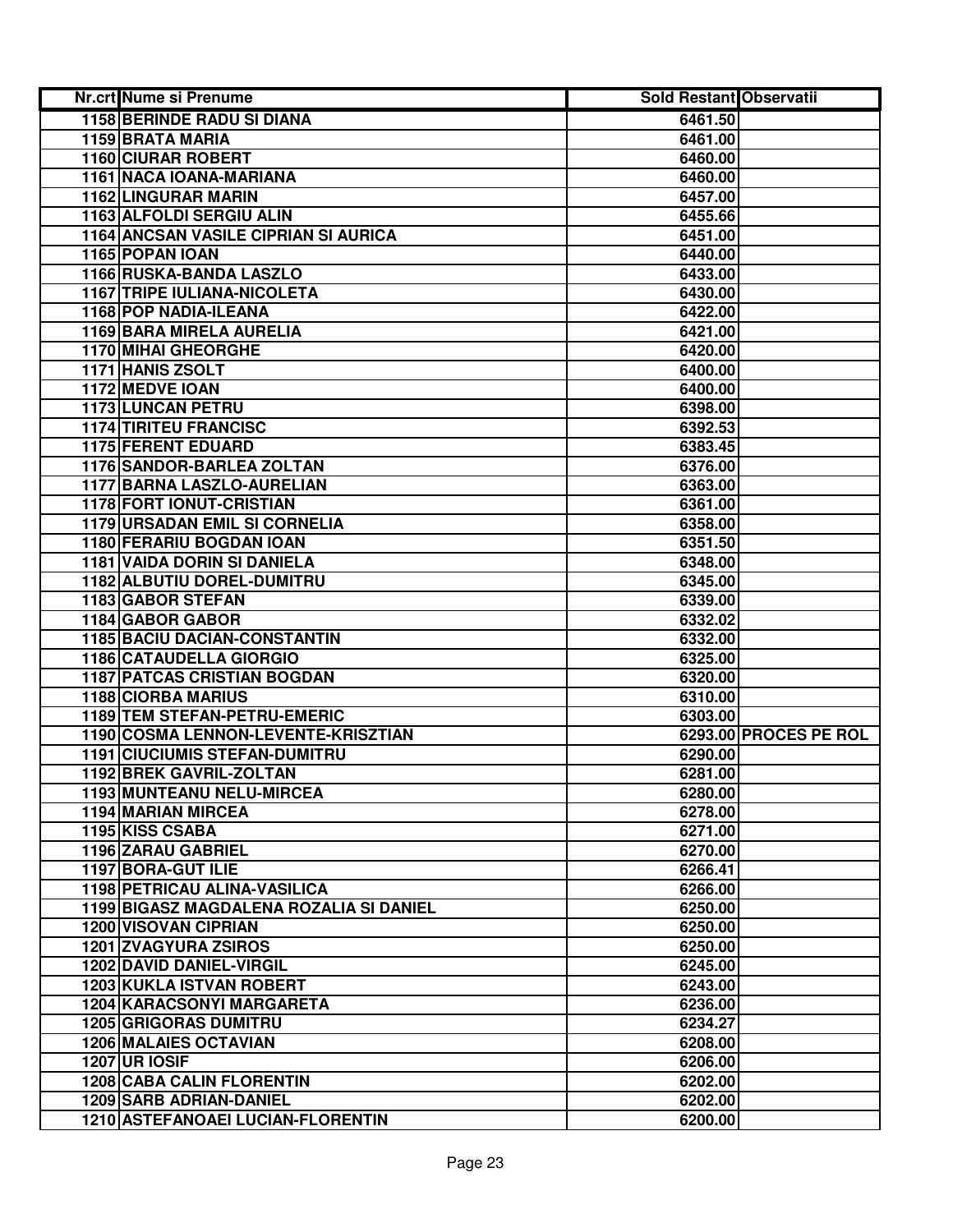| Nr.crt Nume si Prenume                       | <b>Sold Restant Observatii</b> |                       |
|----------------------------------------------|--------------------------------|-----------------------|
| 1211 HAVRINCEA DANIEL-NONY                   | 6200.00                        |                       |
| 1212 SABAU KAROLY                            | 6199.00                        |                       |
| 1213 GABOR GABRIEL                           | 6195.00                        |                       |
| 1214 HALACU LUCIAN-GHEORGHE                  | 6185.00                        |                       |
| 1215 VIDICAN GABRIEL-OVIDIU                  | 6176.00                        |                       |
| 1216 CIURAR LAIE                             | 6174.00                        |                       |
| 1217 TIVADAR GAVRIL                          | 6171.00                        |                       |
| 1218 GHIURO DINU SORIN                       | 6170.00                        |                       |
| <b>1219 BUDA CRISTIAN AUREL</b>              | 6164.00                        |                       |
| 1220 IHAB M.I.ABUALKHIR                      | 6160.00                        |                       |
| <b>1221 PUSKAS MIKLOS-ZOLTAN</b>             | 6160.00                        |                       |
| 1222 ROSTAS IOAN-DOLAR                       | 6160.00                        |                       |
| <b>1223 IOVANOVICI MILAN IONUT</b>           | 6159.40                        |                       |
| <b>1224 COSTEA FLORIAN DAVID</b>             | 6156.00                        |                       |
| <b>1225 ISZTOYKA GABOR</b>                   | 6150.00                        |                       |
| 1226 GHENGHIU LAURENTIU-RADU                 | 6137.08                        |                       |
| <b>1227 MICH AGNETA</b>                      | 6135.00                        |                       |
| <b>1228 POP MIHAELA-LILIANA</b>              | 6131.00                        |                       |
| <b>1229 BONCEA IOAN-LAVINIU</b>              | 6126.28                        |                       |
| 1230 DURMAZ HAMZA                            | 6124.00                        |                       |
| 1231 IUONAS CORNELIU-REMUS SI ILDIKO GYONGYI | 6124.00                        |                       |
| 1232 BULZAN VIOREL-CALIN                     | 6121.00                        |                       |
| 1233 GABOR RUPI                              | 6120.00                        |                       |
| 1234 KAPALAI LORANT BELA                     | 6120.00                        |                       |
| <b>1235 PADUREAN MARIN FLORIN</b>            | 6110.00                        |                       |
| <b>1236 STATE VASILE</b>                     | 6101.03                        |                       |
| <b>1237 PALL CSABA SANDOR</b>                | 6100.00                        |                       |
| 1238 KHAN FARAZ                              | 6099.00                        |                       |
| 1239 CABA DANIELA                            | 6098.00                        |                       |
| <b>1240 ISTOICA IOAN SI TEREZ</b>            | 6085.00                        |                       |
| 1241 RUGAN IOAN                              | 6080.00                        |                       |
| <b>1242 BARBONTA CORINA IOANA</b>            | 6078.00                        |                       |
| 1243 NASTA MARINELA LIANA                    | 6074.00                        |                       |
| 1244 PASCA-TANC BIANCA-CLARA                 | 6074.00                        |                       |
| 1245 GABOR GABOR                             | 6069.28                        |                       |
| <b>1246 DOMOCOS FLORIN</b>                   | 6069.00                        |                       |
| <b>1247 SIMOC SILVIA</b>                     | 6064.00                        |                       |
| 1248 COVACIU ALEXANDRU                       | 6063.00                        |                       |
| <b>1249 SAMU SORIN MIHAI</b>                 | 6061.00                        |                       |
| 1250 POP OVIDIU-DORIN                        | 6060.53                        |                       |
| <b>1251 BOITOR CAROL</b>                     | 6053.00                        |                       |
| <b>1252 TOTH STEFAN SI KATALIN</b>           |                                | 6050.00 PROCES PE ROL |
| <b>1253 STOICA LUDOVIC</b>                   | 6049.00                        |                       |
| 1254 BITIS IOAN                              | 6048.00                        |                       |
| <b>1255 SUCIU VIOREL FLORIN</b>              | 6040.00                        |                       |
| 1256 GABOR PETRU                             | 6037.00                        |                       |
| 1257 BALOGH IOSIF                            | 6030.00                        |                       |
| <b>1258 BORSI MIHAELA-VIRGINIA</b>           | 6026.00                        |                       |
| 1259 CORBUT PAUL-SEBASTIAN                   | 6025.00                        |                       |
| <b>1260 LAKATOS ERZSEBET-NOEMI</b>           | 6025.00                        |                       |
| <b>1261 GABOR MATEI</b>                      | 6023.00                        |                       |
| 1262 BLAGOE-BREDICEANU CRISTIAN-FLAVIUS      | 6014.00                        |                       |
| <b>1263 FORGACIU SEBASTIAN</b>               | 6007.00                        |                       |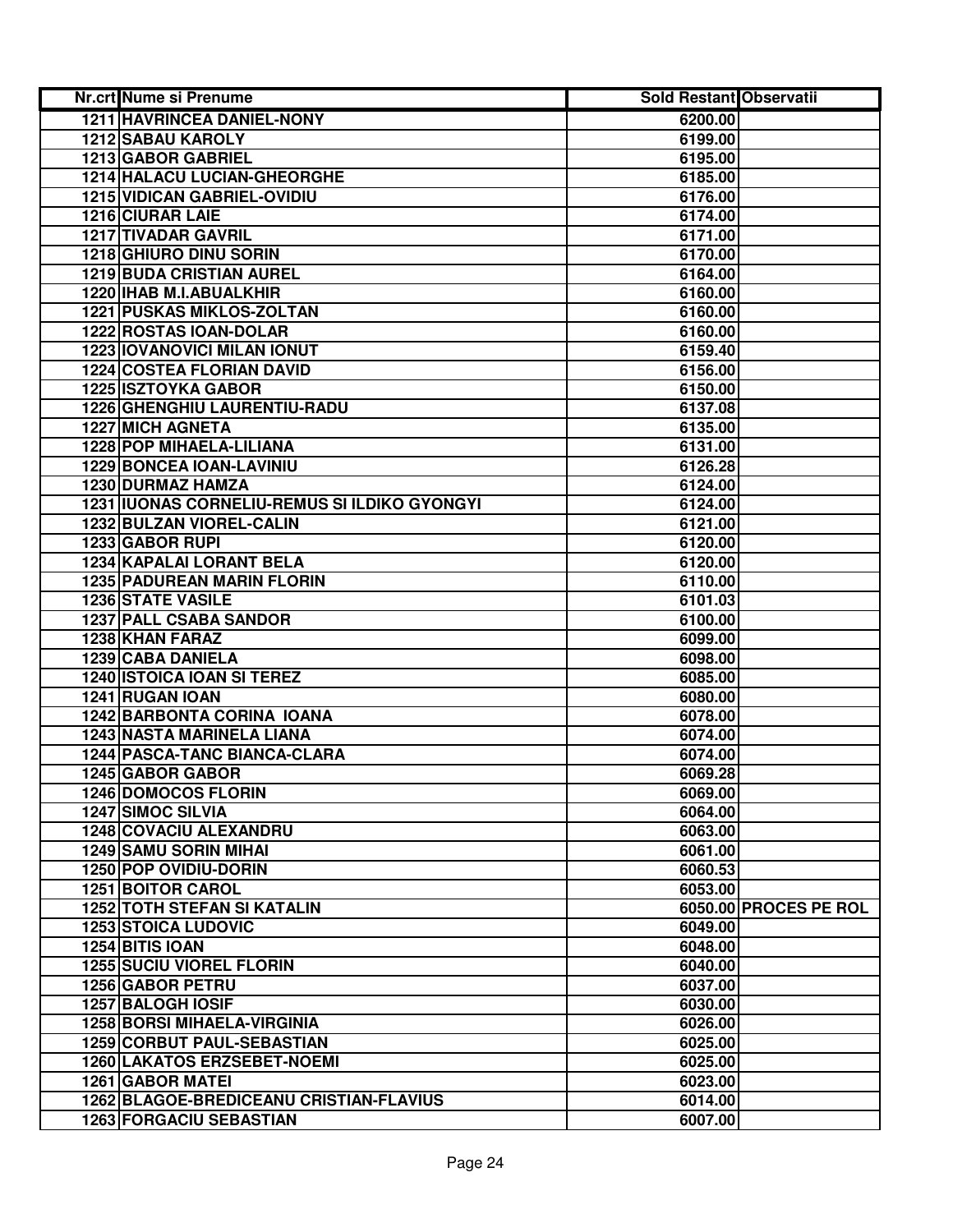| Nr.crt Nume si Prenume               | <b>Sold Restant Observatii</b> |  |
|--------------------------------------|--------------------------------|--|
| <b>1264 MATICAS IOAN-EMILIAN</b>     | 6003.00                        |  |
| 1265 AL EZZEH TAREQ AHMAD TALAB      | 6000.00                        |  |
| <b>1266 AMBRUS CLAUDIA</b>           | 6000.00                        |  |
| 1267 APOSTOL LETITIA-MIHAELA         | 6000.00                        |  |
| <b>1268 BIRTA CRISTINA-IOANA</b>     | 6000.00                        |  |
| <b>1269 BODNAR IOANA TEODORA</b>     | 6000.00                        |  |
| 1270 BOTH ZSOLT                      | 6000.00                        |  |
| <b>1271 BRINDUS OLIMPIA</b>          | 6000.00                        |  |
| <b>1272 BRONT VIORICA-ALINA</b>      | 6000.00                        |  |
| 1273 BUDAI KAROLY-ROBERT             | 6000.00                        |  |
| <b>1274 BULGARU FLORIN</b>           | 6000.00                        |  |
| 1275 BUNTA DAN-PETRU                 | 6000.00                        |  |
| <b>1276 BUSUIOC ANAMARIA-FLORINA</b> | 6000.00                        |  |
| <b>1277 CHIS MARIUS-DANIEL</b>       | 6000.00                        |  |
| <b>1278 COLCER CORINA</b>            | 6000.00                        |  |
| <b>1279 CSOKA ATTILA</b>             | 6000.00                        |  |
| <b>1280 DAROCZI ERZSEBET</b>         | 6000.00                        |  |
| 1281 DE SMET MEDA                    | 6000.00                        |  |
| <b>1282 DOMJAN CAROL ZSOLT</b>       | 6000.00                        |  |
| <b>1283 FLONTA DANIEL</b>            | 6000.00                        |  |
| 1284 FOIT DANUT VIOREL               | 6000.00                        |  |
| 1285 GERGELY KAROLY                  | 6000.00                        |  |
| 1286 GLATZ SANDOR-JOZSEF             | 6000.00                        |  |
| 1287 HANGA GEANINA-CLAUDIA           | 6000.00                        |  |
| 1288 HERMAN ROZALIA-IZABELA          | 6000.00                        |  |
| 1289 IVAN LUCIAN-ARON                | 6000.00                        |  |
| 1290 JUCAN AUGUSTIN-DOREL            | 6000.00                        |  |
| 1291 KILINC MARIA                    | 6000.00                        |  |
| 1292 LASZLO ILDIKO MARIA             | 6000.00                        |  |
| 1293 LAZA FLOARE                     | 6000.00                        |  |
| 1294 LAZAR- POJEGA CRISTIAN IOAN     | 6000.00                        |  |
| 1295 LECHINTEANU EUGEN               | 6000.00                        |  |
| 1296 MAGHIAR SPERANTA-ADINA          | 6000.00                        |  |
| 1297 MIHANCEA FLORINA-MARINA         | 6000.00                        |  |
| 1298 MIHUTA PETRU-SORIN              | 6000.00                        |  |
| 1299 MOTOS MARCEL                    | 6000.00                        |  |
| 1300 MUDURA MIRELA                   | 6000.00                        |  |
| 1301 MUNTEAN IRINA                   | 6000.00                        |  |
| <b>1302 ORASANU MARIUS</b>           | 6000.00                        |  |
| <b>1303 PATCAS CRINA NARCISA</b>     | 6000.00                        |  |
| <b>1304 PATRASCU NATALIA</b>         | 6000.00                        |  |
| <b>1305 PLES FLORINEL</b>            | 6000.00                        |  |
| 1306 POPA GEORGETA                   | 6000.00                        |  |
| <b>1307 POPA NICOLAE CALIN</b>       | 6000.00                        |  |
| 1308 POPA RAMONA-IOANA               | 6000.00                        |  |
| 1309 RODA PAOLO                      | 6000.00                        |  |
| 1310 ROSTAS MARIA                    | 6000.00                        |  |
| 1311 SAMANIEGO SOTO EDUARDO ARMANDO  | 6000.00                        |  |
| <b>1312 SANDOR TRAIAN-ANTONIU</b>    | 6000.00                        |  |
| <b>1313 STANCIU EUGEN</b>            | 6000.00                        |  |
| 1314 TABUS TANIA-GEORGETA-IOANA      | 6000.00                        |  |
| 1315 TOROK LEVENTE-LORANT            | 6000.00                        |  |
| 1316 VAN GELEEN ELENA CRISTINA       | 6000.00                        |  |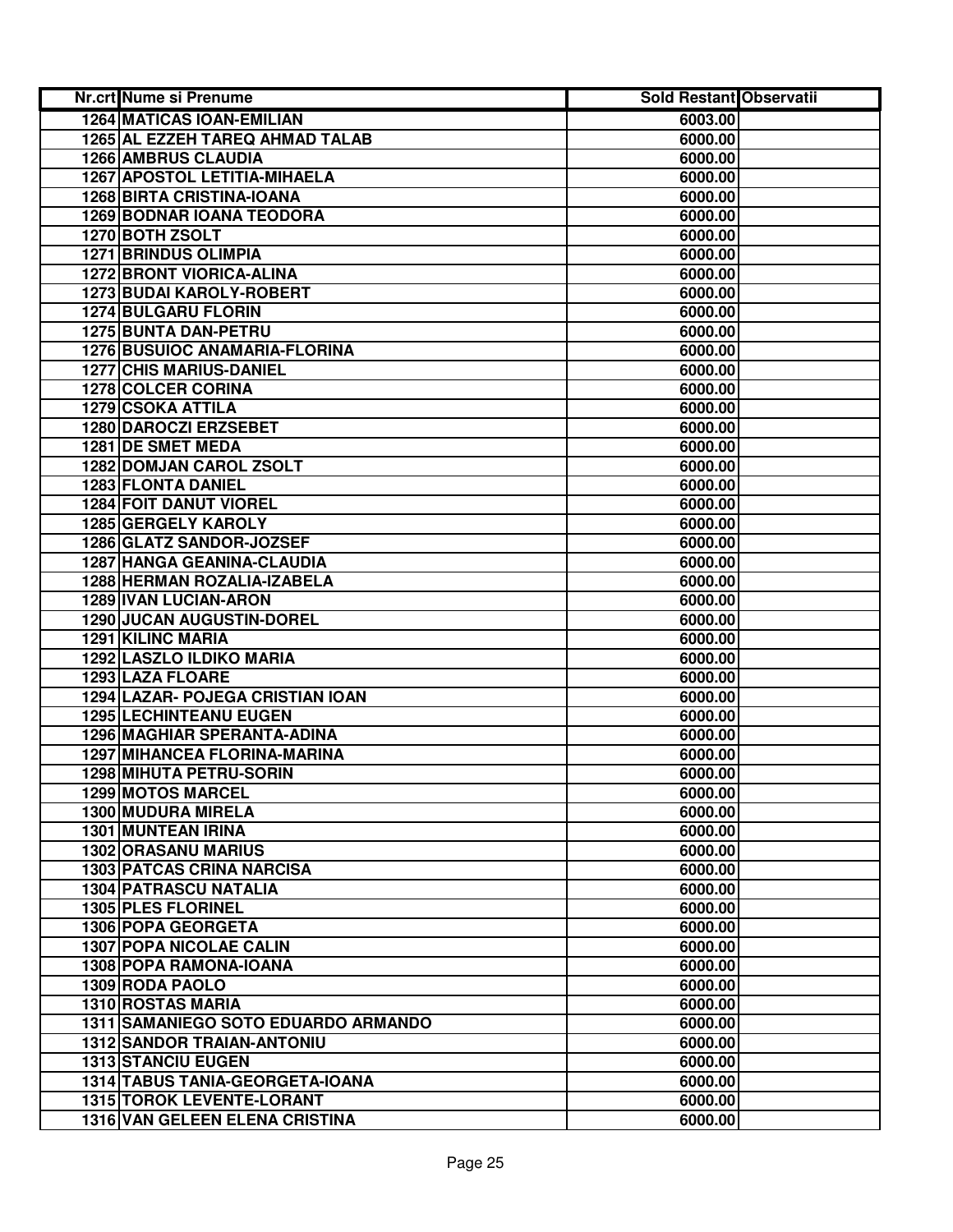| Nr.crt Nume si Prenume                          | Sold Restant Observatii |  |
|-------------------------------------------------|-------------------------|--|
| <b>1317 VARDAI ANDREEA MARIA</b>                | 6000.00                 |  |
| <b>1318 VICAS FLORIN</b>                        | 6000.00                 |  |
| <b>1319 VIGLIONE MICHELLE</b>                   | 6000.00                 |  |
| 1320 LUPU IBOLYA                                | 5998.00                 |  |
| 1321 NEMETH GABOR                               | 5997.68                 |  |
| 1322 ALB MONICA                                 | 5995.00                 |  |
| 1323 DUCA EMILIA                                | 5995.00                 |  |
| <b>1324 HODIS RODICA</b>                        | 5995.00                 |  |
| 1325 GHETEA ANA                                 | 5994.00                 |  |
| <b>1326 BIRTAS MIHAI GABRIEL</b>                | 5993.00                 |  |
| <b>1327 NUT IOAN</b>                            | 5991.00                 |  |
| 1328 BUT IOANA-GHEORGHINA                       | 5990.00                 |  |
| 1329 PELE DOREL FLORIN SI RODICA                | 5990.00                 |  |
| 1330 COSTEA FLAVIU                              | 5987.50                 |  |
| <b>1331 ERDEI LAVINIA FELICIA</b>               | 5985.00                 |  |
| 1332 OLAH EMMA                                  | 5983.00                 |  |
| 1333 KELEMEN IOAN SI ROZALIA                    | 5980.00                 |  |
| <b>1334 NAGY LAJOS</b>                          | 5978.00                 |  |
| 1335 JUCA IOAN-DORIN                            | 5975.00                 |  |
| <b>1336 MATEI CATALIN NICOLAE</b>               | 5974.00                 |  |
| 1337 VULCAN GABRIELA                            | 5969.00                 |  |
| 1338 TUCALIUC DIMITRIE                          | 5966.00                 |  |
| 1339 ANDOR ALEXANDRU DAN                        | 5965.00                 |  |
| 1340 PIHENI ISTVAN                              | 5965.00                 |  |
| 1341 TAMBA SIMONA IOANA                         | 5962.00                 |  |
| 1342 COSAC MATEI-ROMEO                          | 5960.00                 |  |
| <b>1343 TIRTIU REMUS-CRISRIAN</b>               | 5960.00                 |  |
| 1344 TARLEA ANCA-LIANA                          | 5957.00                 |  |
| 1345 BERENDE NELA-GAFIA                         | 5954.00                 |  |
| <b>1346 BULC GHEORGHE CRISTIAN</b>              | 5949.00                 |  |
| <b>1347 MILLE ROMEO</b>                         | 5945.00                 |  |
| <b>1348 FOGHIS TRAIAN</b>                       | 5943.00                 |  |
| 1349 VLAD DUMITRU                               | 5942.53                 |  |
| 1350 GONCZE ATTILA-BELA                         | 5936.00                 |  |
| 1351 GABOR GAVRIL                               | 5935.00                 |  |
| 1352 PAULESCU RAZVAN NICOLAE SI ANGELA A        | 5934.74                 |  |
| <b>1353 SATMARI VIRGIL</b>                      | 5928.00                 |  |
| <b>1354 ONITA DANIEL</b>                        | 5921.66                 |  |
| <b>1355 DRUGAS TEODOR</b>                       | 5914.00                 |  |
| 1356 VARGA ISTVAN ROBERT                        | 5902.00                 |  |
| <b>1357 MICH TEOFIL</b>                         | 5901.00                 |  |
| <b>1358 SERE VASILE</b>                         | 5895.00                 |  |
| <b>1359 LENCAR IOAN-CALIN</b>                   | 5884.00                 |  |
| 1360 HEBRISTEAN VIOREL-LAURIAN                  | 5881.00                 |  |
| 1361 CHIRICA EMERIC ZSOLT                       | 5880.00                 |  |
| <b>1362 LAKATOS AUGUSTIN</b>                    | 5880.00                 |  |
| 1363 SZUTOR EVA                                 | 5877.00                 |  |
| <b>1364 DERECICHEI FLORIN</b>                   | 5874.00                 |  |
| 1365 SILAGHI ADRIAN-GABRIEL                     | 5866.00                 |  |
| 1366 GHIT ALEXANDRU                             | 5864.00                 |  |
| <b>1367 STROE MIRCEA-DANIEL SI RAMONA TEREZ</b> | 5863.52                 |  |
| 1368 KUDELASZ LEVENTE-TIBOR                     | 5860.00                 |  |
| 1369 PANC PETRU                                 | 5856.00                 |  |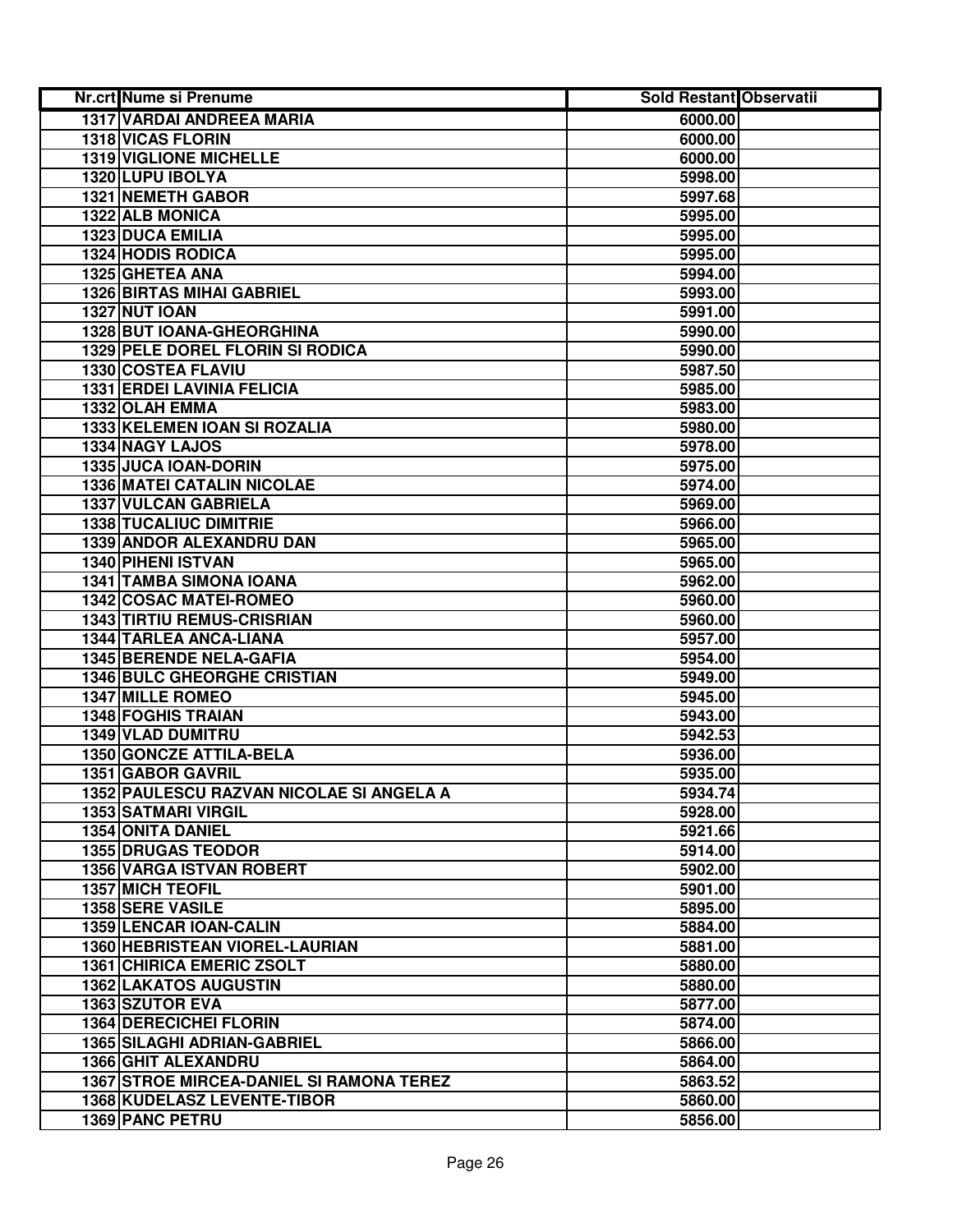| Nr.crt Nume si Prenume                | Sold Restant Observatii |  |
|---------------------------------------|-------------------------|--|
| 1370 CIURBA GABRIEL                   | 5855.00                 |  |
| 1371 GABOR SUSANA                     | 5854.00                 |  |
| 1372 MIKUCZ MATILDA                   | 5851.67                 |  |
| 1373 CHIOREAN-VAGNER MARIUS-OVIDIU    | 5850.00                 |  |
| <b>1374 MOTEI CONSTANTIN</b>          | 5847.54                 |  |
| <b>1375 PUSKAS MIKLOS</b>             | 5844.00                 |  |
| 1376 ZANONI PAOLO                     | 5844.00                 |  |
| <b>1377 PIRVU MARIA SI IOSIF</b>      | 5836.00                 |  |
| 1378 POP MARIUS                       | 5826.00                 |  |
| 1379 GALCA DUMITRU-NICOLAE-DAN        | 5823.00                 |  |
| 1380 GABOR RUPI                       | 5820.98                 |  |
| <b>1381 BORZA AUREL MARIUS</b>        | 5816.00                 |  |
| 1382 BALOGH CARLA - ETELKA            | 5802.00                 |  |
| 1383 ANECHIFORESEI CATALIN-CONSTANTIN | 5800.00                 |  |
| <b>1384 HOMOLYA EMERIC</b>            | 5800.00                 |  |
| <b>1385 TICOSI MIRCEA-CALIN</b>       | 5800.00                 |  |
| 1386 FIZESAN RAMONA NICOLETA          | 5788.40                 |  |
| 1387 POPA VIOREL                      | 5788.00                 |  |
| <b>1388 TRUBACS MARTA</b>             | 5780.00                 |  |
| 1389 INDRIE GHEORGHE-FLORIN           | 5766.00                 |  |
| <b>1390 CORDA IONAS</b>               | 5756.00                 |  |
| 1391 KATONA FRANCISC                  | 5751.00                 |  |
| 1392 SUCIU SEBASTIAN                  | 5750.00                 |  |
| 1393 BODEA NORBERT                    | 5745.00                 |  |
| 1394 ROSTAS EMANUEL                   | 5742.00                 |  |
| <b>1395 NICORUT FLORIN</b>            | 5741.00                 |  |
| 1396 BURCSA MIHAI                     | 5740.00                 |  |
| <b>1397 DUDAS FLORIAN</b>             | 5737.00                 |  |
| 1398 APETREI DANIEL                   | 5734.00                 |  |
| 1399 ARDELEAN GHEORGHE-SORIN          | 5713.00                 |  |
| 1400 GABOR IANCU                      | 5700.00                 |  |
| 1401 GABOR IANOS                      | 5700.00                 |  |
| <b>1402 SUCIU EVA VIORICA</b>         | 5695.00                 |  |
| 1403 MOGA SORIN-HORATIU-IOAN          | 5691.00                 |  |
| 1404 HEREDEA DANIEL IONUT             | 5689.00                 |  |
| 1405 KOVACS LASZLO-LEVENTE            | 5687.00                 |  |
| 1406 SIME IONUT-VLAD                  | 5683.00                 |  |
| 1407 MEDREA COSMIN-GABRIEL            | 5676.00                 |  |
| <b>1408 DASCAL IONEL</b>              | 5670.00                 |  |
| 1409 AMBUDAN ILONA                    | 5668.00                 |  |
| <b>1410 STOICA PAUL SORIN</b>         | 5660.00                 |  |
| 1411 KISS LAJOS                       | 5657.00                 |  |
| <b>1412 ISZTOICA PETRU</b>            | 5650.00                 |  |
| <b>1413 LAZAU CIPRIAN VLADUT</b>      | 5650.00                 |  |
| <b>1414 SZABO LEVENTE</b>             | 5646.00                 |  |
| <b>1415 URS AUGUSTIN SI VALERIA</b>   | 5641.00                 |  |
| <b>1416 TOTH SANDOR SI LIDIA</b>      | 5636.19                 |  |
| 1417 CIUCIU IACOB-CORNEL              | 5627.73                 |  |
| <b>1418 MARCON VASILE GHEORGHE</b>    | 5620.00                 |  |
| 1419 CIUHANDU BOGDAN-DANUT            | 5617.00                 |  |
| <b>1420 FECHETE OCTAV LUCRETIU</b>    | 5608.00                 |  |
| <b>1421 CRETU VIOREL REMUS</b>        | 5602.00                 |  |
| 1422 SILAGHI ANA INTREP.FAM           | 5601.00                 |  |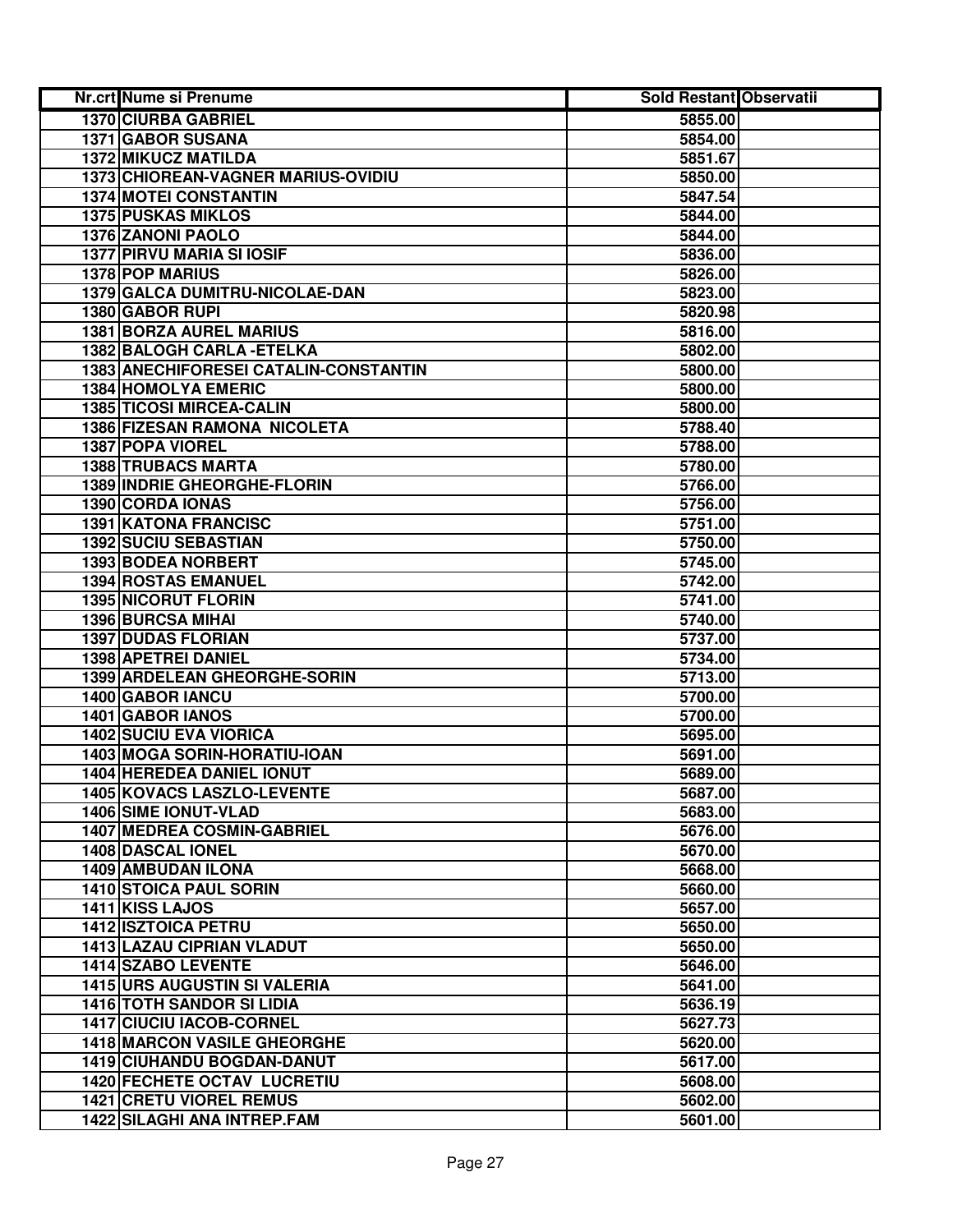| Nr.crt Nume si Prenume                      | Sold Restant Observatii |  |
|---------------------------------------------|-------------------------|--|
| 1423 HULEA TRAIAN                           | 5600.00                 |  |
| 1424 TENT IOAN                              | 5599.00                 |  |
| 1425 KOPAR ROBERT-NICOLAE                   | 5595.00                 |  |
| <b>1426 GABOR LUDOVIC</b>                   | 5589.00                 |  |
| 1427 CALAU DUMITRU                          | 5586.00                 |  |
| 1428 IANTO ARPAD-CSONGOR                    | 5586.00                 |  |
| 1429 BACIU-POPA IOAN                        | 5584.15                 |  |
| 1430 POTRA IOAN - INTREPRINDERE INDIVIDUALA | 5578.00                 |  |
| 1431 ALDEA ADRIAN-CONSTANTIN                | 5545.50                 |  |
| <b>1432 VIERU PETRICA SI LIOARA</b>         | 5523.00                 |  |
| 1433 AGOSTON EMIL IOAN                      | 5520.00                 |  |
| 1434 BARBU CORNEL                           | 5518.00                 |  |
| 1435 FRUNZA ANDREI-MARIAN                   | 5514.00                 |  |
| <b>1436 LES NICUSOR VIOREL</b>              | 5511.00                 |  |
| 1437 COLTA RADU                             | 5508.00                 |  |
| 1438 HATTAB MOHAMED AMINE                   | 5502.00                 |  |
| <b>1439 PETRIS PATRICIA</b>                 | 5501.00                 |  |
| 1440 CALIN ANITA                            | 5500.00                 |  |
| <b>1441 GROZE TRAIAN</b>                    | 5500.00                 |  |
| 1442 GYONGYOSI FERDINAND-GHEORGHE           | 5500.00                 |  |
| 1443 SOLYOM ADAM LASZLO                     | 5495.50                 |  |
| <b>1444 DRIMBA CIPRIAN MARIUS</b>           | 5492.00                 |  |
| 1445 MURGULY JOZSEF                         | 5488.88                 |  |
| 1446 FOCOS GABRIEL-RAZVAN                   | 5483.17                 |  |
| 1447 DOBOVAN ALEXANDRU                      | 5482.00                 |  |
| 1448 PETRILA IOAN-DUMITRU                   | 5482.00                 |  |
| <b>1449 CABAU GABRIEL BENIAMIN</b>          | 5481.11                 |  |
| 1450 POPA OVIDIU                            | 5473.00                 |  |
| 1451 CORDOVAN JENO                          | 5470.00                 |  |
| <b>1452 PRAHOVEANU CRISTINA</b>             | 5469.00                 |  |
| 1453 RADUCANU VASILE RAJ                    | 5463.00                 |  |
| 1454 GAL EMERIC                             | 5450.00                 |  |
| <b>1455 HODISAN ELISABETA</b>               | 5448.00                 |  |
| <b>1456 ANDOR STEFAN</b>                    | 5445.00                 |  |
| <b>1457 BUCUR ADRIAN SI FLORICA</b>         | 5445.00                 |  |
| <b>1458 GIURGIU ALINA DOINITA IOANA</b>     | 5444.00                 |  |
| 1459 DAVID ANDREEA-BIANCA                   | 5441.00                 |  |
| 1460 MOT RELU SEBASTIAN                     | 5436.00                 |  |
| 1461 KATI ALEXANDRU                         | 5429.00                 |  |
| 1462 DASCALESCU ADELA-ELENA                 | 5423.00                 |  |
| <b>1463 DUDOMA IOSIF</b>                    | 5418.00                 |  |
| <b>1464 BUZGUTA OVIDIU IOAN</b>             | 5412.00                 |  |
| <b>1465 LASCU FLORENTINA-ALINA</b>          | 5404.00                 |  |
| <b>1466 PORUMB CORNELIA</b>                 | 5400.18                 |  |
| 1467 MARIAN IOAN-IOSIF                      | 5400.00                 |  |
| <b>1468 MATE RUDOLF</b>                     | 5400.00                 |  |
| 1469 VIDICAN DAN                            | 5400.00                 |  |
| 1470 ANDOR ALIN-IOAN                        | 5387.50                 |  |
| <b>1471 DUDAS VASILE SI DOINA</b>           | 5384.00                 |  |
| <b>1472 MINDRUTIU MARIUS</b>                | 5384.00                 |  |
| 1473 LINGURAR IOAN-CALIN                    | 5367.00                 |  |
| <b>1474 GABOR DUMITRU</b>                   | 5364.00                 |  |
| 1475 FURTOS ANDREI-VALENTIN                 | 5362.00                 |  |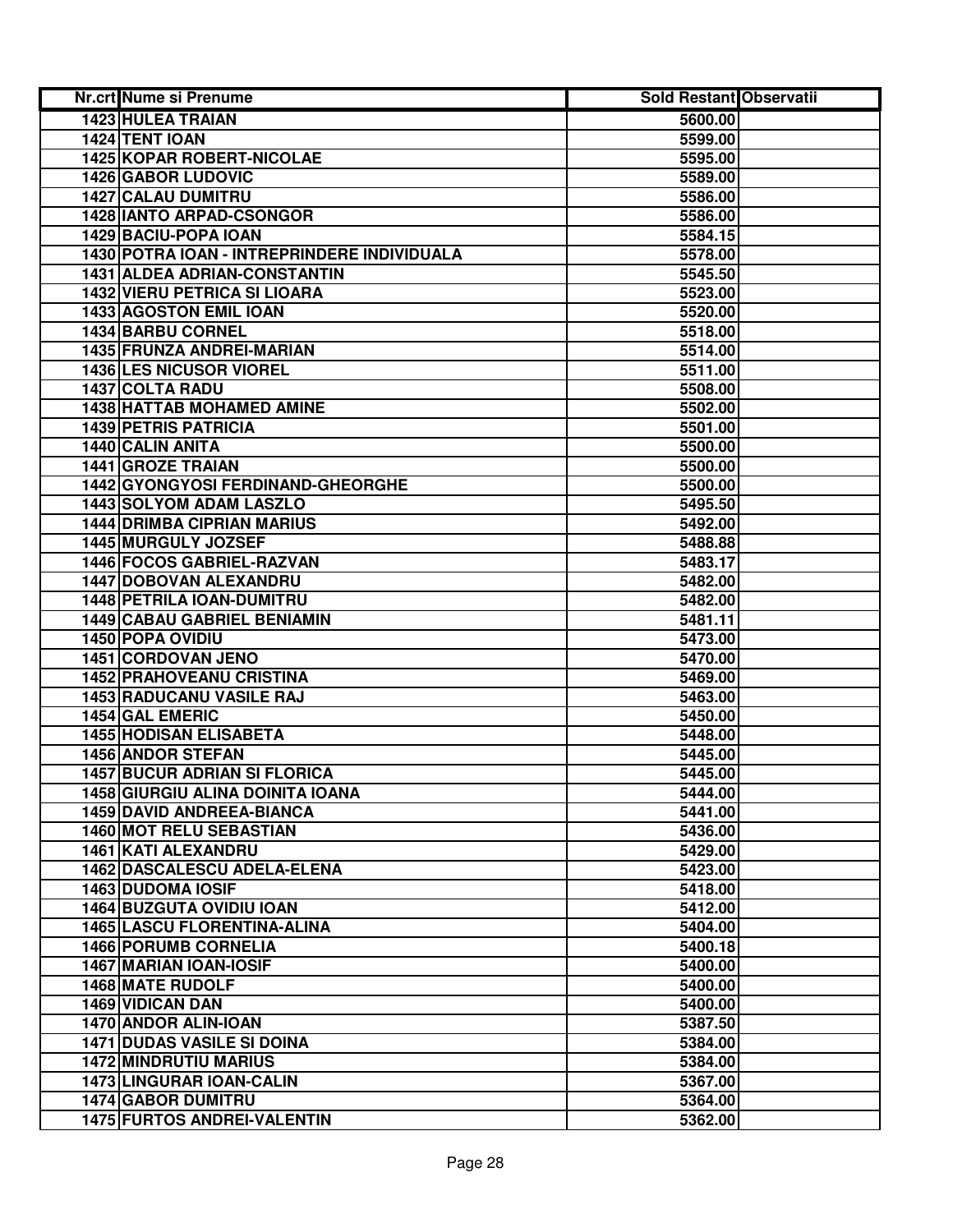| Nr.crt Nume si Prenume                     | <b>Sold Restant Observatii</b> |  |
|--------------------------------------------|--------------------------------|--|
| 1476 OROSZ IOAN                            | 5362.00                        |  |
| <b>1477 FARKAS ATTILA-NORBERT</b>          | 5355.00                        |  |
| <b>1478 DUMITRESCU RAVECA</b>              | 5354.00                        |  |
| 1479 KIS CARMEN                            | 5354.00                        |  |
| <b>1480 SABAU CARMEN-VIORICA</b>           | 5354.00                        |  |
| <b>1481 SANDOR TEODOR MIHAI</b>            | 5354.00                        |  |
| <b>1482 DEMETER LADISLAU</b>               | 5348.00                        |  |
| 1483 HEREDEA DANIEL                        | 5342.00                        |  |
| <b>1484 MIHUT ECATERINA-CARMEN</b>         | 5333.26                        |  |
| <b>1485 GIRZ ELISABETA</b>                 | 5331.00                        |  |
| 1486 VIDICAN RAZVAN - SERGIU               | 5327.50                        |  |
| <b>1487 TRIFU MIRCEA MARIUS</b>            | 5327.00                        |  |
| 1488 ERDEI ATTILA                          | 5320.00                        |  |
| 1489 POPA DANIELA VIOLETA                  | 5319.00                        |  |
| <b>1490 DICU SERGIU-PETRU</b>              | 5316.00                        |  |
| 1491 BOSCA SERGIU                          | 5310.00                        |  |
| <b>1492 PANTEA DAVID-CIPRIAN SI RAMONA</b> | 5308.47                        |  |
| 1493 HOTOPAN LOREDANA-MARIANA              | 5306.00                        |  |
| <b>1494 PAP HAJNALKA</b>                   | 5298.00                        |  |
| 1495 BAR GABRIEL                           | 5295.00                        |  |
| <b>1496 NEMET BENIAMIN</b>                 | 5295.00                        |  |
| 1497 VAD MARIN-LASZLO                      | 5292.00                        |  |
| 1498 ROSTAS RIBILA                         | 5274.50                        |  |
| <b>1499 IUHAS ECATERINA</b>                | 5270.00                        |  |
| 1500 GHETI RAUL-EMANUEL                    | 5265.00                        |  |
| 1501 SZABO ROBERT                          | 5257.00                        |  |
| 1502 DAROCZI VASILE                        | 5252.00                        |  |
| 1503 GABOR ISTVAN                          | 5251.00                        |  |
| 1504 CALIN ALINA-BRANDUSA                  | 5250.00                        |  |
| <b>1505 GAVRUTA GAVRAS TEODOR MARIUS</b>   | 5249.00                        |  |
| 1506 DULAU CLAUDIU-MIHAI SI SIMONA FLORINA | 5243.21                        |  |
| 1507 ULMARU PETRACHE                       | 5237.00                        |  |
| <b>1508 EDDO INNOCENT OLUWALONIMI</b>      | 5232.00                        |  |
| <b>1509 GHIB GHEORGHE</b>                  | 5226.00                        |  |
| 1510 CABA FLORICA-DANIELA                  | 5225.00                        |  |
| 1511 TORZSA IOSIF                          | 5225.00                        |  |
| <b>1512 SFERLE FLORIAN-SEBASTIAN</b>       | 5211.50                        |  |
| <b>1513 GHERMAN HORIA-IONUT</b>            | 5210.00                        |  |
| 1514 BOROD GHEORGHE                        | 5208.00                        |  |
| 1515 CAMPAN OCTAVIAN-IOAN                  | 5202.00                        |  |
| <b>1516 JANCSO ERZSEBET</b>                | 5200.39                        |  |
| <b>1517 BOJANI SORIN GHEORGHE</b>          | 5200.00                        |  |
| 1518 DANO GYORGY-KALMAN                    | 5200.00                        |  |
| <b>1519 GABOR KATALIN</b>                  | 5200.00                        |  |
| 1520 KOMAREK GYULA-MIHALY                  | 5200.00                        |  |
| 1521 VARGA BARNA ATTILA                    | 5200.00                        |  |
| <b>1522 TOTORAN FLORINA</b>                | 5197.14                        |  |
| <b>1523 CIOLOS CRISTIAN-VICTOR</b>         | 5190.00                        |  |
| <b>1524 VARGA SANDOR</b>                   | 5180.00                        |  |
| 1525 SZUCS ARPAD JOZSEF                    | 5176.50                        |  |
| <b>1526 POGAN ADRIAN SEVER</b>             | 5155.00                        |  |
| 1527 GABOR IANCU                           | 5153.00                        |  |
| <b>1528 BALINT FLORIAN</b>                 | 5151.00                        |  |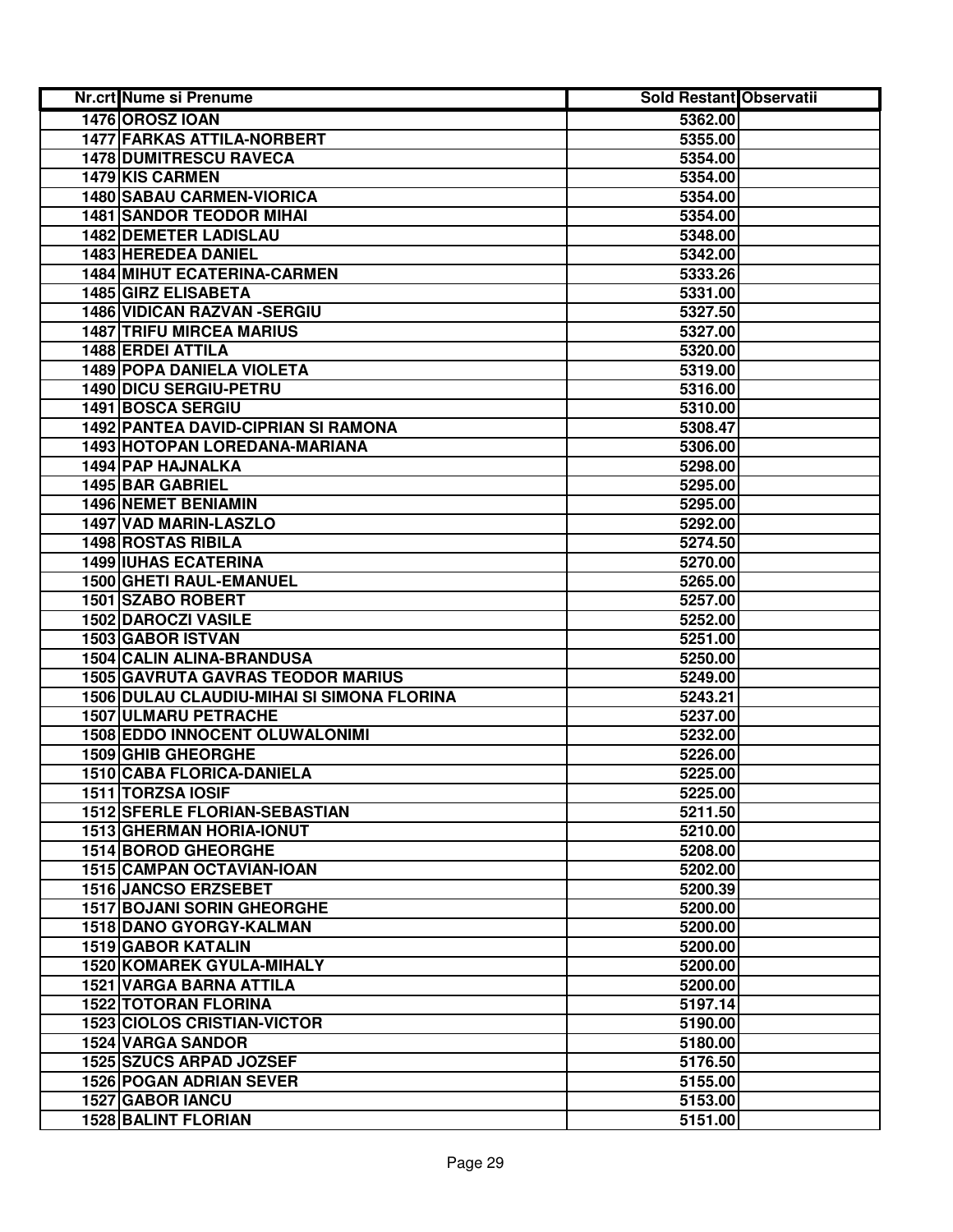| Nr.crt Nume si Prenume                                 | Sold Restant Observatii |  |
|--------------------------------------------------------|-------------------------|--|
| <b>1529 BENTAN CONSTANTIN</b>                          | 5150.00                 |  |
| 1530 STAN VIOREL                                       | 5150.00                 |  |
| 1531 JEBEREAN ALINA IOANA                              | 5146.00                 |  |
| 1532 VEGVARI ESTERA                                    | 5146.00                 |  |
| 1533 KOVACS-SZALAKNAI ESZTER SI LUDOVIC                | 5139.00                 |  |
| <b>1534 ISZTOIKA LUDOVIC</b>                           | 5138.00                 |  |
| <b>1535 SIMON ANCUTA</b>                               | 5137.00                 |  |
| <b>1536 SELICEANU OLIVIU DANIEL</b>                    | 5135.00                 |  |
| 1537 SULYOK ILDIKO-EVA                                 | 5127.00                 |  |
| <b>1538 DAVID DACIAN IONUT</b>                         | 5123.00                 |  |
| 1539 PARASCHIVA CONSTANTIN-EMIL                        | 5122.00                 |  |
| 1540 HORVATH ADALBERT                                  | 5115.00                 |  |
| 1541 CIARNAU IOAN                                      | 5110.00                 |  |
| <b>1542 BERES STEFAN SI ILEANA</b>                     | 5109.00                 |  |
| 1543 PRODAN MIRELA-LOREDANA                            | 5106.00                 |  |
| 1544 POP IOANA-MONICA                                  | 5105.00                 |  |
| <b>1545 REZMIVES SAMUIL</b>                            | 5104.00                 |  |
| <b>1546 LUCUTA VICTOR IONEL</b>                        | 5103.00                 |  |
| <b>1547 DUMITRIU STEFAN</b>                            | 5100.00                 |  |
| <b>1548 PRAJA LEVENTE-VASILE</b>                       | 5100.00                 |  |
| 1549 SAVA FLORIN-IOAN                                  | 5099.00                 |  |
| <b>1550 DOMOCOS CRISTIAN-VLAD</b>                      | 5096.00                 |  |
| 1551 HEGEDUS LASZLO                                    | 5091.00                 |  |
| 1552 IOVAN ALEXANDRU                                   | 5090.00                 |  |
| 1553 BARANOSCHI MIHAI-FLORIN                           | 5083.00                 |  |
| 1554 ONUT-TOMA PETRU                                   | 5080.00                 |  |
| <b>1555 BANO TUNDE VIORICA</b>                         | 5072.00                 |  |
| 1556 DUDAS IMRE-LASZLO                                 | 5070.00                 |  |
| 1557 IVASCA IOAN - DANIEL                              | 5068.00                 |  |
| 1558 BANDEA CORNELIA-GABRIELA                          | 5060.00                 |  |
| <b>1559 SPIRU ANGELICA-LUCIA</b>                       | 5055.43                 |  |
| <b>1560 GHERMAN VASILE CRISTIAN</b>                    | 5051.00                 |  |
| <b>1561 PAINA GHEORGHE</b><br>1562 VEG LADISLAU-EMERIC | 5035.00                 |  |
| 1563 TINCAU MARINA-FLORENTINA                          | 5033.00<br>5025.00      |  |
| <b>1564 IONESCU MARIN</b>                              | 5023.00                 |  |
| <b>1565 POP MARCEL CRISTIAN</b>                        | 5021.00                 |  |
| <b>1566 BURCSA MATEI</b>                               | 5015.00                 |  |
| 1567 SERBA MARIA                                       | 5011.00                 |  |
| <b>1568 UNGUR CRACIUN</b>                              | 5005.50                 |  |
| <b>1569 SUSTER GHEORGHE</b>                            | 5005.33                 |  |
| <b>1570 BOT CALIN ARON</b>                             | 5004.00                 |  |
| <b>1571 VAKAR CLAUDIU-NOEL</b>                         | 5002.00                 |  |
| <b>1572 DOBAI CONSTANTIN SI ELISABETA</b>              | 5000.00                 |  |
| 1573 KISS JANOS                                        | 5000.00                 |  |
| <b>1574 PANTEA MARIANA-DANIELA</b>                     | 5000.00                 |  |
| <b>1575 VASCHI CLAUDIU COSMIN</b>                      | 5000.00                 |  |
| 1576 LERNER FRIDA                                      | 4995.00                 |  |
| 1577 GADOLA RADU-DAN                                   | 4994.00                 |  |
| 1578 MIHUT CRISTIAN-MARIAN                             | 4993.00                 |  |
| <b>1579 VOLGYESI ROBERT-ATTILA</b>                     | 4993.00                 |  |
| <b>1580 JURGIU LENUTA-MARIA</b>                        | 4988.91                 |  |
| 1581 ROSCA ANA MARIA GALINA                            | 4983.00                 |  |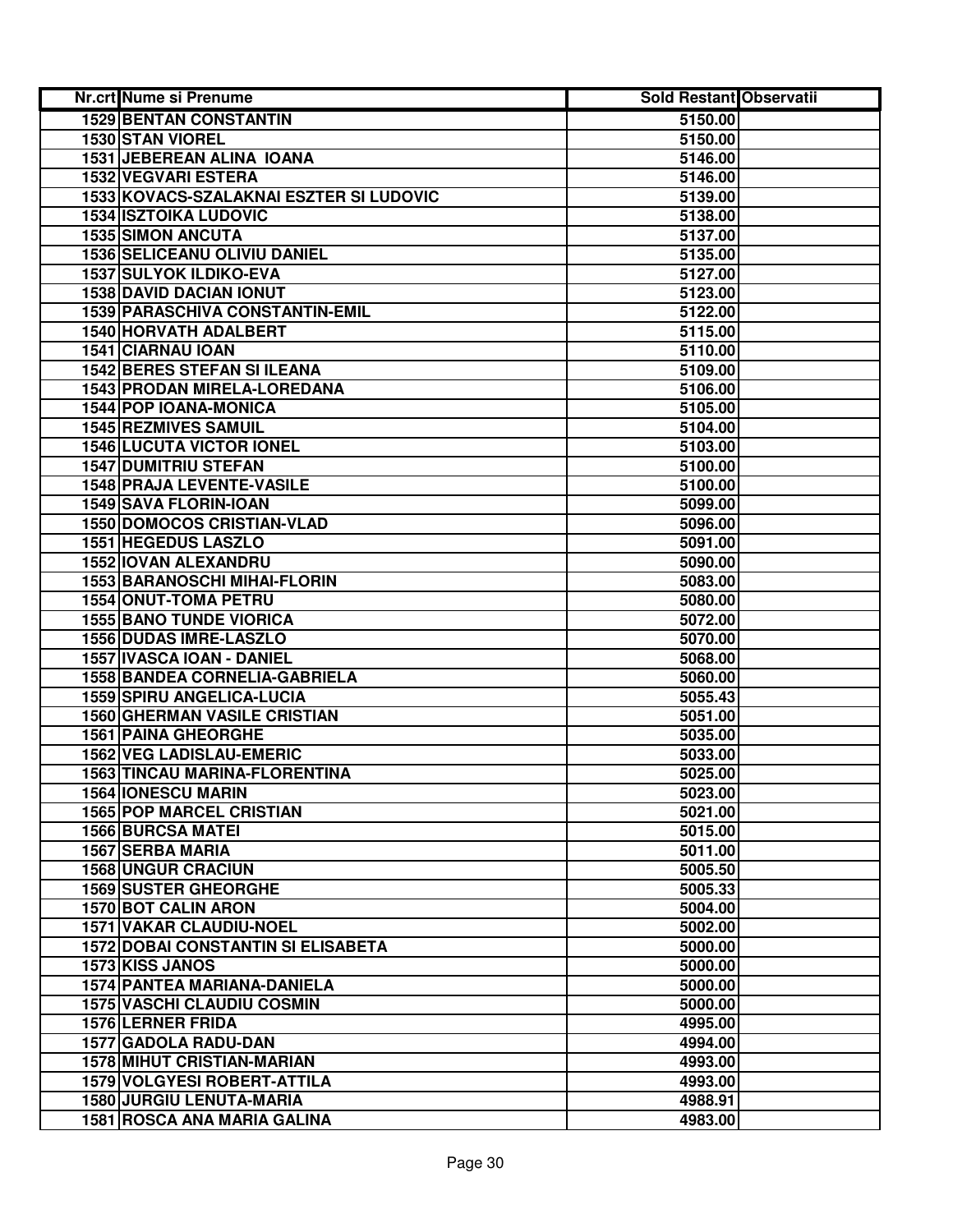| Nr.crt Nume si Prenume                        | Sold Restant Observatii |  |
|-----------------------------------------------|-------------------------|--|
| <b>1582 LENCAR LEONTINA</b>                   | 4981.00                 |  |
| 1583 VERES GEORGETA                           | 4980.00                 |  |
| 1584 ELENES CIPRIAN-IONEL                     | 4976.15                 |  |
| 1585 CATANA CALIN-PETRICA SI DENISA           | 4972.00                 |  |
| <b>1586 KUCHEL REMUS</b>                      | 4970.00                 |  |
| <b>1587 PATAKI MAGDALENA SI ENIKO</b>         | 4966.00                 |  |
| 1588 FARKAS ANNAMARIA-MAGDALENA               | 4963.00                 |  |
| 1589 MIHAILA DAN                              | 4961.00                 |  |
| 1590 SZFERLE OVIDIU                           | 4959.00                 |  |
| <b>1591 POP EMIL-GAVRIL SI RALUCA</b>         | 4955.00                 |  |
| 1592 KALLAI EVA-PIROSKA                       | 4950.00                 |  |
| <b>1593 NEMES DUMITRU SI VIORICA</b>          | 4947.90                 |  |
| 1594 ROMOCEA ROXANA-NICOLETA                  | 4945.00                 |  |
| 1595 DARIDA LIVIU                             | 4942.00                 |  |
| 1596 GABOR IOAN                               | 4939.00                 |  |
| <b>1597 ENACHE MALINA</b>                     | 4936.00                 |  |
| <b>1598 ROSTAS NUTU</b>                       | 4935.00                 |  |
| <b>1599 MAGHIAR CATALIN-GEORGE</b>            | 4933.44                 |  |
| <b>1600 CRACIUN VIOREL-MARIUS</b>             | 4932.00                 |  |
| <b>1601 HORVATH JENO ZOLTAN</b>               | 4931.00                 |  |
| <b>1602 VANCSA ARPAD-OLIVER</b>               | 4927.00                 |  |
| 1603 MOS MIHAI-SILVIU                         | 4924.00                 |  |
| 1604 KAHILOGULLARI SEDAT                      | 4918.00                 |  |
| 1605 TORDAI ELISABETA                         | 4915.75                 |  |
| <b>1606 PRECUP TRAIAN</b>                     | 4906.29                 |  |
| 1607 GEREBENES EVA                            | 4900.00                 |  |
| 1608 SZABO IOZSEF                             | 4900.00                 |  |
| 1609 GABOR IOAN                               | 4890.00                 |  |
| 1610 JUNJAN RAUL-CLAUDIU                      | 4886.00                 |  |
| <b>1611 BADOIU EUGEN SI SANDA</b>             | 4875.00                 |  |
| 1612 PAP SANDOR-JOZSEF                        | 4874.00                 |  |
| <b>1613 STANA GHEORGHE</b>                    | 4872.00                 |  |
| 1614 ISTOICA IOAN                             | 4871.00                 |  |
| <b>1615 GABOR RUPERT</b>                      | 4869.00                 |  |
| <b>1616 ISZTOIKA STEFAN</b>                   | 4865.00                 |  |
| <b>1617 CAPRIS TEODORESCU-VIRGIL</b>          | 4863.00                 |  |
| 1618 CIORA NICUSOR-NELU                       | 4861.50                 |  |
| <b>1619 POPA EDUARD-CRISTIAN</b>              | 4861.50                 |  |
| <b>1620 CAMPAN CRISTIAN-FLORIN</b>            | 4858.00                 |  |
| <b>1621 BUT CLAUDIA-MARCELA</b>               | 4857.00                 |  |
| 1622 GALL ISTVAN CSABA                        | 4846.00                 |  |
| <b>1623 ROVERS ADRIANUS-MATHEUS-PETRUS</b>    | 4841.00                 |  |
| <b>1624 MIKLOS ELISABETA</b>                  | 4840.00                 |  |
| <b>1625 SIMINIC MARIA</b>                     | 4840.00                 |  |
| <b>1626 KUN ORSOLYA</b>                       | 4838.00                 |  |
| <b>1627 TATAR MARIAN-GEORGE</b>               | 4837.00                 |  |
| <b>1628 MASETTI MORENO</b>                    | 4833.00                 |  |
| <b>1629 TUNDUC ADRIAN</b>                     | 4831.02                 |  |
| 1630 OLTEANU FLAVIUS-DECEBAL                  | 4829.00                 |  |
| <b>1631 BALOGH NORBERT-NANDOR</b>             | 4828.00                 |  |
| <b>1632 ARDELEANU CRISTINA CARMEN</b>         | 4823.00                 |  |
| <b>1633 CAPUS FLORIN SI MARGARETA CLAUDIA</b> | 4823.00                 |  |
| 1634 SILAGHI PAUL-FLORIN                      | 4817.50                 |  |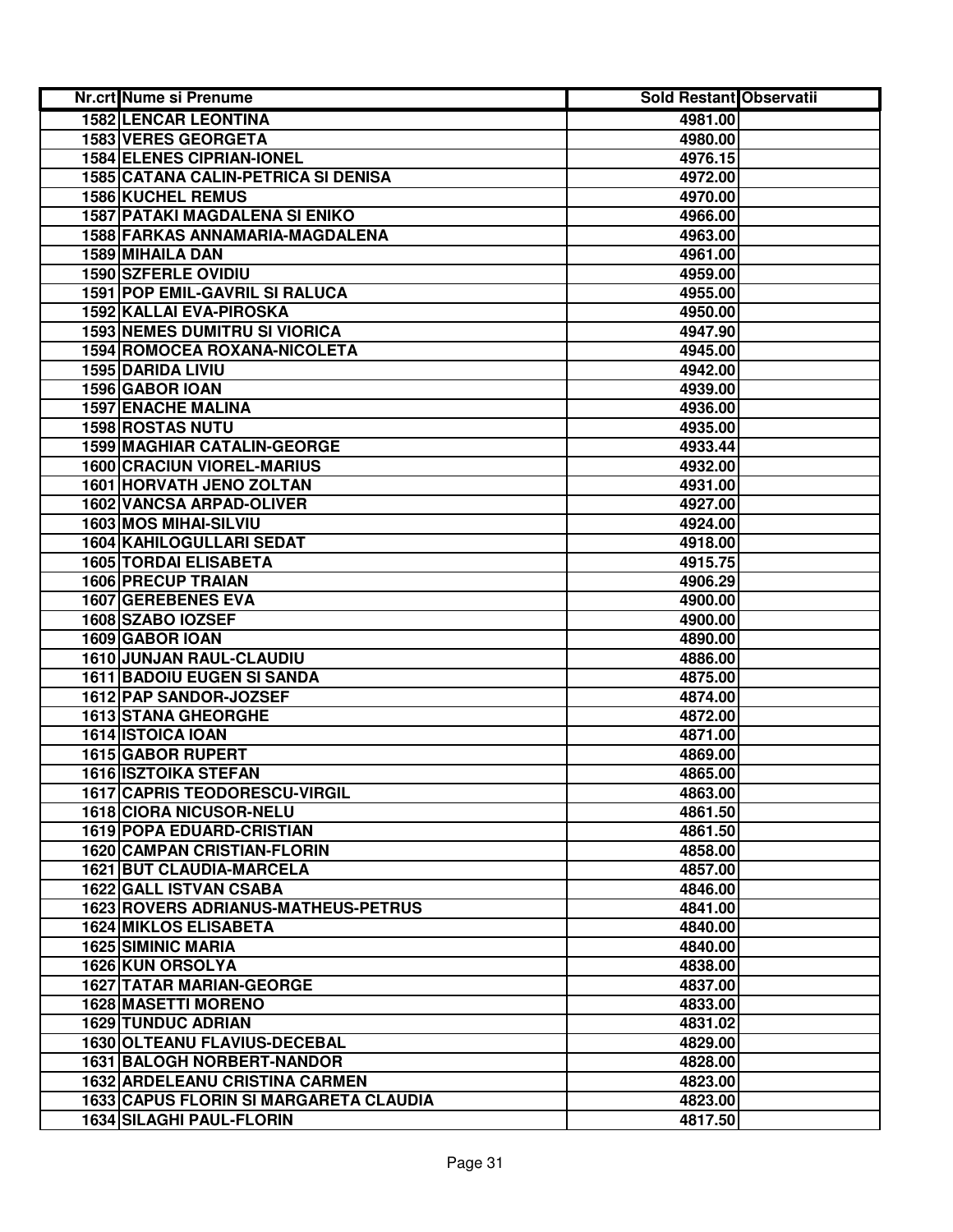| <b>Nr.crt Nume si Prenume</b>                          | Sold Restant Observatii |  |
|--------------------------------------------------------|-------------------------|--|
| 1635 SIMU GELU-VOICU-MARIN                             | 4815.00                 |  |
| <b>1636 KERESZTESI AURELIA MIHAELA</b><br><b>VIERU</b> | 4813.00                 |  |
| 1637 LASZLO ISTVAN                                     | 4812.00                 |  |
| <b>1638 MIKLOS TEREZ MARGIT</b>                        | 4810.00                 |  |
| 1639 BARANYKA GABRIEL                                  | 4803.00                 |  |
| <b>1640 FORGACIU DUMITRU ROMICA</b>                    | 4803.00                 |  |
| <b>1641 BALOGH DORINA SI GHEORGHE</b>                  | 4801.00                 |  |
| <b>1642 BARANKA GAVRIL</b>                             | 4797.00                 |  |
| <b>1643 PORCAR FLORIN CORNEL</b>                       | 4793.59                 |  |
| <b>1644 CIMERDEAN KLARA</b>                            | 4792.06                 |  |
| 1645 STEF IOAN                                         | 4791.00                 |  |
| 1646 GALIS ALIN-HADRIAN                                | 4789.00                 |  |
| <b>1647 DARABAN MARIUS MIHAI</b>                       | 4786.84                 |  |
| 1648 KOVACS MIRCEA-IOAN SI CODRUTA                     | 4786.00                 |  |
| 1649 HORVATH KALMAN                                    | 4778.02                 |  |
| 1650 AVRAM RENATE-MADALINA                             | 4778.00                 |  |
| <b>1651 COCIUBAN PAUL-CRISTIAN</b>                     | 4777.00                 |  |
| <b>1652 FORIS EDE CSONGOR</b>                          | 4771.00                 |  |
| <b>1653 LIANU LAVINIA-EUGENIA SI ION-CONSTANTIN</b>    | 4770.00                 |  |
| <b>1654 MIKLOS IANCU</b>                               | 4768.00                 |  |
| <b>1655 SERB IOAN-AURELIAN</b>                         | 4767.00                 |  |
| <b>1656 FARAGO TAMAS SANDOR</b>                        | 4766.00                 |  |
| <b>1657 MUSCA IOSIF ANTON</b>                          | 4761.00                 |  |
| 1658 OLAH ALEXANDRU IOAN                               | 4758.00                 |  |
| <b>1659 SIMON ADRIAN-EMIL</b>                          | 4750.00                 |  |
| 1660 WEKERLE IACOB                                     | 4750.00                 |  |
| 1661 FARKAS CLAUDIA-MIHAELA, INTREP.INDIVIDUALA        | 4744.00                 |  |
| <b>1662 VARGA MIRCEA-GIONI</b>                         | 4743.00                 |  |
| <b>1663 BINET GIORGIAN SERBAN STEFAN</b>               | 4742.00                 |  |
| 1664 GABOR JANOS                                       | 4740.00                 |  |
| <b>1665 LAZAR SEBASTIAN MIHAI ANDREI</b>               | 4740.00                 |  |
| <b>1666 LAKATOS VIORICA</b>                            | 4739.00                 |  |
| <b>1667 FOGHIS CATALIN-VIOREL</b>                      | 4737.50                 |  |
| <b>1668 MIHOC DANIEL ANDREI</b>                        | 4718.00                 |  |
| 1669 PAPP FLORIN-EMANUEL                               | 4718.00                 |  |
| 1670 KOVARI TIBERIU                                    | 4714.00                 |  |
| 1671 SASU SEXTIL RAUL                                  | 4714.00                 |  |
| 1672 ARNOCZKI EUGEN                                    | 4711.00                 |  |
| 1673 PAL BOGDAN IOAN                                   | 4709.00                 |  |
| <b>1674 BERE GHEORGHE-MADALIN</b>                      | 4708.00                 |  |
| 1675 LEABU CARLA-LAURA                                 | 4705.99                 |  |
| <b>1676 VIDICAN MELANIA</b>                            | 4703.00                 |  |
| <b>1677 CABA DOINA</b>                                 | 4701.10                 |  |
| <b>1678 SCHECEK IUDITH</b>                             | 4701.00                 |  |
| 1679 FOTA SEBASTIAN-EUGEN                              | 4700.00                 |  |
| 1680 GABOR GABOR                                       | 4700.00                 |  |
| 1681 LAKATOS SURAJ                                     | 4700.00                 |  |
| 1682 VERZEA IONUT                                      | 4700.00                 |  |
| <b>1683 BORBOLA GYULA SI GABRIELA</b>                  | 4696.00                 |  |
| 1684 BENTE FLORIN-CRISTIAN SI LILIANA                  | 4693.00                 |  |
| <b>1685 GEREBENES ZSUZSANNA</b>                        | 4690.00                 |  |
| <b>1686 KOSZTIN LEVENTE TIBOR</b>                      | 4690.00                 |  |
| 1687 ZAFIU MARIAN                                      | 4690.00                 |  |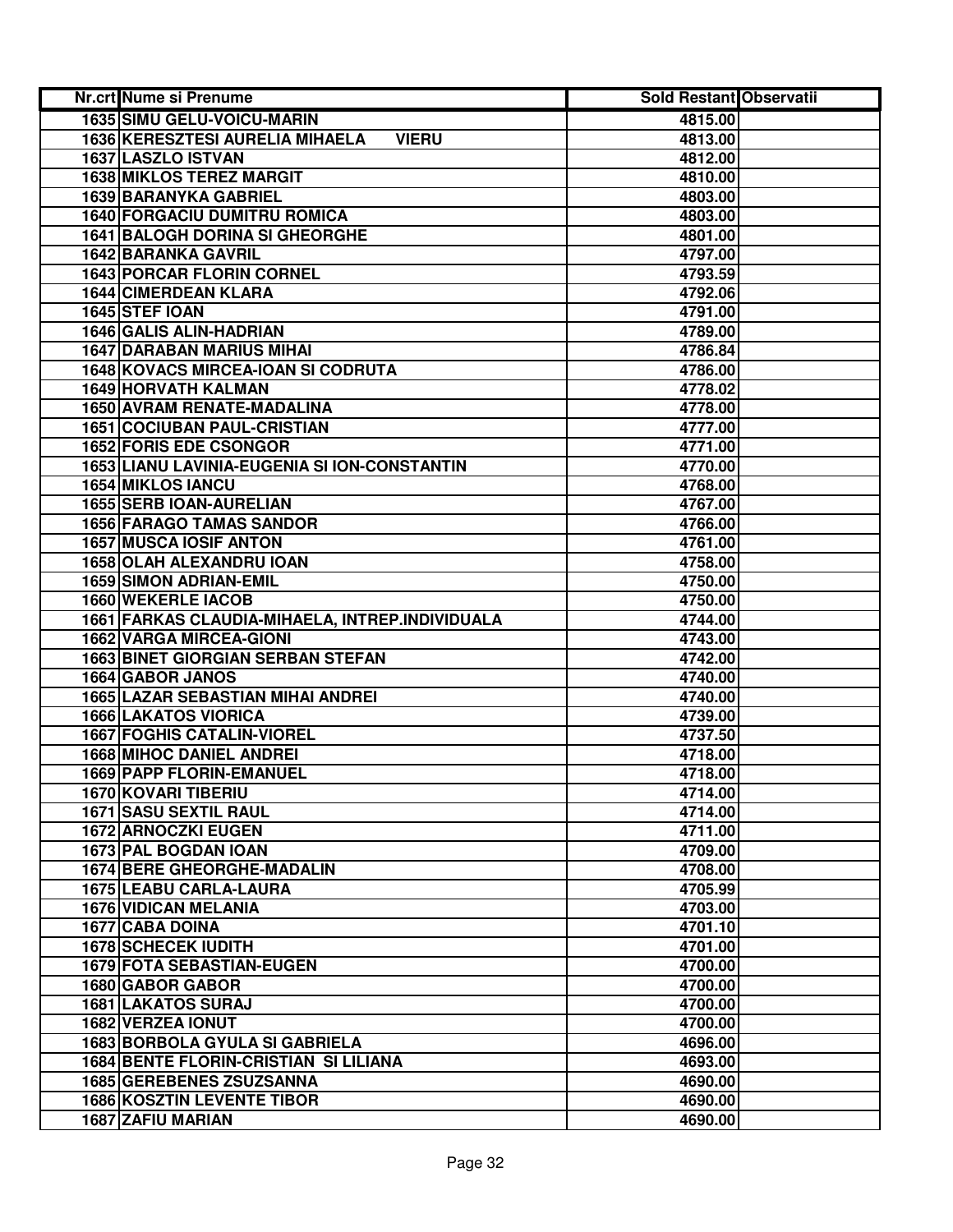| <b>1688 SUCIU CIPRIAN VALENTIN</b><br>4689.00<br><b>1689 MITRASCA ANDREI-NICOLAE</b><br>4688.00<br><b>1690 CHIRITOIU OVIDIU</b><br>4684.00<br>1691 COLOSVARI VIORICA<br>4683.00<br>1692 HERMAN IOAN<br>4676.30<br>1693 GRAMA PAUL-OVIDIU<br>4674.00<br><b>1694 OROS LUCIA-CRISTINA</b><br>4674.00<br>1695 DRAJAN BOGDAN ALEXANDRU<br>4673.00<br>1696 BUT DACIANA MIHAELA SI VOLSITZ PAUL<br>4668.00<br>1697 ZSEBE ARPAD SI ERZSEBET<br>4667.00<br>1698 GABOR IANCU<br>4662.00<br><b>1699 BADEA FLORIN-GABRIEL</b><br>4660.00<br>1700 FLORIAN GHEORGHE<br>4660.00 |  |
|------------------------------------------------------------------------------------------------------------------------------------------------------------------------------------------------------------------------------------------------------------------------------------------------------------------------------------------------------------------------------------------------------------------------------------------------------------------------------------------------------------------------------------------------------------------|--|
|                                                                                                                                                                                                                                                                                                                                                                                                                                                                                                                                                                  |  |
|                                                                                                                                                                                                                                                                                                                                                                                                                                                                                                                                                                  |  |
|                                                                                                                                                                                                                                                                                                                                                                                                                                                                                                                                                                  |  |
|                                                                                                                                                                                                                                                                                                                                                                                                                                                                                                                                                                  |  |
|                                                                                                                                                                                                                                                                                                                                                                                                                                                                                                                                                                  |  |
|                                                                                                                                                                                                                                                                                                                                                                                                                                                                                                                                                                  |  |
|                                                                                                                                                                                                                                                                                                                                                                                                                                                                                                                                                                  |  |
|                                                                                                                                                                                                                                                                                                                                                                                                                                                                                                                                                                  |  |
|                                                                                                                                                                                                                                                                                                                                                                                                                                                                                                                                                                  |  |
|                                                                                                                                                                                                                                                                                                                                                                                                                                                                                                                                                                  |  |
|                                                                                                                                                                                                                                                                                                                                                                                                                                                                                                                                                                  |  |
|                                                                                                                                                                                                                                                                                                                                                                                                                                                                                                                                                                  |  |
|                                                                                                                                                                                                                                                                                                                                                                                                                                                                                                                                                                  |  |
| <b>1701 MARICESCU CATALIN-EUGEN</b><br>4660.00                                                                                                                                                                                                                                                                                                                                                                                                                                                                                                                   |  |
| <b>1702 GORDAN VESTIAN SI RODICA</b><br>4658.00                                                                                                                                                                                                                                                                                                                                                                                                                                                                                                                  |  |
| 1703 PETER CAROL<br>4654.00                                                                                                                                                                                                                                                                                                                                                                                                                                                                                                                                      |  |
| <b>1704 PETRILA CRISTIAN-OVIDIU</b><br>4652.00                                                                                                                                                                                                                                                                                                                                                                                                                                                                                                                   |  |
| 1705 OLAR SIMONA-FLORENTINA INT. IND<br>4642.00                                                                                                                                                                                                                                                                                                                                                                                                                                                                                                                  |  |
| <b>1706 BORSE ALEXANDRU</b><br>4640.00                                                                                                                                                                                                                                                                                                                                                                                                                                                                                                                           |  |
| 1707 CHEREGI GHEORGHE - ADRIAN<br>4637.00                                                                                                                                                                                                                                                                                                                                                                                                                                                                                                                        |  |
| <b>1708 TORJOC LUCIAN</b><br>4634.00                                                                                                                                                                                                                                                                                                                                                                                                                                                                                                                             |  |
| 1709 GORGOZ SERVET<br>4627.00                                                                                                                                                                                                                                                                                                                                                                                                                                                                                                                                    |  |
| 1710 ARDELEAN GABRIELA-LUMINITA<br>4618.00                                                                                                                                                                                                                                                                                                                                                                                                                                                                                                                       |  |
| 1711 MURESAN AURELIAN<br>4616.00                                                                                                                                                                                                                                                                                                                                                                                                                                                                                                                                 |  |
| 1712 IMECS MARIA<br>4611.00                                                                                                                                                                                                                                                                                                                                                                                                                                                                                                                                      |  |
| 1713 SZENTGYORGYI LASZLO<br>4602.00                                                                                                                                                                                                                                                                                                                                                                                                                                                                                                                              |  |
| 1714 HEGHEDUS PETRU-ADRIAN<br>4600.00                                                                                                                                                                                                                                                                                                                                                                                                                                                                                                                            |  |
| <b>1715 STIUBE LUCIAN</b><br>4600.00                                                                                                                                                                                                                                                                                                                                                                                                                                                                                                                             |  |
| 1716 STANCU MARINELA<br>4595.31                                                                                                                                                                                                                                                                                                                                                                                                                                                                                                                                  |  |
| 1717 BACIU JOITA<br>4594.00                                                                                                                                                                                                                                                                                                                                                                                                                                                                                                                                      |  |
| 1718 FEKETE DOREL<br>4588.00                                                                                                                                                                                                                                                                                                                                                                                                                                                                                                                                     |  |
| <b>1719 OCHIS DUMITRU</b><br>4587.00                                                                                                                                                                                                                                                                                                                                                                                                                                                                                                                             |  |
| 1720 ZAHA NICOLAE-IONUT<br>4586.00                                                                                                                                                                                                                                                                                                                                                                                                                                                                                                                               |  |
| <b>1721 ERDEI IOSIF CRISTIAN</b><br>4580.00                                                                                                                                                                                                                                                                                                                                                                                                                                                                                                                      |  |
| <b>1722 CIRNU MARIOARA SI RAULTIBERIU</b><br>4579.00                                                                                                                                                                                                                                                                                                                                                                                                                                                                                                             |  |
| <b>1723 BURCA LAURA-CRISTINA</b><br>4575.00                                                                                                                                                                                                                                                                                                                                                                                                                                                                                                                      |  |
| <b>1724 SZOMBATI GABRIELA SI EMERIC</b><br>4573.00                                                                                                                                                                                                                                                                                                                                                                                                                                                                                                               |  |
| 1725 POPUTE TEODOR<br>4570.00                                                                                                                                                                                                                                                                                                                                                                                                                                                                                                                                    |  |
| 1726 GABOR MARIA<br>4560.00<br><b>1727 CURTMAN DANIEL</b><br>4558.00                                                                                                                                                                                                                                                                                                                                                                                                                                                                                             |  |
| <b>1728 BERNATH CATALINA</b><br>4557.00                                                                                                                                                                                                                                                                                                                                                                                                                                                                                                                          |  |
| <b>1729 MOLNAR ISTVAN-ALBERT</b><br>4556.00                                                                                                                                                                                                                                                                                                                                                                                                                                                                                                                      |  |
| <b>1730 SERBAN MIHAI CLAUDIU</b><br>4554.00                                                                                                                                                                                                                                                                                                                                                                                                                                                                                                                      |  |
| <b>1731 COSTE ALEXANDRU VASILE</b><br>4553.00                                                                                                                                                                                                                                                                                                                                                                                                                                                                                                                    |  |
| 1732 BENTA OCTAVIAN-OVIDIU<br>4550.20                                                                                                                                                                                                                                                                                                                                                                                                                                                                                                                            |  |
| 1733 SFARLEA SEBASTIAN<br>4550.00                                                                                                                                                                                                                                                                                                                                                                                                                                                                                                                                |  |
| 1734 MUDURA ALIN IOAN<br>4548.00                                                                                                                                                                                                                                                                                                                                                                                                                                                                                                                                 |  |
| 1735 KELE IANOS<br>4545.00                                                                                                                                                                                                                                                                                                                                                                                                                                                                                                                                       |  |
| 1736 MATE KAROLY IMRE<br>4544.00                                                                                                                                                                                                                                                                                                                                                                                                                                                                                                                                 |  |
| 1737 SIPOS STEFAN ( MIRONESCU FLORICA )<br>4541.00                                                                                                                                                                                                                                                                                                                                                                                                                                                                                                               |  |
| <b>1738 HENDRE LENUTA</b><br>4540.00                                                                                                                                                                                                                                                                                                                                                                                                                                                                                                                             |  |
| 1739 BALAJ CALIN-SILVIU<br>4537.79                                                                                                                                                                                                                                                                                                                                                                                                                                                                                                                               |  |
| 1740 ORBAI EUSEBIU<br>4530.00                                                                                                                                                                                                                                                                                                                                                                                                                                                                                                                                    |  |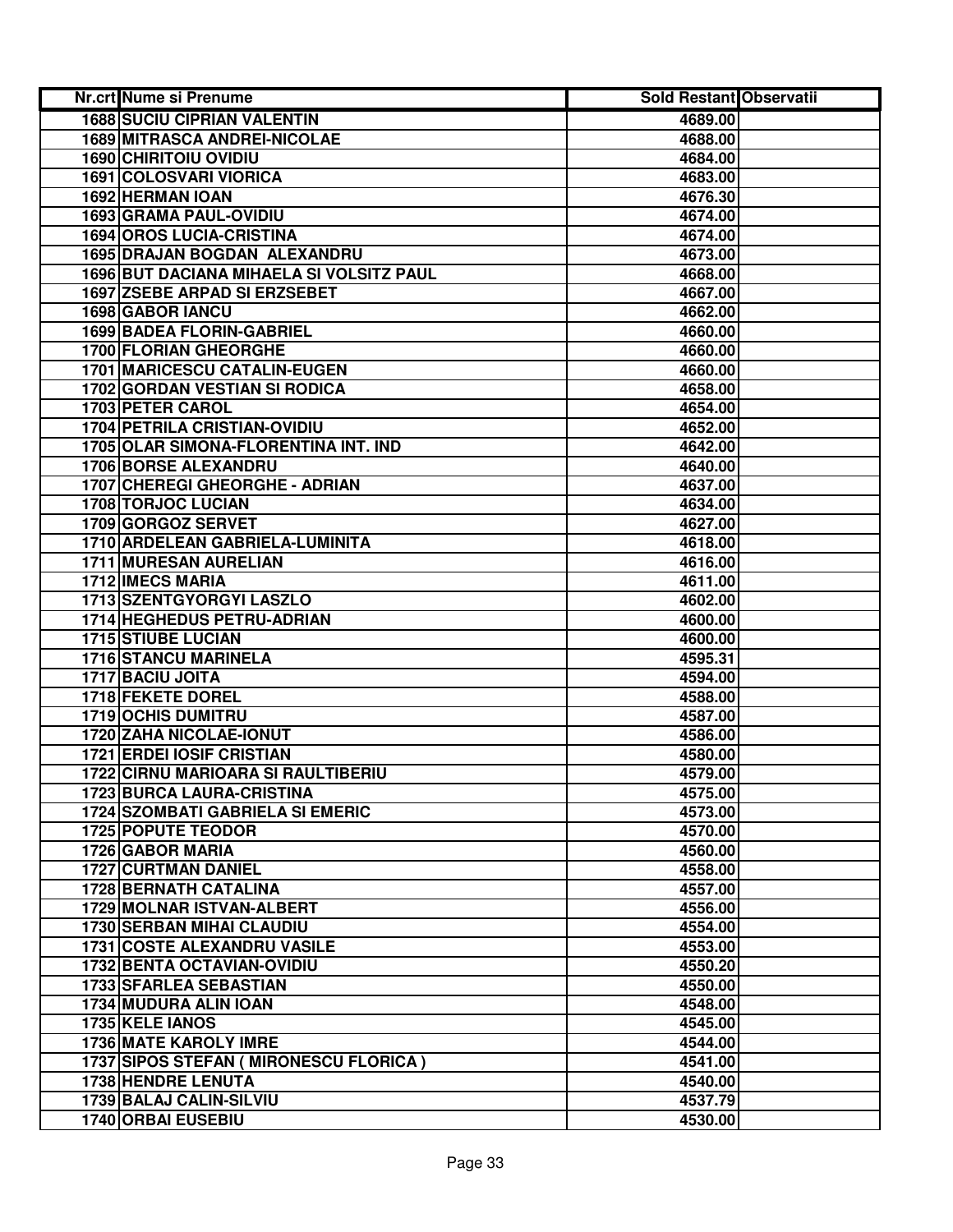| Nr.crt Nume si Prenume                         | <b>Sold Restant Observatii</b> |  |
|------------------------------------------------|--------------------------------|--|
| 1741 GROSU CONSTANTIN                          | 4527.00                        |  |
| <b>1742 STROIU VASILE</b>                      | 4527.00                        |  |
| <b>1743 FENCEA VIOREL-DOREL</b>                | 4523.00                        |  |
| 1744 MOLDOVAN IONUT                            | 4517.00                        |  |
| 1745 POSTOVEANU PETRU-CLAUDIU                  | 4516.00                        |  |
| 1746 UNGUR FLORIN-GHEORGHE                     | 4513.00                        |  |
| 1747 GHILEA FLORIAN-GHEORGHE SI DORINA-DANIELA | 4512.00                        |  |
| 1748 BACIU DANIEL                              | 4510.00                        |  |
| <b>1749 BIRTA SORIN VASILE SI CLAUDIA</b>      | 4509.00                        |  |
| 1750 CHERMAN BOGDAN-MADALIN                    | 4509.00                        |  |
| 1751 NAGY SANDOR                               | 4505.00                        |  |
| 1752 TANC VLAD                                 | 4501.00                        |  |
| <b>1753 DRUGAS CRISTINA</b>                    | 4500.00                        |  |
| 1754 HOTEA IONUT-CIPRIAN                       | 4500.00                        |  |
| 1755 MADAU IOAN MIRCEA                         | 4500.00                        |  |
| <b>1756 MURVAI ERZSEBET</b>                    | 4500.00                        |  |
| <b>1757 OTVOS REMUS TIBERIU</b>                | 4500.00                        |  |
| <b>1758 PANTAZI NICOLETA</b>                   | 4500.00                        |  |
| <b>1759 TODINCA ANDREA-MARIA</b>               | 4500.00                        |  |
| <b>1760 ISTOICA MATEI</b>                      | 4495.00                        |  |
| 1761 COPIL FLORIAN                             | 4489.00                        |  |
| 1762 DE MUCCI LUIGI                            | 4488.00                        |  |
| 1763 TEGLAS MARIA                              | 4488.00                        |  |
| 1764 ROSTAS DOLI                               | 4487.00                        |  |
| <b>1765 NISTOR CALIN IOAN</b>                  | 4479.00                        |  |
| <b>1766 BANHAZI GHEORGHE</b>                   | 4478.00                        |  |
| 1767 BOLDUT IONEL-CLAUDIU                      | 4470.00                        |  |
| <b>1768 SARCA GHEORGHE SI EUGENIA</b>          | 4470.00                        |  |
| 1769 GABOR STEFAN                              | 4465.00                        |  |
| 1770 TRIFA IULIU                               | 4461.00                        |  |
| <b>1771 CORCHES DORIN-OCTAVIAN</b>             | 4460.00                        |  |
| 1772 INDIG LASZLO ROBERT                       | 4458.00                        |  |
| <b>1773 LACATOS ANICA</b>                      | 4456.00                        |  |
| 1774 BRIZZI ANTONIETTA                         | 4455.00                        |  |
| 1775 MATIUT LAVINIU-VALERIU                    | 4455.00                        |  |
| 1776 JURCA MIRELA-CLAUDIA                      | 4449.00                        |  |
| 1777 ISAI OLIMPIU                              | 4448.00                        |  |
| 1778 MIKLOS GABOR                              | 4433.00                        |  |
| <b>1779 RACZ SANDOR</b>                        | 4432.00                        |  |
| <b>1780 FILIP GHEORGHE DOREL</b>               | 4430.00                        |  |
| <b>1781 GABOR RUDI</b>                         | 4430.00                        |  |
| <b>1782 ALAFI LAVINIU-CORNEL</b>               | 4429.00                        |  |
| <b>1783 HAMZA MARIA</b>                        | 4422.41                        |  |
| <b>1784 MINDRUTIU ROVINO</b>                   | 4420.00                        |  |
| <b>1785 SABAU BIANCA HEA</b>                   | 4420.00                        |  |
| <b>1786 SFERLE DANIEL</b>                      | 4420.00                        |  |
| <b>1787 MERA NICOLAE SI VIORICA</b>            | 4418.00                        |  |
| 1788 SECARA NELA-MIRELA                        | 4417.00                        |  |
| 1789 PATAI CAROL                               | 4413.00                        |  |
| 1790 SARBU MIHAI                               | 4410.00                        |  |
| 1791 BANYAI ARPAD ALBERT                       | 4409.00                        |  |
| 1792 GABOR GAVRIL                              | 4409.00                        |  |
| 1793 MEZEI ANDREI IOSIF SI VIOLA-MARIA         | 4408.00                        |  |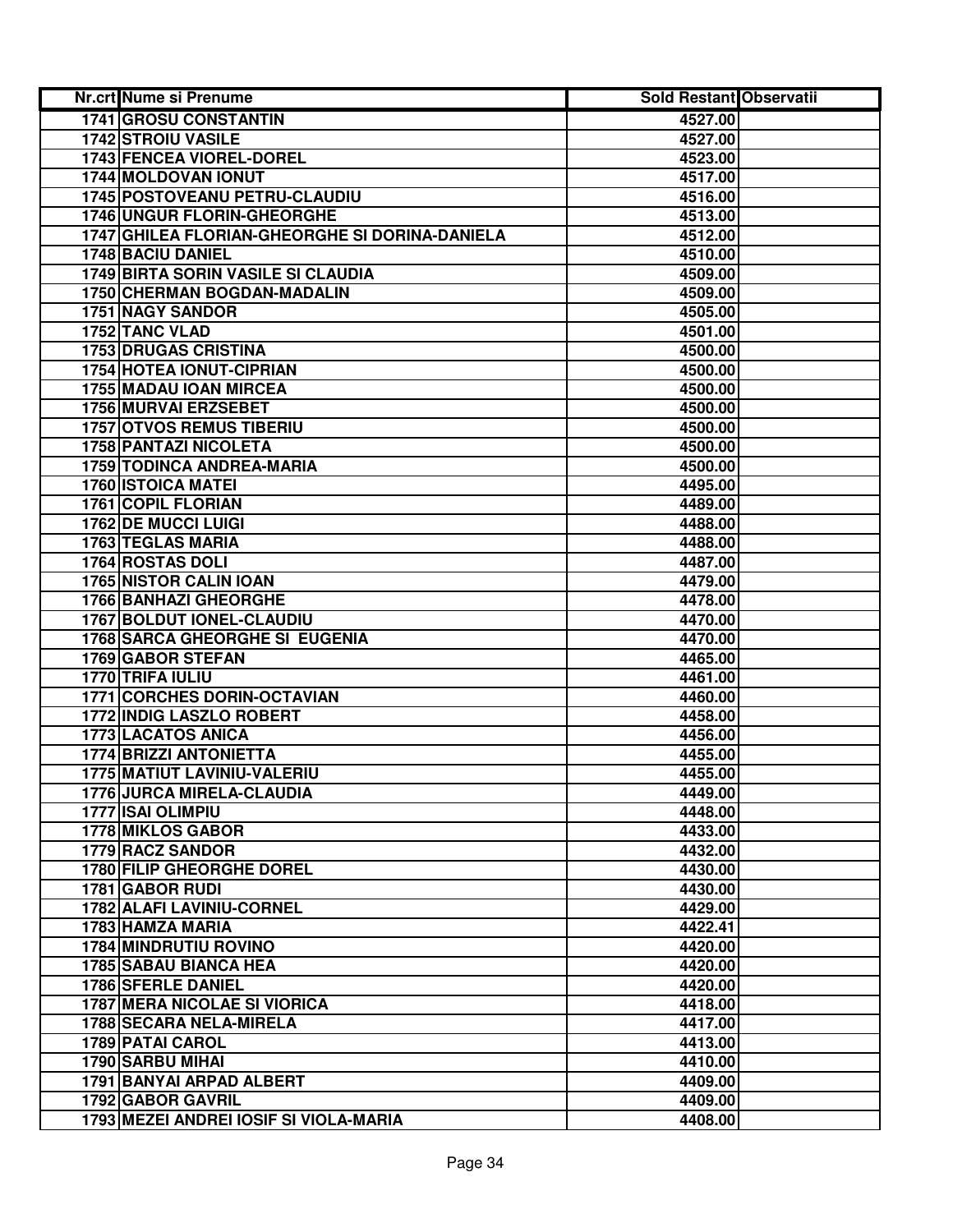| Nr.crt Nume si Prenume                       | <b>Sold Restant Observatii</b> |  |
|----------------------------------------------|--------------------------------|--|
| 1794 BORA VICTOR-VIOREL                      | 4406.00                        |  |
| 1795 GORDAN DANIEL                           | 4405.00                        |  |
| <b>1796 BUMBUI MIHAI CATALIN</b>             | 4403.00                        |  |
| 1797 SZASZ PAUL                              | 4402.00                        |  |
| 1798 SECAN DANIEL                            | 4401.00                        |  |
| 1799 GAVRILUT ELENA                          | 4398.00                        |  |
| <b>1800 ISZTOIKA MANDRA</b>                  | 4395.00                        |  |
| 1801 BREAZ SORIN-MIHAI                       | 4393.35                        |  |
| <b>1802 ROSTAS STEFAN SI DRENA</b>           | 4391.00                        |  |
| 1803 GAL ADRIAN IOSIF                        | 4390.00                        |  |
| <b>1804 CIARNAU SANDOR</b>                   | 4380.00                        |  |
| 1805 GABOR GIZELLA                           | 4380.00                        |  |
| <b>1806 BODEA DANIEL-TIBERIU</b>             | 4379.24                        |  |
| <b>1807 MORARET CARMEN SI CORNEL</b>         | 4377.00                        |  |
| <b>1808 DEMIAN ANTONIO</b>                   | 4375.00                        |  |
| <b>1809 HAS RICHARD-TEODOR</b>               | 4374.00                        |  |
| <b>1810 DEMIAN TRAIAN-DANIEL SI NICOLETA</b> | 4373.00                        |  |
| 1811 PFA APATI NICOLETA                      | 4371.00                        |  |
| <b>1812 SAITI SAMUIEL-LUCIAN</b>             | 4370.00                        |  |
| <b>1813 STURZ MIRCEA CLAUDIU</b>             | 4370.00                        |  |
| 1814 GABOR IANCU                             | 4369.73                        |  |
| 1815 TOMA COSMIN-SILVIU                      | 4365.00                        |  |
| <b>1816 FLOREA MARCEL PASCU</b>              | 4364.00                        |  |
| <b>1817 FODOR TIBERIU IOSIF</b>              | 4362.00                        |  |
| <b>1818 SARKADI AUGUSTIN-GEZA</b>            | 4355.00                        |  |
| 1819 DEM COLOMAN                             | 4354.89                        |  |
| 1820 DROBOTA BENIAMIN-CORNELIU               | 4352.00                        |  |
| <b>1821 VERES CRISTIAN</b>                   | 4351.16                        |  |
| 1822 KAYMAZ AKANSEL                          | 4349.00                        |  |
| 1823 TODA MARIA                              | 4346.00                        |  |
| <b>1824 ISZTOIKA GAVRIL</b>                  | 4342.00                        |  |
| 1825 KISS GEORGIANA                          | 4341.36                        |  |
| 1826 OLCEAN IOAN                             | 4341.00                        |  |
| <b>1827 SILAGHI VASILE</b>                   | 4337.00                        |  |
| 1828 FLORIAN IOSIF                           | 4336.00                        |  |
| <b>1829 SIMON RODICA-RAMONA</b>              | 4336.00                        |  |
| <b>1830 ZAHARIA GRIGORE</b>                  | 4333.50                        |  |
| <b>1831 COSTEA MARIUS COSTEL</b>             | 4330.00                        |  |
| 1832 SZABO IOAN                              | 4330.00                        |  |
| <b>1833 TICUSAN ANCA-LIVIA</b>               | 4330.00                        |  |
| 1834 ERDEI ADALBERT                          | 4325.00                        |  |
| <b>1835 MURVAI SERGIU RAZVAN</b>             | 4321.00                        |  |
| <b>1836 KLANICZA MARGIT</b>                  | 4320.00                        |  |
| <b>1837 HEGEDUS CORNELIA-IOANA</b>           | 4319.00                        |  |
| 1838 GAVRILAS COSMIN                         | 4313.86                        |  |
| 1839 TRIFAN CAROL                            | 4302.50                        |  |
| 1840 KOCIS MARIA                             | 4301.00                        |  |
| 1841 FORIS ISTVAN                            | 4300.00                        |  |
| <b>1842 BOSCA LUMINITA</b>                   | 4298.00                        |  |
| <b>1843 VASILE IULIAN SI MAGDALENA</b>       | 4296.00                        |  |
| <b>1844 SALAJAN SORIN-REMUS</b>              | 4295.00                        |  |
| <b>1845 RAIZI CONSTANTIN CALIN</b>           | 4294.00                        |  |
| 1846 OTVOS ANDREI-NORBERT                    | 4291.00                        |  |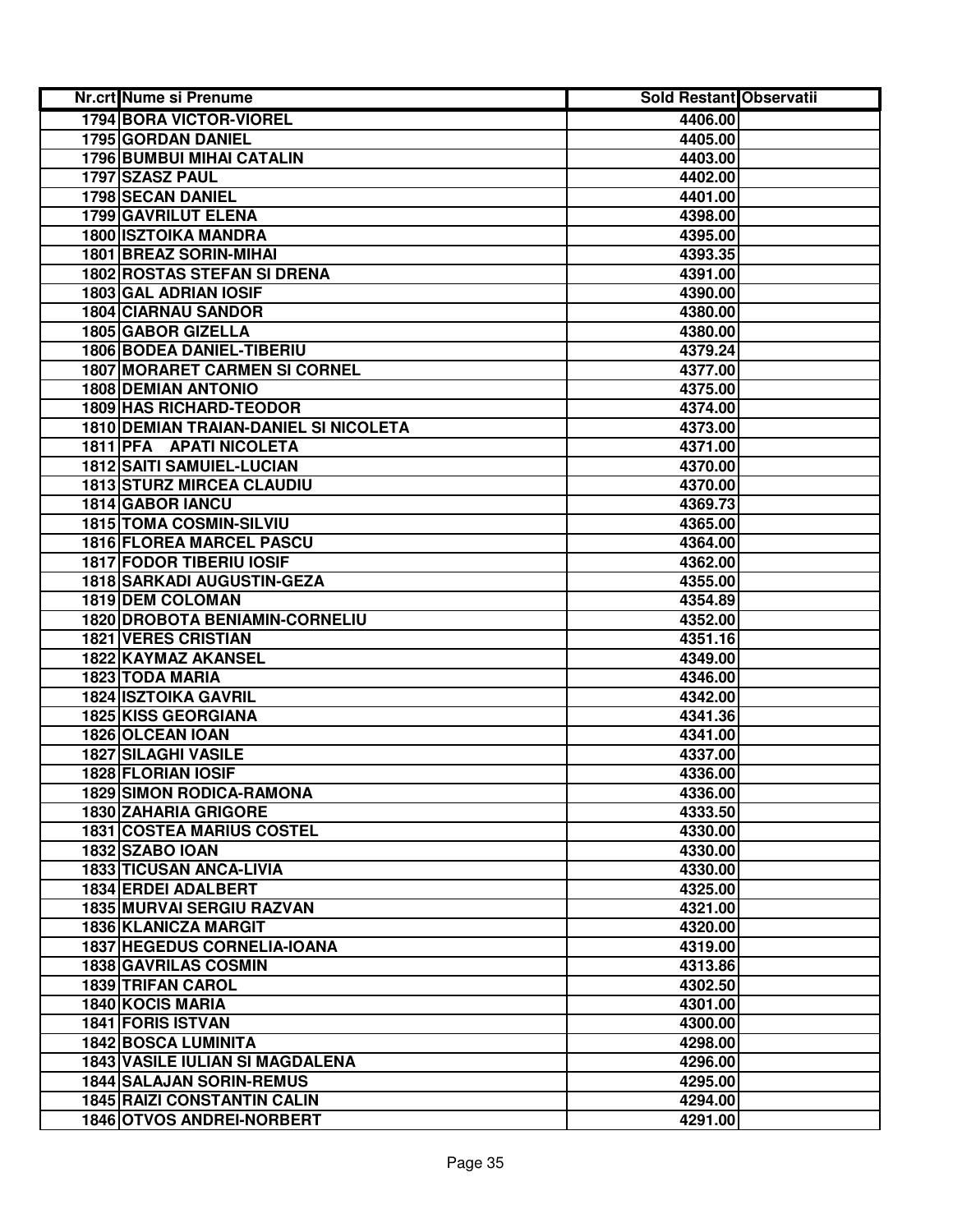| <b>Nr.crt Nume si Prenume</b>            | Sold Restant Observatii |  |
|------------------------------------------|-------------------------|--|
| 1847 KHOVANYECZ MILAN                    | 4290.00                 |  |
| 1848 GANEA GHEORGHE                      | 4289.00                 |  |
| 1849 KISS IBOJ                           | 4288.00                 |  |
| <b>1850 KOVACS LADISLAU DESIDERIU</b>    | 4285.00                 |  |
| <b>1851 COMAN MONIKA</b>                 | 4282.94                 |  |
| 1852 CSERNA ADRIAN-FLORIN                | 4282.00                 |  |
| 1853 GABOR GABRIEL                       | 4278.00                 |  |
| 1854 TAR KAROLY                          | 4276.00                 |  |
| <b>1855 HALMAJAN PETRU ADRIAN</b>        | 4275.00                 |  |
| 1856 KARABULUT YILMAZ                    | 4275.00                 |  |
| 1857 POPA ALIN FLORIN                    | 4274.00                 |  |
| 1858 PELE MIHAI                          | 4270.00                 |  |
| 1859 DUTA ALEXANDRU-NICOLAE              | 4267.00                 |  |
| 1860 INVERARDI FULVIO                    | 4265.00                 |  |
| 1861 IONUT IOAN                          | 4260.00                 |  |
| <b>1862 POPESCU IONUT</b>                | 4259.00                 |  |
| 1863 SALL MARTA                          | 4258.00                 |  |
| <b>1864 BODOGAI FLORIN-VASILE</b>        | 4256.00                 |  |
| <b>1865 IONESCU STEFAN-MARIAN</b>        | 4255.00                 |  |
| 1866 KERI ZSOLT                          | 4254.00                 |  |
| <b>1867 NAGY FRANCISC</b>                | 4251.00                 |  |
| <b>1868 PUSCAS MARIA</b>                 | 4250.00                 |  |
| 1869 GABOR RUPI                          | 4248.00                 |  |
| 1870 GHERGHEV DANIELA AURELIA            | 4248.00                 |  |
| <b>1871 ISZTOIKA CAROL</b>               | 4245.00                 |  |
| <b>1872 ROSTAS LAURA</b>                 | 4245.00                 |  |
| 1873 ALBITER VALENTIN IOAN               | 4244.00                 |  |
| 1874 BALAZS GYULA                        | 4240.00                 |  |
| 1875 VARGA PAULA                         | 4236.00                 |  |
| <b>1876 ENESCU ADRIAN</b>                | 4232.00                 |  |
| 1877 ARI ATTILA                          | 4230.00                 |  |
| 1878 BANES JESSIE-RUXANDRA               | 4227.00                 |  |
| <b>1879 PORTAN CALIN IOAN</b>            | 4223.00                 |  |
| <b>1880 BODEA DANA-ANCA</b>              | 4219.60                 |  |
| 1881 RETEG ROMEO-LASZLO                  | 4219.00                 |  |
| <b>1882 CODRIEAN VASILE-TEODOR</b>       | 4213.25                 |  |
| <b>1883 HARANGUS CAIUS-VASILIU</b>       | 4212.00                 |  |
| 1884 POP BOGDAN-MIRCEA                   | 4212.00                 |  |
| 1885 HORVATH GIZELLA                     | 4210.00                 |  |
| <b>1886 BAN FLORIAN</b>                  | 4207.00                 |  |
| <b>1887 LAKATOS MONIKA EVA</b>           | 4205.00                 |  |
| <b>1888 CHISVARI REKA</b>                | 4203.00                 |  |
| <b>1889 BALOG GABRIELA LEONTINA</b>      | 4201.00                 |  |
| <b>1890 BUNGAU GHEORGHE-IOAN</b>         | 4200.00                 |  |
| <b>1891 HANGA ANA-VOICHITA</b>           | 4200.00                 |  |
| <b>1892 PRECUP VALENTINA-VICTORIA</b>    | 4195.50                 |  |
| 1893 POPA SILVIA IOANA                   | 4195.00                 |  |
| <b>1894 GABOR DEMETER SI TEREZA</b>      | 4193.00                 |  |
| <b>1895 CIOCOIU IONEL SI GABRIELA</b>    | 4190.20                 |  |
| <b>1896 DAVID STELIAN</b>                | 4187.58                 |  |
| 1897 SABAU LIVIU-MARIAN                  | 4187.00                 |  |
| <b>1898 TOMELE IOAN SI MIRELA RAMONA</b> | 4181.00                 |  |
| 1899 MEZEI IULIANA                       | 4180.00                 |  |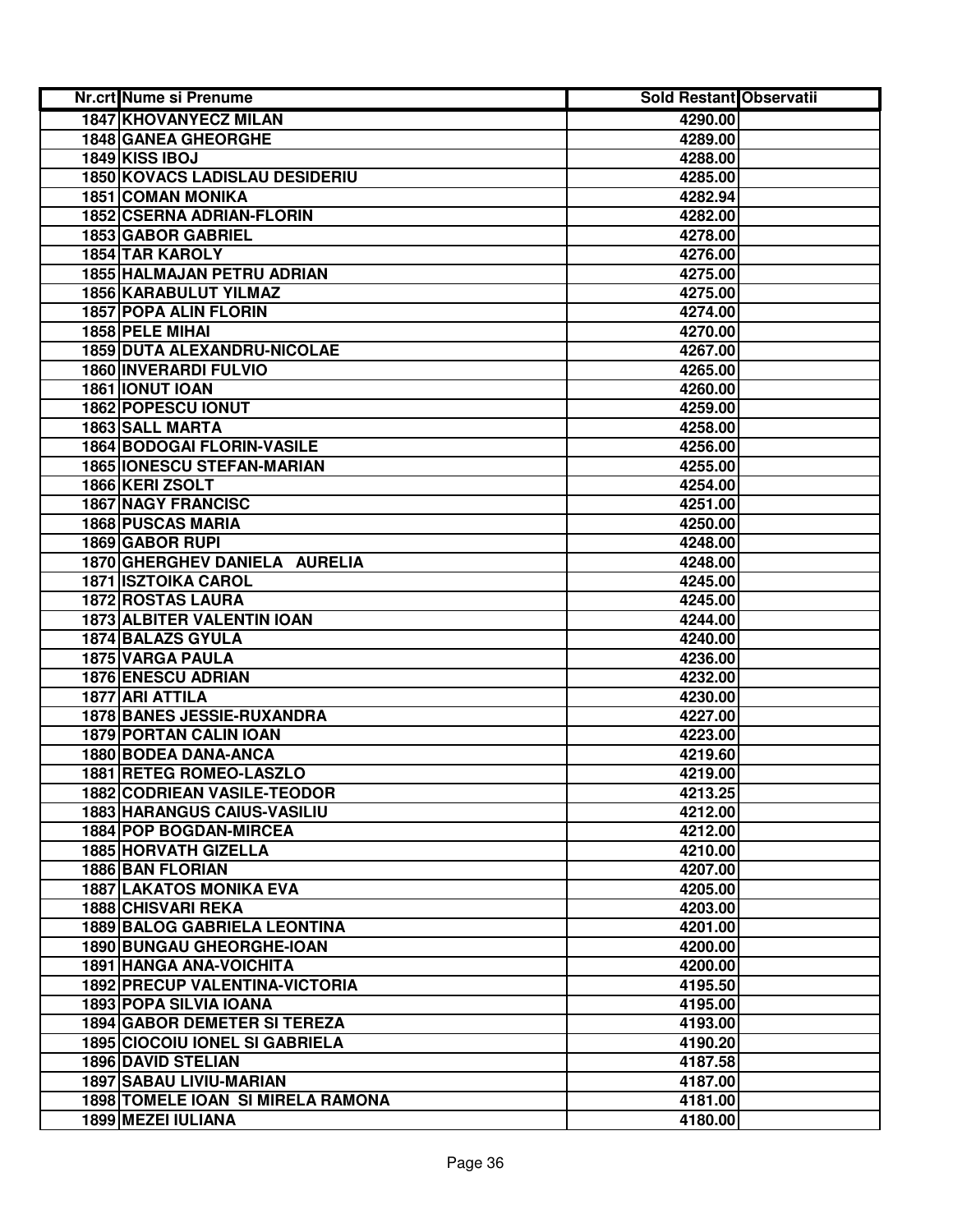| Nr.crt Nume si Prenume                    | <b>Sold Restant Observatii</b> |                       |
|-------------------------------------------|--------------------------------|-----------------------|
| <b>1900 BIRTAS SANDU IOAN</b>             | 4179.00                        |                       |
| <b>1901 TIMAR GABRIELA ANCA</b>           | 4169.00                        |                       |
| 1902 KOZAK ADRIAN                         | 4167.50                        |                       |
| <b>1903 FURTOS TEODOR MARIN</b>           | 4166.00                        |                       |
| 1904 BUMB JOZSEF                          | 4165.00                        |                       |
| <b>1905 MATEA NICOLAE</b>                 | 4158.00                        |                       |
| <b>1906 POPA ADRIAN FLORIN</b>            | 4156.00                        |                       |
| <b>1907 BUTIRI IONEL</b>                  | 4154.28                        |                       |
| 1908 MAILAT CORNEL                        | 4151.00                        |                       |
| 1909 KEREZSI REMUS                        | 4150.00                        |                       |
| 1910 SZABO ADALBERT                       | 4147.00                        |                       |
| 1911 COJOCARU SORIN-IONUT                 | 4145.88                        |                       |
| <b>1912 JUCA NICOLAE</b>                  | 4145.00                        |                       |
| 1913 CURA EDINA-ERZSEBET                  | 4140.00                        |                       |
| 1914 JUDEA IOAN                           | 4140.00                        |                       |
| <b>1915 TANASE DORIAN</b>                 | 4140.00                        |                       |
| <b>1916 BANHIDI LORAND</b>                | 4137.00                        |                       |
| <b>1917 COCIUBEI DUMITRU CLAUDIU</b>      | 4134.00                        |                       |
| 1918 SZABO SZABOLCS-NORBERT               | 4130.00                        |                       |
| <b>1919 BARTOK ANIKO</b>                  | 4127.00                        |                       |
| 1920 MAIORESCU IOANA MADALINA             | 4126.00                        |                       |
| <b>1921 BELCE DANIELA</b>                 | 4124.00                        |                       |
| 1922 MADA GHEORGHE - ADRIAN               | 4121.00                        |                       |
| 1923 BOSZORMENYI BRIGITTA                 | 4120.00                        |                       |
| 1924 KOZMA SANDOR LASZLO                  | 4111.00                        |                       |
| 1925 PAUL TEODOR SI ELISABETA             | 4108.00                        |                       |
| 1926 SION IOAN                            | 4108.00                        |                       |
| <b>1927 ILISIE FLORIN NICOLAE</b>         | 4107.09                        |                       |
| 1928 POP DOREL-GHEORGHE                   | 4104.65                        |                       |
| <b>1929 ISTOIKA EVA</b>                   | 4104.00                        |                       |
| 1930 CZAPP IOSIF                          | 4102.70                        |                       |
| 1931 KUN SANDOR-VIKTOR                    | 4100.00                        |                       |
| 1932 NOVAC PETRU SI MARIOARA              | 4096.00                        |                       |
| <b>1933 LACZKO FRANCISC</b>               | 4095.00                        |                       |
| 1934 VLAS MARIAN-MANUEL                   | 4089.00                        |                       |
| 1935 SAS RAZVAN                           | 4088.00                        |                       |
| 1936 BALLA LAURA CLAUDIA                  | 4087.00                        |                       |
| <b>1937 BARBES DIXINA</b>                 | 4085.00                        |                       |
| 1938 HARN IOAN-ALEXANDRU                  | 4085.00                        |                       |
| <b>1939 ZEMBREA CARMEN-MONICA</b>         | 4081.00                        |                       |
| 1940 CABA CORNEL                          | 4080.00                        |                       |
| <b>1941 CHIRILA MIRCEA GEORGE</b>         | 4079.00                        |                       |
| 1942 MATEAS ALIN FLORIN SI ROZALIA        | 4078.00                        |                       |
| <b>1943 MARCU GHEORGHE</b>                |                                | 4071.54 PROCES PE ROL |
| <b>1944 BORSA GAVRIL-EMIL SI CORNELIA</b> | 4071.00                        |                       |
| 1945 SZABO IULIANNA                       | 4071.00                        |                       |
| 1946 GABOR MARCO                          | 4065.00                        |                       |
| <b>1947 ZLIBUT OVIDIU SI ADRIANA</b>      | 4065.00                        |                       |
| 1948 TITI ADALBERT                        | 4061.96                        |                       |
| <b>1949 PANTEA LUCIA-CARMEN</b>           | 4055.00                        |                       |
| 1950 KAPALAI ZSOLT-ARPAD                  | 4054.00                        |                       |
| 1951 KISKASZA ROBERT                      | 4053.00                        |                       |
| <b>1952 DANCIU ADRIAN-CRISTIAN</b>        | 4051.67                        |                       |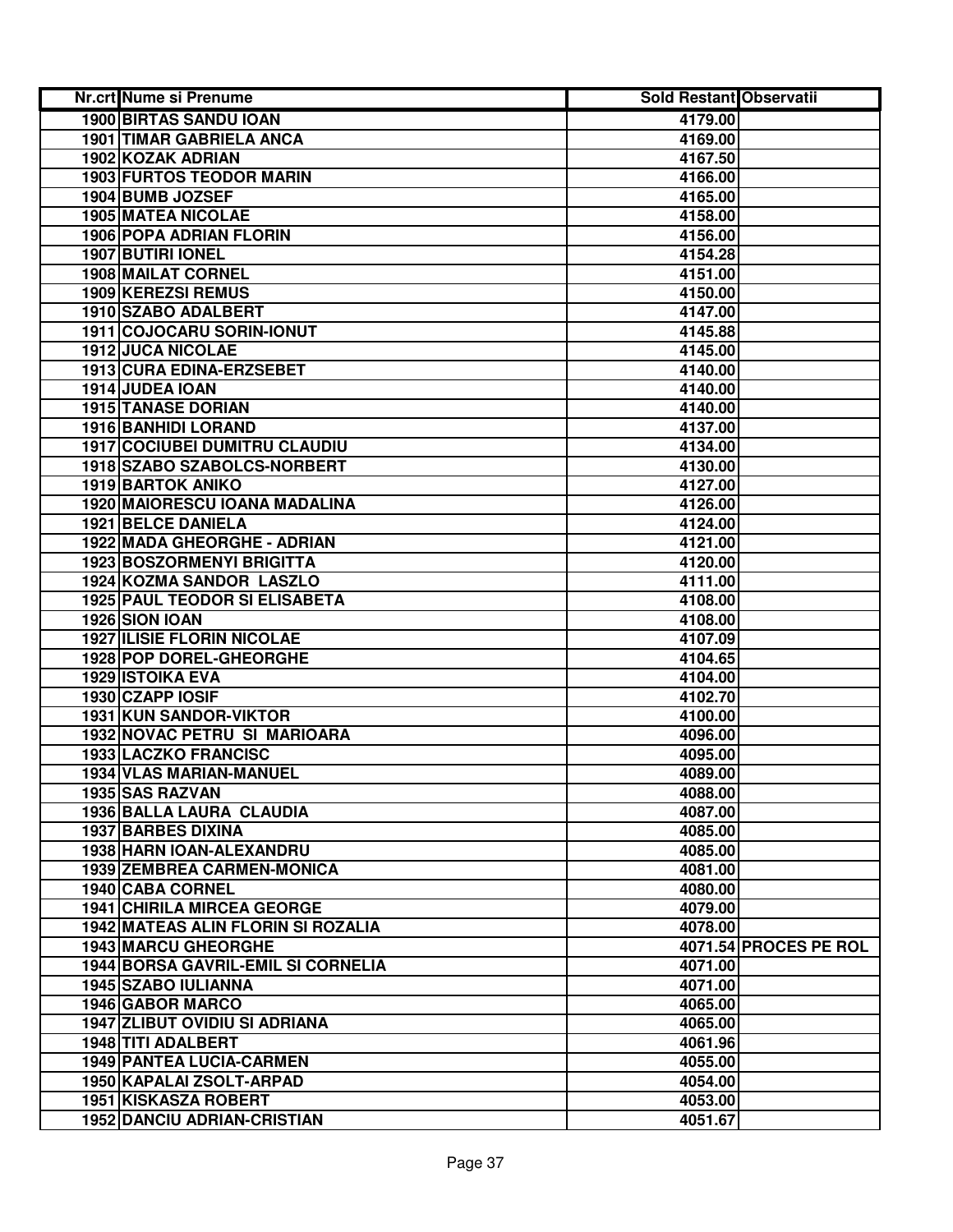| Nr.crt Nume si Prenume                         | Sold Restant Observatii |  |
|------------------------------------------------|-------------------------|--|
| <b>1953 SARKADI EMIL</b>                       | 4050.00                 |  |
| 1954 ANTOCI IONUT                              | 4049.83                 |  |
| <b>1955 NISTOR JANOS</b>                       | 4047.00                 |  |
| 1956 FECHETE OCTAVIAN-MARIUS                   | 4046.50                 |  |
| 1957 NAZIR IRFAN                               | 4046.15                 |  |
| 1958 BUDAI MELINDA                             | 4045.00                 |  |
| 1959 CAMPEANU ADRIAN SI MAGHIAR CRISTINA-LAURA | 4041.00                 |  |
| 1960 HAVA ALEXANDRU-IOAN                       | 4040.00                 |  |
| 1961 GABOR IANCU                               | 4030.00                 |  |
| 1962 PENZES IRINA                              | 4027.00                 |  |
| 1963 CADAR ADRIAN                              | 4025.00                 |  |
| <b>1964 LAKATOS RITA</b>                       | 4025.00                 |  |
| <b>1965 CHIS MARIOARA</b>                      | 4021.00                 |  |
| <b>1966 CRET MIHAI SI EUGENIA</b>              | 4021.00                 |  |
| <b>1967 DUDAS ANDRAS SI GABRIELA</b>           | 4017.00                 |  |
| <b>1968 MOLDOVAN LUCICA</b>                    | 4015.00                 |  |
| <b>1969 CHIRCEA SORIN SI ANDREEA</b>           | 4009.00                 |  |
| 1970 BARSAN IOAN SI ELENA KLOTILDA             | 4005.00                 |  |
| 1971 PORTAN CALIN-IOAN CABINET DE AVOCAT       | 4005.00                 |  |
| <b>1972 BALOG ISTVAN</b>                       | 4000.00                 |  |
| 1973 BALOGH RUDOLF KAJCZA MONICA               | 4000.00                 |  |
| <b>1974 BELCEA ECATERINA</b>                   | 4000.00                 |  |
| <b>1975 BENTE CALIN-FLORIN</b>                 | 4000.00                 |  |
| 1976 BIRO ZSOLT                                | 4000.00                 |  |
| 1977 BLAGE CAMELIA-BIANCA                      | 4000.00                 |  |
| 1978 BOCSA TIBERIU MIHAI                       | 4000.00                 |  |
| 1979 BOGA CLEMENTINTA GABRIELA                 | 4000.00                 |  |
| 1980 BOGDAN DOREL GAVRIL                       | 4000.00                 |  |
| 1981 BONTA LUCIAN-FLORIN                       | 4000.00                 |  |
| 1982 BORA CIPRIAN                              | 4000.00                 |  |
| 1983 BOROS ANA INTREPRINDERE INDIVIDUALA       | 4000.00                 |  |
| 1984 CAMPAN NELU-FLORIN                        | 4000.00                 |  |
| <b>1985 CAVUS CIHAN ISKENDER</b>               | 4000.00                 |  |
| <b>1986 CORBEANU MIRCEA RAUL</b>               | 4000.00                 |  |
| <b>1987 COZMA FLORIN VALENTIN</b>              | 4000.00                 |  |
| 1988 COZMI EMIL                                | 4000.00                 |  |
| <b>1989 CUIBUS VASILE SI MELANIA LUMINITA</b>  | 4000.00                 |  |
| 1990 DAROCZY MIHAI                             | 4000.00                 |  |
| <b>1991 DUME CORNELIA</b>                      | 4000.00                 |  |
| 1992 FORIS ATTILA                              | 4000.00                 |  |
| <b>1993 GABOR KATALIN</b>                      | 4000.00                 |  |
| <b>1994 GABOR MANDRA</b>                       | 4000.00                 |  |
| <b>1995 GHERGHELEINIC DIANA-TEODORA</b>        | 4000.00                 |  |
| <b>1996 GHIMIS GEORGETA-CECILIA</b>            | 4000.00                 |  |
| 1997 GUI MARIA- NATALIA                        | 4000.00                 |  |
| 1998 GYORFI OVIDIU-LIVIU                       | 4000.00                 |  |
| 1999 HAMZA ZOLTAN-LASZLO                       | 4000.00                 |  |
| 2000 HANIS LASZLO                              | 4000.00                 |  |
| 2001 HAPA ECATERINA                            | 4000.00                 |  |
| 2002 HERMAN CIPRIAN MARIUS                     | 4000.00                 |  |
| 2003 HOFFMAN CSABA-LEVENTE                     | 4000.00                 |  |
| 2004 HUTYRA GRAM ZOLTAN PETER                  | 4000.00                 |  |
| 2005 KALMAR GYORGY                             | 4000.00                 |  |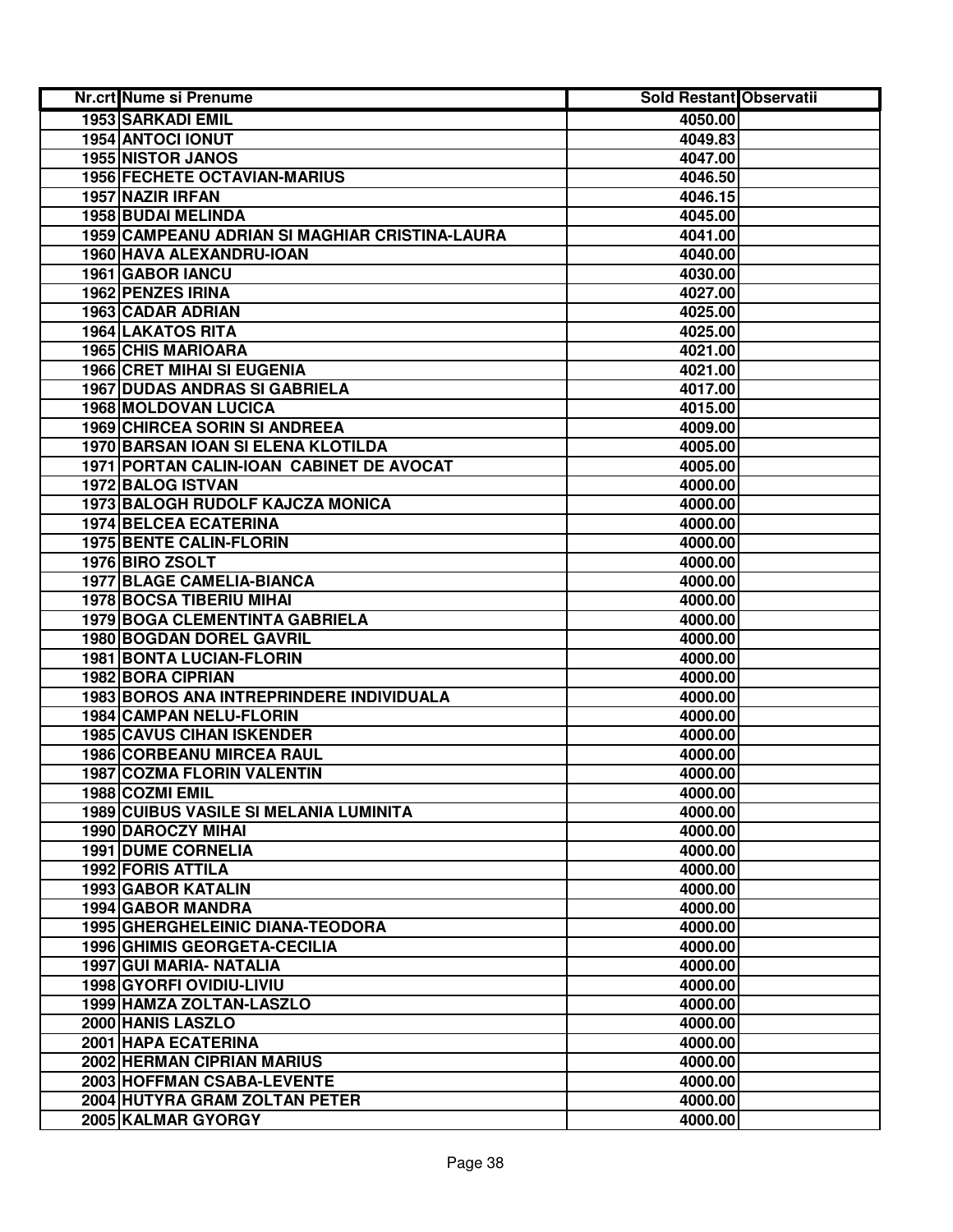| Nr.crt Nume si Prenume                           | <b>Sold Restant Observatii</b> |  |
|--------------------------------------------------|--------------------------------|--|
| 2006 KARACSONYI CONSTANTIN                       | 4000.00                        |  |
| 2007 KISS ISTVAN-IOZSEF                          | 4000.00                        |  |
| 2008 LAZAR ILDIKO                                | 4000.00                        |  |
| 2009 MARIS RADU ALEXANDRU                        | 4000.00                        |  |
| 2010 MATEA MARGARETA-EVA                         | 4000.00                        |  |
| 2011 MOLDOVAN FLORIN                             | 4000.00                        |  |
| 2012 NAGY MARTA                                  | 4000.00                        |  |
| 2013 NAGY NOEMI                                  | 4000.00                        |  |
| 2014 NEDELCU GEORGIAN                            | 4000.00                        |  |
| 2015 NEGRUTI RODICA ELIZA                        | 4000.00                        |  |
| 2016 PATCAS MIRELA EMILIA                        | 4000.00                        |  |
| 2017 PETRICA ALINA RAMONA                        | 4000.00                        |  |
| 2018 POPA OCTAVIAN FLORIN                        | 4000.00                        |  |
| 2019 POTI MELINDA                                | 4000.00                        |  |
| 2020 ROMOCEA ELISAVETA                           | 4000.00                        |  |
| 2021 RUS ANIKO                                   | 4000.00                        |  |
| 2022 SARATOC DANIEL-IOAN                         | 4000.00                        |  |
| 2023 SAS FERENC                                  | 4000.00                        |  |
| 2024 SCORTE FLORIAN                              | 4000.00                        |  |
| 2025 SECAN ADRIANA-MIHAELA                       | 4000.00                        |  |
| 2026 SEICHE FLORIN                               | 4000.00                        |  |
| 2027 SZABO SANDOR JOZSEF                         | 4000.00                        |  |
| 2028 TEGLAS DORINA                               | 4000.00                        |  |
| 2029 TIBU DOINA OTILIA                           | 4000.00                        |  |
| 2030 TIGAN ANDA-CLAUDIA                          | 4000.00                        |  |
| 2031 TOTOS FERENC-ATTILA                         | 4000.00                        |  |
| 2032 VANCEA ALIN DANIEL                          | 4000.00                        |  |
| 2033 VANDICI IOAN                                | 4000.00                        |  |
| 2034 VARGA AUGUSTIN ADRIAN                       | 4000.00                        |  |
| 2035 VARGA ILEANA                                | 4000.00                        |  |
| 2036 ZANGRANDO ORIANO                            | 4000.00                        |  |
| 2037 GERGYELY LAJOS                              | 3999.00                        |  |
| 2038 LAKATOS ALEXANDRU                           | 3998.00                        |  |
| 2039 TABUS VIORICA                               | 3998.00                        |  |
| 2040 GYERMAN FLORIN - SORIN SI NADIA-LAURA-MARIA | 3997.00                        |  |
| 2041 CERNAU MARIA                                | 3995.00                        |  |
| 2042 DRAGAN CARMEN-ADRIANA                       | 3994.00                        |  |
| 2043 SIDOR CALIN                                 | 3993.87                        |  |
| 2044 BARNA GHEORGHE                              | 3993.00                        |  |
| <b>2045 KENCSE RENATA</b>                        | 3992.00                        |  |
| 2046 SZILAGY JANOS-IMRE                          | 3991.00                        |  |
| 2047 ONICA CARMEN-SIMONA                         | 3984.00                        |  |
| <b>2048 BUNGAU NICOLAE</b>                       | 3983.00                        |  |
| 2049 EGYED-DACZ ZOLT-TIBOR                       | 3980.00                        |  |
| 2050 STIUBE SERGIU-VASILE                        | 3980.00                        |  |
| 2051 VENTEL KALMAN                               | 3977.00                        |  |
| 2052 COCIUBAN ENIKO-ANDREA                       | 3976.00                        |  |
| 2053 VARGA TIBOR                                 | 3975.00                        |  |
| 2054 GHEORGHE GABRIEL-SORIN SI IOAN-MARCEL       | 3974.00                        |  |
| 2055 BUNDEA ALEXANDRU MIHAI                      | 3973.00                        |  |
| 2056 POP FLORIAN                                 | 3973.00                        |  |
| 2057 INDRIES CLAUDIA DOLORES                     | 3972.00                        |  |
| 2058 COLTA ROZALIA                               | 3971.00                        |  |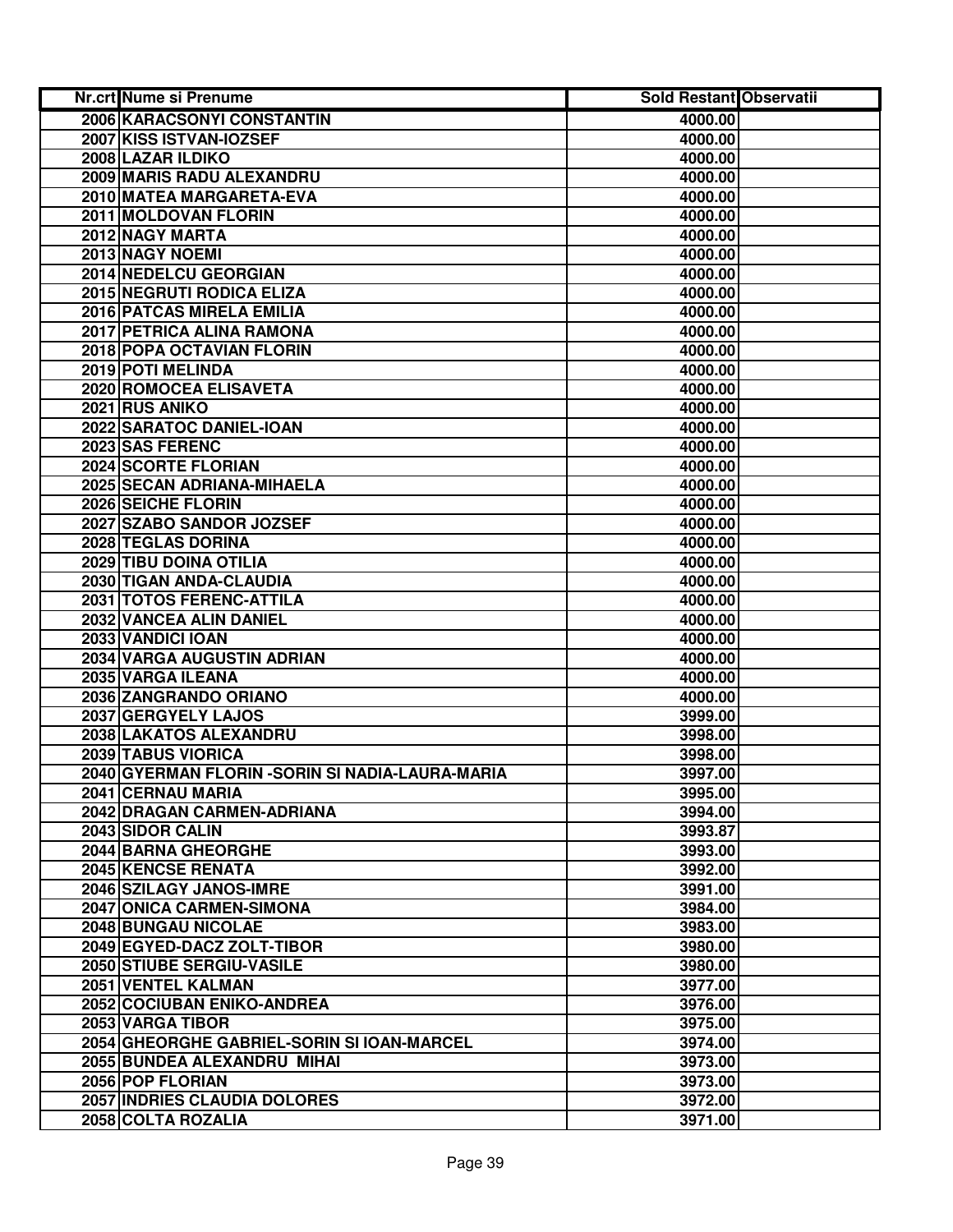| Nr.crt Nume si Prenume                                | Sold Restant Observatii |  |
|-------------------------------------------------------|-------------------------|--|
| 2059 CHERELEU DUMITRU-ADRIAN                          | 3964.00                 |  |
| 2060 DAN IOSIF ATTILA                                 | 3960.72                 |  |
| 2061 POSTOL STEFAN-VASILE                             | 3958.00                 |  |
| 2062 FOGHIS CATALIN-FLORIN                            | 3956.00                 |  |
| 2063 CHIRILA SERGIU DANIEL                            | 3954.00                 |  |
| 2064 BROINAS ALEXANDRU MIHAI                          | 3950.00                 |  |
| 2065 MAGYARI ROBERT-STEFAN                            | 3942.00                 |  |
| 2066 BORA SORIN-IOSIF                                 | 3940.00                 |  |
| 2067 ROSTAS IONAT                                     | 3935.00                 |  |
| 2068 PETCU TOADER                                     | 3934.00                 |  |
| 2069 MASCAS GEORGES-TEODOR                            | 3930.00                 |  |
| 2070 VILCEANU MIHAI-SORIN                             | 3923.00                 |  |
| 2071 GABOR MARTIN                                     | 3920.00                 |  |
| 2072 ISZTOIKA RUPI                                    | 3917.00                 |  |
| 2073 VARGA GHEORGHE-PETRU                             | 3914.00                 |  |
| 2074 COTRO VLAD-TUDOR                                 | 3910.18                 |  |
| 2075 DELCZEG CSABA                                    | 3910.00                 |  |
| 2076 ROSTAS CAROLINA                                  | 3910.00                 |  |
| 2077 KAPAS PETER-ZSOLT SI NAOMI REBECA                | 3908.00                 |  |
| 2078 OROS IOSIF                                       | 3908.00                 |  |
| 2079 ROSTAS MARIA                                     | 3907.00                 |  |
| 2080 AVRAM AMALIA-MELINDA SI GAVRIL                   | 3904.00                 |  |
| 2081 ZLIBUT RODICA-OLIMPIA                            | 3904.00                 |  |
| 2082 ZAHARI ANDREI SORIN                              | 3902.95                 |  |
| 2083 SZUCS ROBERT - KAROLY                            | 3901.00                 |  |
| 2084 MANCI DANIEL                                     | 3900.00                 |  |
| 2085 ISZTOIKA DUMITRU                                 | 3895.00                 |  |
| 2086 IGNATESCU CIPRIAN-CONSTANTIN SI MARINA-ALEXANDRI | 3894.88                 |  |
| 2087 DERECICHEI ADRIAN                                | 3893.00                 |  |
| 2088 LAZAR DORIN IOAN                                 | 3892.74                 |  |
| 2089 FLORINCUTA GEORGIANA-LAURA                       | 3891.95                 |  |
| 2090 BEJUSCA IOAN                                     | 3888.00                 |  |
| 2091 HETES-PESTEAN PASCU                              | 3888.00                 |  |
| 2092 DOBAI MARIANA                                    | 3880.00                 |  |
| 2093 LADANYI TIBOR-ISTVAN                             | 3876.00                 |  |
| 2094 MISTOR SORIN - CRISTINEL                         | 3874.00                 |  |
| 2095 USATII ALEXANDRA                                 | 3873.00                 |  |
| 2096 VARGA ALIN-COSMIN                                | 3872.50                 |  |
| 2097 IGNATESCU DEZIDERIU ROBERT                       | 3868.94                 |  |
| 2098 NEGRUT DAN-SILVIU                                | 3861.00                 |  |
| <b>2099 URDE CRISTIAN-GHEORGHE</b>                    | 3860.00                 |  |
| 2100 CICU VASILE-DANIEL                               | 3858.00                 |  |
| 2101 LUNCAN PETRU SORIN                               | 3857.00                 |  |
| 2102 NAGY-PRATA GABRIELA                              | 3853.25                 |  |
| <b>2103 DAMICS FERENC-SANDOR</b>                      | 3850.00                 |  |
| 2104 BRINZAS MARIUS STELIAN                           | 3849.10                 |  |
| 2105 JUCA VIOREL                                      | 3849.00                 |  |
| 2106 MARZA ILIE FLORIN                                | 3848.00                 |  |
| 2107 ROSTAS CAROLINA                                  | 3842.00                 |  |
| 2108 FECHETE MARGARETA                                | 3840.00                 |  |
| 2109 ISZTOIKA GABOR                                   | 3840.00                 |  |
| 2110 LUPSE CAMELIA-MARIANA                            | 3839.00                 |  |
| <b>2111 LAL IOAN</b>                                  | 3837.00                 |  |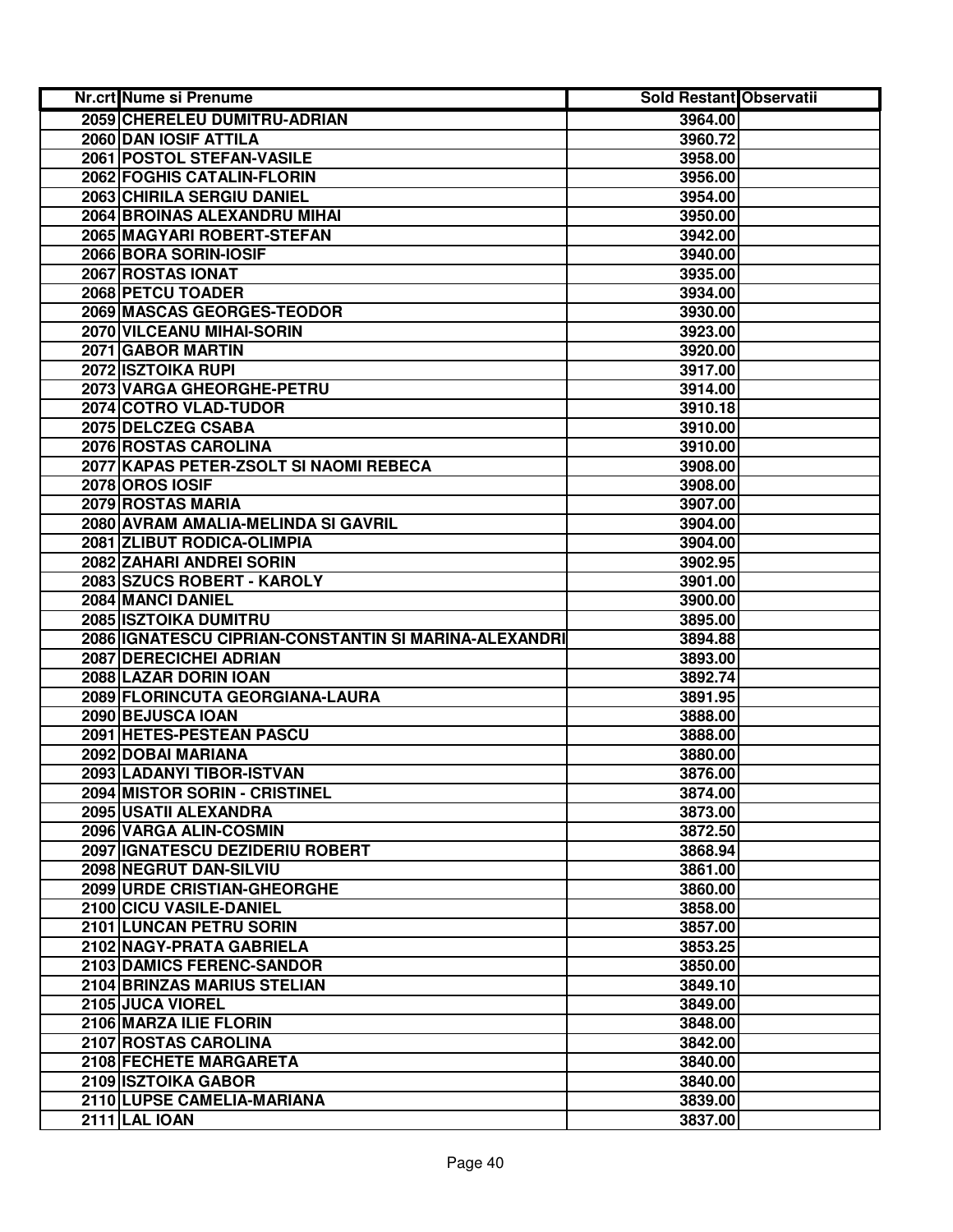| <b>Nr.crt Nume si Prenume</b>              | Sold Restant Observatii |  |
|--------------------------------------------|-------------------------|--|
| 2112 FODOR FLAVIUS COSMIN                  | 3836.00                 |  |
| 2113 ISZTOIKA LUDOVIC                      | 3835.00                 |  |
| 2114 VERES MARIAN CASIAN                   | 3835.00                 |  |
| 2115 GABOR MATE                            | 3833.00                 |  |
| 2116 GABOR STEFAN-SAMUEL                   | 3832.58                 |  |
| 2117 DRIMBE SEBASTIAN-ALEXANDRU            | 3829.00                 |  |
| 2118 CIPCIRI ADRIAN-SORIN SI LILIANA       | 3825.00                 |  |
| 2119 TUSA CLAUDIU-CATALIN                  | 3825.00                 |  |
| 2120 POENARU GEORGE                        | 3822.56                 |  |
| 2121 OVANESCU CONSTANTIN-CIPRIAN           | 3821.00                 |  |
| 2122 POPA FLORICA                          | 3818.00                 |  |
| 2123 POPA IOAN-ADRIAN                      | 3815.00                 |  |
| 2124 TONT GOMBOS FLORIAN                   | 3815.00                 |  |
| 2125 CALIN VASILE                          | 3814.00                 |  |
| 2126 FELECAN VOICU-SORIN                   | 3814.00                 |  |
| 2127 GABOR IOAN                            | 3814.00                 |  |
| 2128 BUDAI ISTVAN                          | 3806.00                 |  |
| 2129 SCORTEA COSMIN-GHEORGHE               | 3804.00                 |  |
| 2130 PRECUP ELENA AURELIA                  | 3802.00                 |  |
| 2131 SZENTGYORGYI JOZSEF SI ERZSEBET       | 3802.00                 |  |
| 2132 DONEI EVA ECATERINA                   | 3800.00                 |  |
| 2133 FLORIEAN MIHAI                        | 3800.00                 |  |
| 2134 IOVA CIPRIAN NICOLAE                  | 3799.00                 |  |
| 2135 SZUCS GYULA-ATTILA                    | 3797.96                 |  |
| 2136 BAHICA VASILE                         | 3790.00                 |  |
| 2137 GEREBENES RUDI                        | 3790.00                 |  |
| 2138 LUPSE IONEL                           | 3788.00                 |  |
| 2139 CIRIL GABRIEL-FLORIN                  | 3780.00                 |  |
| 2140 NISTOR BIANCA                         | 3777.34                 |  |
| 2141 CRISTEA CATALIN                       | 3775.00                 |  |
| 2142 PANTEA DANIEL-DACIAN                  | 3775.00                 |  |
| 2143 ERDEI GHEORGHE                        | 3773.00                 |  |
| 2144 SARKADI ATTILA                        | 3771.00                 |  |
| 2145 MADA LUCIAN                           | 3770.00                 |  |
| 2146 POPOVICI IOAN-FLORIN                  | 3770.00                 |  |
| 2147 MIKLOS MATEI                          | 3769.00                 |  |
| 2148 POPESCU SERGIU-RAUL                   | 3769.00                 |  |
| 2149 TOCAIU IOAN                           | 3769.00                 |  |
| 2150 BELKO JANOS ZOLTAN                    | 3765.00                 |  |
| 2151 ROMOSAN IOAN DOREL SI FLORICA LILIANA | 3764.00                 |  |
| 2152 CAMPEAN MIRCEA-COSMIN                 | 3763.00                 |  |
| 2153 LAZA LIVIU                            | 3762.25                 |  |
| 2154 SZONDI EDITH                          | 3761.00                 |  |
| 2155 ARDELEAN FLORIN DOREL                 | 3751.00                 |  |
| 2156 SERES FLORIN CALIN                    | 3751.00                 |  |
| 2157 GABORAS SANDOR                        | 3750.00                 |  |
| 2158 LINGURAR TRAIAN                       | 3750.00                 |  |
| 2159 SZTOJKA KLARA                         | 3750.00                 |  |
| 2160 BLAGE IOAN NICOLAE                    | 3749.00                 |  |
| 2161 HAISAN DOINA                          | 3748.00                 |  |
| 2162 IOJA CLAUDIA DANIELA                  | 3747.00                 |  |
| 2163 IANC MAGDALENA                        | 3742.00                 |  |
| 2164 KOVACS DAVID-GYORGY                   | 3740.00                 |  |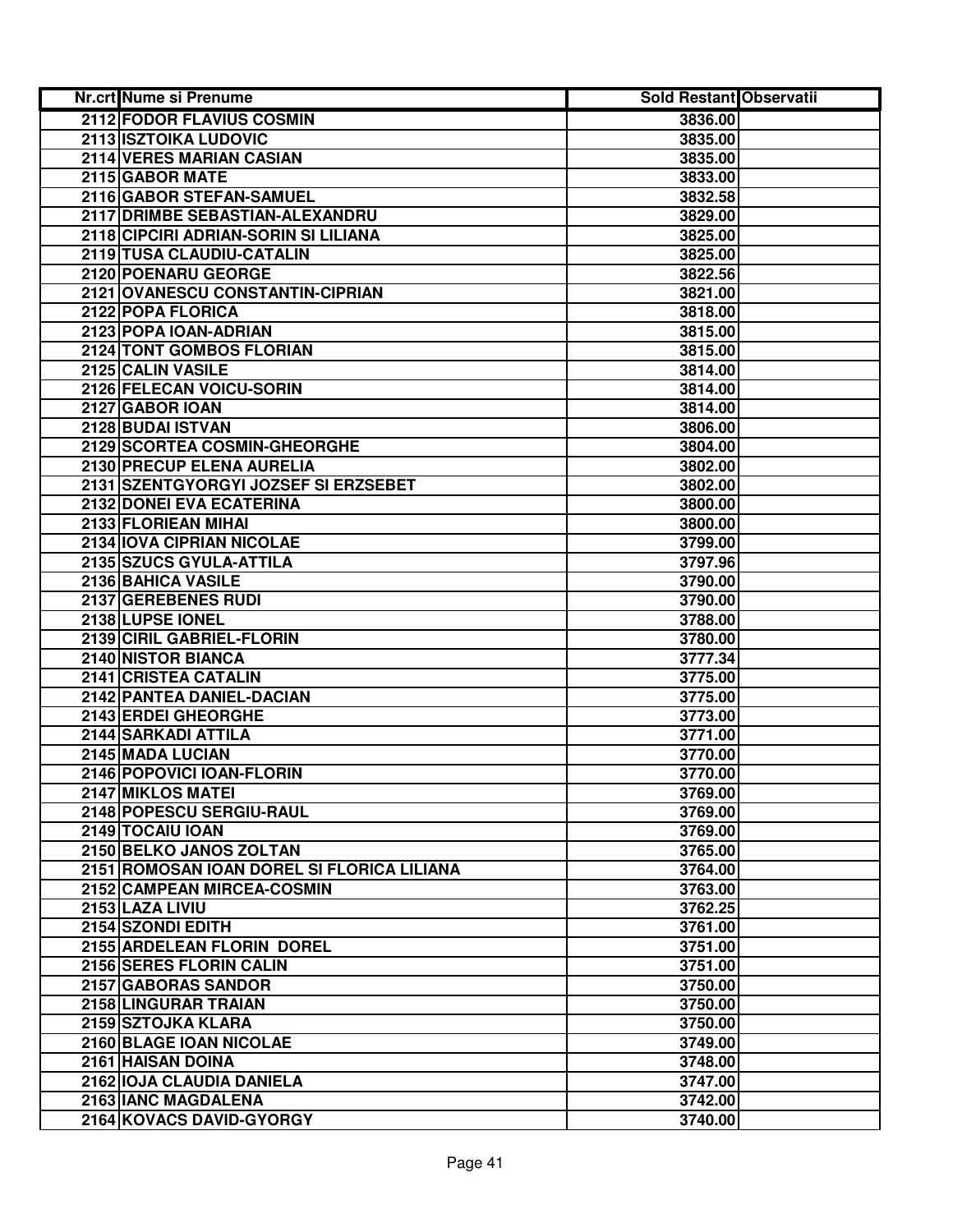| Nr.crt Nume si Prenume                 | <b>Sold Restant Observatii</b> |  |
|----------------------------------------|--------------------------------|--|
| 2165 MOISE GHEORGHE                    | 3740.00                        |  |
| 2166 CAB.AVOCATIAL MAN COSMIN          | 3735.00                        |  |
| 2167 ISTOICA BANDI                     | 3733.00                        |  |
| 2168 SAMU IVAN                         | 3732.50                        |  |
| 2169 KEREZSI BELLA - ANGELO            | 3729.50                        |  |
| 2170 BULACA RAUL COSMIN                | 3721.00                        |  |
| 2171 RADEANU COSTEL                    | 3720.00                        |  |
| 2172 SFARLEA MIRCEA-FLORIAN            | 3717.72                        |  |
| 2173 MATEI ADRIAN GHEORGHE             | 3717.00                        |  |
| 2174 MODOG ROMEO-FELIX                 | 3714.00                        |  |
| 2175 GUG FLORIN CRISTIAN               | 3710.13                        |  |
| 2176 CABA ADELA-SIMONA                 | 3710.00                        |  |
| 2177 DEIAC MARIUS-DANIEL               | 3710.00                        |  |
| 2178 VIDICAN ADRIAN                    | 3710.00                        |  |
| 2179 DEMETER TRAIAN                    | 3704.29                        |  |
| 2180 STOICA JANOS SI EVA               | 3703.00                        |  |
| 2181 HOSU DANIELA                      | 3701.00                        |  |
| 2182 GABOR GETA                        | 3700.00                        |  |
| 2183 GABOR MARIA                       | 3700.00                        |  |
| 2184 GABOR RITA MANDRA                 | 3700.00                        |  |
| 2185 KOVACI GABRIEL                    | 3700.00                        |  |
| 2186 TIUTIU SILVIAN-VLADUT             | 3700.00                        |  |
| 2187 VARGA ROMULUS-NICOLAE             | 3700.00                        |  |
| 2188 NAGY ANDREI MIHAI                 | 3699.00                        |  |
| 2189 GANTOUS BSHARA                    | 3697.00                        |  |
| 2190 KISS ELEMER                       | 3695.00                        |  |
| 2191 FLORIAN GYONGYI TUNDE             | 3690.00                        |  |
| 2192 GABOR IANCU                       | 3690.00                        |  |
| 2193 SFRENGEU ILIE-IERONIM             | 3689.23                        |  |
| 2194 LYBERIOU MAGDALINI                | 3689.00                        |  |
| 2195 NICORUT DOINA-ELENA               | 3689.00                        |  |
| 2196 HURMUZ DAN                        | 3684.00                        |  |
| 2197 DAVID LUCRETIA                    | 3682.00                        |  |
| 2198 BENGA VIOREL                      | 3680.00                        |  |
| 2199 MOLNAR KAROLY                     | 3678.50                        |  |
| 2200 CMECIU CRISTIAN-ROMULUS           | 3678.00                        |  |
| 2201 KALOZ LAURENTIU                   | 3678.00                        |  |
| 2202 SANTER TIBERIU                    | 3678.00                        |  |
| 2203 BALINT DAVID                      | 3677.00                        |  |
| <b>2204 TURCUT LUCIAN-FLORIN</b>       | 3666.00                        |  |
| 2205 FARTEA ZSOLT ATTILA               | 3665.00                        |  |
| 2206 AMBRUZS FRANCISC CSABA SI KATALIN | 3662.00                        |  |
| 2207 CHEREJI GEORGE-DORIN              | 3660.00                        |  |
| 2208 VARGA ALEXANDRU-GYULA             | 3660.00                        |  |
| 2209 KUPE FRANCISC TEODOR              | 3658.00                        |  |
| 2210 BOTEZATU ANGELICA                 | 3657.00                        |  |
| 2211 CIORDAS CONSTANTIN                | 3656.00                        |  |
| 2212 MARIAN IOACHIM-DOREL              | 3654.00                        |  |
| 2213 BOLOJAN FLORIN-CRISTIAN           | 3652.00                        |  |
| 2214 FARAGAU-DIACONESCU GAVRIL-CORNEL  | 3651.00                        |  |
| 2215 GABOR EVA                         | 3650.00                        |  |
| 2216 GABOR IANOS                       | 3650.00                        |  |
| 2217 NEGRU PETRU                       | 3649.00                        |  |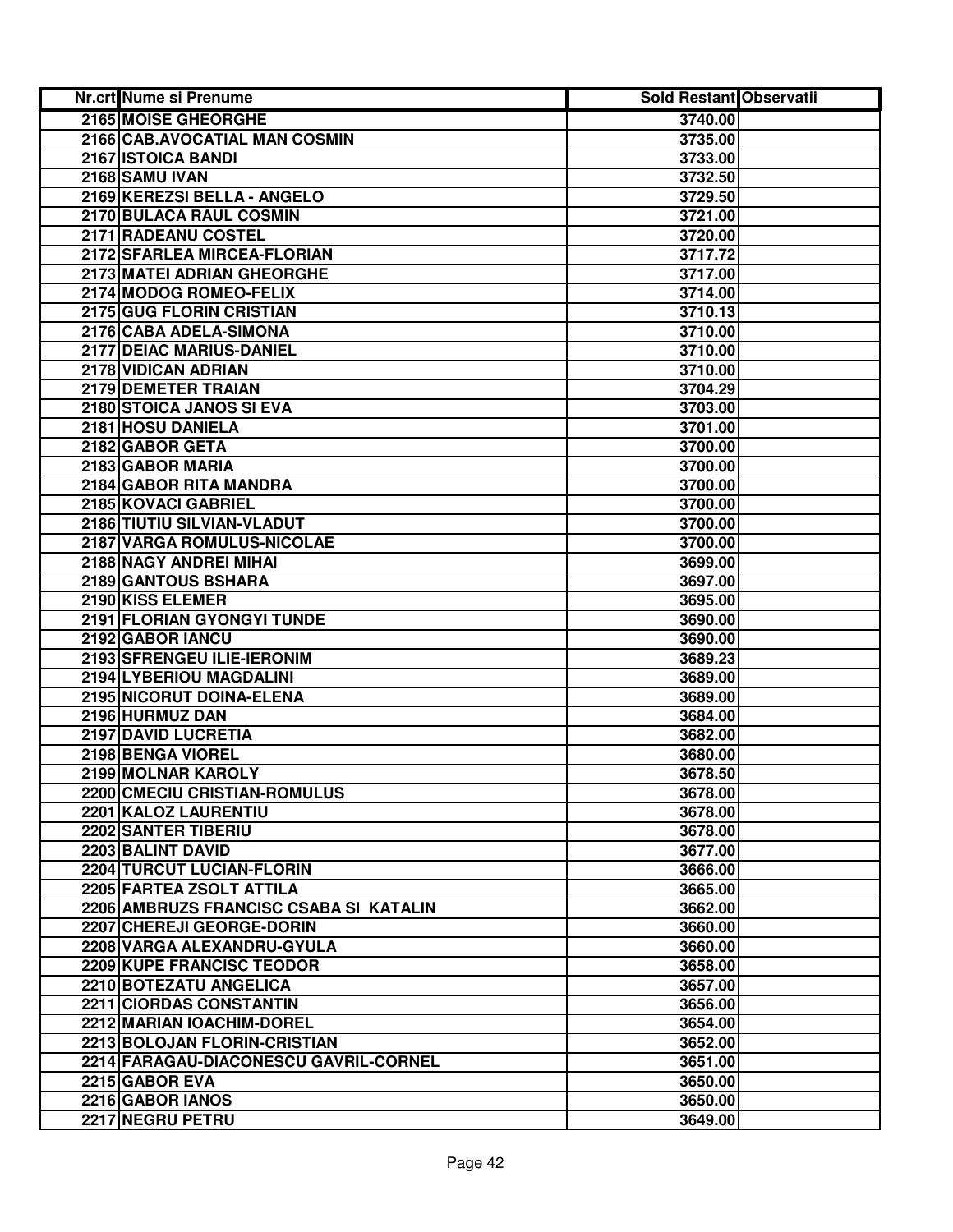| Nr.crt Nume si Prenume                             | Sold Restant Observatii |  |
|----------------------------------------------------|-------------------------|--|
| 2218 BATRIN JOAN SI ANA                            | 3646.00                 |  |
| 2219 MATYAS IOSIF                                  | 3640.00                 |  |
| 2220 BUDA FLORENTINA LENUTA                        | 3639.00                 |  |
| 2221 POPOVICI FLORIN                               | 3636.41                 |  |
| 2222 BONATIU MIHAELA SI GHEORGHE                   | 3636.00                 |  |
| 2223 MARTIN IOAN                                   | 3636.00                 |  |
| 2224 IOVAN MARIA EVA                               | 3635.00                 |  |
| 2225 BRAJER IANOS GYORGY                           | 3628.00                 |  |
| 2226 TIPLEA DANIEL CRISTIAN                        | 3623.00                 |  |
| 2227 MEGYERI RICHARD                               | 3620.00                 |  |
| 2228 JANOSI ATTILA SI GABRIELLA                    | 3618.00                 |  |
| 2229 SFERLE VIOREL SI MARIA                        | 3618.00                 |  |
| 2230 MESTER JOZSEF-CSABA                           | 3613.00                 |  |
| 2231 SZATHMARI CSABA ZSOLT SI ANIKO                | 3610.00                 |  |
| 2232 OLAH KRISZTIAN IMRE                           | 3609.00                 |  |
| 2233 HEGYI NORBERT                                 | 3607.00                 |  |
| 2234 DR.COSTEA IOAN COSMIN-CMI                     | 3606.00                 |  |
| 2235 BALLA TIBOR-MIKLOS                            | 3605.45                 |  |
| 2236 BLIKLING ELENA                                | 3600.00                 |  |
| 2237 RUS PETRU-NICOLAE                             | 3600.00                 |  |
| 2238 LASCAU GABRIELA ANAMARIA                      | 3594.00                 |  |
| 2239 SUCIU DAVID GABRIEL                           | 3591.00                 |  |
| 2240 BOTOS SEBASTIAN-CRISTIAN                      | 3590.00                 |  |
| 2241 BRADAU CRISTIAN-GHEORGHE                      | 3590.00                 |  |
| 2242 POIANA CRISTINEL                              | 3590.00                 |  |
| 2243 SABAU IOAN                                    | 3585.00                 |  |
| 2244 HAIAS EMIL                                    | 3580.00                 |  |
| 2245 LASCU EUGEN                                   | 3577.98                 |  |
| 2246 ROSTAS MALIN                                  | 3577.00                 |  |
| 2247 GUI ADRIAN-ALEXANDRU                          | 3572.00                 |  |
| 2248 POPOVICI IONUT-SERBAN                         | 3570.02                 |  |
| 2249 KOVACS IMRE                                   | 3570.00                 |  |
| 2250 RACZ EMANUEL-DAVID                            | 3570.00                 |  |
| 2251 GHETIVU VICTOR                                | 3566.00                 |  |
| 2252 AVRAM FLAVIU SERGIU                           | 3560.00                 |  |
| 2253 VERES MIHAI                                   | 3560.00                 |  |
| 2254 RADULESCU ANDREI                              | 3555.00                 |  |
| 2255 LOVAS ELISABETA                               | 3554.00                 |  |
| 2256 SOLOMIE VERONICA                              | 3554.00                 |  |
| 2257 STOICA RUPERT                                 | 3553.50                 |  |
| 2258 ROXIN GAVRIL OVIDIU SI ALEXANDRU FRA          | 3553.00                 |  |
| 2259 BODEA MARCEL                                  | 3552.00                 |  |
| 2260 BARANKA RUPI                                  | 3550.00                 |  |
| 2261 GUZMANN SANDOR-JOZSEF                         | 3550.00                 |  |
| 2262 MORARU CIPRIAN MARIAN                         | 3550.00                 |  |
| 2263 SALAJAN JOAN MARIN                            | 3550.00                 |  |
| 2264 BARNA FLORIAN                                 | 3549.50                 |  |
| 2265 DR. COTE DANIELA C.M.I.                       | 3547.00                 |  |
| 2266 THEISZ SANDOR                                 | 3547.00                 |  |
| 2267 LAZA LUCIAN                                   | 3546.00                 |  |
| 2268 BOGOLE CLAUDIA MARIA SI PANTIS GHEORGHE.SORIN | 3545.00                 |  |
| 2269 SOOS ELISABETA PARASCHIVA                     | 3544.95                 |  |
| 2270 HAMZA NICOLAE                                 | 3544.00                 |  |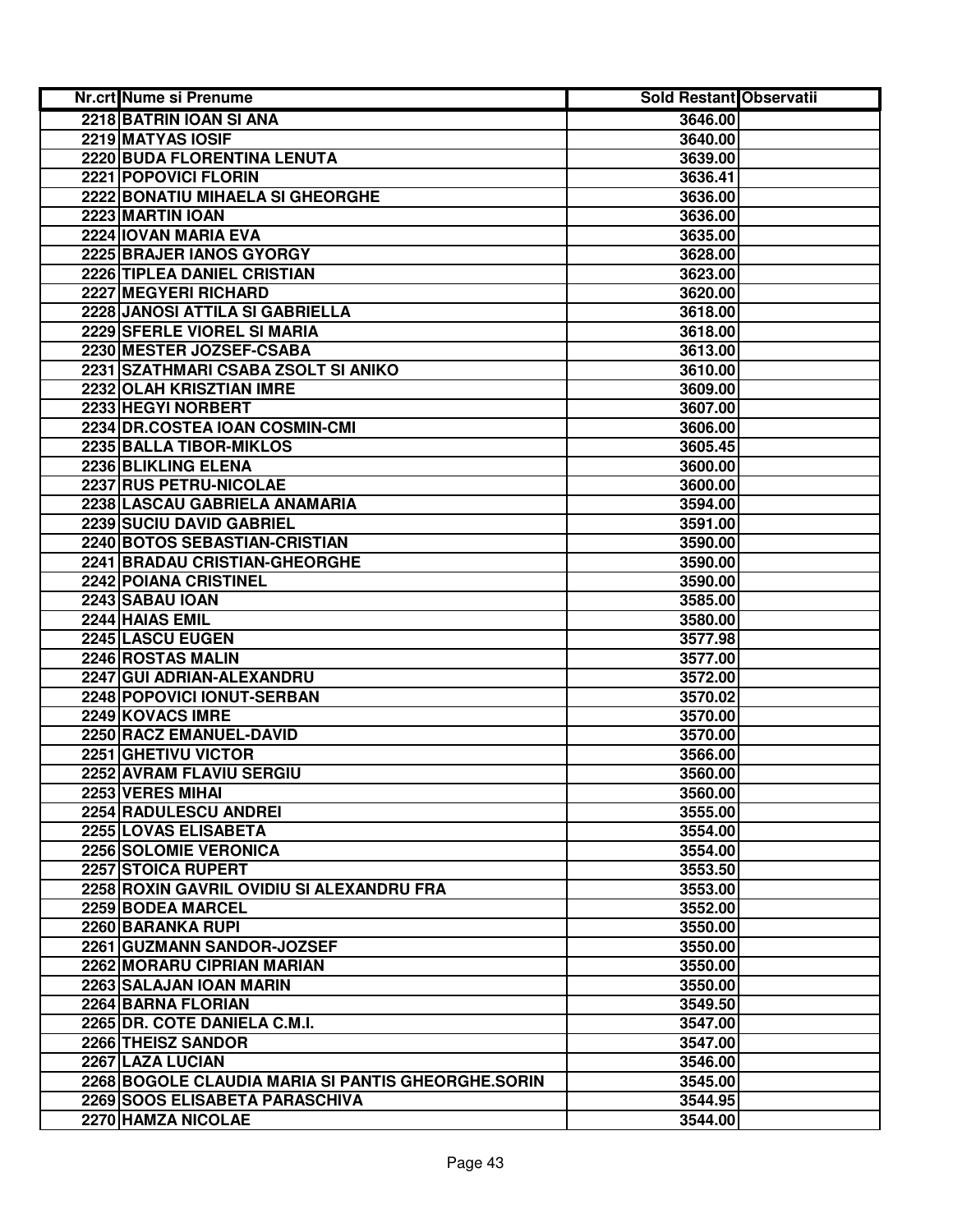| Nr.crt Nume si Prenume                                | Sold Restant Observatii |  |
|-------------------------------------------------------|-------------------------|--|
| 2271 II.I.BALAN RADU-CRISTIAN - INTREP.INDIVIDUALA    | 3539.00                 |  |
| 2272 CRISAN MIRCEA IOAN                               | 3536.00                 |  |
| 2273 IANCAU IOAN                                      | 3536.00                 |  |
| 2274 RATIU TATIANA-MARINELA                           | 3536.00                 |  |
| 2275 LIBANT FLORIN-MARIAN                             | 3535.00                 |  |
| 2276 ROSTAS MATE                                      | 3535.00                 |  |
| 2277 RUGE MARIUS-TRAIAN                               | 3530.00                 |  |
| 2278 BARATI ENEAS                                     | 3529.00                 |  |
| 2279 CHILLIK SANDOR-ZOLTAN                            | 3528.73                 |  |
| 2280 PERRIA ALESSANDRO                                | 3528.00                 |  |
| 2281 CHENIB AYMEN                                     | 3523.00                 |  |
| 2282 GABOR GABRIEL                                    | 3520.00                 |  |
| 2283 MOTRIUC TIBERIU-EMILIAN                          | 3518.00                 |  |
| 2284 GABOR GETA                                       | 3509.00                 |  |
| 2285 SAVA GEORGE-ALEXANDRU                            | 3508.00                 |  |
| 2286 MOISA DANIELA SI CRISTIAN                        | 3507.00                 |  |
| 2287 AGOD MARIA                                       | 3504.00                 |  |
| 2288 HAICAI IOAN                                      | 3500.00                 |  |
| 2289 KUPE MELINDA ANITA                               | 3500.00                 |  |
| <b>2290 POGOR MARINA</b>                              | 3500.00                 |  |
| 2291 SAJN-GYORFI ILDIKO                               | 3500.00                 |  |
| 2292 TOPORAS SEBASTIAN                                | 3500.00                 |  |
| 2293 ALB ANDREI                                       | 3496.00                 |  |
| 2294 LARINT IOAN                                      | 3496.00                 |  |
| 2295 BARANKA CATALINA                                 | 3495.00                 |  |
| 2296 OROS ADRIAN                                      | 3491.50                 |  |
| 2297 BUNGAU MARIAN-CRISTIAN                           | 3483.00                 |  |
| 2298 POPA FLORIAN SI EVA                              | 3483.00                 |  |
| 2299 DOMBI BERTALAN                                   | 3481.00                 |  |
| 2300 CALIN MARIUS-GHEORGHE                            | 3477.00                 |  |
| 2301 SOTOC RAOUL ALEXANDRU                            | 3477.00                 |  |
| 2302 BAHICA GHEORGHE                                  | 3475.00                 |  |
| 2303 LUNCA IOSIF                                      | 3475.00                 |  |
| 2304 BAICAN FLORIN-VASILE SI EMOKE-IZABELLA           | 3473.00                 |  |
| 2305 SARBA CIPRIAN-GHEORGHE SI ANCUTA                 | 3472.00                 |  |
| 2306 ARDELEAN GAVRIL                                  | 3466.00                 |  |
| 2307 VANCEA DUMITRU-DOREL                             | 3464.00                 |  |
| 2308 BARNA ANDREI-TIBERIUS                            | 3463.08                 |  |
| 2309 BOROS STEFAN                                     | 3463.00                 |  |
| 2310 CAVASDAN CORNEL-VALERIU                          | 3462.00                 |  |
| 2311 BEDO ERIKA-REKA                                  | 3461.00                 |  |
| 2312 KOVARI SANDOR                                    | 3460.00                 |  |
| 2313 LINGURAR AUREL                                   | 3460.00                 |  |
| 2314 LUNG-MITRICA NICHITA                             | 3460.00                 |  |
| 2315 OPRIS TRAIAN MIREL<br>2316 VIDICAN FLORIN-DANIEL | 3460.00                 |  |
| 2317 ROMAN FLORIN                                     | 3458.00<br>3456.21      |  |
| 2318 GABOR SUSANA GIZELA                              | 3450.00                 |  |
| 2319 SZTOIKA GABOR                                    | 3444.00                 |  |
| 2320 SIPOS LAJOS                                      | 3440.00                 |  |
| 2321 ISZTOJKA EVA                                     | 3438.00                 |  |
| 2322 PESCAR IOSIF                                     | 3436.00                 |  |
| 2323 MODA SANDOR                                      | 3435.00                 |  |
|                                                       |                         |  |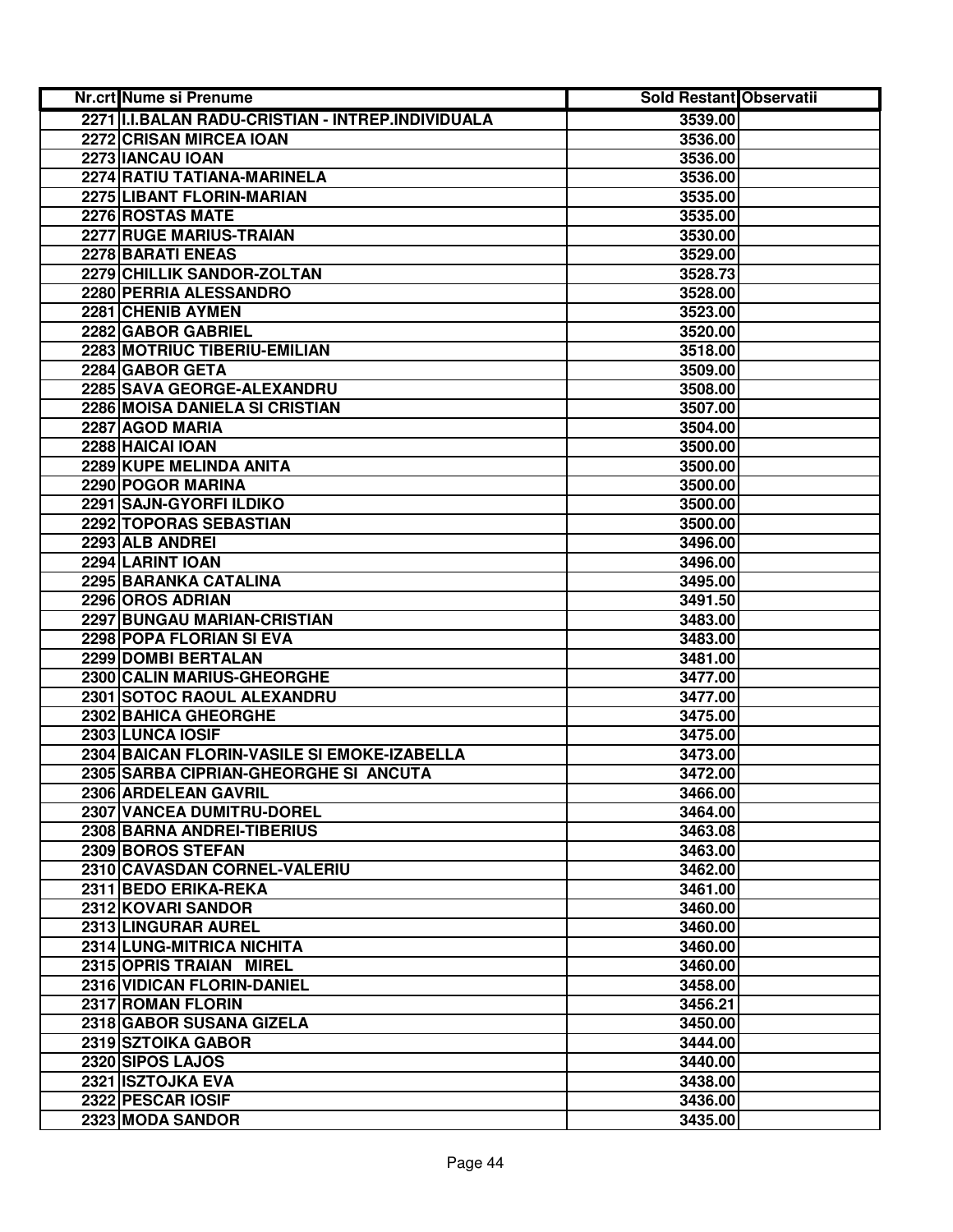| <b>Nr.crt Nume si Prenume</b>                   | <b>Sold Restant Observatii</b> |                       |
|-------------------------------------------------|--------------------------------|-----------------------|
| 2324 POPESCU SEBASTIAN TUDOR                    | 3432.00                        |                       |
| 2325 PASCALAU IOAN                              | 3430.00                        |                       |
| 2326 ESER REMZI                                 | 3429.00                        |                       |
| 2327 GHERGHINA ION SI CLAUDIA FLORICA           | 3422.54                        |                       |
| 2328 BOGARIU ADRIAN-IONEL                       | 3420.00                        |                       |
| 2329 BARTA ALEXANDRU                            | 3418.00                        |                       |
| 2330 CRISAN DORIN                               | 3418.00                        |                       |
| 2331 LETEA SERGIU TEODOR                        | 3418.00                        |                       |
| 2332 CSENGERI JOZSEF                            | 3414.00                        |                       |
| 2333 GABOR RUPI SI CATALINA                     | 3409.00                        |                       |
| 2334 ROSTAS MATEI                               | 3405.00                        |                       |
| 2335 ZEMBREA ALEXANDRU-FRANCISC                 | 3403.30                        |                       |
| 2336 NEDELEA IONEL-DUMITRU                      | 3403.00                        |                       |
| 2337 TOROK TAMAS GYULA                          | 3402.50                        |                       |
| 2338 COCIS CONSTANTIN                           | 3400.00                        |                       |
| 2339 RETEK TIBOR                                | 3400.00                        |                       |
| 2340 GAVRUTA ADRIAN                             | 3397.00                        |                       |
| 2341 MERCSANYI IOSIF                            | 3394.00                        |                       |
| 2342 POTROVITA IOANA-CRISTINA                   | 3394.00                        |                       |
| 2343 NIREAN GHEORGHE-ADRIAN                     | 3393.00                        |                       |
| 2344 SULTAN-TIRTEA ALEXANDRU-CALIN              | 3392.20                        |                       |
| 2345 PAINA LUCIAN-IOAN                          | 3392.00                        |                       |
| 2346 KECSE ATTILA ISTVAN                        | 3390.00                        |                       |
| 2347 SERB VICTOR SI MARIOARA                    | 3390.00                        |                       |
| 2348 ROMAN GHEORGHE-LUCIAN                      | 3387.00                        |                       |
| 2349 IOVAN ADRIAN IONEL                         | 3386.00                        |                       |
| 2350 AVRAM FLORIN                               | 3383.00                        |                       |
| 2351 STEFANESCU GHEORGHE-FLORIN                 | 3381.00                        |                       |
| 2352 FILIP VASILE                               | 3380.00                        |                       |
| 2353 GHIMAN REMUS-PAUL                          | 3380.00                        |                       |
| 2354 ORBAI NICOLAE ALIN FLORIN                  | 3374.00                        |                       |
| 2355 LUP MARIUS GHEORGHE                        | 3370.00                        |                       |
| 2356 MURVAI BRUNO                               | 3370.00                        |                       |
| 2357 VARGA ROMULUS                              | 3364.00                        |                       |
| 2358 CRETU IONEL                                | 3363.00                        |                       |
| 2359 VASARHELYI MARIA                           |                                | 3360.00 PROCES PE ROL |
| 2360 LELEA VASILE-CATALIN                       | 3357.00                        |                       |
| 2361 POPA PETRU                                 | 3355.00                        |                       |
| 2362 FABIAN FERENC SI ERZSEBET                  | 3354.00                        |                       |
| 2363 FILIP SIMINA-ANAMARIA                      | 3354.00                        |                       |
| 2364 BERE CORINA-DELIA                          | 3353.00                        |                       |
| <b>2365 MAGHIAR DARIUS</b>                      | 3350.00                        |                       |
| 2366 ROSTAS CRAISOR                             | 3350.00                        |                       |
| 2367 STRATULAT MIHAELA-LETITIA                  | 3350.00                        |                       |
| 2368 BECHERU LIVIU SI MIRELA-ELENA              | 3349.00                        |                       |
| 2369 FRIED ANA ALIZ                             | 3341.15                        |                       |
| 2370 BICA GHEORGHE                              | 3341.00                        |                       |
| 2371 KURUCZ ALEXANDRU                           | 3340.00                        |                       |
| 2372 MAGHIAR GHEORGHE-MIHAI                     | 3338.00                        |                       |
| 2373 MOLNAR ERIKA                               | 3338.00                        |                       |
| 2374 VIDICAN MARIUS-COSMIN                      | 3328.00                        |                       |
| 2375 PETRILA RAMONA-IOANA                       | 3323.88                        |                       |
| 2376 ZAH MANEA OANA LAURA - INTREP. INDIVIDUALA | 3322.00                        |                       |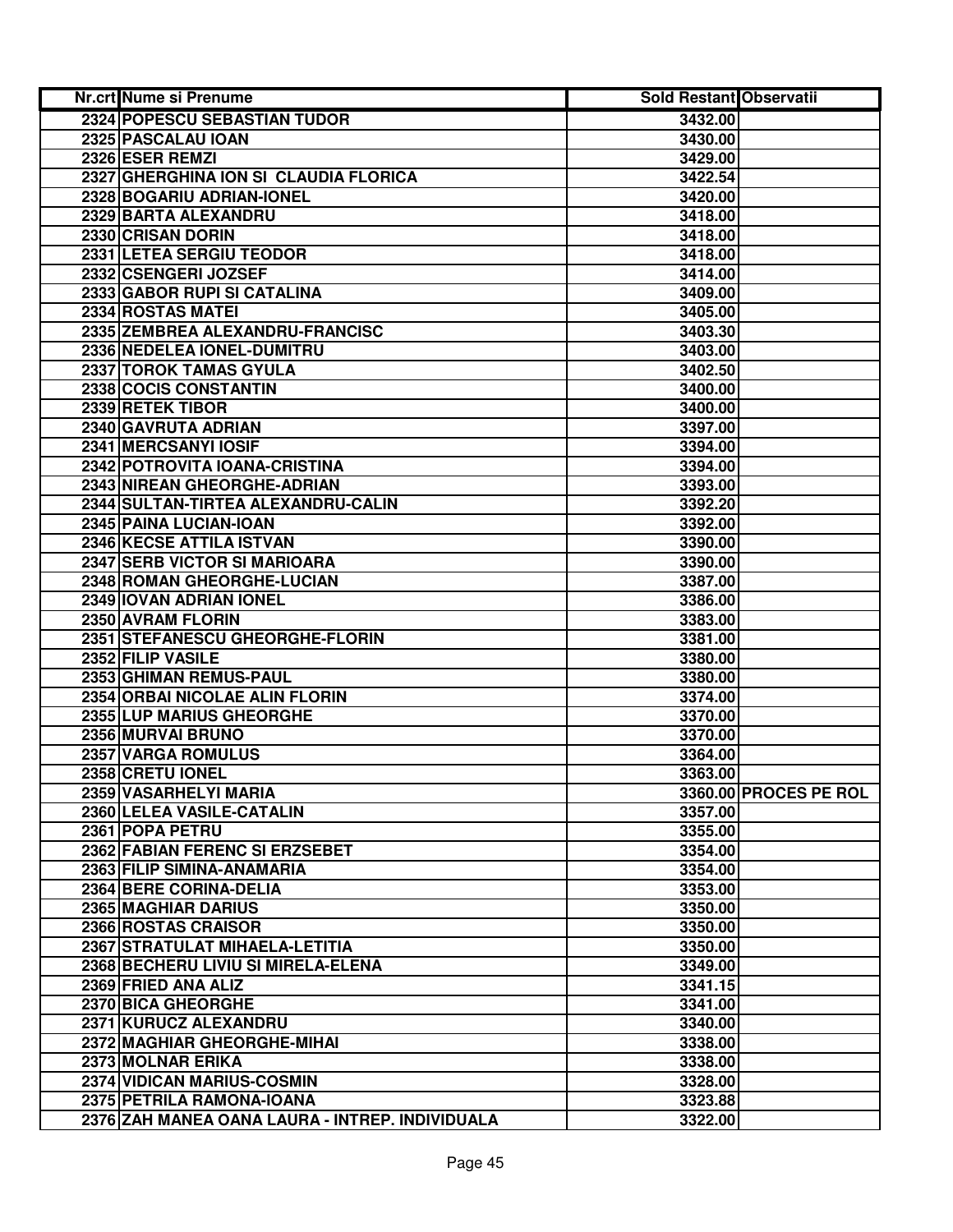| <b>Nr.crt Nume si Prenume</b>         | Sold Restant Observatii |  |
|---------------------------------------|-------------------------|--|
| 2377 CORBU ADRIAN-PAUL                | 3320.00                 |  |
| 2378 SARAC GAVRIL ADRIAN              | 3320.00                 |  |
| 2379 SOLYOM MONIKA-ERIKA              | 3320.00                 |  |
| 2380 VOICILA DORIAN-IONUT             | 3320.00                 |  |
| 2381 IUHAS CORNELIU CRISTIAN          | 3318.00                 |  |
| 2382 SALAGEAN CRISTIAN                | 3317.00                 |  |
| 2383 SZABO-LUNG DIANA-CRISTINA        | 3315.84                 |  |
| 2384 MERK ETELKA AMALIA               | 3315.46                 |  |
| 2385 ISZTOJKA GAVRIL                  | 3315.00                 |  |
| 2386 OZ ISMAIL                        | 3315.00                 |  |
| 2387 PUPAZA RAZVAN-ADRIAN SI GABRIELA | 3312.00                 |  |
| 2388 BABO GHEORGHE                    | 3311.00                 |  |
| 2389 BRANDAS CRISTIAN                 | 3310.18                 |  |
| 2390 LUP ALEXANDRU                    | 3310.00                 |  |
| 2391 POPOVICI GEORGE ALEX             | 3310.00                 |  |
| 2392 CIORDAS MARIN                    | 3309.24                 |  |
| 2393 POPA GHEORGHE                    | 3306.00                 |  |
| 2394 LACATUS FLORIAN                  | 3305.00                 |  |
| 2395 ISZTOICA STEFAN                  | 3304.00                 |  |
| 2396 ZACH VASILE                      | 3304.00                 |  |
| 2397 MITAN IOANA                      | 3303.00                 |  |
| 2398 BAYCZAR FERENCZ                  | 3300.00                 |  |
| 2399 GERGELY GYULA                    | 3300.00                 |  |
| 2400 GUNTA DANIELA                    | 3298.00                 |  |
| 2401 DUDOMA EUGEN                     | 3297.00                 |  |
| 2402 GABOR GABORE SI ROZALIA          | 3294.00                 |  |
| 2403 ROSTAS IOAN SI LINA              | 3293.00                 |  |
| 2404 MIKLOS GABOR                     | 3291.00                 |  |
| 2405 CIOABA STEFAN                    | 3290.00                 |  |
| 2406 FEKETE IRINA                     | 3290.00                 |  |
| 2407 ORHA MIRCEA-RADU                 | 3289.00                 |  |
| 2408 CARLIG AUREL-EUGEN               | 3284.00                 |  |
| 2409 SZIME-NECHIFOR RENATO-GABRIEL    | 3283.00                 |  |
| 2410 DAVID PETRU SI FELICIA           | 3278.00                 |  |
| 2411 LACRARU ADRIAN                   | 3278.00                 |  |
| 2412 BALINT ADRIANA-FELICIA           | 3271.00                 |  |
| 2413 BUDAI ERZSEBET                   | 3270.00                 |  |
| 2414 SZILAGY RUDOLF                   | 3270.00                 |  |
| 2415 MIKLOS STEFAN                    | 3269.00                 |  |
| 2416 ERDEI CIPRIAN-TEOFIL             | 3268.50                 |  |
| 2417 GABOR IANCU                      | 3268.00                 |  |
| 2418 GAZDAG ALEXANDRU                 | 3265.00                 |  |
| 2419 SZEKELY OFELIA-DORINA            | 3265.00                 |  |
| 2420 BALAN HORATIU-MARIAN             | 3263.00                 |  |
| 2421 GRAUR MARIANA                    | 3263.00                 |  |
| 2422 TOBIAS LASZLO                    | 3257.79                 |  |
| 2423 GEREBENES LUDOVIC                | 3255.52                 |  |
| 2424 SCORTE PAUL-MARIUS               | 3255.00                 |  |
| 2425 CLEPE RAOUL-FLORIN               | 3253.00                 |  |
| 2426 SZIKI IBOLYA SI LUDOVIC          | 3253.00                 |  |
| 2427 BERTALAN LASZLO                  | 3250.00                 |  |
| 2428 BURCEA RUPI                      | 3250.00                 |  |
| 2429 POP GHEORGHE                     | 3250.00                 |  |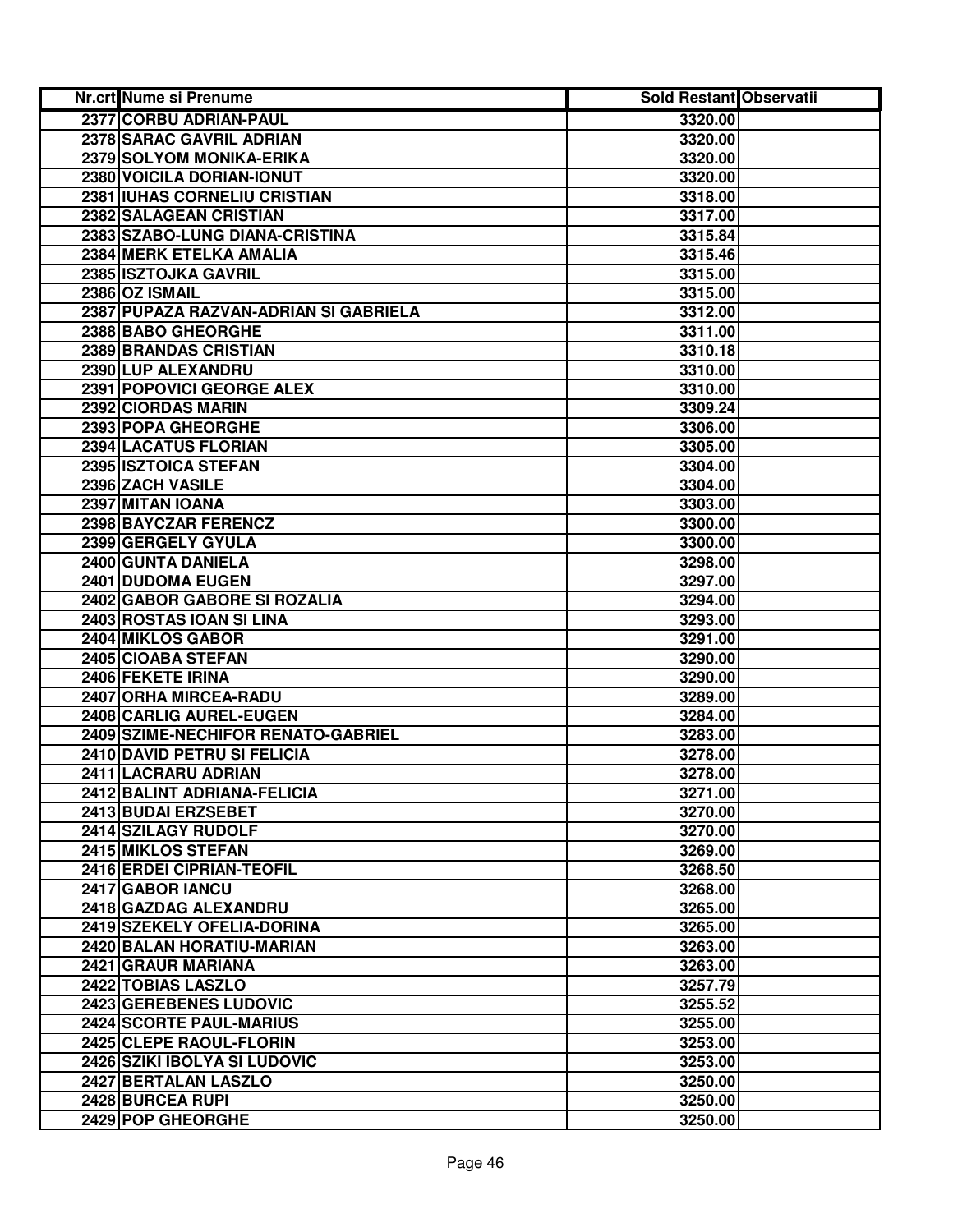| Nr.crt Nume si Prenume                          | <b>Sold Restant Observatii</b> |  |
|-------------------------------------------------|--------------------------------|--|
| 2430 BOGOSI TIBERIU                             | 3245.00                        |  |
| 2431 GAVRUTA-GAVRAS ALEXANDRA                   | 3242.00                        |  |
| 2432 CRISAN SERGIU-FLORIN                       | 3241.76                        |  |
| 2433 IZSAK GHEORGHE                             | 3239.00                        |  |
| 2434 OSVALD IREN                                | 3239.00                        |  |
| 2435 ANDOR ALEXANDRU SI TEODORA                 | 3238.00                        |  |
| 2436 ROSEL SANDOR                               | 3236.00                        |  |
| 2437 COSTIN SORIN - DAN                         | 3235.00                        |  |
| 2438 OTVOS ROZALIA                              | 3234.10                        |  |
| 2439 NAGY ZOLTAN-ISTVAN                         | 3227.00                        |  |
| 2440 MISKOLCZI CRISTIAN-SEBASTIAN               | 3223.00                        |  |
| <b>2441 TURA IOAN</b>                           | 3220.00                        |  |
| 2442 BUZ CORINA-MARIA                           | 3218.00                        |  |
| 2443 HORJAN NICOLAE                             | 3216.00                        |  |
| 2444 NEGRUT IOAN - VLADIMIR                     | 3215.00                        |  |
| 2445 TEKERES ANDREI ROBERT                      | 3215.00                        |  |
| 2446 BORSI ARMOND                               | 3213.00                        |  |
| 2447 SASVARI DANIEL-GEORGE                      | 3212.00                        |  |
| 2448 GUBA ERNO                                  | 3210.00                        |  |
| <b>2449 HARSAN EUGEN ANDREI</b>                 | 3210.00                        |  |
| 2450 AVRAM IONUT LAVINIU                        | 3207.00                        |  |
| 2451 GHERDAN LAVINIA RAMONA                     | 3205.00                        |  |
| 2452 SIMINIE MIHAI-IOAN                         | 3200.21                        |  |
| 2453 ELES CSABA-SEBASTIAN-NICOLAE               | 3200.00                        |  |
| 2454 KUSZTURA ROLAND CRISTIAN                   | 3200.00                        |  |
| 2455 SZILAGYI ROBERT                            | 3200.00                        |  |
| 2456 TAJAMAL HUSSAIN SHAH                       | 3200.00                        |  |
| 2457 BLAGA VICTOR                               | 3198.00                        |  |
| 2458 VALCEANU TUDOR-VLADIMIR                    | 3197.00                        |  |
| 2459 GALE ALIN-MARIUS                           | 3195.00                        |  |
| 2460 LATCAU LIVIU                               | 3195.00                        |  |
| 2461 FURTOS CALIN DAN                           | 3192.00                        |  |
| 2462 LETEA GHEORGHE CAB. AV.                    | 3192.00                        |  |
| 2463 BORTA-DUMA VASILE SI MARIA                 | 3190.00                        |  |
| 2464 DIREYBATOGULLARI MEVLUT                    | 3190.00                        |  |
| 2465 DRUGAS TRAIAN-SORIN                        | 3190.00                        |  |
| 2466 DASCALESCU DUMITRU CODRUT                  | 3188.00                        |  |
| 2467 PUPAZA CRISTIAN                            | 3187.00                        |  |
| 2468 GAVRIS HORATIU - VICTOR                    | 3186.00                        |  |
| 2469 MURVAI PETER                               | 3185.00                        |  |
| 2470 PAMFILOIU LUCIAN                           | 3184.00                        |  |
| 2471 JURESCHI VERONICA-AURELIA                  | 3183.00                        |  |
| 2472 MARIAN GHEORGHE-AURELIAN                   | 3180.00                        |  |
| 2473 MLADIN VIOLETA                             | 3180.00                        |  |
| <b>2474 KALMAR PARASCHIVA</b>                   | 3177.00                        |  |
| 2475 PASCAR CORNELIU-ADRIAN                     | 3173.00                        |  |
| 2476 MATE RAINER-ZSOLT                          | 3169.00                        |  |
| 2477 POPP GHEORGHE CAROL                        | 3169.00                        |  |
| 2478 LUPARU ALEXANDRINA                         | 3168.00                        |  |
| 2479 KELEMEN LASZLO - INTREPRINDERE INDIVIDUALA | 3166.00                        |  |
| 2480 LAKATOS ALEXANDRU-EDUARD                   | 3165.00                        |  |
| 2481 GABOR TEREZA                               | 3162.00                        |  |
| 2482 SCORTE ANA                                 | 3162.00                        |  |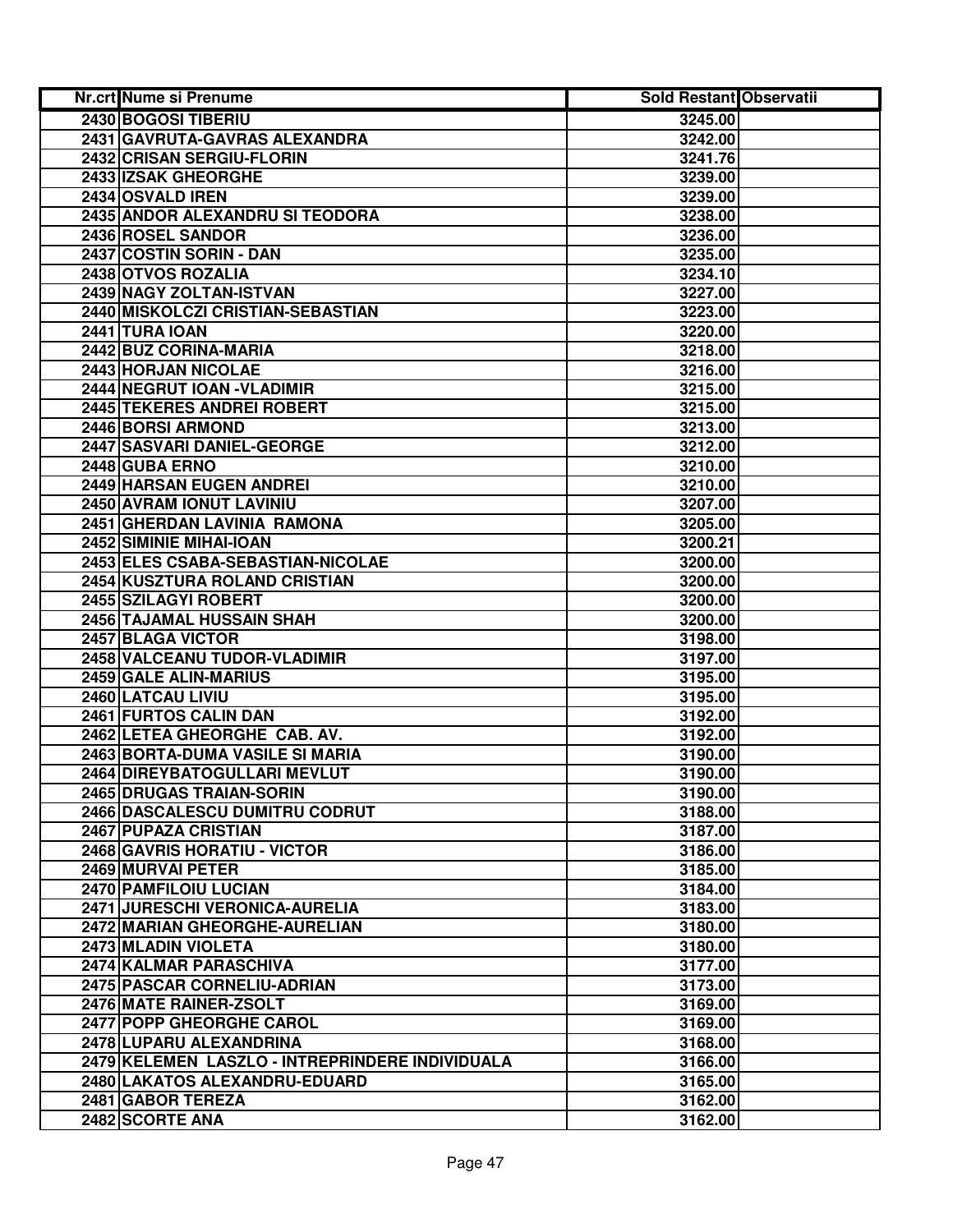| Nr.crt Nume si Prenume                                 | Sold Restant Observatii |  |
|--------------------------------------------------------|-------------------------|--|
| 2483 EDU DORINEL                                       | 3161.00                 |  |
| 2484 BONCSA MARTIN                                     | 3160.00                 |  |
| 2485 FLOREA DAN EUSEBIU                                | 3160.00                 |  |
| 2486 TOTH EDUARD                                       | 3160.00                 |  |
| 2487 RADULESCU SIMONA                                  | 3159.54                 |  |
| 2488 BELCE STEFAN                                      | 3155.00                 |  |
| 2489 COITA STEFAN MARIUS DA MARIO I I                  | 3155.00                 |  |
| 2490 HAVA MIRCEA-DOREL                                 | 3153.00                 |  |
| 2491 MARINCAT IONEL                                    | 3152.00                 |  |
| 2492 SZABO DAVID                                       | 3150.00                 |  |
| 2493 HAIDUC CALIN DANIEL                               | 3146.00                 |  |
| 2494 KONKOLY RICHARD                                   | 3145.00                 |  |
| 2495 VARGA ELEONORA-ILDIKO                             | 3145.00                 |  |
| 2496 TIRLEA GHEORGHE-DACIAN                            | 3142.00                 |  |
| 2497 APOSTOL SORIN                                     | 3141.00                 |  |
| 2498 DEMIAN IOAN                                       | 3140.00                 |  |
| 2499 SOCIETATE PROF. NOTARIALA PANA FLORIN SI PANA LAU | 3139.00                 |  |
| 2500 DASCAL-KASZONI GAVRIL-GHEORGHE                    | 3137.00                 |  |
| 2501 FENYES ALEXANDRU STEFAN                           | 3132.90                 |  |
| 2502 BARANKA GAVRILA                                   | 3131.00                 |  |
| 2503 DINCA VALERICA                                    | 3131.00                 |  |
| 2504 UNGUREANU MELINDA                                 | 3131.00                 |  |
| 2505 SILAGHI DORIN                                     | 3130.00                 |  |
| 2506 TOCILA ANGELA-MARIANA                             | 3130.00                 |  |
| 2507 VERES OVIDIU-STEFAN                               | 3130.00                 |  |
| 2508 BODOG ALIN FLORIN                                 | 3120.00                 |  |
| 2509 NAGY TIBERIU                                      | 3120.00                 |  |
| 2510 DOJCINOVIC NEVEN                                  | 3118.00                 |  |
| 2511 BAGULESCU FLORIAN-VASILE                          | 3117.24                 |  |
| 2512 CACUCI GHEORGHE DOREL                             | 3116.00                 |  |
| 2513 SALAJAN TEODOR-DOREL                              | 3116.00                 |  |
| 2514 PAUL BALINT                                       | 3110.00                 |  |
| 2515 SACUI SORIN                                       | 3109.76                 |  |
| 2516 LACZIKO VARVARA                                   | 3104.00                 |  |
| 2517 BUIE GIGEL-MIREL                                  | 3101.00                 |  |
| 2518 POCIOIAN FLORIAN GHEORGHE                         | 3101.00                 |  |
| 2519 DOARNA IONUT-MIRCEA                               | 3100.00                 |  |
| 2520 DUMITRAS ROBERT                                   | 3100.00                 |  |
| 2521 MARINCAS SZILVIA                                  | 3099.00                 |  |
| 2522 KULPINSZKI MIHALY                                 | 3098.00                 |  |
| 2523 GHITA STELIAN MIRCEA                              | 3097.00                 |  |
| 2524 PALADE PAULA ALEXANDRA                            | 3096.00                 |  |
| 2525 REZMUVES TUDOR-GHEORGHE                           | 3094.00                 |  |
| 2526 VURA NORBERT TIBERIU                              | 3094.00                 |  |
| 2527 IONOI-PERET LEONTIN-VALERIU                       | 3093.76                 |  |
| 2528 BONCA DAN-FLORIN                                  | 3091.52                 |  |
| 2529 GABOR MINDRA                                      | 3090.00                 |  |
| 2530 BOCHIS DOREL                                      | 3088.00                 |  |
| 2531 KOVACS IRMA-ROZALIA                               | 3088.00                 |  |
| 2532 PONTOS ADRIAN-BOGDAN                              | 3083.00                 |  |
| 2533 BIBART CAMELIA-DALIA                              | 3080.00                 |  |
| 2534 TELEKI MIHAI-ROBERT-SAMUIL                        | 3080.00                 |  |
| 2535 FARKAS DANIEL-BARNABA                             | 3076.51                 |  |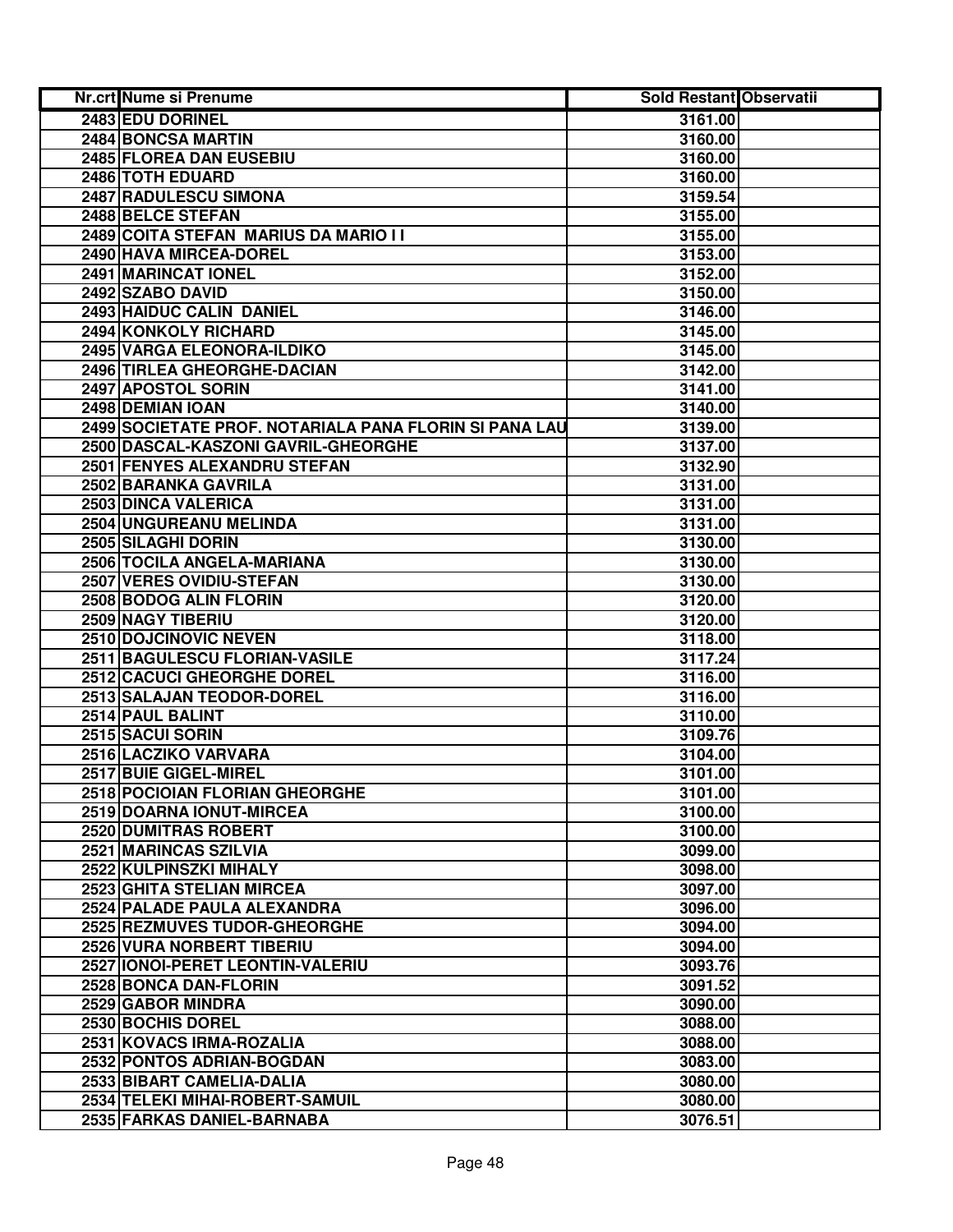| Nr.crt Nume si Prenume                           | <b>Sold Restant Observatii</b> |                       |
|--------------------------------------------------|--------------------------------|-----------------------|
| 2536 TIRPE CALIN                                 | 3074.00                        |                       |
| 2537 MOLNAR CAROL LADISLAU                       | 3068.00                        |                       |
| <b>2538 PRECUP PETRICA SORIN</b>                 | 3068.00                        |                       |
| 2539 MAGYARI EDMOND-ROMEO                        | 3065.00                        |                       |
| 2540 RATIU ANA                                   | 3063.00                        |                       |
| 2541 GAL CRISTIAN-FLORIN                         | 3062.73                        |                       |
| 2542 VLAD IONEL                                  | 3062.00                        |                       |
| 2543 BARANYKA RUPERT                             | 3061.00                        |                       |
| 2544 MEZEI VICTOR                                | 3060.00                        |                       |
| 2545 BERKI ROBERT                                | 3059.00                        |                       |
| 2546 MILIAN FLORIAN LAZAR                        | 3057.00                        |                       |
| 2547 MOS SERGIU-BOGDAN                           | 3056.00                        |                       |
| 2548 BICA FLORIAN-AUREL                          | 3050.00                        |                       |
| 2549 LUNGU IGOR-DUMITRU                          | 3050.00                        |                       |
| 2550 MOHD SAID MOHD ABU MAHFOUZ                  | 3050.00                        |                       |
| 2551 NEGRU GEORGE-NICOLAE                        | 3050.00                        |                       |
| 2552 SAITOS OCTAVIAN ALEXANDRU                   | 3049.00                        |                       |
| 2553 TAUT AURELIA                                | 3047.00                        |                       |
| 2554 COLTA ELISABETA                             | 3046.00                        |                       |
| 2555 GAL LEVENTE-LUDOVIC                         | 3045.00                        |                       |
| 2556 GABORAS SERGIU                              | 3040.00                        |                       |
| 2557 MARCON DANIEL                               | 3039.00                        |                       |
| 2558 AMBRO VASILE                                | 3036.00                        |                       |
| 2559 CODREA MARIAN VIOREL                        | 3033.00                        |                       |
| 2560 MURESAN ALIN IOAN                           | 3032.00                        |                       |
| 2561 HADI BELA                                   | 3031.51                        |                       |
| 2562 BARANKA GAVRIL                              | 3030.00                        |                       |
| 2563 GAVRIS DANIEL                               | 3030.00                        |                       |
| 2564 COSTEA FLORIN NICOLAE                       | 3026.00                        |                       |
| 2565 OLAR LIANA                                  | 3025.00                        |                       |
| 2566 SZABO ATTILA                                | 3025.00                        |                       |
| 2567 BENE LORAND-CSABA                           | 3022.00                        |                       |
| 2568 MOHAMMED ELSAYED                            | 3021.00                        |                       |
| 2569 NAGHIU DORIN                                | 3020.00                        |                       |
| 2570 ISZTOIKA LUDOVIC                            | 3016.00                        |                       |
| 2571 P.F.A. CUCURUZAN OVIDIU                     | 3014.00                        |                       |
| 2572 PASC RAUL-PAUL                              | 3014.00                        |                       |
| 2573 OLAH HORATIU ALEXANDRU                      | 3010.00                        |                       |
| 2574 BANCESCU COSMIN                             | 3009.00                        |                       |
| 2575 STEF TRAIAN                                 | 3009.00                        |                       |
| 2576 DEHELEAN ALIN-SEBASTIAN SI GEORGETA-AURELIA | 3006.00                        |                       |
| 2577 FOIA SERGIU-COSMIN                          | 3005.00                        |                       |
| 2578 VARGA RUDOLF                                | 3005.00                        |                       |
| 2579 TIODAR ILIE                                 | 3004.00                        |                       |
| 2580 BACIU IONUT-CALIN                           | 3000.00                        |                       |
| 2581 BALAZS ANDREEA                              | 3000.00                        |                       |
| 2582 ESER REMZI                                  | 3000.00                        |                       |
| 2583 FLONTA RAMONA IOANA                         | 3000.00                        |                       |
|                                                  |                                |                       |
| 2584 GABOR BANO                                  | 3000.00                        |                       |
| 2585 LAZAR-POJEGA DUMITRU SI MARTA               |                                | 3000.00 PROCES PE ROL |
| 2586 MADUTA CATALIN ADRIAN                       | 3000.00                        |                       |
| 2587 MOISA ADRIAN-ILIE                           | 3000.00                        |                       |
| 2588 MOLNAR MARIAN-GABRIEL                       | 3000.00                        |                       |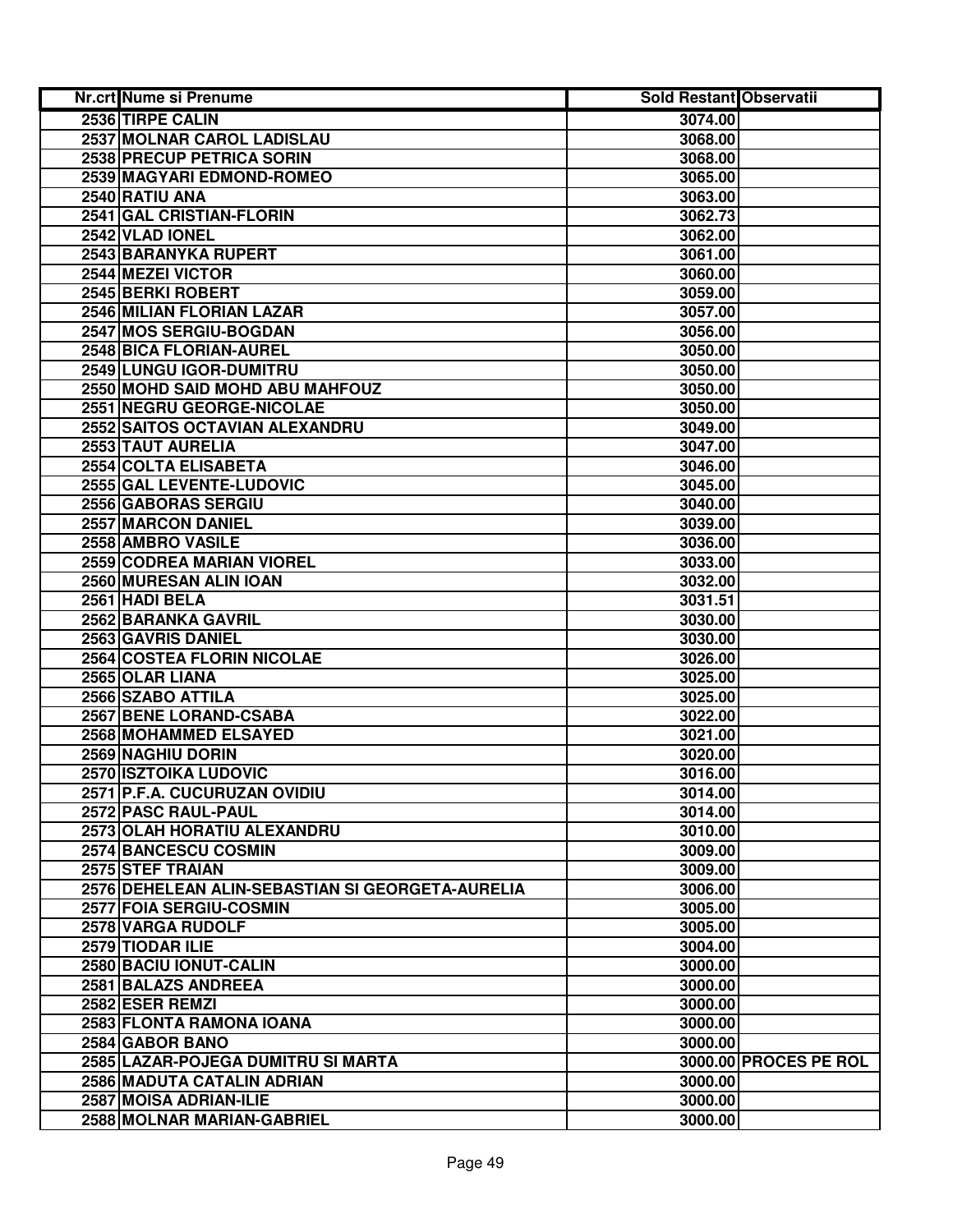| Nr.crt Nume si Prenume                              | <b>Sold Restant Observatii</b> |  |
|-----------------------------------------------------|--------------------------------|--|
| <b>2589 MONECIU-MIHUT AURICA</b>                    | 3000.00                        |  |
| 2590 ONITA MARIA-TUNDE                              | 3000.00                        |  |
| 2591 ONYEZEBE NONSO GODWIN                          | 3000.00                        |  |
| 2592 POPA DOREL SEBASTIAN                           | 3000.00                        |  |
| 2593 TRIFAN ALEXANDRA-MARIA                         | 3000.00                        |  |
| 2594 KEREZSI RUDOLF                                 | 2998.00                        |  |
| 2595 DEJEU NICOLAE                                  | 2997.50                        |  |
| 2596 GABOR STEFAN                                   | 2997.00                        |  |
| 2597 CANALAS SERGIU-ALEX                            | 2994.00                        |  |
| 2598 CIOCAN DANUT ADRIAN                            | 2993.00                        |  |
| 2599 BARA MIRCEA                                    | 2990.00                        |  |
| 2600 BIRTA IOAN SI VALERIA                          | 2988.00                        |  |
| 2601 NEGRUT VALERICA                                | 2987.28                        |  |
| 2602 GHINDEA DORU-ADRIAN                            | 2981.97                        |  |
| 2603 JONAS MELINDA-MARIA                            | 2978.60                        |  |
| 2604 COROI LUCIAN-MIRCEA                            | 2976.00                        |  |
| 2605 UDREA ANTON-AURELIAN- MARIUS                   | 2975.00                        |  |
| 2606 TITI ROBERT                                    | 2972.00                        |  |
| <b>2607 POP DANIEL GRIGORIU</b>                     | 2971.00                        |  |
| 2608 BATRANA POPA OVIDIU                            | 2970.00                        |  |
| 2609 MORAR VIORICA                                  | 2968.00                        |  |
| 2610 BLAGA DANIEL                                   | 2966.00                        |  |
| 2611 BUSTEA MARIANA OLIMPIA                         | 2964.00                        |  |
| 2612 VEKERDI ATTILA                                 | 2961.00                        |  |
| 2613 JENEI GYORGY                                   | 2960.00                        |  |
| 2614 VASIU EMIL                                     | 2960.00                        |  |
| 2615 SACACI ALEXANDRU-MARCEL                        | 2958.00                        |  |
| 2616 LAZAR IOAN GAVRIL                              | 2956.00                        |  |
| 2617 MAZILU CONSTANTIN-GHEORGHE SI GABRIELA-CLAUDIA | 2956.00                        |  |
| 2618 SUTEU OVIDIU-HORIA                             | 2952.00                        |  |
| 2619 TOCA MONICA                                    | 2952.00                        |  |
| 2620 BACIU-POPA RODICA-MARIA                        | 2950.00                        |  |
| 2621 BAHICA VASILE                                  | 2950.00                        |  |
| 2622 BULZAN ADRIAN-IOAN                             | 2949.00                        |  |
| 2623 CIOARA FLORICA SI AUREL VIOREL                 | 2947.00                        |  |
| 2624 BORBELYI ALEXANDRU SI SAS MAGDOLNA             | 2946.00                        |  |
| 2625 POP THOMAS MICHAEL                             | 2943.00                        |  |
| 2626 TULKOS ROMEO EMERIC                            | 2942.00                        |  |
| 2627 ROSTAS CRISAN                                  | 2940.00                        |  |
| 2628 COLTE IOSIF MIRCEA                             | 2936.00                        |  |
| 2629 TAMAS IOANA-ANAMARIA                           | 2936.00                        |  |
| 2630 ROSSI STEFAN-LEONTIN                           | 2932.00                        |  |
| 2631 MURGULY KAROLINA                               | 2925.84                        |  |
| 2632 CURTA BUJOR-MUGUREL-IOSIF                      | 2924.50                        |  |
| 2633 TOTH JENO                                      | 2922.00                        |  |
| 2634 HULEA PETRU SI FLOARE                          | 2921.00                        |  |
| 2635 BERGER SANDOR-DAVID                            | 2920.00                        |  |
| 2636 POPOVICIU ALEXANDRU-ROMULUS                    | 2920.00                        |  |
| 2637 POPOVICIU-DIACONESCU DACIAN                    | 2920.00                        |  |
| 2638 LASZLO IULIANA-MARIA                           | 2919.00                        |  |
| 2639 ROSTAS FLORIN                                  | 2915.00                        |  |
| 2640 PELE IOAN                                      | 2912.00                        |  |
| 2641 OTVOS VERA                                     | 2910.00                        |  |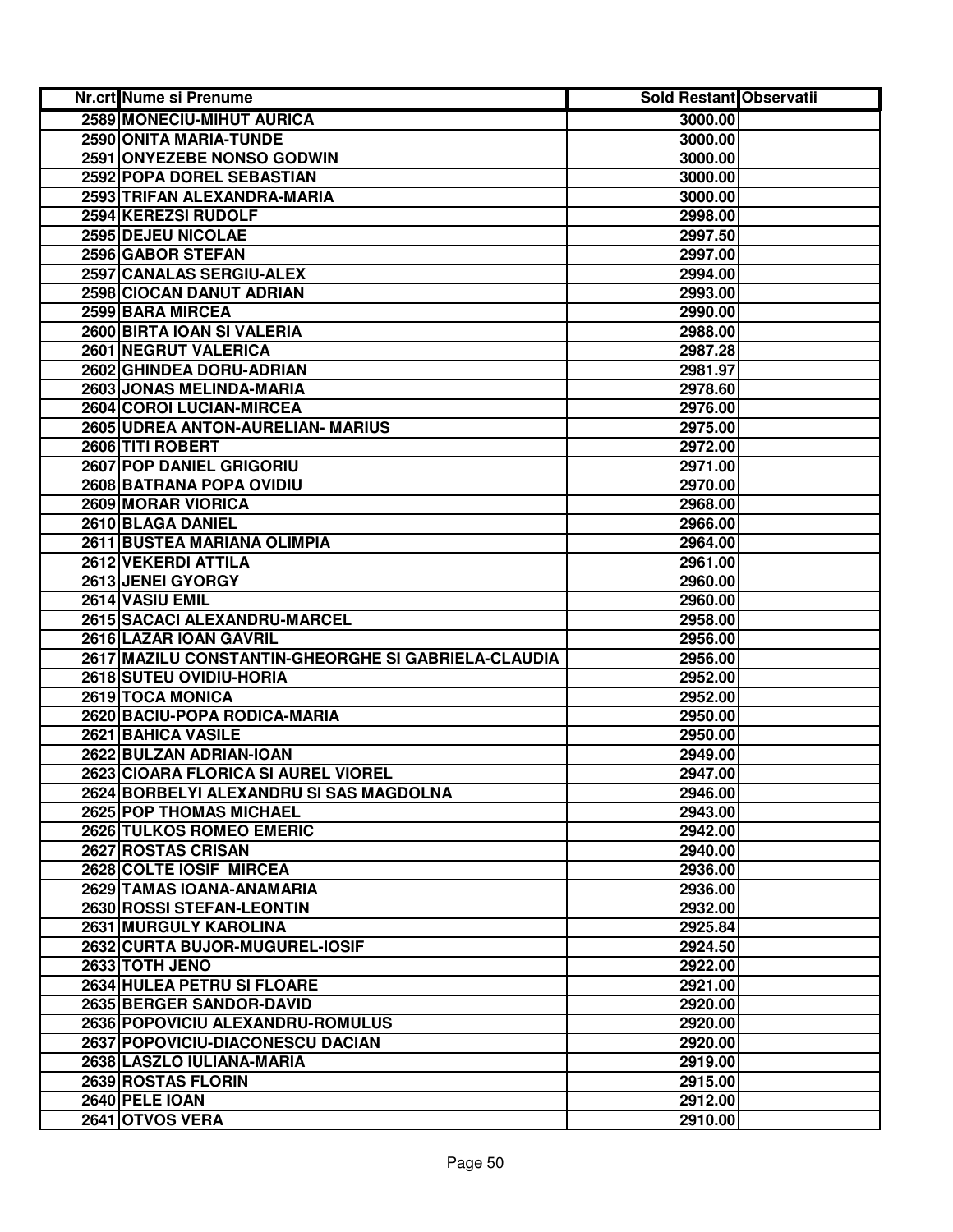| <b>Nr.crt Nume si Prenume</b>                  | <b>Sold Restant Observatii</b> |  |
|------------------------------------------------|--------------------------------|--|
| <b>2642 REZMUVES ROBERT</b>                    | 2910.00                        |  |
| 2643 MARINCEAN DORU-GEORGE SI DIANA            | 2907.63                        |  |
| 2644 CIARNAU GHEORGHE-DORIN                    | 2904.00                        |  |
| 2645 LUNCAN IOANA-ELENA                        | 2904.00                        |  |
| 2646 GABOR GAVRIL                              | 2902.50                        |  |
| 2647 TODORAN LIVIU                             | 2901.00                        |  |
| 2648 DEJI VIOREL                               | 2900.00                        |  |
| <b>2649 LEONTE COSTICA</b>                     | 2900.00                        |  |
| 2650 CIOBAN CONSTANTIN                         | 2899.74                        |  |
| 2651 CARCIUMARU CONSTANTIN SI<br><b>DORINA</b> | 2897.00                        |  |
| 2652 COSTEA CRISTIAN DANUT                     | 2897.00                        |  |
| 2653 PATO FERENC - LASZLO                      | 2895.00                        |  |
| 2654 SZEBENI GYONGYI SI SANDOR                 | 2891.00                        |  |
| 2655 GABOR RUPI                                | 2885.00                        |  |
| 2656 SUCIU IOAN                                | 2885.00                        |  |
| 2657 PAUNESCU SERGIU-NICOLAE                   | 2884.00                        |  |
| 2658 CRISTE MIHAI-ANDREI                       | 2883.00                        |  |
| 2659 SZABO ERIKA                               | 2881.00                        |  |
| <b>2660 VLADESAN NICODIM</b>                   | 2880.00                        |  |
| 2661 SZTANKOVITS ALEXANDRU                     | 2878.00                        |  |
| 2662 BAN LUCIAN-IONUT                          | 2877.00                        |  |
| 2663 KOVACS LEVENTE-GYULA                      | 2874.00                        |  |
| 2664 MINDRUTIU PETRU PAL                       | 2870.00                        |  |
| 2665 PLASTIN ADRIAN FLORIN                     | 2869.54                        |  |
| 2666 NAN FELICIA-RAMONA                        | 2869.00                        |  |
| 2667 ZGLIMBE TEODOR                            | 2867.00                        |  |
| 2668 BUDAU VIOREL                              | 2865.00                        |  |
| 2669 SARKADI ATTILA                            | 2865.00                        |  |
| 2670 RADU VLAD-IONUT                           | 2864.00                        |  |
| 2671 TURAN YUSUF                               | 2863.00                        |  |
| 2672 CUC ADRIAN-NICOLAE                        | 2860.00                        |  |
| 2673 PASCALAU IOAN ADRIAN                      | 2858.00                        |  |
| 2674 VARGA CSONGOR-BELA                        | 2857.00                        |  |
| 2675 SZENTIVANYI NICOLAE-STEFAN                | 2856.00                        |  |
| 2676 CUCU MIHAI SABIN                          | 2853.00                        |  |
| 2677 UNGUR MIRCEA ADRIAN                       | 2853.00                        |  |
| 2678 BUZI AMBRUS                               | 2850.00                        |  |
| 2679 JURCA LUCIAN-ALIN                         | 2850.00                        |  |
| 2680 LETA VLAD-IULIAN<br>2681 VASS VERONICA    | 2850.00<br>2850.00             |  |
| 2682 POP DRAGOMIR                              |                                |  |
| <b>2683 FASIE CORNELIA SI RADU</b>             | 2849.94<br>2849.00             |  |
| 2684 STEFAN FLORIAN                            | 2848.00                        |  |
| 2685 STOICA IANCU                              | 2848.00                        |  |
| 2686 ASTALAS CLAUDIU- PETRU                    | 2845.00                        |  |
| 2687 ISTOICA IANCU                             | 2845.00                        |  |
| 2688 ARON ALEXANDRU-ILIE                       | 2844.00                        |  |
| 2689 PASCA OVIDIU-ALIN                         | 2844.00                        |  |
| 2690 CHANTUS MAIER                             | 2842.50                        |  |
| 2691 ARVAI CRISTIAN GHEORGHE                   | 2838.00                        |  |
| 2692 BENKO GABOR-ATTILA                        | 2836.00                        |  |
| 2693 BUTA CALIN MIHAI                          | 2835.00                        |  |
| 2694 BOT ADRIAN MIRCEA                         | 2834.00                        |  |
|                                                |                                |  |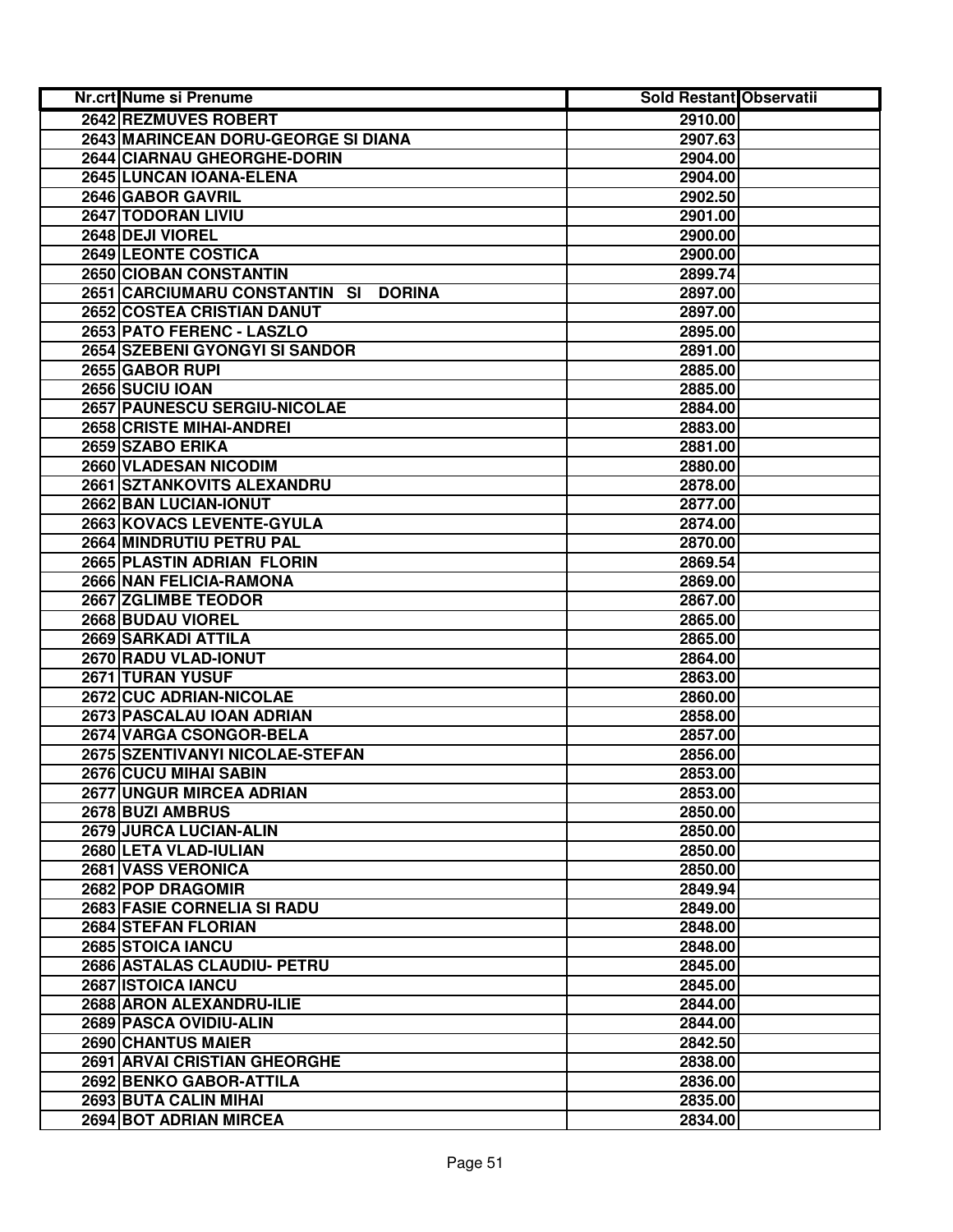| Nr.crt Nume si Prenume               | <b>Sold Restant Observatii</b> |  |
|--------------------------------------|--------------------------------|--|
| <b>2695 LAZAR CRISTINEL FLORIN</b>   | 2834.00                        |  |
| 2696 VARGA VICTOR                    | 2834.00                        |  |
| 2697 CHHATARPAL SINGH                | 2831.00                        |  |
| 2698 VARGA DANIEL-KAROLY             | 2830.00                        |  |
| 2699 POPA VLAD-MIHAI                 | 2828.50                        |  |
| 2700 SANDRA SERGIU NICOLAE           | 2826.00                        |  |
| 2701 SUTAK NICOLAE MIHAI             | 2825.00                        |  |
| 2702 CHIS DOREL CLAUDIU              | 2822.00                        |  |
| 2703 HADADE FLORIN-NICOLAE           | 2820.00                        |  |
| 2704 HAJYAHYA CERASELA-IOANA         | 2820.00                        |  |
| 2705 GABOR ANDREI                    | 2817.00                        |  |
| 2706 CIORDAS CATALIN-BOGDAN          | 2816.50                        |  |
| 2707 IENCIU ADRIAN-FLORIN            | 2816.43                        |  |
| 2708 CIORINGAN IOAN SI ADRIANA       | 2815.00                        |  |
| 2709 LAKATOS JOZSEF-ROBERT           | 2815.00                        |  |
| 2710 BENKE IOZSEF                    | 2813.00                        |  |
| 2711 BOGDAN MARIA                    | 2812.00                        |  |
| 2712 IGNATESCU PAUL-GEORGE           | 2809.00                        |  |
| 2713 RADOVICI CIPRIAN ADRIAN         | 2801.16                        |  |
| 2714 MOISI CRISTIAN-DANIEL           | 2801.00                        |  |
| 2715 GABOR STEFAN                    | 2800.00                        |  |
| 2716 JURCA SORIN-GHEORGHE            | 2800.00                        |  |
| 2717 VALCIU MIHAI DOREL              | 2800.00                        |  |
| 2718 VARGA ISTVAN-SANDOR             | 2800.00                        |  |
| 2719 MIERAU PETRU-IOAN SI MIHAELA    | 2797.00                        |  |
| 2720 TAMAS IOSIF                     | 2797.00                        |  |
| 2721 POPA VIRGIL-VALERIAN SI VIORICA | 2796.00                        |  |
| 2722 RACZ CLAUDIA-IRINA              | 2796.00                        |  |
| 2723 TOTH OLIVER                     | 2796.00                        |  |
| 2724 GYURKUCZA GYORGY                | 2795.00                        |  |
| 2725 DALEA IOANA-CORNELIA            | 2792.00                        |  |
| 2726 PLESA NICOLAE-DORIN             | 2792.00                        |  |
| 2727 SERE PAVEL-CORNELIU SI LUCIANA  | 2791.00                        |  |
| 2728 SIMUT LUCIAN                    | 2791.00                        |  |
| 2729 LUPU ADRIAN-NICOLAE             | 2790.00                        |  |
| 2730 BALOGH VICTOR-ANDRAS            | 2788.13                        |  |
| 2731 ISZTOIKA MATEI                  | 2788.00                        |  |
| 2732 GAL OVIDIU SERGIU               | 2785.00                        |  |
| 2733 SIMION STEFAN                   | 2782.00                        |  |
| 2734 ROSTAS AVERESCU                 | 2777.00                        |  |
| 2735 LAZAU MARIN                     | 2776.00                        |  |
| 2736 TROK MIHAI-MARIUS               | 2776.00                        |  |
| 2737 VASS RUDOLF                     | 2775.00                        |  |
| 2738 MATYASI GABOR                   | 2774.00                        |  |
| 2739 HENEGARU CLAUDIU                | 2770.00                        |  |
| 2740 ZUCHIATHI CSABA-ZOLTAN          | 2770.00                        |  |
| 2741 GLIGOR TRAIAN SI LENUTA         | 2768.00                        |  |
| 2742 CUC ADINA-NICOLETA              | 2767.00                        |  |
| 2743 SIME BOGDAN                     | 2767.00                        |  |
| 2744 BILTI LUCIA MARIETA             | 2766.00                        |  |
| 2745 LUKACS ROBERT - ALEXANDRU       | 2765.00                        |  |
| 2746 BUZAS STEFAN                    | 2761.00                        |  |
| 2747 AVRAMESCU NICUSOR               | 2760.00                        |  |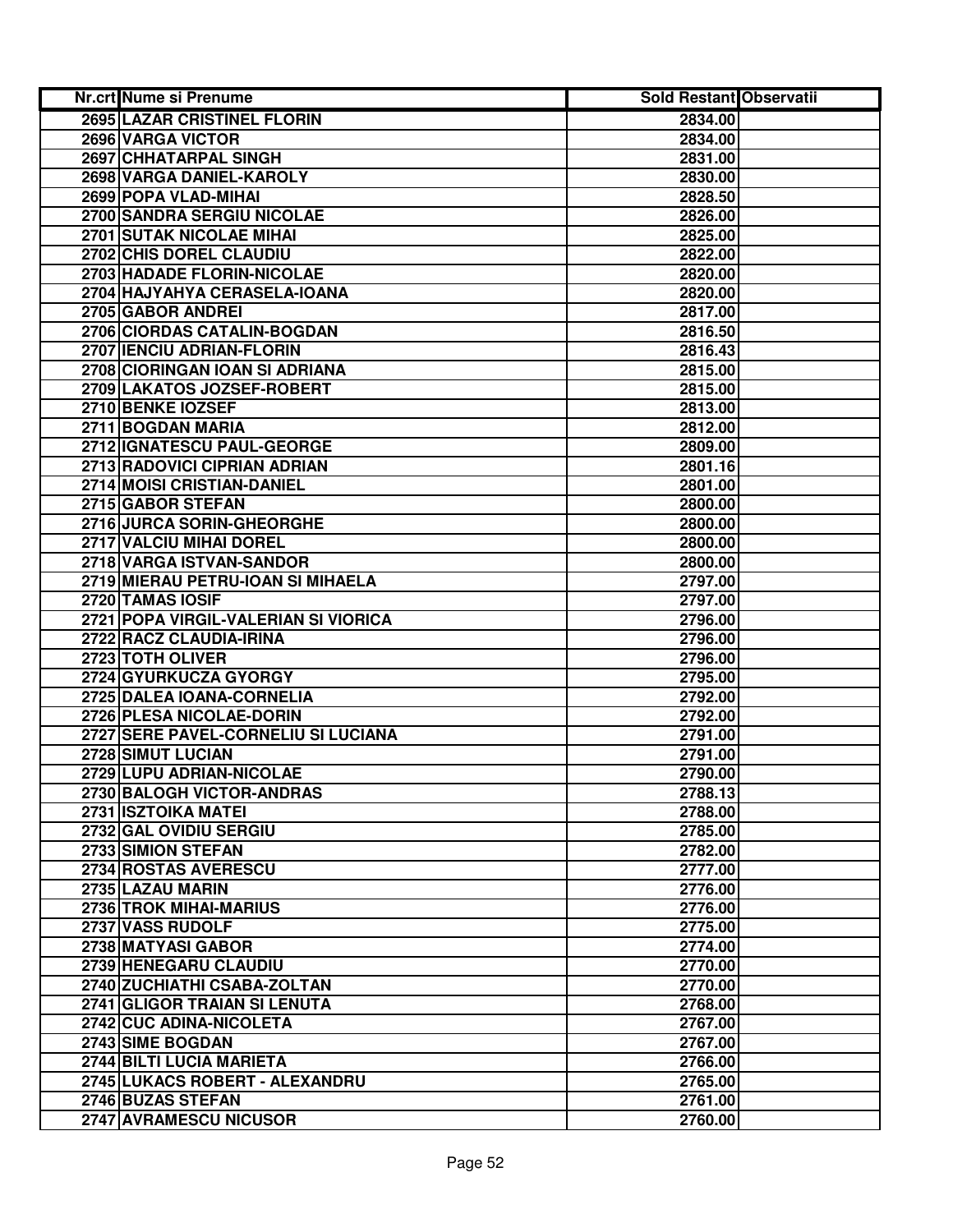| Nr.crt Nume si Prenume                       | Sold Restant Observatii |  |
|----------------------------------------------|-------------------------|--|
| 2748 BUZGUTA JAN-SEBASTIAN ARON              | 2760.00                 |  |
| 2749 OTVOS MIKLOS                            | 2760.00                 |  |
| 2750 SZABO ISTVAN VALENTIN                   | 2760.00                 |  |
| 2751 FEKETE BANDI PISTA CATALINA             | 2759.00                 |  |
| 2752 SZABO JOZSEF                            | 2759.00                 |  |
| 2753 UIVAROSAN COSMIN HORATIU DACIAN         | 2758.12                 |  |
| 2754 OPREA MARCEL-LUCIAN                     | 2758.00                 |  |
| 2755 GROZA ALIN                              | 2757.00                 |  |
| 2756 TIGAN DUMITRU-DAN SI LUMINITA           | 2755.00                 |  |
| 2757 STEFAN ADRIAN MUGUREL SI NICOLETA MIR   | 2753.00                 |  |
| 2758 DRAGOS VASILE SI MARIA                  | 2750.00                 |  |
| 2759 NEMES VLAD                              | 2750.00                 |  |
| 2760 ONEL RAZVAN-CALIN                       | 2750.00                 |  |
| 2761 DEJEU IOAN-LIVIU                        | 2749.00                 |  |
| 2762 MILEA MARIANA                           | 2749.00                 |  |
| 2763 BOKA IOZSEF                             | 2745.00                 |  |
| 2764 BOROS LASZLO                            | 2745.00                 |  |
| 2765 MACARIE NORBERT                         | 2744.00                 |  |
| 2766 AMBRO MIRCEA-VASILE                     | 2743.00                 |  |
| 2767 POP ALEXANDRU-CONSTANTIN                | 2741.00                 |  |
| 2768 HERETIU MARIUS-CRISTIAN - NADINA - PAUL | 2740.00                 |  |
| 2769 BOBSEA FLORIN                           | 2739.00                 |  |
| 2770 BALAN RUDOLF-CONSTANTIN                 | 2738.00                 |  |
| 2771 CALO ALEXANDRU                          | 2735.70                 |  |
| 2772 BODOG IOAN SI ELENA                     | 2732.00                 |  |
| 2773 BODOG ADAM                              | 2731.00                 |  |
| 2774 MOLNAR TIHAMER-ZSOLT                    | 2731.00                 |  |
| 2775 SZABO BELA                              | 2730.00                 |  |
| 2776 GABOR IOAN                              | 2728.00                 |  |
| 2777 SERBAN LUCIAN DORIN                     | 2727.38                 |  |
| 2778 CIURAR LIZA                             | 2726.00                 |  |
| 2779 BUTCA CIPRIAN-IOAN                      | 2720.00                 |  |
| 2780 FORIAN ATILA-IOSIF                      | 2720.00                 |  |
| 2781 SERBAN GHEORGHE                         | 2720.00                 |  |
| 2782 CODRIEANU OTILIA - RAMONA               | 2717.00                 |  |
| 2783 GEREBENES IANCU                         | 2716.00                 |  |
| 2784 MOISA ALEXANDRU                         | 2716.00                 |  |
| 2785 MOS FLAVIU RADU SI ANCA CLAUDIA         | 2714.27                 |  |
| 2786 ROXIN AUREL                             | 2714.05                 |  |
| 2787 DERECICHEI ALEXANDRU                    | 2710.64                 |  |
| 2788 CIRSTEA CRISTIAN                        | 2707.00                 |  |
| 2789 FORIS SANDOR-GYORGU                     | 2707.00                 |  |
| 2790 HEREDEA CRISTIAN-PETRU                  | 2706.00                 |  |
| 2791 CIOBANUCA VALERICA                      | 2704.90                 |  |
| 2792 CORAS FLOARE                            | 2703.00                 |  |
| 2793 MEZE LUIGY-VASILE                       | 2703.00                 |  |
| 2794 DRONCA DACIAN                           | 2700.00                 |  |
| 2795 MELAN ANAMARIA                          | 2700.00                 |  |
| 2796 VERES IOAN                              | 2700.00                 |  |
| 2797 CHIS RAZVAN-ADRIAN                      | 2699.47                 |  |
| 2798 GHIURA NICOLAE                          | 2696.00                 |  |
| 2799 NUT IOAN SI SILVIA                      | 2696.00                 |  |
| 2800 BSAT MOHAMED NAZIH                      | 2695.00                 |  |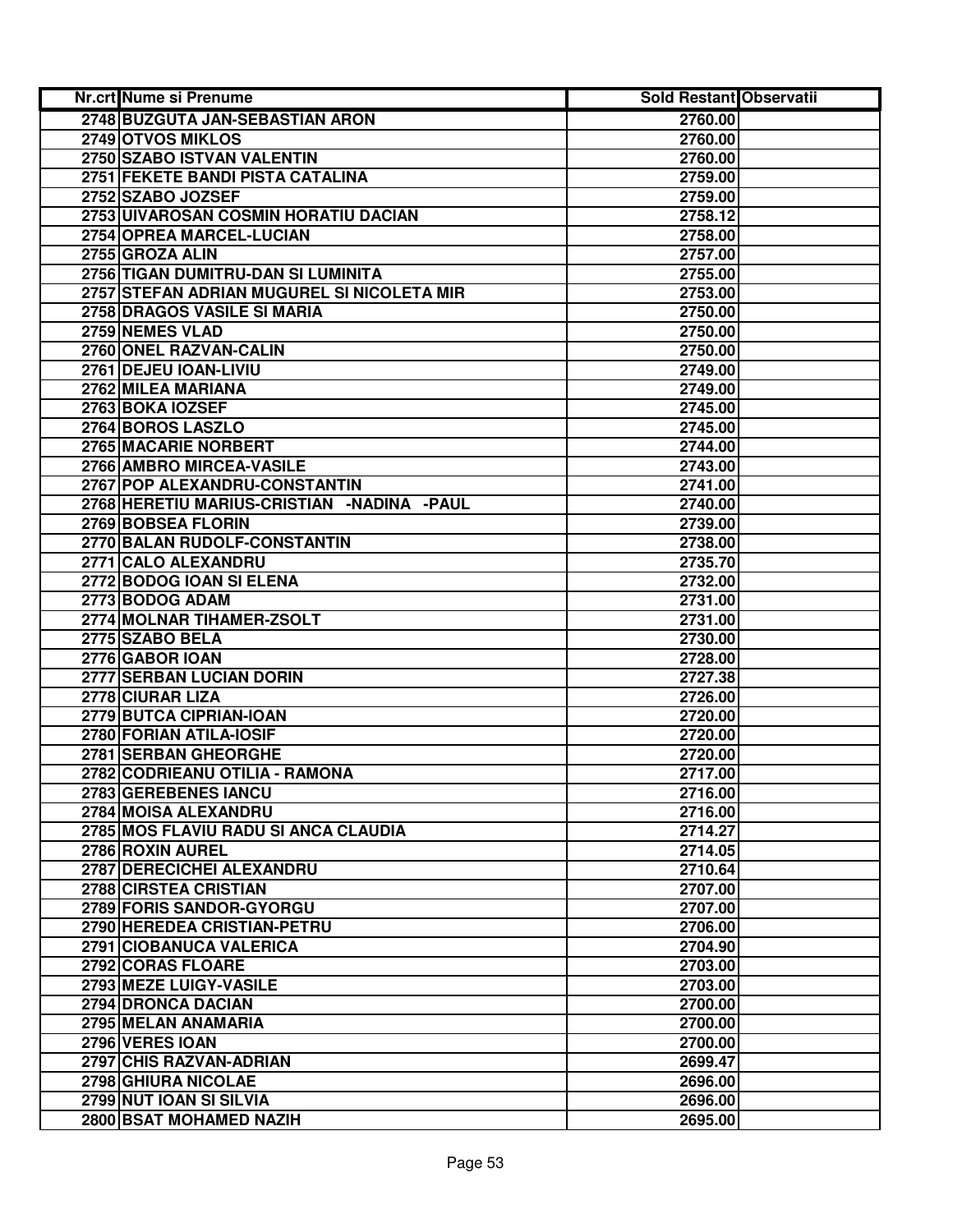| Nr.crt Nume si Prenume                  | Sold Restant Observatii |  |
|-----------------------------------------|-------------------------|--|
| 2801 BALAJ IOSIF SI CORNELIA FLORICA    | 2694.00                 |  |
| 2802 SERFEZI OVIDIU-FLORIN              | 2694.00                 |  |
| 2803 COTUT RAZVAN-OVIDIU                | 2693.00                 |  |
| 2804 PIT COSMIN-IONUT-CIPRIAN           | 2692.60                 |  |
| 2805 COPIL-STOICA IONELA                | 2692.00                 |  |
| 2806 PINTEA OTILIA-CORINA               | 2692.00                 |  |
| 2807 BAICAN ANDREEA-NICOLETA            | 2691.00                 |  |
| 2808 BUZ IOAN SI CORINA-MARIA           | 2690.00                 |  |
| 2809 ROMAN MELANIA-GHEORGHINA           | 2681.00                 |  |
| 2810 BOAMBA CRISTIAN OCTAVIAN COSMIN    | 2680.00                 |  |
| 2811 CHISE SERBAN-CATALIN               | 2680.00                 |  |
| 2812 CIOBOTA HORIA                      | 2680.00                 |  |
| 2813 IONESCU ALEXANDER                  | 2680.00                 |  |
| 2814 STANESCU SORIN GEORGE              | 2680.00                 |  |
| 2815 GYORGY CSAKI-ISTVAN, INTREP.INDIV. | 2679.00                 |  |
| 2816 TRIPP ADRIAN-IOAN                  | 2679.00                 |  |
| 2817 MOCAN CORNELIA-DACIANA             | 2674.00                 |  |
| 2818 PETRICAS FLORIAN                   | 2674.00                 |  |
| 2819 TENTEA CSEPEI NORMAN               | 2674.00                 |  |
| 2820 GHIURAU MIRCEA                     | 2670.00                 |  |
| 2821 GUTI CRISTIAN                      | 2670.00                 |  |
| 2822 SZILAGYI BELA                      | 2665.00                 |  |
| 2823 VARGA SIMION                       | 2665.00                 |  |
| 2824 SILAGHI MANOELA GABRIELA           | 2664.00                 |  |
| 2825 SAITOS ANABELA                     | 2663.64                 |  |
| 2826 BANDI DANIEL                       | 2663.50                 |  |
| 2827 HALMAJAN COSMIN-IONUT              | 2662.00                 |  |
| 2828 VENTEL ALEXANDRU                   | 2661.00                 |  |
| 2829 VODA FLORENTINA-TEODORA            | 2660.00                 |  |
| 2830 JUDEA ANDREI-REMUS                 | 2658.26                 |  |
| 2831 POP RALUCA                         | 2658.07                 |  |
| 2832 SABAU VIORICA                      | 2656.00                 |  |
| 2833 LAKATOS RENATA                     | 2655.00                 |  |
| 2834 MILADI OUSSAMA                     | 2654.00                 |  |
| 2835 NEGREANU ERIC-ROLAND               | 2654.00                 |  |
| 2836 SZABO EVA-IZABELA                  | 2653.00                 |  |
| 2837 ASTILEAN ADRIAN EMIL               | 2650.00                 |  |
| 2838 GHEORGHE SIMONA ADRIENNE           | 2650.00                 |  |
| 2839 LACATUS ZOLTAN OLIVER              | 2650.00                 |  |
| 2840 DRUGAS LUCIAN-FLORIAN SI ADRIANA   | 2644.00                 |  |
| 2841 BARNA BUCUR                        | 2641.00                 |  |
| 2842 BOKA SANDOR                        | 2640.00                 |  |
| 2843 NAGY BELA ZOLTAN                   | 2639.00                 |  |
| 2844 BUDA OCTAVIAN-VALENTIN SI ALIZ     | 2637.50                 |  |
| 2845 CHIS CORNEL - DANUT                | 2636.00                 |  |
| 2846 POP GHEORGHE SI JOANA LIVIA        | 2636.00                 |  |
| 2847 VARGA ROMEO-ADRIAN                 | 2633.00                 |  |
| 2848 CIRLIG FLORIN IOAN                 | 2632.93                 |  |
| 2849 CHEREGI IOANA                      | 2631.00                 |  |
| 2850 KISS TIBERIU                       | 2630.00                 |  |
| 2851 SZILAGYI NORBERT ISTVAN            | 2630.00                 |  |
| 2852 ZAINEA-MOLDOVAN SERGIU- EMIL       | 2630.00                 |  |
| 2853 BONCE ALIN                         | 2629.00                 |  |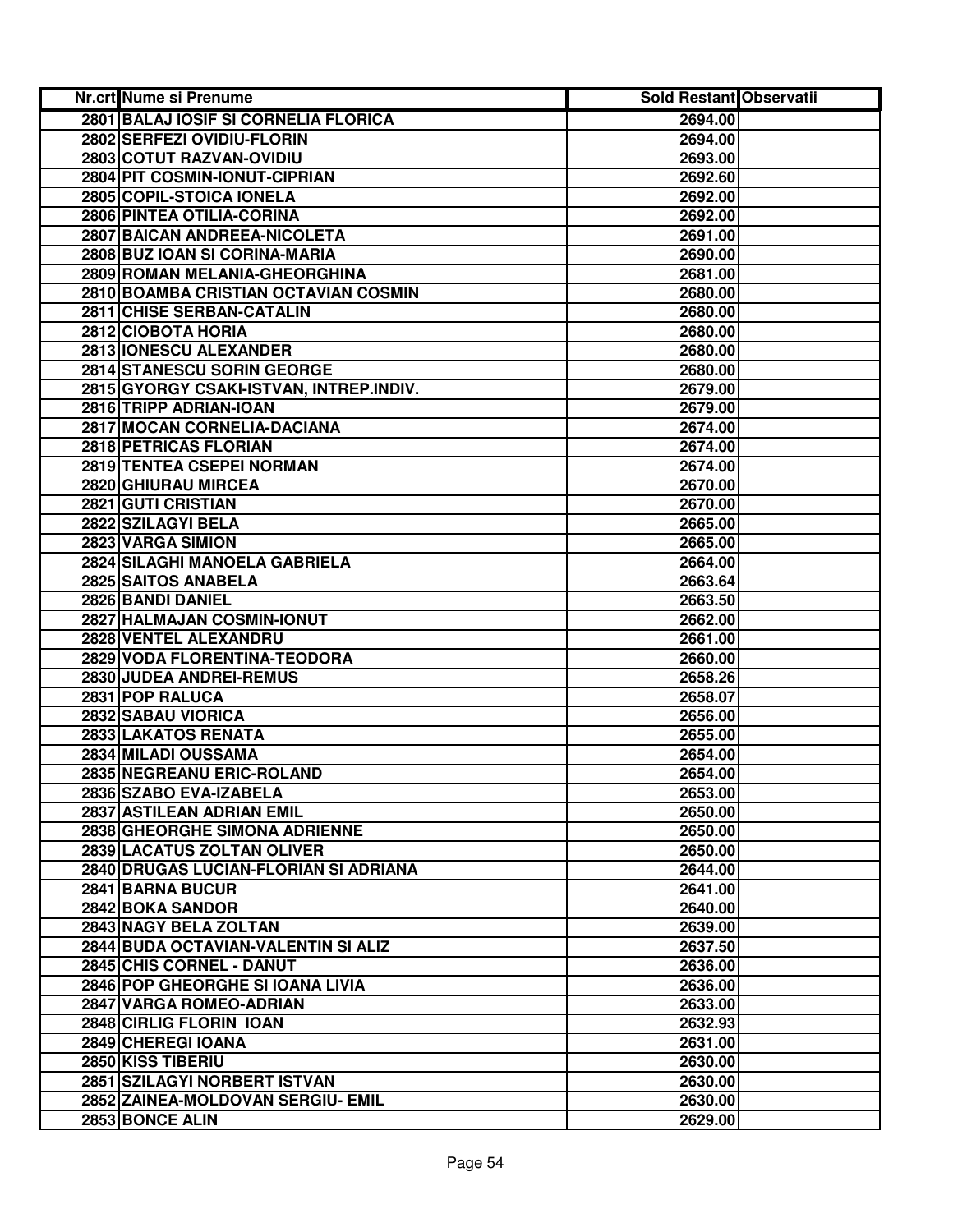| <b>Nr.crt Nume si Prenume</b>                      | Sold Restant Observatii |  |
|----------------------------------------------------|-------------------------|--|
| 2854 SZABO AURICA MARGHARETA                       | 2626.00                 |  |
| 2855 BORS IOAN-VASILE                              | 2625.00                 |  |
| 2856 MIHELE NICOLAE                                | 2623.00                 |  |
| 2857 CIUPA IOAN                                    | 2621.06                 |  |
| 2858 BALLA DAVID                                   | 2618.00                 |  |
| 2859 TRUM CSABA                                    | 2616.00                 |  |
| 2860 PINTEA GABRIEL-OCTAVIAN SI EUGENIA-FLORENTINA | 2615.91                 |  |
| 2861 LAZAR GHEORGHE-DANIEL                         | 2608.00                 |  |
| 2862 BOROS ANIKO-ENIKO                             | 2604.00                 |  |
| 2863 BOTA VIOREL                                   | 2600.00                 |  |
| 2864 BUZGO AGLAIA MARIA                            | 2600.00                 |  |
| 2865 GABOR IOAN                                    | 2600.00                 |  |
| 2866 ISZTOIKA SUSANA-EVA                           | 2600.00                 |  |
| 2867 MESTER ANDREI-GEORGE                          | 2600.00                 |  |
| 2868 POP DANIEL                                    | 2600.00                 |  |
| 2869 STOICA STEFAN                                 | 2600.00                 |  |
| 2870 STOLK ADRIANUS                                | 2600.00                 |  |
| 2871 TUSA ROLAND-LUCIAN                            | 2600.00                 |  |
| 2872 ZEYAD HUSSEIN SAEED ATIEH                     | 2598.00                 |  |
| 2873 BARTOK ILEANA                                 | 2597.00                 |  |
| 2874 ANCA ADRIAN SI CARMEN                         | 2595.00                 |  |
| 2875 RADEANU CRISTIAN-MIHAI                        | 2591.87                 |  |
| 2876 MORAR IONEL SI AURICA                         | 2591.00                 |  |
| 2877 PORTAN TIMEA-ANDREA                           | 2590.52                 |  |
| 2878 FALUB COSMIN-FLORIN                           | 2590.00                 |  |
| 2879 ISZTOIKA RUBEN                                | 2590.00                 |  |
| 2880 IVAN DANIELA                                  | 2590.00                 |  |
| 2881 GABOR DUMITRU                                 | 2589.00                 |  |
| 2882 KRALOVSZKI ATTILA-TEOFIL                      | 2585.00                 |  |
| 2883 LUKACS BELA ANDRAS                            | 2585.00                 |  |
| 2884 PILINSZKY ZOLTAN                              | 2584.00                 |  |
| 2885 FEIER ANNAMARIA                               | 2581.94                 |  |
| 2886 JUDEA FLORIN-ALEX                             | 2580.00                 |  |
| 2887 DEMETER IOAN                                  | 2579.67                 |  |
| 2888 BEJAN EMIL                                    | 2579.00                 |  |
| 2889 CAB. CONTABILITATE GUI KATALIN                | 2579.00                 |  |
| 2890 LUCACIU FILIMON-VIRGIL SI VIOLETA             | 2579.00                 |  |
| 2891 BERTI PARDALIAN                               | 2578.00                 |  |
| 2892 DEDIU ALINA-DANIELA                           | 2574.00                 |  |
| 2893 CALAU FLORIN-DORIN                            | 2572.00                 |  |
| <b>2894 CERMIAN IOSIF ROBERT</b>                   | 2572.00                 |  |
| 2895 CACUCI ADINA-LUCIA SI GHEORGHE                | 2569.00                 |  |
| 2896 ISTOICA IANCU                                 | 2566.00                 |  |
| 2897 VINCZE RUDOLF ZSOLT                           | 2562.00                 |  |
| 2898 TOTH ROBERT-EMERIC                            | 2561.00                 |  |
| 2899 ABRUDAN RADU-ALIN                             | 2560.04                 |  |
| 2900 NOVAC-IUHASZ OLIMPIU-NICOLAE                  | 2560.00                 |  |
| 2901 SIMOCA VICTORIA                               | 2560.00                 |  |
| 2902 PAUBLUSZTIG CSABA                             | 2559.00                 |  |
| 2903 DUMITRESCU JAN-BOGDAN                         | 2558.00                 |  |
| 2904 OROSZ GABOR                                   | 2558.00                 |  |
| 2905 KOVACS VINTEA                                 | 2557.00                 |  |
| 2906 CIPLEU VALENTIN                               | 2556.00                 |  |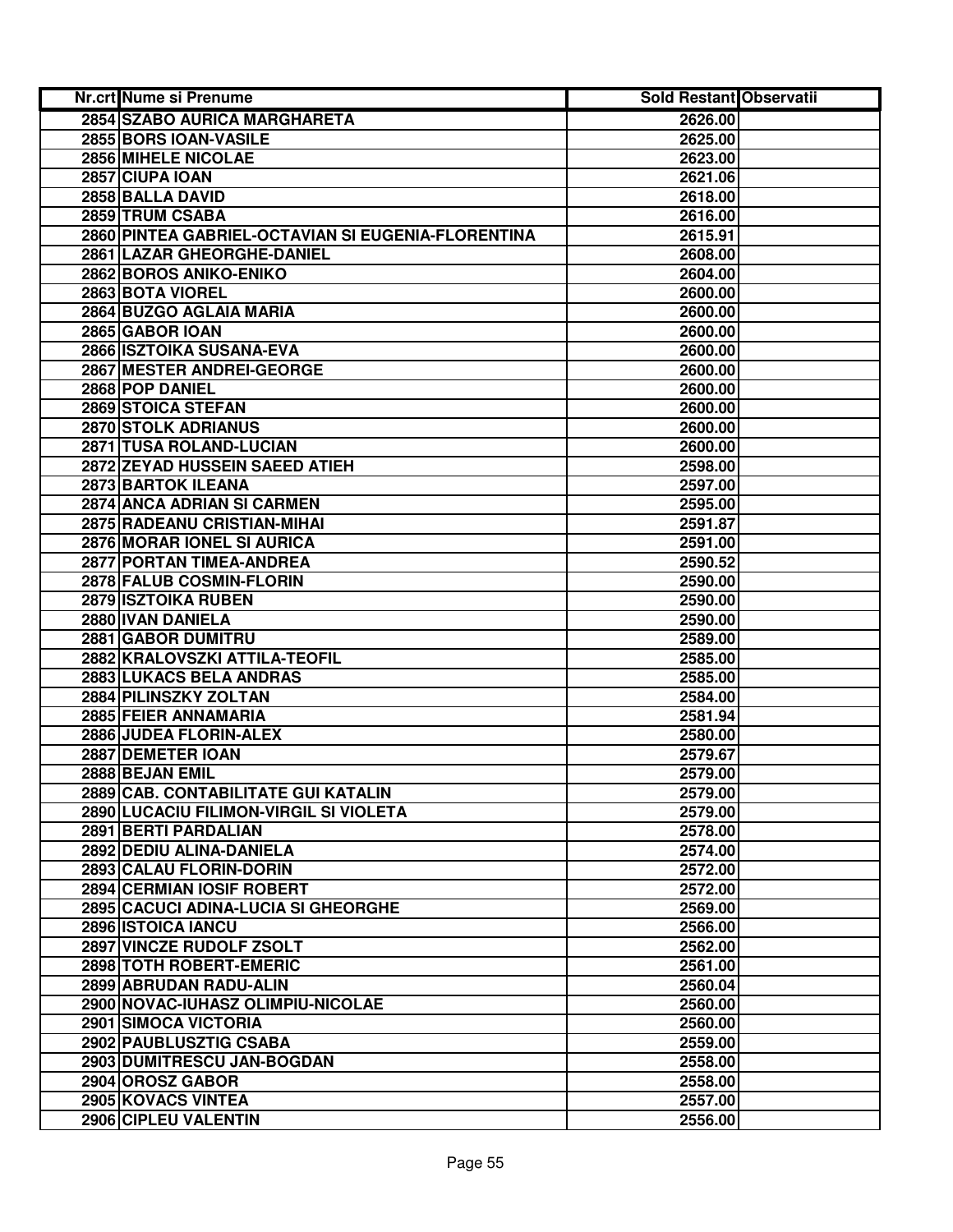| Nr.crt Nume si Prenume                          | <b>Sold Restant Observatii</b> |  |
|-------------------------------------------------|--------------------------------|--|
| 2907 CUC MARIUS - CIPRIAN                       | 2555.00                        |  |
| 2908 ILE DORIN-ILIE                             | 2555.00                        |  |
| 2909 MATARU DUMITRU                             | 2555.00                        |  |
| 2910 BOLDIS GEORGE                              | 2550.00                        |  |
| 2911 LINTMAYER JOZSEF-ROBERT                    | 2550.00                        |  |
| 2912 MARTON VIKTOR                              | 2550.00                        |  |
| 2913 POP MARIA                                  | 2550.00                        |  |
| 2914 ROSTAS COSTICA                             | 2550.00                        |  |
| 2915 BANYAI VLAD                                | 2549.00                        |  |
| 2916 ZAH-MANEA DANIEL-AVRAM                     | 2548.00                        |  |
| 2917 FRIEDMANN ALEXANDRU LIVIU                  | 2540.00                        |  |
| 2918 GYORGY-CSAKI ISTVAN                        | 2540.00                        |  |
| 2919 JUHASZ ZOLTAN                              | 2540.00                        |  |
| 2920 VENTEL FLORIN                              | 2540.00                        |  |
| 2921 KISS-JURGE LORAND-OSKAR                    | 2539.00                        |  |
| 2922 BODOG CRISTIAN                             | 2538.00                        |  |
| 2923 LINGURAR GHEORGHE-CORNEL                   | 2538.00                        |  |
| <b>2924 SARBA SORIN CRISTIAN</b>                | 2535.00                        |  |
| 2925   IACOB LOREDANA-FLORENTINA SI BUDA DANIEL | 2534.00                        |  |
| 2926 ISSA KHAWALED                              | 2530.00                        |  |
| 2927 CATANA ALEXANDRU SI FLOAREA                | 2528.00                        |  |
| 2928 SANDRA LUCIAN-NICOLAE                      | 2526.00                        |  |
| 2929 ACHEBACH DAN                               | 2525.00                        |  |
| 2930 GABOR MATEI                                | 2525.00                        |  |
| 2931 GABOR STEFAN                               | 2525.00                        |  |
| 2932 LUP IOANA ADELINA                          | 2522.00                        |  |
| 2933 ONODI CRISTIAN-ROBERT                      | 2522.00                        |  |
| 2934 BARTALIS HUNOR                             | 2520.00                        |  |
| 2935 BENCZIK IULIU                              | 2520.00                        |  |
| 2936 GABOR LUDOVIC                              | 2520.00                        |  |
| 2937 GOINA NICOLETA MARIA                       | 2520.00                        |  |
| 2938 MAGHIAR AUREL-MIHAI-TEODOR                 | 2520.00                        |  |
| 2939 PAVEL MARIA SI TRAIAN                      | 2518.00                        |  |
| 2940 JUNJAN OVIDIU GABRIEL                      | 2516.00                        |  |
| 2941 CRISTE IONUT-ALEXANDRU                     | 2515.00                        |  |
| 2942 HOFFMANN LASZLO                            | 2515.00                        |  |
| 2943 MOTOS DANIELA SI MARCEL                    | 2515.00                        |  |
| 2944 GURGU ANTON                                | 2514.00                        |  |
| 2945 BLIDARU ADRIAN-SERBAN                      | 2513.00                        |  |
| 2946 ISAILA IOANA-MAGDALENA                     | 2512.00                        |  |
| 2947 SOMLYAI ANDRAS                             | 2511.00                        |  |
| 2948 GYONGYOSI MARIUS                           | 2510.21                        |  |
| <b>2949 PODILA GEORGE MARCEL</b>                | 2508.00                        |  |
| 2950 NEGRUT OVIDIU                              | 2507.00                        |  |
| 2951 APATI ANDREEA-ELENA                        | 2500.00                        |  |
| 2952 BIRAU-IANCU IONEL                          | 2500.00                        |  |
| 2953 BOROS ANA-MARIA                            | 2500.00                        |  |
| 2954 CRACEA SERGIU-ANDREI                       | 2500.00                        |  |
| 2955 CROITORU ADRIANA-LAVINIA                   | 2500.00                        |  |
| 2956 CUC CORNELIA P.F.A.                        | 2500.00                        |  |
| 2957 FOIA CRISTIAN-DAN                          | 2500.00                        |  |
| 2958 GABOR SUSANA                               | 2500.00                        |  |
| 2959 GANTNER CAROL                              | 2500.00                        |  |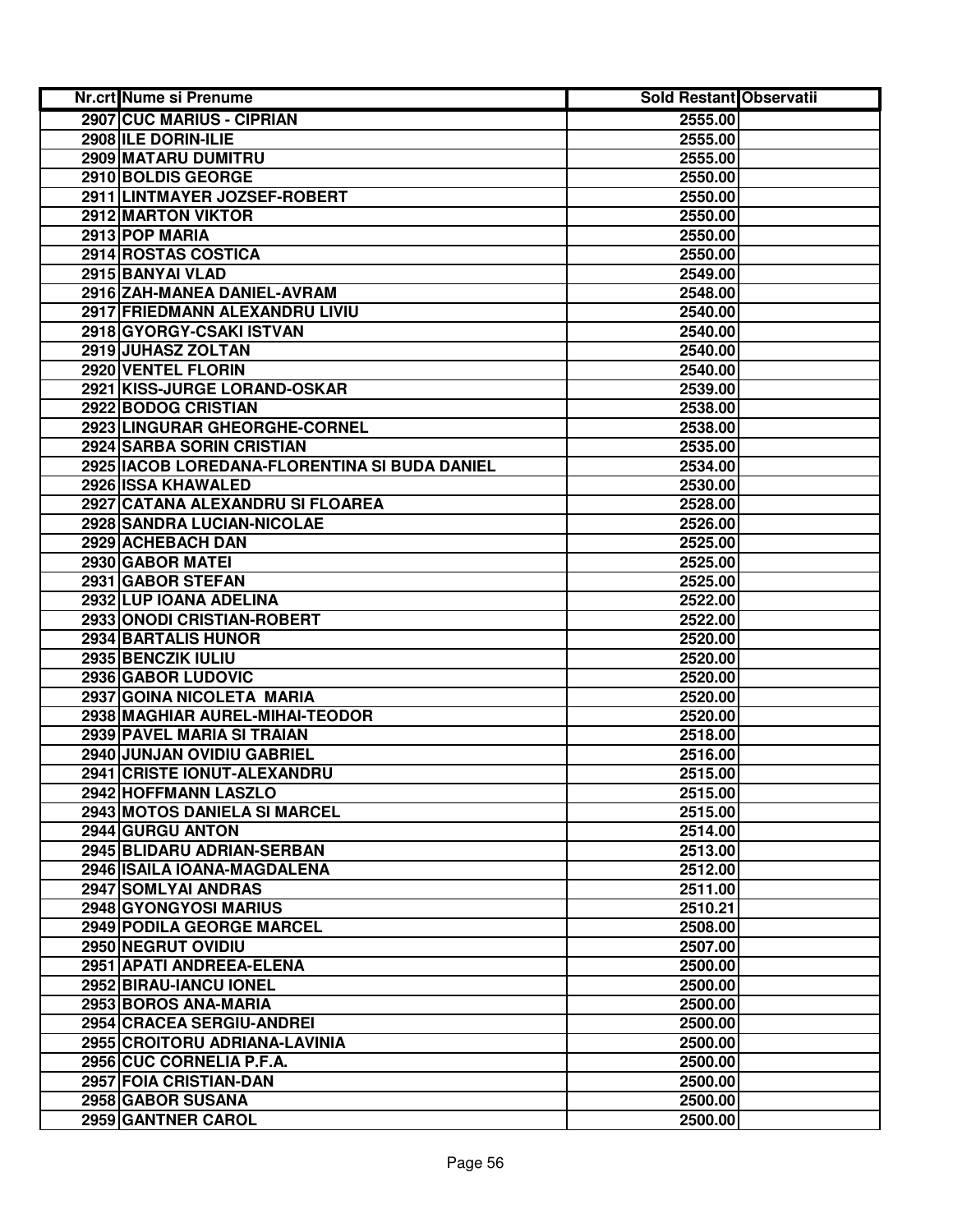| Nr.crt Nume si Prenume                       | <b>Sold Restant Observatii</b> |  |
|----------------------------------------------|--------------------------------|--|
| <b>2960 IAKOB MIHAIL STEFAN</b>              | 2500.00                        |  |
| 2961 KELE OTTO-LASZLO                        | 2500.00                        |  |
| 2962 KIS IOZSEF                              | 2500.00                        |  |
| 2963 LASZLO MIKLOS-ZOLTAN                    | 2500.00                        |  |
| 2964 LESAK IOZSEF                            | 2500.00                        |  |
| 2965 NEGRU ANNA                              | 2500.00                        |  |
| 2966 NICULA DECEBAL MARIUS                   | 2500.00                        |  |
| 2967 PINTEAN RAUL-CALIN                      | 2500.00                        |  |
| 2968 POPA AURICA                             | 2500.00                        |  |
| 2969 POPESCU TATIANA                         | 2500.00                        |  |
| 2970 REBEGILA EMESE                          | 2500.00                        |  |
| 2971 ROHNER MARIA MAGDALENA                  | 2500.00                        |  |
| 2972 SERES KAROLI                            | 2500.00                        |  |
| 2973 TOTH LILIANA                            | 2500.00                        |  |
| 2974 VARGA FLORENTINA                        | 2500.00                        |  |
| 2975 DONUTIU VASILE ALIN                     | 2495.00                        |  |
| 2976 TATAI ISTVAN-BALAZS                     | 2493.00                        |  |
| <b>2977 BICHIS RAMONA MELINDA</b>            | 2492.00                        |  |
| 2978 TROK ANGELA-RENATA                      | 2490.00                        |  |
| 2979 IORGOVAN EUGEN-IONEL                    | 2489.00                        |  |
| 2980 RUSKA TUNDE PIROSKA                     | 2486.00                        |  |
| 2981 KUPAS ELISABETA                         | 2485.00                        |  |
| 2982 SOANEA GEORGIANA-BIANCA                 | 2483.11                        |  |
| 2983 TURCUS TEOFIL                           | 2482.00                        |  |
| 2984 FARKAS FERENC-CSABA                     | 2475.00                        |  |
| 2985 NEDELCU VASILE-COSMIN SI SERBAN ADRIANA | 2474.00                        |  |
| 2986 HARAGOS MONICA-FLORENTINA               | 2471.00                        |  |
| 2987 MUT GHEORGHE                            | 2466.00                        |  |
| 2988 STURZ CORNELIA DANIELA                  | 2466.00                        |  |
| 2989 SIM OCTAVIAN                            | 2464.00                        |  |
| 2990 COJOCARI SVETLANA                       | 2461.00                        |  |
| 2991 MASCAS MIHAI                            | 2461.00                        |  |
| 2992 MADAU OVIDIU-VASILE                     | 2460.00                        |  |
| 2993 BALLA ZOLTAN SANDOR                     | 2457.00                        |  |
| 2994 MOGA ANCA                               | 2456.00                        |  |
| 2995 MIHELE ADRIAN-FLORIN                    | 2451.00                        |  |
| 2996 SZABO VICTORIA                          | 2450.00                        |  |
| 2997 BEJAN DOCHIANA-SABINA                   | 2449.00                        |  |
| 2998 LAKATOS ZOLTAN-JANOS SI DANIELA         | 2449.00                        |  |
| 2999 SECARA ALIN                             | 2447.78                        |  |
| <b>3000 CICORTAS DANIEL FLORIN</b>           | 2447.00                        |  |
| 3001 ROMAN ALEXANDRU-MARCEL                  | 2445.00                        |  |
| 3002 PLATZ ANCA MADALINA                     | 2443.00                        |  |
| 3003 PETRUS TRAIAN                           | 2441.00                        |  |
| 3004 DURGHEU MIRCEA IONEL                    | 2440.00                        |  |
| 3005 ISTOICA EVA                             | 2440.00                        |  |
| 3006 CUC NICOLETA                            | 2437.00                        |  |
| 3007 ARDELEAN IOAN CALIN                     | 2436.00                        |  |
| 3008 CURPAS GHEORGHE                         | 2434.00                        |  |
| 3009 GABOR GAVRIL                            | 2434.00                        |  |
| 3010 GAVRUTA LUCIAN CRISTIAN                 | 2428.00                        |  |
| 3011 KOR ANNA-MARIA                          | 2428.00                        |  |
| 3012 BRUMA MIHAI                             | 2427.50                        |  |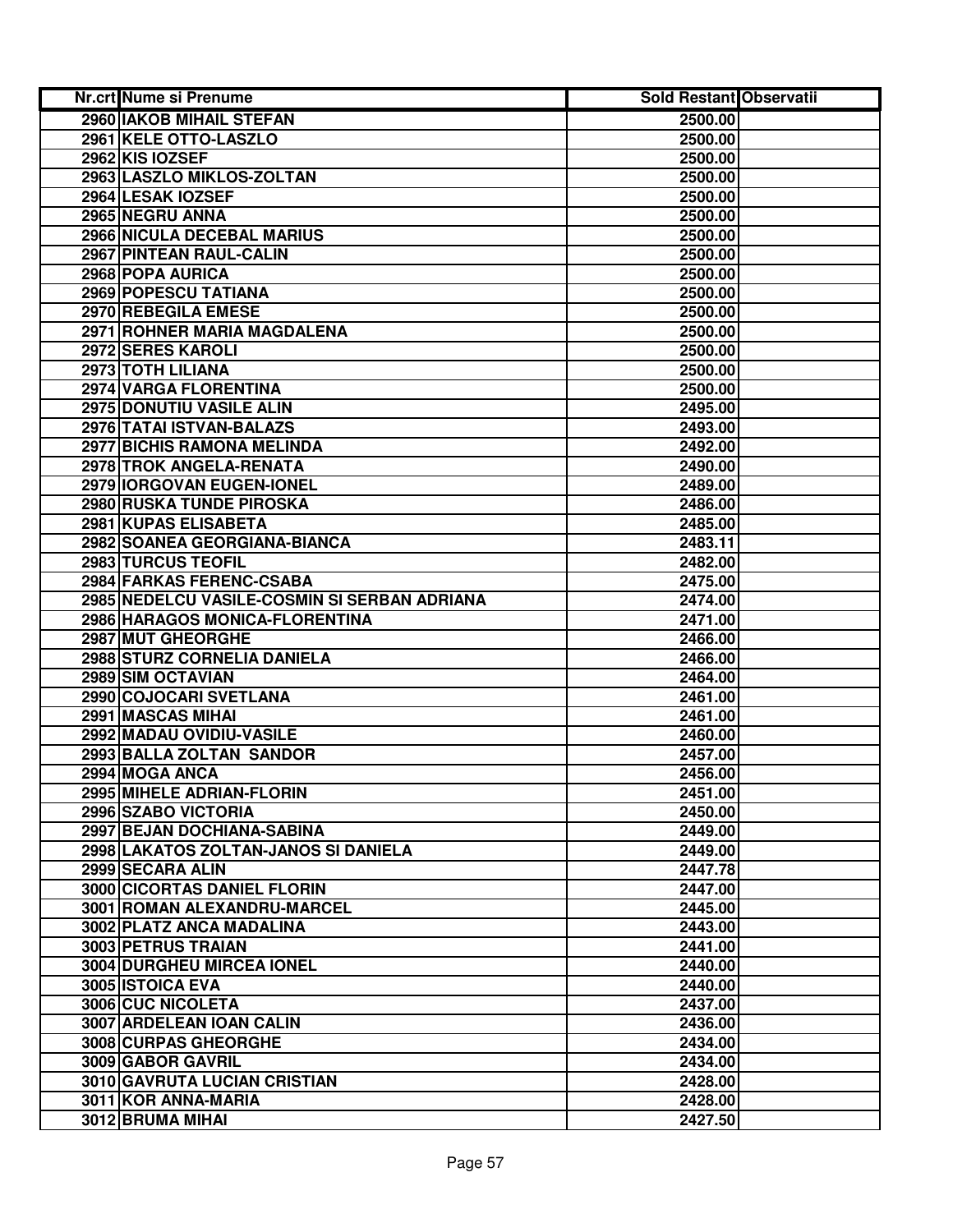| <b>Nr.crt Nume si Prenume</b>         | Sold Restant Observatii |  |
|---------------------------------------|-------------------------|--|
| 3013 LAKATOS IOSIF                    | 2425.00                 |  |
| 3014 LIBANT CONSTANTIN-MARIUS         | 2425.00                 |  |
| 3015 FERARU GABRIEL MIHAI             | 2424.00                 |  |
| 3016 KOVACS OLGA                      | 2424.00                 |  |
| 3017 CIMBALA FLORIN                   | 2422.00                 |  |
| 3018 DINCA CIPRIAN                    | 2422.00                 |  |
| 3019 STAN ALEXANDRA RAMONA-INTR. IND. | 2421.00                 |  |
| 3020 NYUZO SANDOR                     | 2420.00                 |  |
| 3021 SARCA ALEXANDRU-VASILE           | 2420.00                 |  |
| 3022 TUDUCE TRAIAN GEORGE             | 2419.00                 |  |
| 3023 CACUCI ANDREI-CIPRIAN            | 2416.00                 |  |
| 3024 BENDE ELISABETA-GABRIELA         | 2413.00                 |  |
| 3025 LENTI ISTVAN VIKTOR              | 2413.00                 |  |
| 3026 ROZS SANDOR KAROLY               | 2410.00                 |  |
| 3027 HAIDU TEREZIA SI ALEXANDRU       | 2409.00                 |  |
| 3028 POP ALINA-DORINA                 | 2407.00                 |  |
| 3029 STOIKA MOISE                     | 2405.00                 |  |
| 3030 LAKATOS FLORIN                   | 2403.00                 |  |
| 3031 MELEG KAROLY                     | 2402.00                 |  |
| 3032 SANDOR ANDREI                    | 2402.00                 |  |
| 3033 FARCAS ALEXANDRU BOGDAN          | 2400.00                 |  |
| 3034 IOO STEFAN-ROBERT                | 2400.00                 |  |
| 3035 KEREZSI ARNOLD-ADRIAN            | 2400.00                 |  |
| 3036 LAZA ANTON                       | 2400.00                 |  |
| 3037 LEZEU DORIN-FLORIN               | 2400.00                 |  |
| 3038 SZTUFLIAK SANDOR-KRISZTIAN       | 2400.00                 |  |
| 3039 GABOR MATEI                      | 2397.65                 |  |
| 3040 NEGRUT SILVIU SI CORNELIA        | 2397.00                 |  |
| 3041 POP COSTEL-TEODOR                | 2397.00                 |  |
| 3042 BUSTEA SORIN DINU                | 2396.00                 |  |
| 3043 BATRINA CRISTIAN                 | 2393.00                 |  |
| 3044 HERE ADRIANA                     | 2391.00                 |  |
| 3045 SACULTET(MILIAN) IOAN            | 2390.00                 |  |
| <b>3046 GHIURAU GHEORGHE SI ELENA</b> | 2386.00                 |  |
| 3047 DRIMBA MARCEL                    | 2385.00                 |  |
| 3048 LUPO IOANA                       | 2383.00                 |  |
| 3049 TAMAS FLORICA- MARIANA           | 2383.00                 |  |
| 3050 GROZA IOAN                       | 2382.00                 |  |
| 3051 ZELE ATTILA                      | 2380.00                 |  |
| 3052 OLAR DANIEL SI LIANA             | 2378.00                 |  |
| 3053 OLARIU MIHAI DORIN               | 2376.38                 |  |
| <b>3054 OPREAN CATALIN GHEORGHE</b>   | 2375.00                 |  |
| 3055 BOLDIS ANDREI-FLORIN             | 2374.00                 |  |
| 3056 BALOTA VIOREL                    | 2373.57                 |  |
| 3057 POPA EMIL-NICOLAE                | 2373.50                 |  |
| 3058 BAHICA ION                       | 2370.00                 |  |
| 3059 BOKA GHEORGHE-DANIEL             | 2370.00                 |  |
| 3060 KENDERESI TIBERIU                | 2370.00                 |  |
| 3061 TRIPON ADRIAN-CAPRIAN            | 2370.00                 |  |
| 3062 CIORDAS FLORIN-GHEORGHE          | 2369.00                 |  |
| 3063 DUDOMA EUGEN                     | 2369.00                 |  |
| 3064 FERCHE CIPRIAN-FLORIN            | 2368.00                 |  |
| 3065 DOBOVAN JOZSEF-GEZA              | 2365.00                 |  |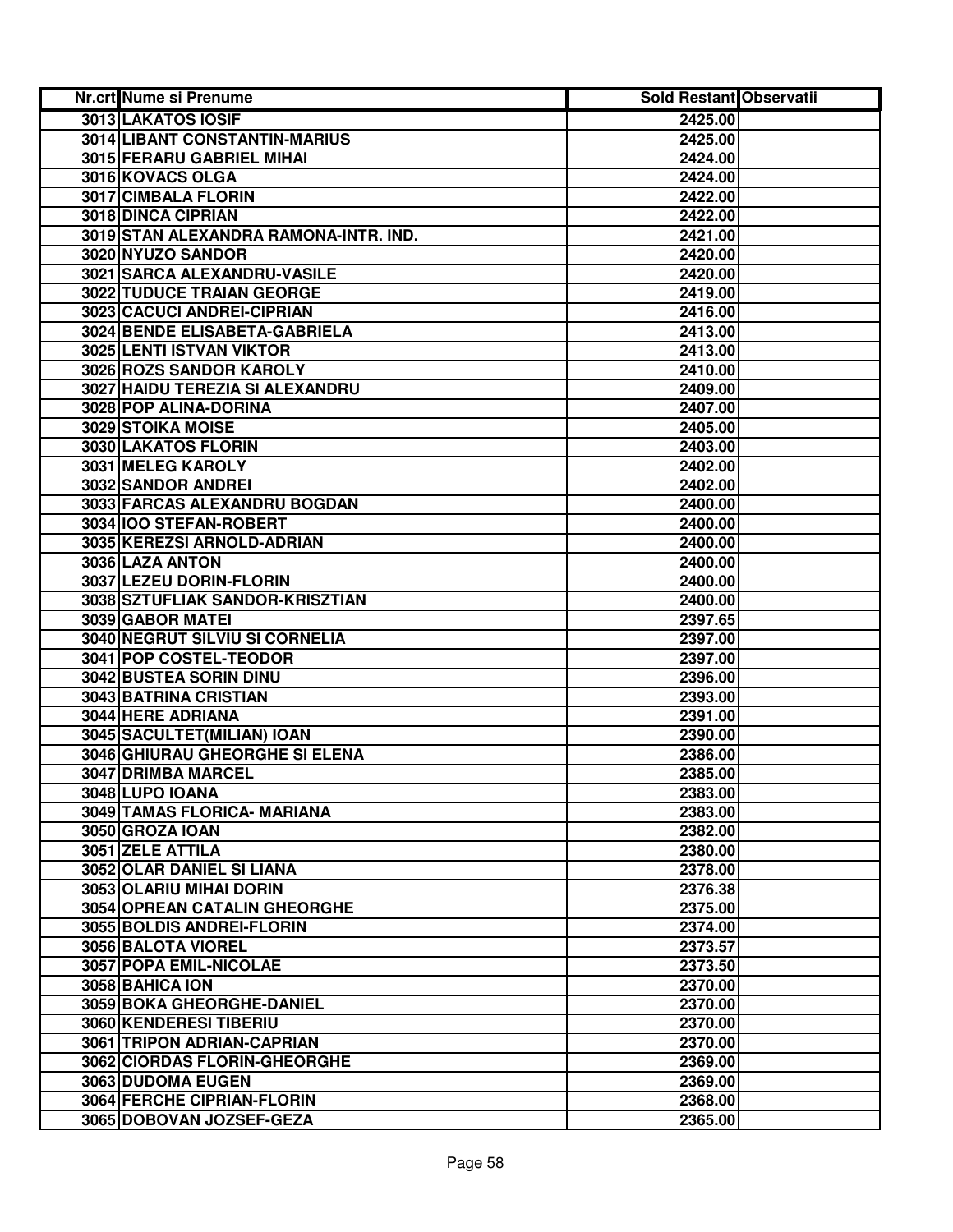| Nr.crt Nume si Prenume                                   | Sold Restant Observatii |  |
|----------------------------------------------------------|-------------------------|--|
| 3066 RUSU CRISTINA-ANA                                   | 2363.64                 |  |
| 3067 SILAGHI NICOLAE-ALEXANDRU                           | 2362.00                 |  |
| 3068 PAUL FLORIN                                         | 2361.91                 |  |
| 3069 ESER ANA-LOREDANA                                   | 2359.00                 |  |
| 3070 QUESLATI NESRINE                                    | 2356.00                 |  |
| 3071 TARI ZOLTAN ANDRAS                                  | 2354.00                 |  |
| 3072 BOGDAN VIOREL                                       | 2353.00                 |  |
| 3073 HORHAT ROBERT-GHEORGHE                              | 2353.00                 |  |
| 3074 MARC SEBASTIAN-FLORIAN                              | 2353.00                 |  |
| 3075 BORZ LIVIU-AUGUSTIN                                 | 2352.00                 |  |
| 3076 CANDIT INA                                          | 2350.00                 |  |
| 3077 CORA CRISTIAN-PETRU                                 | 2350.00                 |  |
| 3078 IVANYI ERZSEBET SI IOAN                             | 2350.00                 |  |
| 3079 LACATUS MARIUS-SANDOR                               | 2350.00                 |  |
| 3080 SIPOS EUGEN CRISTIAN                                | 2349.00                 |  |
| 3081 KAJCZA TIBOR SI MARTA                               | 2345.00                 |  |
| 3082 SALAJEAN CRISTIAN-MIHAI                             | 2345.00                 |  |
| 3083 FODOR LADISLAU                                      | 2344.00                 |  |
| <b>3084 MAIER FLORIN</b>                                 | 2344.00                 |  |
| 3085 DEBELKA RICHARD LAJOS                               | 2343.00                 |  |
| 3086 GUT ILEANA SI MOISE VLADUT                          | 2343.00                 |  |
| 3087 VENTEL GHEORGHE                                     | 2343.00                 |  |
| 3088 GUTI DORU-FLORIN SI SANDA-LEONICA                   | 2341.00                 |  |
| 3089 GALVEZ RAMIREZ ISRAEL                               | 2340.00                 |  |
| 3090 NICOARA PAUL MARIN                                  | 2340.00                 |  |
| 3091 SZATMARI LAJOS-ROBERT                               | 2340.00                 |  |
| 3092 VOICU CONSTANTIN                                    | 2340.00                 |  |
| 3093 MAGHIAR NICOLAE                                     | 2339.00                 |  |
| 3094 NONEA VIOREL                                        | 2339.00                 |  |
| 3095 BARNA TIBERIU                                       | 2338.00                 |  |
| 3096 ARDELEAN CONSTANTA SI IGNA FLORIAN                  | 2337.00                 |  |
| 3097 BENTA OCTAVIAN- OVIDIU - BIROU INDIVIDUAL DE ARHITE | 2337.00                 |  |
| 3098 ISZTOYKA LUDOVIC                                    | 2335.00                 |  |
| 3099 ZAMAR LOREDANA-MARIA                                | 2335.00                 |  |
| 3100 EPLI EMA                                            | 2334.00                 |  |
| 3101 TOCUT CRISTIAN-FLORIAN                              | 2333.00                 |  |
| 3102 COROI DAN NICOLAE                                   | 2332.00                 |  |
| 3103 CONTU VASILE COSTEL                                 | 2330.00                 |  |
| 3104 COVACIU FLOARE                                      | 2330.00                 |  |
| 3105 GABOR IOAN SI MANDRA                                | 2329.00                 |  |
| 3106 TOTH ATTILA                                         | 2329.00                 |  |
| 3107 GABOR ISTVAN                                        | 2328.00                 |  |
| 3108 MOGA RADU-FLORIN SI ROMINA-CRISTINA                 | 2328.00                 |  |
| 3109 SCHMAUSZ ANNAMARIA                                  | 2328.00                 |  |
| 3110 BIRAU FLORIN-AUREL                                  | 2326.00                 |  |
| 3111 ARON IOSIF-ALEXANDRU                                | 2325.00                 |  |
| 3112 CZIRIAK GEORGETA-OLIMPIA                            | 2319.00                 |  |
| 3113 MILIAN TABITA-MARIA                                 | 2318.00                 |  |
| 3114 TOMA ALEXANDRU                                      | 2317.00                 |  |
| 3115 BICA DAN-GEORGE SI ANCA-VALERIA                     | 2315.00                 |  |
| 3116 CABINET DE AVOCATURA- LAZEA COSMIN                  | 2315.00                 |  |
| 3117 CERNEA RAMONA                                       | 2314.00                 |  |
| 3118 CABA ZOLTAN SI FRANCISCA                            | 2313.00                 |  |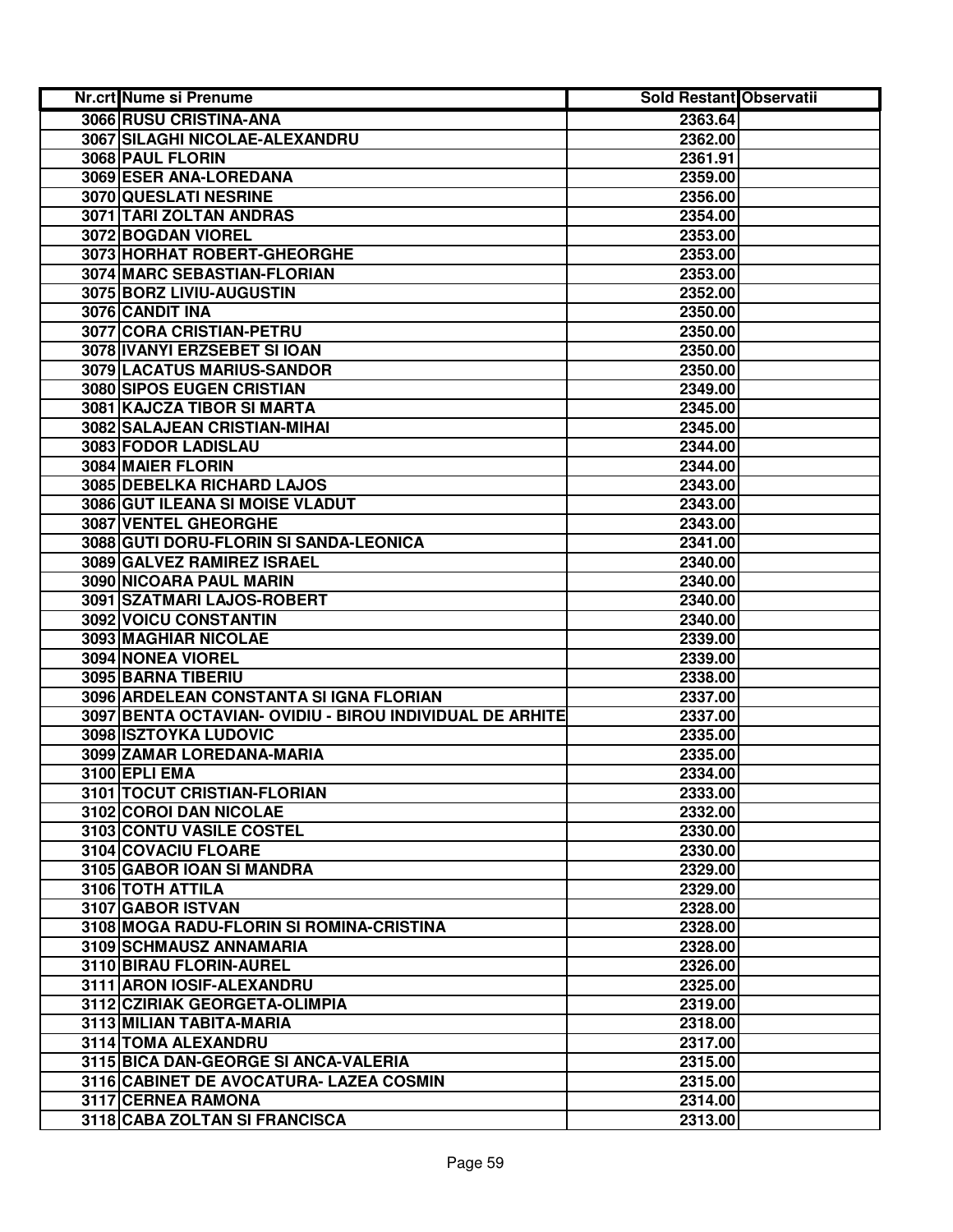| Nr.crt Nume si Prenume                                            | <b>Sold Restant Observatii</b> |
|-------------------------------------------------------------------|--------------------------------|
| <b>3119 DOMBI ROMULUS EDUARD</b>                                  | 2312.00                        |
| 3120 HENDRE ERNO                                                  | 2310.00                        |
| 3121 KOVACS FRANCISC                                              | 2308.00                        |
| 3122 MOISI GHEORGHE DANUT                                         | 2306.00                        |
| 3123 LELEA RAZVAN                                                 | 2303.56                        |
| 3124 KURUCZ PAUL FRANCISC                                         | 2303.00                        |
| 3125 BARANYKA MARGIT                                              | 2300.00                        |
| 3126 CIARNAU MANUELA OLIMPIA                                      | 2300.00                        |
| 3127 DIACONU OANA-AMALIA                                          | 2300.00                        |
| 3128 FAZEKAS IANOS                                                | 2300.00                        |
| 3129 GABOR IANCU                                                  | 2300.00                        |
| 3130 KOVARI BELA                                                  | 2300.00                        |
| 3131 OKROS ZOLTAN                                                 | 2300.00                        |
| 3132 PALCZERT NORBERT-EMIL                                        | 2300.00                        |
| 3133 POPA OVIDIU                                                  | 2300.00                        |
| 3134 SFERLE FLORIN-OVIDIU                                         | 2300.00                        |
| 3135 POPA DANIEL-CORNEL SI FELICIA                                | 2298.00                        |
| 3136 MADAU ADRIAN-PETRU                                           | 2297.00                        |
| 3137 MUNTEANU ADRIAN-VASILE                                       | 2297.00                        |
| 3138 BENYO ROZALIA                                                | 2295.00                        |
| 3139 DRINDA ALIN-SIMION                                           | 2295.00                        |
| 3140 GHERGHELES BOGDAN LIVIU                                      | 2295.00                        |
| 3141 SZABO ZOLTAN                                                 | 2294.00                        |
| 3142 TANCA ADRIAN GHEORGHE                                        | 2294.00                        |
| 3143 TRIPA IOANA ADELINA                                          | 2292.50                        |
| 3144 BLAGE SERGIU-FLORIN                                          | 2291.00                        |
| 3145 LUCACI CLAUDIA-RAMONA                                        | 2291.00                        |
| 3146 MIKLOS ELENA SI MARTIN                                       | 2289.00                        |
| 3147 TICU DIANA IOLANDA                                           | 2287.00                        |
| 3148 HUTTNER ZOLTAN                                               | 2286.00                        |
| 3149 PARLOG ALINA-ELISABELA SI POPA DANIELA                       | 2285.00                        |
| 3150 LAZAR RENATA-KATALIN                                         | 2281.00                        |
| 3151 BAMFI SANDOR ZOLTAN                                          | 2280.00                        |
| 3152 VARGA IOSIF-ALIN                                             | 2280.00                        |
| 3153 GAL ATTILA                                                   | 2279.00                        |
| 3154 NAGY ZSOLT                                                   | 2279.00                        |
| 3155 DUMITRASCU ALIN-GHEORGHE<br>3156 POP IULIA-GEORGETA SI SAMIR | 2278.00                        |
|                                                                   | 2277.00                        |
| 3157 DAVID NORBERT-JOZSEF<br>3158 SALAGEAN VIOREL SI CRISTIAN     | 2275.00<br>2273.00             |
| <b>3159 DUTCAS NICOLAE-DANIEL</b>                                 | 2270.00                        |
| 3160 GABOR GABOR                                                  | 2270.00                        |
| 3161 KOLUMPAR IOAN                                                | 2270.00                        |
| 3162 PETYAR SZABOLCS-LASZLO SI TUNDE                              | 2269.00                        |
| 3163 GABOR IOAN                                                   | 2268.00                        |
| 3164 VLAD FLORIAN                                                 | 2267.00                        |
| 3165 MOLDOVAN GHE.                                                | 2266.00                        |
| 3166 SABIE SERGIU CONSTANTIN                                      | 2265.00                        |
| 3167 ARDELEAN CONSTANTIN                                          | 2261.00                        |
| 3168 HORGA IOANA                                                  | 2261.00                        |
| 3169 MALITA FLORIN                                                | 2258.00                        |
| 3170 PACURAR DAN MARCEL                                           | 2257.00                        |
| 3171 BOZU LORELIA                                                 | 2256.00                        |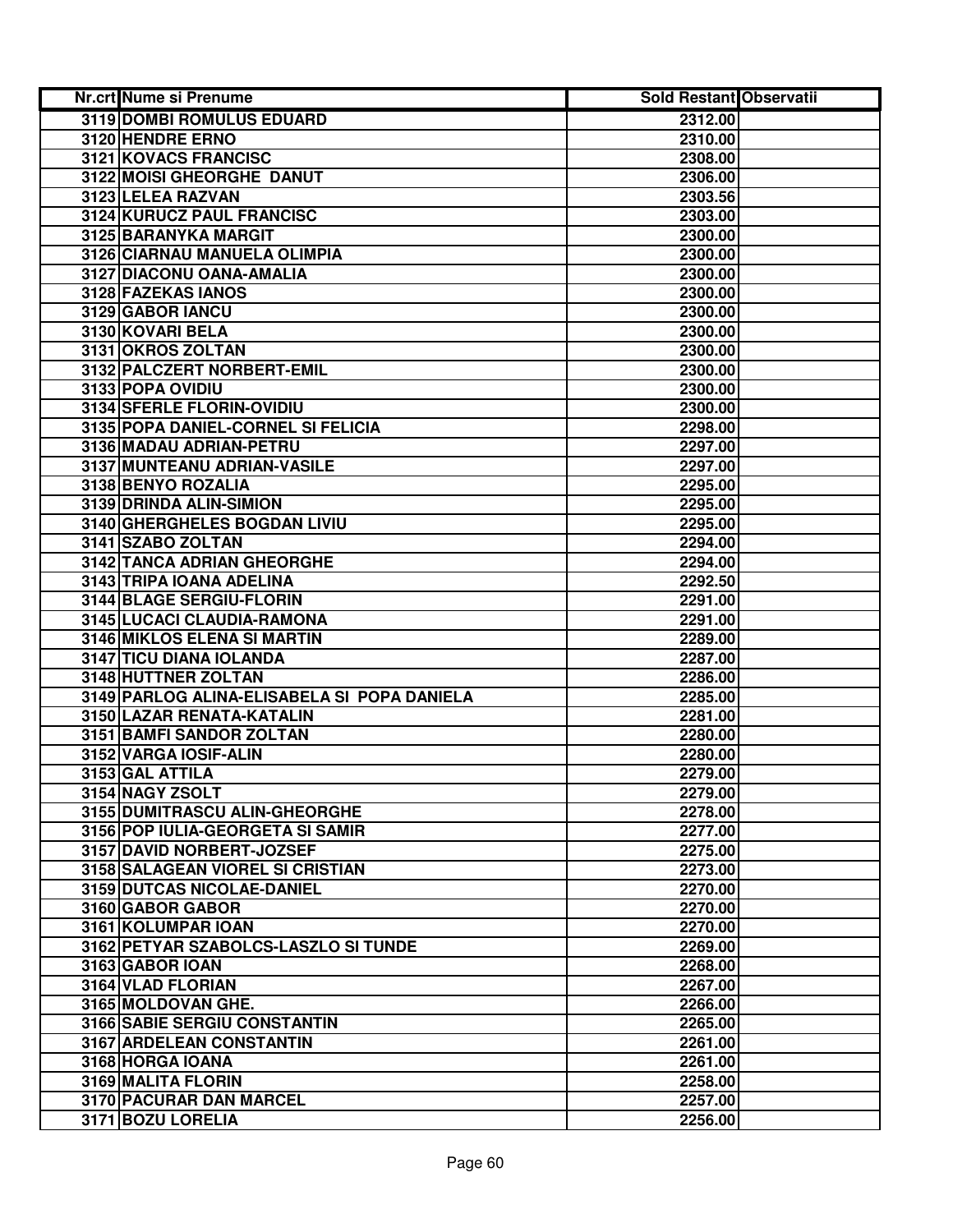| Nr.crt Nume si Prenume                         | <b>Sold Restant Observatii</b> |  |
|------------------------------------------------|--------------------------------|--|
| 3172 MINDRUTIU EDUARD NORBERT                  | 2255.00                        |  |
| 3173 BALBONI FERDINANDO SI MELINTE ELENA-ALINA | 2253.00                        |  |
| 3174 BALOGH KATALIN                            | 2253.00                        |  |
| 3175 CSIKAI ESTERA-ZSOFIA                      | 2253.00                        |  |
| 3176 SOVARSCHI MARIUS-DORIN                    | 2253.00                        |  |
| 3177 CRISTEA CRISTIAN NICOLAE                  | 2252.00                        |  |
| 3178 FEHER CAROL-NICOLAE                       | 2250.00                        |  |
| 3179 LOKOS JANOS-IOSIF                         | 2250.00                        |  |
| 3180 MOLDOVAN RADU-GEORGE                      | 2250.00                        |  |
| 3181 PANTEA SORIN-ALEXANDRU                    | 2250.00                        |  |
| <b>3182 TOMELE CONSTANTIN SI FLORICA</b>       | 2250.00                        |  |
| 3183 VAIDA DANIELA                             | 2250.00                        |  |
| 3184 VID MARIUS                                | 2250.00                        |  |
| 3185 CIADI STEFAN SI DANIELA                   | 2249.00                        |  |
| 3186 HENDRE IOAN                               | 2249.00                        |  |
| 3187 SZILAGYI IOSIF SI IULIANA                 | 2249.00                        |  |
| 3188 SPAGNUOLO MARIA                           | 2248.00                        |  |
| <b>3189 NAGY KATALIN</b>                       | 2247.00                        |  |
| <b>3190 FAUR CORNEL BOGDAN</b>                 | 2244.00                        |  |
| 3191 FOTACHE FLORIN                            | 2244.00                        |  |
| 3192 ONACA DORIN                               | 2242.12                        |  |
| 3193 GABOR MATEI                               | 2241.00                        |  |
| 3194 NAGHI IOAN SI FLORICA                     | 2241.00                        |  |
| 3195 VASS TIBOR                                | 2238.00                        |  |
| 3196 NENCIU MARIAN-TRAIAN                      | 2236.50                        |  |
| 3197 GABOR IANCU                               | 2234.00                        |  |
| 3198 ILIE ADRIAN OVIDIU                        | 2234.00                        |  |
| 3199 TRIFAN CATALINA-LUMINITA                  | 2234.00                        |  |
| 3200 NAGY-ERDEI ISTVAN                         | 2230.61                        |  |
| 3201 CHAMBRE ADRIAN                            | 2230.00                        |  |
| 3202 NAGY SIGHISMUND-NICOLAE                   | 2230.00                        |  |
| 3203 OPRIS DUMITRU                             | 2230.00                        |  |
| 3204 OLAR DANUT                                | 2229.00                        |  |
| 3205 LUCUTA DANIEL-MIRCEA                      | 2228.00                        |  |
| 3206 GABOR GABI                                | 2225.00                        |  |
| 3207 CATANA ION                                | 2220.00                        |  |
| 3208 CIPLEU DANIEL-ANDREI                      | 2220.00                        |  |
| 3209 POINAR DUMITRU-ADRIAN                     | 2220.00                        |  |
| 3210 STRIZU DIANA RUXANDRA                     | 2219.17                        |  |
| 3211 ARON SANDOR                               | 2219.00                        |  |
| 3212 TOCAI TRAIAN                              | 2219.00                        |  |
| <b>3213 TINCA ADRIAN</b>                       | 2217.50                        |  |
| 3214 LAZAR OLIVER                              | 2216.00                        |  |
| 3215 ABRUDAN ALIN DANIEL                       | 2214.00                        |  |
| 3216 MURG FLORIN-CLAUDIU                       | 2212.50                        |  |
| 3217 BALINT IOAN                               | 2212.00                        |  |
| 3218 GHILEA BOGDAN IOAN                        | 2211.00                        |  |
| 3219 ROSTAS EMIL                               | 2211.00                        |  |
| 3220 BOTAU SANDU - IOAN                        | 2210.00                        |  |
| 3221 LINGURAR VERONICA                         | 2209.00                        |  |
| 3222 COVACI CLAUDIU-FLORIN                     | 2207.00                        |  |
| 3223 ERDEI TIBERIU                             | 2207.00                        |  |
| 3224 GHETE ADRIAN-FLORIN                       | 2205.79                        |  |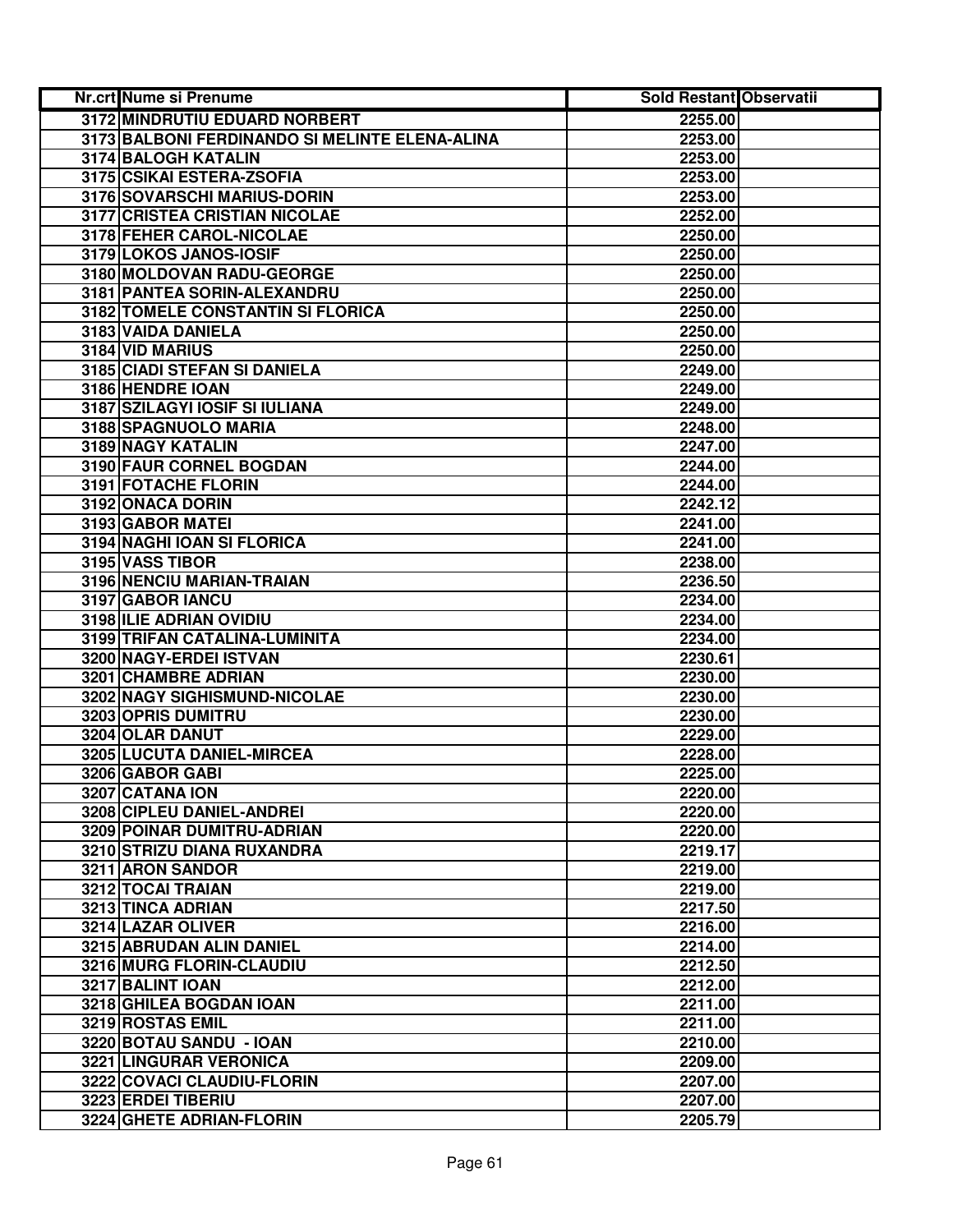| Nr.crt Nume si Prenume                         | <b>Sold Restant Observatii</b> |  |
|------------------------------------------------|--------------------------------|--|
| 3225 POP IOAN CRISTIAN                         | 2204.50                        |  |
| 3226 MUNTEANU DOINA                            | 2202.00                        |  |
| 3227 BIRAU IONUT PAVEL                         | 2200.00                        |  |
| 3228 BRANDUSAN FLORIN                          | 2200.00                        |  |
| 3229 CIURAR GEZA-ALEXANDRU                     | 2200.00                        |  |
| 3230 GABOR CLARA                               | 2200.00                        |  |
| 3231 IOVAN FLORIAN                             | 2200.00                        |  |
| 3232 KONKOLY BETINA                            | 2200.00                        |  |
| 3233 NAGY ALEXANDRU                            | 2200.00                        |  |
| 3234 NOANEA TRAIAN                             | 2200.00                        |  |
| 3235 VURA FRANCISC-MIHAI                       | 2200.00                        |  |
| 3236 BUCUREAN MARIANA-VETUTA                   | 2198.00                        |  |
| 3237 BOGDAN ADRIAN                             | 2195.00                        |  |
| 3238 MOHACI JOZSEF-AUGUSTIN                    | 2193.00                        |  |
| 3239 SOTIUT MIHAELA CORINA                     | 2193.00                        |  |
| 3240 BALOGH ALEXANDRU                          | 2192.00                        |  |
| 3241 HALACU GABRIELA                           | 2192.00                        |  |
| 3242 PANTEA PAUL-SORIN                         | 2192.00                        |  |
| 3243 BIRZANU CRISTINA-ANGELA                   | 2191.00                        |  |
| 3244 IOVAN FLORIN-CLAUDIU                      | 2189.86                        |  |
| 3245 CABA PETRU SI BIANCA                      | 2187.00                        |  |
| 3246 CARTIS SERGIU-DAN                         | 2187.00                        |  |
| 3247 ROTAR DANIEL                              | 2187.00                        |  |
| 3248 AVRAM BOGDAN-FLORIN                       | 2181.00                        |  |
| 3249 BOCA COLOMAN                              | 2180.00                        |  |
| 3250 GABOR MATEI                               | 2180.00                        |  |
| 3251 BREDICEANU MARIUS-CAIUS                   | 2179.00                        |  |
| 3252 MESAROS ANCA-LACRIMIOARA                  | 2177.79                        |  |
| 3253 MIRON AMBROZIE-CORNEL                     | 2177.00                        |  |
| 3254 BAYCZAR MARCU-DUMITRU                     | 2175.03                        |  |
| 3255 PLES MARIUS-CRISTIAN                      | 2175.00                        |  |
| 3256 ARON MARIUS                               | 2174.00                        |  |
| 3257 CHIPE IONEL SI FLORICA                    | 2171.38                        |  |
| 3258 GELBERT SAMUIL                            | 2171.00                        |  |
| 3259 SZERB ALEXANDRU                           | 2171.00                        |  |
| 3260 ALBUT FLORIAN CORNEL                      | 2170.00                        |  |
| 3261 HURBAN IOAN                               | 2170.00                        |  |
| 3262 NAZSE JANOS                               | 2170.00                        |  |
| 3263 OZOHANICS IOAN                            | 2170.00                        |  |
| <b>3264 POPA CIPRIAN DANIEL</b>                | 2170.00                        |  |
| 3265 REZMUVES MIHAI                            | 2170.00                        |  |
| <b>3266 BOKOR ANTAL</b>                        | 2169.84                        |  |
| 3267 BARNA RADU                                | 2168.00                        |  |
| 3268 COROIU FLORINA-CODRUTA SI GHEORGHE-SERGIU | 2168.00                        |  |
| 3269 KLINCSE IOSIF-VASILE                      | 2168.00                        |  |
| 3270 SAVITCHI CRISTINA-SILVIA                  | 2167.18                        |  |
| 3271 KISS GYULA                                | 2166.30                        |  |
| 3272 CZUCZURA GHEORGHE                         | 2165.00                        |  |
| 3273 GHERMAN TRAIAN SI ANA                     | 2165.00                        |  |
| 3274 LUCACIU-BOKENYI MARIUS-ALIN               | 2165.00                        |  |
| 3275 MICLAU CRISTIAN PETRU                     | 2162.50                        |  |
| 3276 SACADATI AMALIA-ANCA                      | 2161.00                        |  |
| 3277 TESAN EUGEN-NISTOR                        | 2161.00                        |  |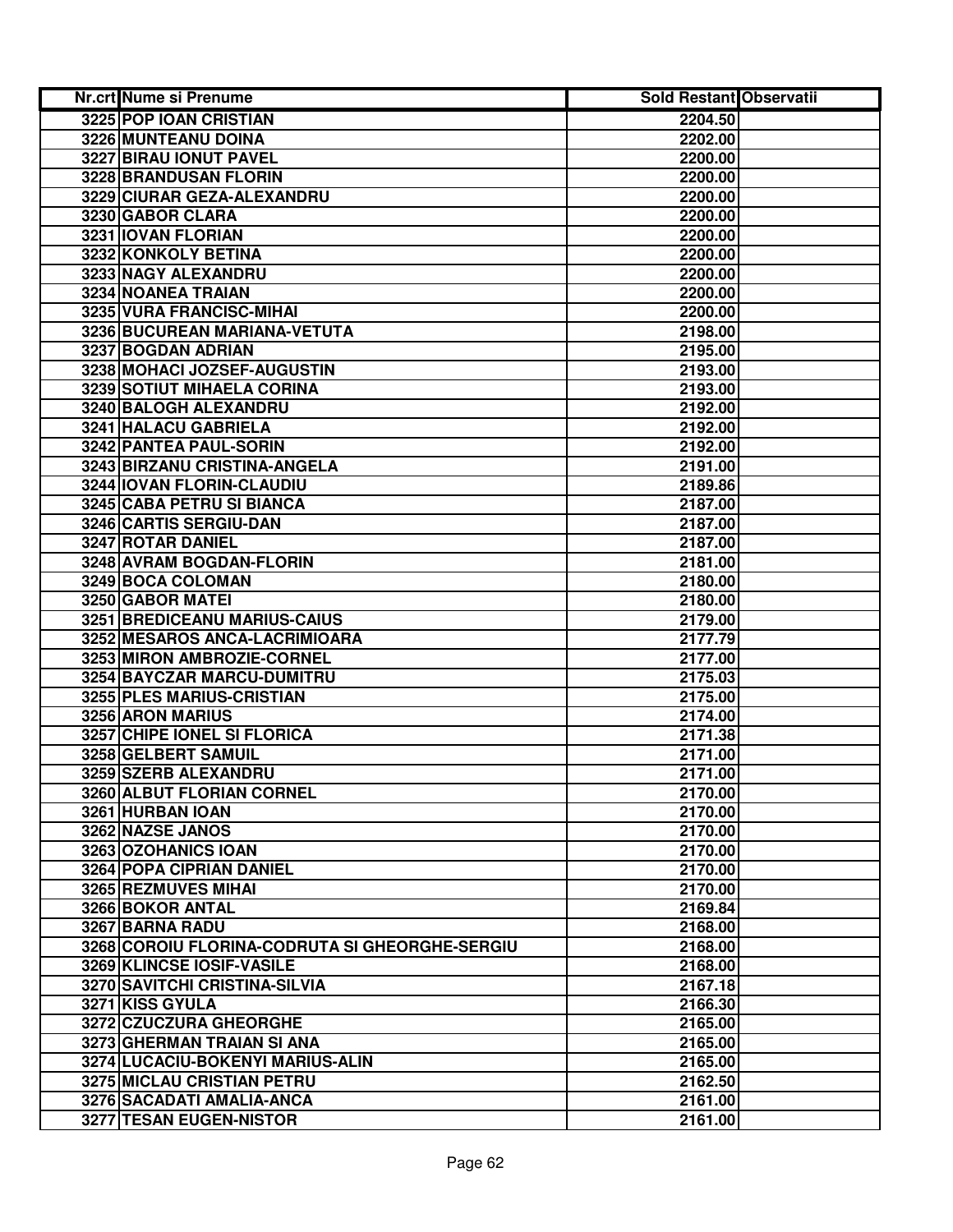| Nr.crt Nume si Prenume                           | Sold Restant Observatii |  |
|--------------------------------------------------|-------------------------|--|
| 3278 BOJTE REGHINA-MARA                          | 2160.00                 |  |
| 3279 DASCALU CONSTANTIN                          | 2159.00                 |  |
| 3280 BONDOR VIORICA                              | 2158.00                 |  |
| 3281 DUMITRAS ADINA-DANA                         | 2156.48                 |  |
| 3282 PATRONEA AUREL SI MIOARA-DANIELA            | 2156.00                 |  |
| 3283 SZUCS CSABA LASZLO                          | 2156.00                 |  |
| 3284 TIPLEA ADRIAN                               | 2152.00                 |  |
| 3285 FAT COSMIN-FLORIN                           | 2151.00                 |  |
| 3286 SZELES ANA ILEANA SI LATA VIORICA-ELISABETA | 2151.00                 |  |
| 3287 UNGUREANU NICOLETA DANA                     | 2151.00                 |  |
| 3288 CHIS LAZAR                                  | 2150.00                 |  |
| 3289 SZILAGYI MIKLOS-JENO                        | 2150.00                 |  |
| 3290 TOTH JANOS                                  | 2150.00                 |  |
| 3291 ILIE COSMIN-MARIAN                          | 2149.00                 |  |
| 3292 FOTACHE IONEL-GHEORGHE                      | 2148.00                 |  |
| 3293 TOTH LUDOVIC                                | 2148.00                 |  |
| 3294 DAVID CONSTANTIN-EUGEN                      | 2146.00                 |  |
| 3295 TAR KAROLY- SHALOM                          | 2145.00                 |  |
| <b>3296 ISZTOIKA GAVRIL</b>                      | 2144.56                 |  |
| 3297 SABAU RALUCA-BOGDANA                        | 2144.00                 |  |
| 3298 COLTA DIANA ELISABETA                       | 2140.00                 |  |
| 3299 IANCEU CORNEL-SORIN                         | 2140.00                 |  |
| 3300 BALLA ROBERT GYORGY                         | 2135.00                 |  |
| 3301 CIURAR VIOLETA                              | 2135.00                 |  |
| 3302 BARDAS CLAUDIA-LIANA                        | 2134.15                 |  |
| 3303 BEJUSCA ANGELICA-RODICA                     | 2134.00                 |  |
| 3304 ANGELESCU LENUTA-NICULINA                   | 2133.00                 |  |
| 3305 SONEA TEODORA-VIORICA                       | 2133.00                 |  |
| 3306 ONACA GHEORGHE-FLORIAN SI TUNDE-MIRABELA    | 2131.00                 |  |
| 3307 FARCAS DANIEL-ADRIAN                        | 2130.80                 |  |
| 3308 HUMADI SALEM                                | 2130.00                 |  |
| 3309 MAKLUCZ LAJOS-LEVENTE                       | 2130.00                 |  |
| 3310 POLEAC NICOLAE                              | 2130.00                 |  |
| 3311 SZEKELY LASZLO                              | 2130.00                 |  |
| 3312 VARGA GHEORGHE                              | 2130.00                 |  |
| 3313 TOMELE IRINA ELISABETA                      | 2129.35                 |  |
| 3314 POPA HOREA-SILVIU                           | 2129.00                 |  |
| 3315 BENTAN ANGELA                               | 2127.00                 |  |
| 3316 KONYARI ZOLTAN TIBOR                        | 2126.00                 |  |
| 3317 CARLIG RAZVAN                               | 2124.00                 |  |
| 3318 MIKLOS GABRIEL-MARTON                       | 2124.00                 |  |
| 3319 PUIU PETRICA                                | 2124.00                 |  |
| 3320 FAZEKAS GHEORGHE SI MARGARETA               | 2123.00                 |  |
| 3321 RAT MARCEL-NICOLAE                          | 2122.13                 |  |
| 3322 POP MIRCEA                                  | 2122.00                 |  |
| 3323 BUBELA IOSIF MARIUS                         | 2120.00                 |  |
| 3324 FILIMON AUREL-SEBASTIAN                     | 2120.00                 |  |
| 3325 ILISIE GHEORGHE SI ANCUTA                   | 2120.00                 |  |
| 3326 POP CATALIN REMUS                           | 2120.00                 |  |
| 3327 STANESCU ALEXANDRU-MARIUS                   | 2120.00                 |  |
| 3328 STIUBE PETRU                                | 2120.00                 |  |
| 3329 BIRTA FERENCZ INTR. INDIV.                  | 2117.00                 |  |
| 3330 IVAN VLAD - ADRIAN SI IVAN DRAGOS           | 2115.00                 |  |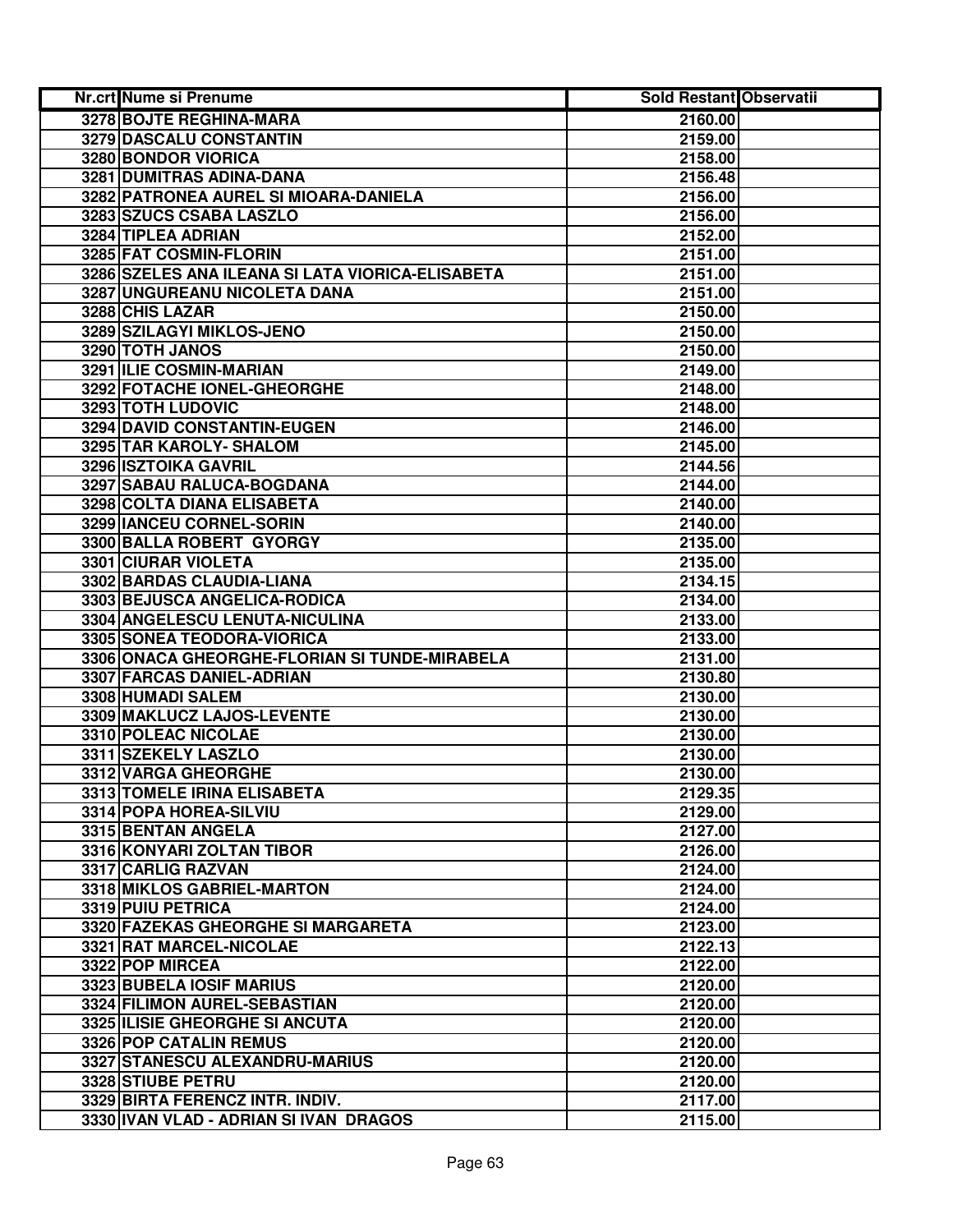| Nr.crt Nume si Prenume                | Sold Restant Observatii |  |
|---------------------------------------|-------------------------|--|
| 3331 ODEV MUSTAFA                     | 2114.00                 |  |
| 3332 POP ANCA-MANUELA                 | 2114.00                 |  |
| 3333 BACI VIORICA SI KONDOR ARPAD     | 2112.00                 |  |
| 3334 HARSANYI-CRET ISTVAN-SANDOR      | 2110.00                 |  |
| 3335 POP ALIN-MIHAI                   | 2110.00                 |  |
| 3336 BLANARU-MAIER IULIA              | 2106.50                 |  |
| 3337 HIRCA LUMINITA-CATALINA          | 2104.00                 |  |
| 3338 POP ZOLTAN SI MONIKA CRISTINA    | 2102.00                 |  |
| 3339 BENCZIK KLARA                    | 2100.00                 |  |
| <b>3340 CHISE VALERIAN FLORIN</b>     | 2100.00                 |  |
| 3341 GABOR JANOS                      | 2100.00                 |  |
| 3342 KISS ELISABETA                   | 2100.00                 |  |
| 3343 OROSZ GYONGYI                    | 2100.00                 |  |
| 3344 SIRBU CONSTANTIN-EDUARD          | 2100.00                 |  |
| 3345 ZOICA SORIN-CONSTANTIN           | 2100.00                 |  |
| 3346 MADUTA IOAN -MARCEL              | 2099.00                 |  |
| 3347 PIRTEA PAUL-RAZVAN               | 2095.00                 |  |
| 3348 BOLOGAN ROBERT                   | 2094.00                 |  |
| 3349 SILAGHI ANTONETA                 | 2094.00                 |  |
| 3350 IOSIF VASILE-FLORIN SI NATALIA   | 2093.00                 |  |
| 3351 MOTOC SEBASTIAN-RUBEN            | 2092.00                 |  |
| 3352 DOBRE CONSTANTIN                 | 2090.51                 |  |
| 3353 ISTOICA LUDOVIC                  | 2090.00                 |  |
| 3354 PAP IULIU                        | 2090.00                 |  |
| 3355 SANDU ILIE                       | 2090.00                 |  |
| 3356 DUME SORIN - MARIAN SI VALENTINA | 2089.00                 |  |
| 3357 FERKE CRISTIAN-FLORIN            | 2085.00                 |  |
| 3358 PATAKI IULIU                     | 2085.00                 |  |
| 3359 VASADI CARMEN ANTOANETA          | 2085.00                 |  |
| 3360 CIMPIAN RADU                     | 2084.00                 |  |
| 3361 ONICA IOAN SI ANAMARIA           | 2084.00                 |  |
| 3362 MACIU ALEXANDRU-EMANUIL          | 2082.00                 |  |
| 3363 HARSAN EUGEN                     | 2081.00                 |  |
| 3364 SZABO ROZALIA SI FRANCISC        | 2081.00                 |  |
| 3365 BACANA LIVIU                     | 2080.00                 |  |
| 3366 GABOR GHIZELA                    | 2080.00                 |  |
| 3367 SALAMON RUXANDRA SHEILLA         | 2080.00                 |  |
| 3368 VLASIN CODRUTA-MARIANA           | 2079.43                 |  |
| 3369 MORAR IOAN SI SANDA MIRELA       | 2079.00                 |  |
| 3370 SILAGHI RADU                     | 2079.00                 |  |
| 3371 ORBAI LILIANA-HERMINA            | 2077.00                 |  |
| 3372 HENDRE FELICIAN                  | 2075.00                 |  |
| 3373 BRUDASCA DANUT                   | 2074.00                 |  |
| 3374 JOREANU VEACESLAV                | 2074.00                 |  |
| 3375 STEGAROIU ADRIAN                 | 2074.00                 |  |
| 3376 MADA DAVID MIHAI                 | 2070.44                 |  |
| 3377 HEBRISTEAN SERGIU-DOREL          | 2070.00                 |  |
| 3378 MARCUS FLORINA-ALINA             | 2070.00                 |  |
| 3379 ISZTOIKA STEFAN                  | 2069.00                 |  |
| 3380 NAGY CSABA-ISTVAN                | 2069.00                 |  |
| 3381 SZABO KAROLY                     | 2069.00                 |  |
| 3382 CIRIL SANDU-JULIEN               | 2067.00                 |  |
| 3383 AMARGHIOALEI SENORA ANGELICA     | 2064.62                 |  |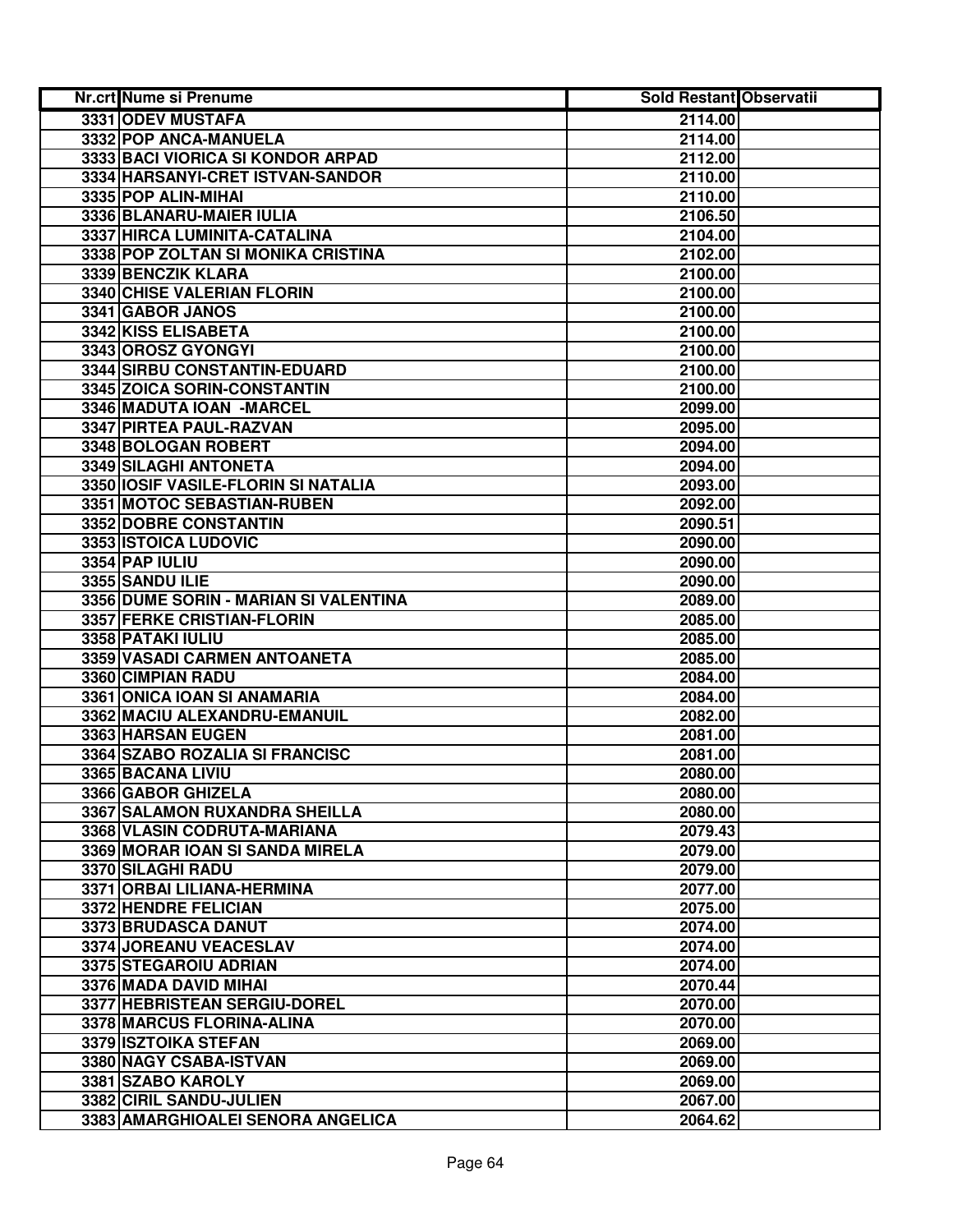| Nr.crt Nume si Prenume            | <b>Sold Restant Observatii</b> |  |
|-----------------------------------|--------------------------------|--|
| 3384 BARAR ERZSEBET               | 2064.00                        |  |
| 3385 BORDAS DAN-CRISTIAN          | 2064.00                        |  |
| 3386 BOZGAN GHEORGHINA            | 2064.00                        |  |
| 3387 PAIUS LUCIA                  | 2064.00                        |  |
| 3388 POPA DANIEL-CIPRIAN          | 2063.54                        |  |
| 3389 JURCUT OCTAVIAN              | 2061.00                        |  |
| 3390 RADU LIVIU SI CARMEN-CORINA  | 2061.00                        |  |
| 3391 STOIE DANIELA FLORENTINA     | 2061.00                        |  |
| 3392 GABOR MATEI                  | 2060.00                        |  |
| 3393 KOSZEGI SANDOR               | 2060.00                        |  |
| 3394 MANYAK ERIK-VIKTOR           | 2059.00                        |  |
| 3395 VESA IOAN-FLORIN             | 2058.00                        |  |
| 3396 CRUCERU VALENTIN             | 2057.00                        |  |
| 3397 BELDEA CRISTINA-BARBARA      | 2056.00                        |  |
| 3398 OMUT PETRU                   | 2055.00                        |  |
| 3399 SZABO CLAUDIA-MARIA          | 2055.00                        |  |
| 3400 BELENYI FRANCISC             | 2054.00                        |  |
| 3401 MUSCAS IOSIF SI RODICA       | 2051.00                        |  |
| 3402 LUCIAN IOAN                  | 2050.00                        |  |
| 3403 MORUT DOINA                  | 2050.00                        |  |
| 3404 TOMELE COSMIN GHEORGHE       | 2050.00                        |  |
| 3405 VARGA EMIL-GERENI            | 2050.00                        |  |
| 3406 VENTEL TIBOR                 | 2050.00                        |  |
| 3407 CHIRICA GRIGORE              | 2049.00                        |  |
| 3408 BURCA ROXANA                 | 2048.00                        |  |
| 3409 MATE LUDOVIC                 | 2045.60                        |  |
| 3410 DUMITRESCU CORNEL            | 2045.00                        |  |
| 3411 KECSKES IOZSEF               | 2045.00                        |  |
| 3412 KOMIVES IMRE                 | 2043.00                        |  |
| 3413 BOTIS MARCELA                | 2041.00                        |  |
| 3414 ROSTAS PARDALIAN             | 2040.00                        |  |
| 3415 BOROS DAN ALEXANDRU          | 2038.00                        |  |
| 3416 POPA LIVIA                   | 2036.00                        |  |
| 3417 CURTUI AUREL                 | 2035.00                        |  |
| 3418 KAGYI LEVENTE FERENCZ        | 2035.00                        |  |
| 3419 NAGY JANOS                   | 2035.00                        |  |
| 3420 KOVACS KRISZTIAN CSABA       | 2034.00                        |  |
| 3421 KOVACS ZSOLT-CSABA           | 2032.00                        |  |
| 3422 STURZU MARIOARA MARIANA      | 2032.00                        |  |
| 3423 NEAGA CALIN-DANUT            | 2031.00                        |  |
| 3424 BUDAU REMUS-PETRU            | 2030.00                        |  |
| 3425 CUCU MIRCEA-MARIAN           | 2029.00                        |  |
| 3426 POP TEODOR                   | 2029.00                        |  |
| <b>3427 VARGA NICOLAE</b>         | 2028.95                        |  |
| 3428 MORVAI ELISAVETA             | 2027.00                        |  |
| 3429 ILISIA CORINA                | 2026.00                        |  |
| 3430 CHIS PETRU-DANIEL            | 2024.00                        |  |
| 3431 POPOVICI GHEORGHE SI MARIANA | 2024.00                        |  |
| 3432 DRAGAN TEODOR-DORIN SI ELENA | 2022.51                        |  |
| 3433 CRAINIC VIRAG                | 2021.00                        |  |
| 3434 CURPAS CALIN-FLORENTIN       | 2019.00                        |  |
| 3435 CORA CLAUDIU-FLORIN          | 2018.00                        |  |
| 3436 MESESAN CORIOLAN-CRISTIAN    | 2017.50                        |  |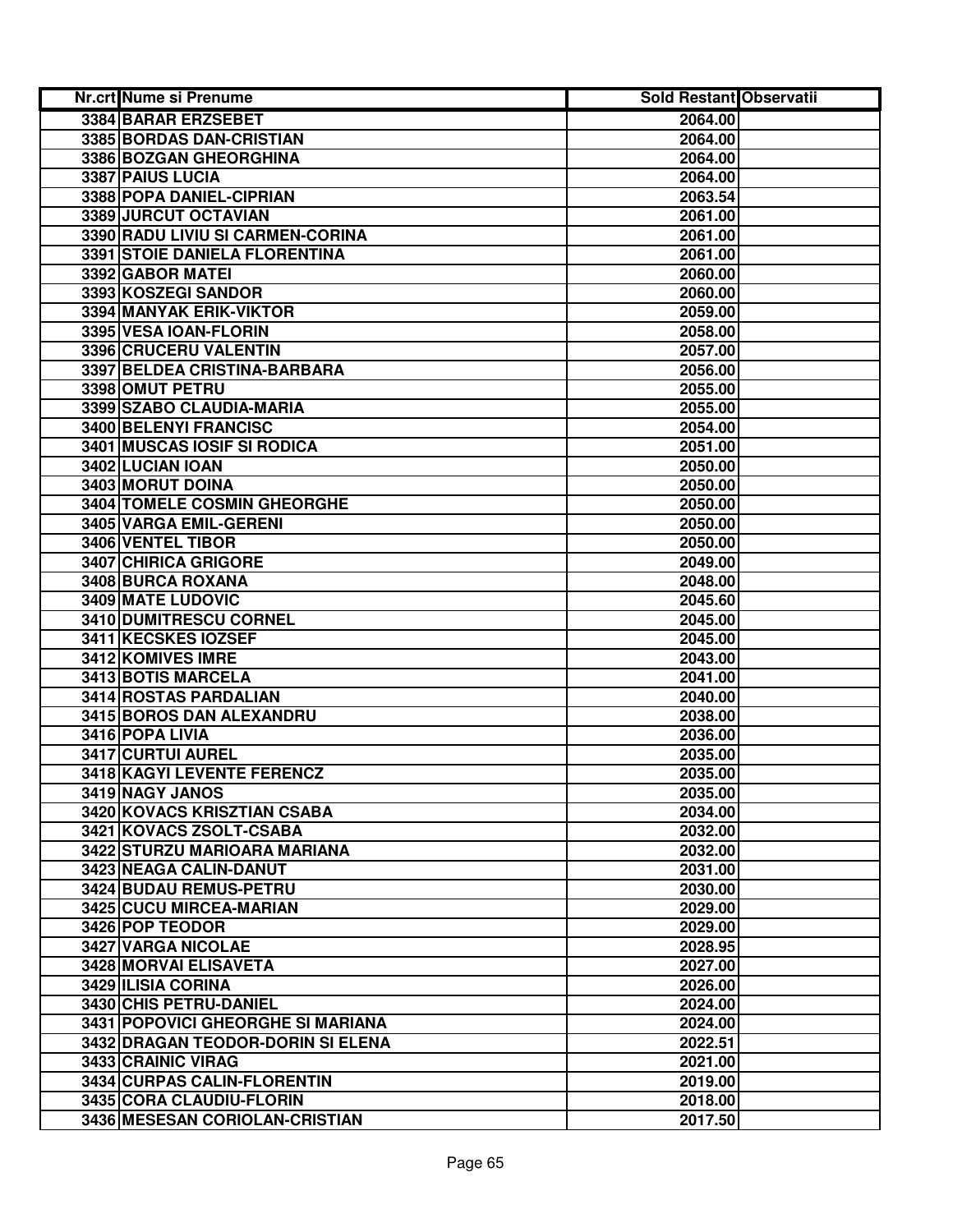| Nr.crt Nume si Prenume                      | <b>Sold Restant Observatii</b> |  |
|---------------------------------------------|--------------------------------|--|
| 3437 ALB ROMULUS                            | 2015.00                        |  |
| 3438 BOSCA-DAVID SEBASTIAN-NICOLAE          | 2014.00                        |  |
| 3439 BUZE GHEORGHE-SORIN                    | 2013.74                        |  |
| 3440 CIOCLU BOTOND-PETRU                    | 2011.00                        |  |
| <b>3441 IONESCU VALENTIN</b>                | 2009.00                        |  |
| 3442 POPOVICS GYULA-ZSOLT                   | 2009.00                        |  |
| <b>3443 ILIES IOAN</b>                      | 2007.50                        |  |
| 3444 MIHALI ANDREI SI MARIA                 | 2006.37                        |  |
| 3445 ALI ACHRAF                             | 2006.00                        |  |
| 3446 CSARNOK IOLANDA                        | 2006.00                        |  |
| 3447 MARINAU ROMAN-DAN                      | 2006.00                        |  |
| 3448 VISOIU CLAUDIU-MARIAN                  | 2006.00                        |  |
| 3449 IVAN MARIANA - RODICA                  | 2005.18                        |  |
| 3450 ROJAN NICOLAE                          | 2005.00                        |  |
| 3451 TAMAS GEZA-MIHALY                      | 2005.00                        |  |
| 3452 IAKOB RITA-GYONGYI                     | 2004.00                        |  |
| 3453 DEAC DOREL                             | 2001.00                        |  |
| 3454 MOLNAR ANDREA-ETELKA                   | 2001.00                        |  |
| 3455 ABU AHMAD HASSAN                       | 2000.00                        |  |
| 3456 ALBU SEBASTIAN-CLAUDIU                 | 2000.00                        |  |
| 3457 ALSAYED IBRAHIM ALMOWAFY ALSHHAT GOODA | 2000.00                        |  |
| 3458 ARDELEAN ADRIANA                       | 2000.00                        |  |
| 3459 ARON IOAN MARIUS                       | 2000.00                        |  |
| 3460 BACRITA ADRIAN                         | 2000.00                        |  |
| 3461 BADIA VALENTIN                         | 2000.00                        |  |
| 3462 BAJNOK ROBERT TIBOR                    | 2000.00                        |  |
| 3463 BALOGH-SOOS CSABA SI EVA-ANDREEA       | 2000.00                        |  |
| 3464 BEJAN MARIA-LIA                        | 2000.00                        |  |
| 3465 BERTOJA BEREND-ANDRAS-GYORGY           | 2000.00                        |  |
| 3466 BESENYI ANA MARIA                      | 2000.00                        |  |
| 3467 BIHARI SANDOR-ZSOLT                    | 2000.00                        |  |
| 3468 BLAGA LEONTINA                         | 2000.00                        |  |
| 3469 BLAJ LAVINIA                           | 2000.00                        |  |
| 3470 BODIU FLAVIA-DIANA                     | 2000.00                        |  |
| 3471 BORZ ADRIAN IOAN                       | 2000.00                        |  |
| 3472 BORZ CIPRIAN                           | 2000.00                        |  |
| 3473 BUGHIU PETRU CRISTIAN                  | 2000.00                        |  |
| 3474 BUKOVICS IMRE-ANDRAS                   | 2000.00                        |  |
| 3475 BULZAN NICOLETA-GEORGETA               | 2000.00                        |  |
| 3476 BUZDUGAN NICOLETA-ELENA                | 2000.00                        |  |
| 3477 CADAR MONICA-IOANA                     | 2000.00                        |  |
| 3478 CADAR SORIN DUMITRU SI ANGELA          | 2000.00                        |  |
| 3479 CALIN TAMARA                           | 2000.00                        |  |
| 3480 CHIRCEA ANDREA                         | 2000.00                        |  |
| 3481 CHITORAGA DINU                         | 2000.00                        |  |
| 3482 CLEJAN MELANIA                         | 2000.00                        |  |
| 3483 CONDRATOV SEBASTIAN                    | 2000.00                        |  |
| 3484 CORAS ADRIAN SERBAN                    | 2000.00                        |  |
| 3485 CORMOS ANETA RENATA                    | 2000.00                        |  |
| 3486 COSTACHE CARMEN-CRISTINA               | 2000.00                        |  |
| 3487 CRISAN FLORICA                         | 2000.00                        |  |
| 3488 CSORDAS IOAN                           | 2000.00                        |  |
| 3489 DANI ALEXANDRU FELIX                   | 2000.00                        |  |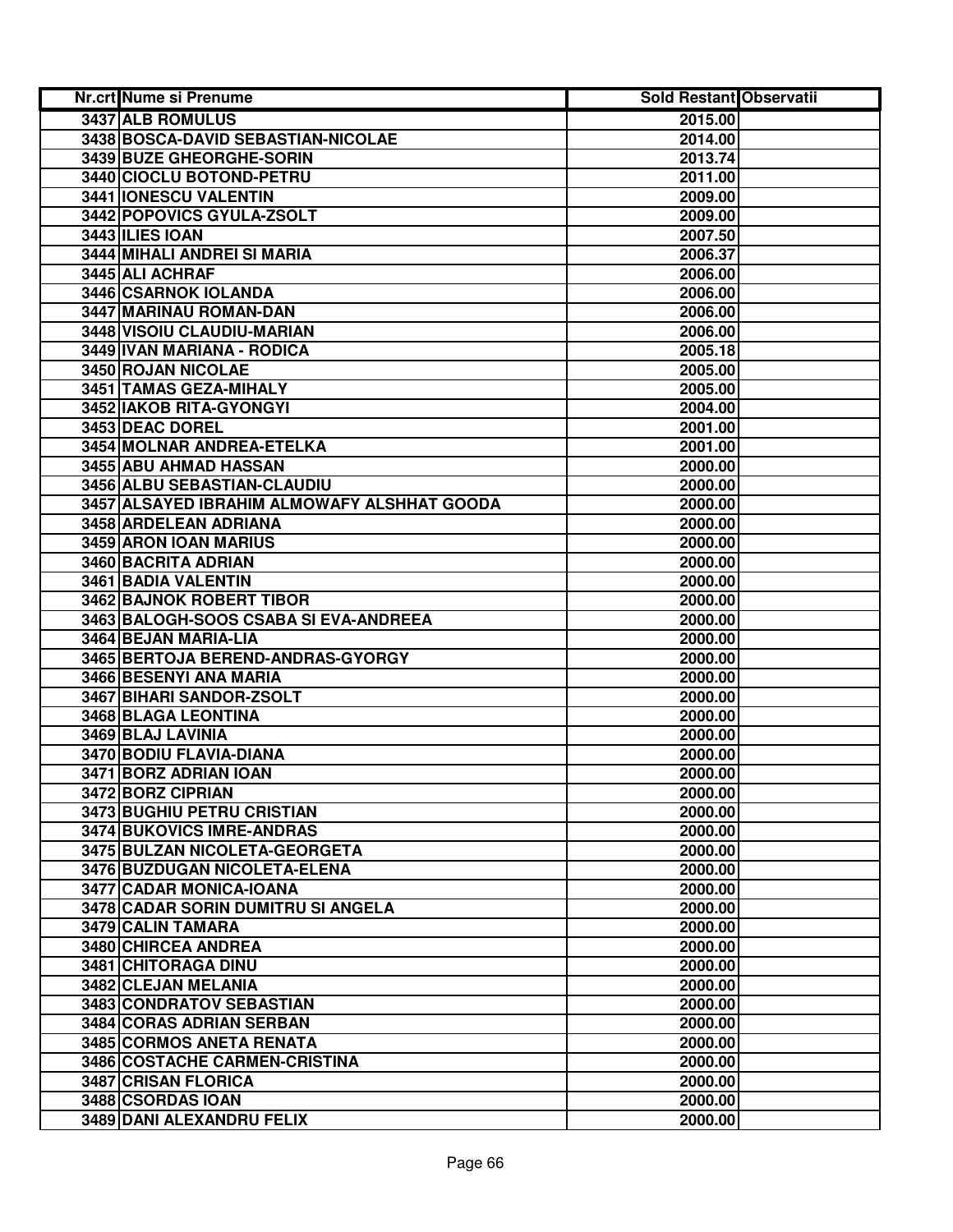| <b>Nr.crt Nume si Prenume</b>                      | <b>Sold Restant Observatii</b> |  |
|----------------------------------------------------|--------------------------------|--|
| 3490 DE PIERI VALERIE GENEVIEVE THERESE            | 2000.00                        |  |
| 3491 DEREBAN ALEXANDRU                             | 2000.00                        |  |
| 3492 DOMAHIDI-OROS CARMEN - CLAUDIA                | 2000.00                        |  |
| 3493 DUCA VIOLETA                                  | 2000.00                        |  |
| 3494 DUDAS LIDIA MONICA                            | 2000.00                        |  |
| 3495 DUDAS SANDOR                                  | 2000.00                        |  |
| 3496 DUMITRACHESCU IOANA RALUCA                    | 2000.00                        |  |
| 3497 EDU VIOREL-VASILE                             | 2000.00                        |  |
| 3498 EHRET CRISTOPHE JACOUES ANTOINE               | 2000.00                        |  |
| 3499 ELAZZAZI MOHAMED AHMED                        | 2000.00                        |  |
| 3500 FABIAN ERZSEBET                               | 2000.00                        |  |
| 3501 FACONTI MARCO                                 | 2000.00                        |  |
| 3502 FARAGO LAIOS-ZOLTAN                           | 2000.00                        |  |
| 3503 FARKAS MARIA                                  | 2000.00                        |  |
| 3504 FASOLO RENZO                                  | 2000.00                        |  |
| <b>3505 FEKETE FERENC ISTVAN</b>                   | 2000.00                        |  |
| 3506 FERENCZ STEFAN                                | 2000.00                        |  |
| 3507 FILIP ANGELA VIORICA                          | 2000.00                        |  |
| 3508 FORGACIU TEODORA VIORICA                      | 2000.00                        |  |
| 3509 GABOR JUJCA                                   | 2000.00                        |  |
| 3510 GABOR MARIA                                   | 2000.00                        |  |
| 3511 GABOR ROZALIA                                 | 2000.00                        |  |
| 3512 GAL RAMONA-NICOLETA                           | 2000.00                        |  |
| 3513 GAROFEANU LIVIU                               | 2000.00                        |  |
| 3514 GASPAR VASILE                                 | 2000.00                        |  |
| 3515 GRECU IOAN                                    | 2000.00                        |  |
| 3516 GROZA CARMEN-FLORENTINA                       | 2000.00                        |  |
| 3517 GUBENCO SERGHEI                               | 2000.00                        |  |
| 3518 GUNTER ELENA                                  | 2000.00                        |  |
| 3519 GURBAI BELA                                   | 2000.00                        |  |
| 3520 HAJNER ERIK-ROBERT                            | 2000.00                        |  |
| 3521 HORGA FLORIN SI NICOLETA FLORICA              | 2000.00                        |  |
| 3522 ILE GABRIEL                                   | 2000.00                        |  |
| 3523 ISTOICA LUIZA                                 | 2000.00<br>2000.00             |  |
| 3524 ISZTOIKA DUMITRU-IOAN<br>3525 ISZTOIKA TEREZA |                                |  |
| 3526 IVAN CARMEN                                   | 2000.00                        |  |
| <b>3527 JURCA SEBASTIAN-VIOREL</b>                 | 2000.00<br>2000.00             |  |
|                                                    | 2000.00                        |  |
| 3528 KEREZSI GYULA<br>3529 KORDA ZSOLT-JANOS       | 2000.00                        |  |
| 3530 KOSA EVA                                      | 2000.00                        |  |
| 3531 LABAU NICOLETA                                | 2000.00                        |  |
| 3532 LACATUS SZELURINA                             | 2000.00                        |  |
| 3533 LAZAR CIPRIAN                                 | 2000.00                        |  |
| 3534 LAZAR ELENA                                   | 2000.00                        |  |
| 3535 LOCSEI ZSOLT ARPAD                            | 2000.00                        |  |
| 3536 LORINCZ IUDIT-VERA                            | 2000.00                        |  |
| 3537 LUKACS KALMAN                                 | 2000.00                        |  |
| 3538 LUNCAN LUCIA                                  | 2000.00                        |  |
| 3539 MAGYARI ELISABETA                             | 2000.00                        |  |
| 3540 MALEK GUSZTAV JOZSEF                          | 2000.00                        |  |
| 3541 MANEA ADINA-VALENTINA                         | 2000.00                        |  |
| 3542 MARC MIHAI                                    | 2000.00                        |  |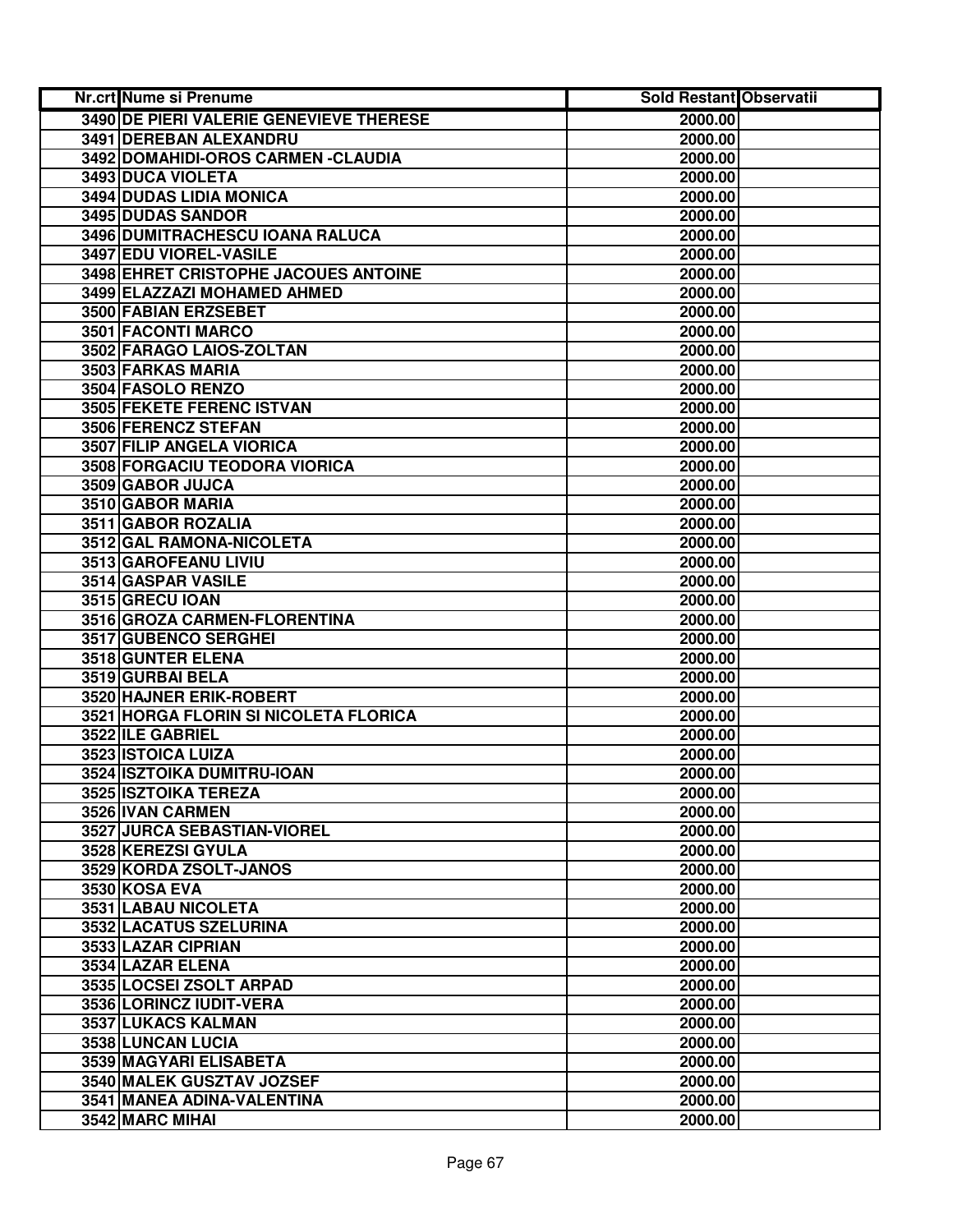| <b>Nr.crt Nume si Prenume</b>                | <b>Sold Restant Observatii</b> |  |
|----------------------------------------------|--------------------------------|--|
| 3543 MARINICA MIHAELA                        | 2000.00                        |  |
| 3544 MATEAS MARIOARA MIRELA                  | 2000.00                        |  |
| 3545 MATICA SIMONA-ADRIANA                   | 2000.00                        |  |
| 3546 MICLAUS MARIANA-CLAUDIA                 | 2000.00                        |  |
| 3547 MOLDOVAN FLORIN-PETRU                   | 2000.00                        |  |
| 3548 MURESAN DOINA                           | 2000.00                        |  |
| 3549 NELSON BRACALENTE                       | 2000.00                        |  |
| 3550 NEMET ALEXANDRU                         | 2000.00                        |  |
| 3551 OLAH ALEXANDRU-REMUS                    | 2000.00                        |  |
| 3552 OLAR VALENTINA-IOANA                    | 2000.00                        |  |
| 3553 OPRE ELISABETA EDITH                    | 2000.00                        |  |
| 3554 ORAS MAGDALENA AURICA                   | 2000.00                        |  |
| 3555 OROS VASILE GHEORGHE SI LIVIA           | 2000.00                        |  |
| 3556 PANKOTAI GABOR GERGELY                  | 2000.00                        |  |
| 3557 PANTIS SALOMEA-LIANA                    | 2000.00                        |  |
| 3558 PAPA RINALDO                            | 2000.00                        |  |
| 3559 PAPP ZSOLT                              | 2000.00                        |  |
| 3560 PASCA CRISTINA-LIGIA                    | 2000.00                        |  |
| 3561 PATAKI ANTAL                            | 2000.00                        |  |
| 3562 PAUBLUSZTIG ERZSEBET                    | 2000.00                        |  |
| 3563 PELE ALEXANDRU                          | 2000.00                        |  |
| 3564 POP LAVINIU-VASILE                      | 2000.00                        |  |
| 3565 POP MIHAI                               | 2000.00                        |  |
| 3566 POP-COMAN VASILE                        | 2000.00                        |  |
| 3567 POPOVICI IOAN                           | 2000.00                        |  |
| 3568 POPP TEODOR-LIVIU                       | 2000.00                        |  |
| 3569 PORUMB LILIANA-DANIELA                  | 2000.00                        |  |
| 3570 PUSTEA VIOLETA MARIANA                  | 2000.00                        |  |
| 3571 REVESZ ALIZ                             | 2000.00                        |  |
| 3572 RONASZEKI ROBERT-JOZSEF                 | 2000.00                        |  |
| 3573 SAITI SUNAMITA-ROXANA                   | 2000.00                        |  |
| 3574 SANDOR OLIMPIA                          | 2000.00                        |  |
| 3575 SANDOR-COSTEA GAVRILSI LIDIA            | 2000.00                        |  |
| 3576 SAS MARIUS RADU                         | 2000.00                        |  |
| 3577 SAVEANU ALINA MANUELA LUCIA             | 2000.00                        |  |
| 3578 SCHMIDT ATTILA IOZSEF                   | 2000.00                        |  |
| 3579 SFERLE CORINA LAURA                     | 2000.00                        |  |
| 3580 SHERLOCK PATRICK JOHN                   | 2000.00                        |  |
| 3581 SILAGHI SORIN VOICU                     | 2000.00                        |  |
| 3582 SIRBU VALENTIN                          | 2000.00                        |  |
| 3583 STANESCU NEONILA ALEXANDRA ADRIANA      | 2000.00                        |  |
| <b>3584 STERN AKOS ANDRAS</b>                | 2000.00                        |  |
| 3585 STROIA MARIA                            | 2000.00                        |  |
| <b>3586 SUN KEYU</b>                         | 2000.00                        |  |
| 3587 SZILAGY ZOLTAN                          | 2000.00                        |  |
| 3588 SZILAGYI SANDOR                         | 2000.00                        |  |
| 3589 SZTANKOVITS ROZALIA                     | 2000.00                        |  |
| 3590 TAKACS KRISZTIAN                        | 2000.00                        |  |
| 3591 TAMAS GABRIELA-IRINA                    | 2000.00                        |  |
| 3592 TAMAS VLADIMIR                          | 2000.00                        |  |
| 3593 TARB ANA-MARIA                          | 2000.00                        |  |
| 3594 THALMEINER ZOLTAN                       | 2000.00                        |  |
| 3595 TOMODAN IRINA NICOLETA SI TOMODAN IRINA | 2000.00                        |  |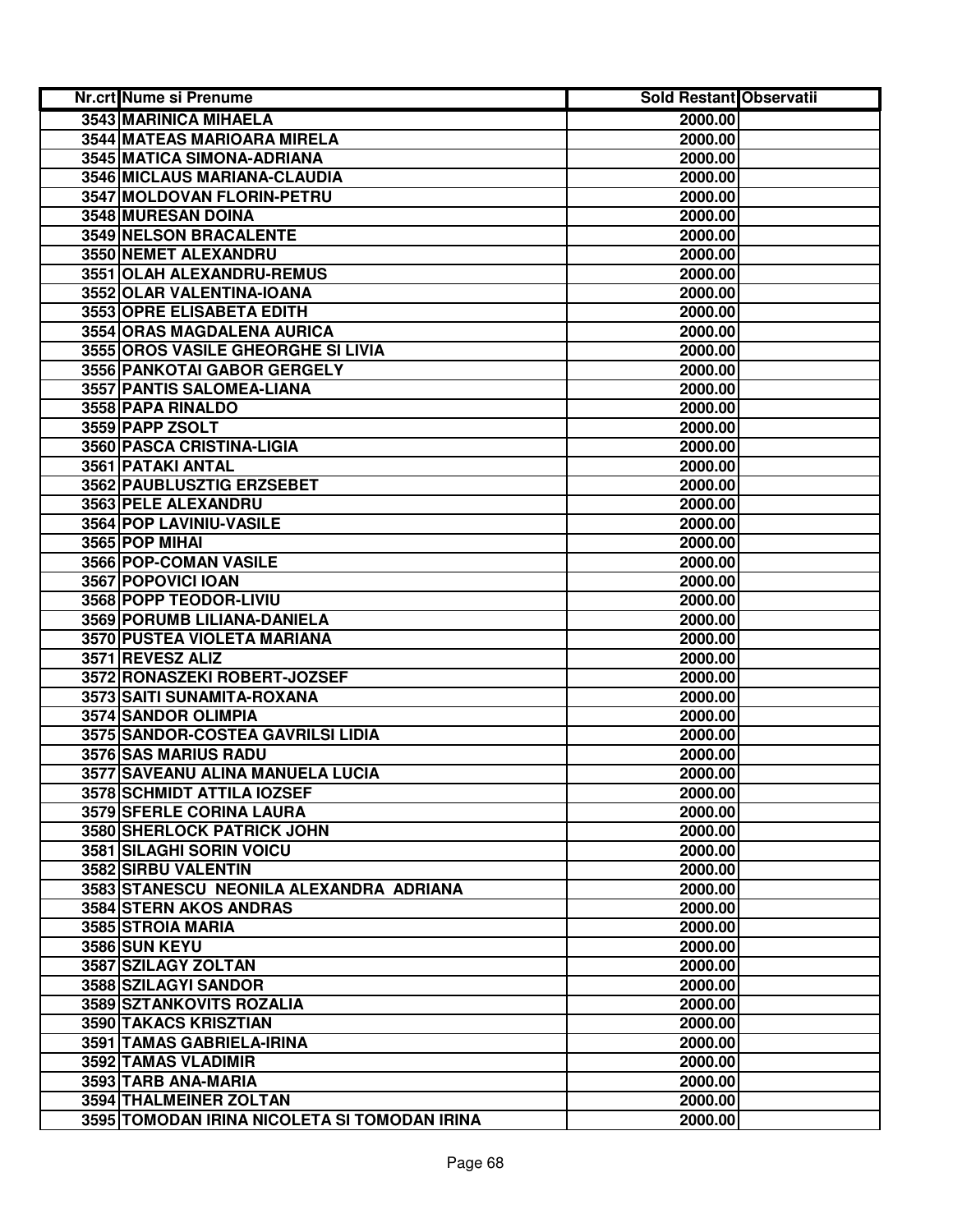| Nr.crt Nume si Prenume                               | <b>Sold Restant Observatii</b> |                       |
|------------------------------------------------------|--------------------------------|-----------------------|
| 3596 TOTH BRIGITA-ELEONORA                           | 2000.00                        |                       |
| 3597 TROMBONI SILVANO                                | 2000.00                        |                       |
| 3598 VANT NICOLAE                                    | 2000.00                        |                       |
| 3599 VARGA JOZSEF                                    | 2000.00                        |                       |
| 3600 VARGA ROMEO GHEORGHE                            | 2000.00                        |                       |
| 3601 VICSAY TIBERIU FRANCISC                         | 2000.00                        |                       |
| 3602 VISTISEN JAN                                    | 2000.00                        |                       |
| 3603 ZDROBA IOANA ROXANA                             | 2000.00                        |                       |
| 3604 ZERES ANA-DORINA                                | 2000.00                        |                       |
| 3605 OLTEANU RADU                                    | 1998.00                        |                       |
| 3606 POPOVICI RALUCA-ADRIANA                         | 1998.00                        |                       |
| 3607 TAMAS CLAUDIA                                   | 1998.00                        |                       |
| 3608 TAPASZI IREN KISS EUGEN, KISS GEZA, KISS LASZLO | 1998.00                        |                       |
| 3609 OROS RADU VASILE                                | 1997.00                        |                       |
| 3610 POCIAN IOAN-GHEORGHE                            | 1995.00                        |                       |
| 3611 POP-DILA LUCIAN EMIL                            | 1993.00                        |                       |
| 3612 TURCUT RADU-IOAN                                | 1992.50                        |                       |
| 3613 GABOR CORNEL-LUCIAN                             | 1992.00                        |                       |
| 3614 REZMUVES KALMAN                                 | 1992.00                        |                       |
| 3615 COITA DENISA-VASILICA                           | 1990.00                        |                       |
| 3616 PINTILIE GEORGE BENIAMIN                        | 1990.00                        |                       |
| 3617 STRATULAT VALENTIN-GABRIEL                      | 1990.00                        |                       |
| 3618 VESA VALENTIN DAN                               | 1990.00                        |                       |
| 3619 ZETOCHA IOAN                                    | 1990.00                        |                       |
| 3620 LACATOS ERZSEBET-GYONGYI SI GAVRIL              | 1989.00                        |                       |
| 3621 NISTOR TIBERIU-TEODOR                           | 1989.00                        |                       |
| 3622 MERCEA SEVERUS-IOAN                             | 1987.06                        |                       |
| 3623 CSEKE MOZES                                     | 1987.00                        |                       |
| 3624 PLES ANA                                        | 1986.00                        |                       |
| 3625 UNTERLENDER-MERAI GERGO                         | 1986.00                        |                       |
| 3626 NEDELEA TRAIAN-EUGEN                            | 1985.00                        |                       |
| 3627 BOTA MARTA-LAURA                                | 1984.00                        |                       |
| 3628 MOSINCAT ALEXANDRU                              | 1984.00                        |                       |
| 3629 KOVACS ADRIANA IRINA                            | 1983.00                        |                       |
| 3630 HORVAT CAMELIA ALEXANDRA                        | 1982.00                        |                       |
| 3631 MORAR PENELOPA                                  |                                | 1982.00 PROCES PE ROL |
| 3632 BAK TAMAS                                       | 1980.00                        |                       |
| 3633 KOVACS RICHARD- GABOR                           | 1980.00                        |                       |
| 3634 RADLER ROBERT-ROLAND                            | 1980.00                        |                       |
| 3635 ROSTAS RADU                                     | 1980.00                        |                       |
| 3636 TIPONUT FLORIN                                  | 1980.00                        |                       |
| <b>3637 VENCZEL FRANCISC SI ROZALIA</b>              | 1979.00                        |                       |
| 3638 COTE RARES-ALEXANDRU                            | 1975.00                        |                       |
| <b>3639 PETRUSAN EUGEN</b>                           | 1974.22                        |                       |
| 3640 BOTIS VIOREL FLORIAN SI DANIELA VALE            | 1974.00                        |                       |
| 3641 LAZAR FLAVIU-CORNELIU                           | 1973.00                        |                       |
| 3642 DUMA DAN CATALIN                                | 1971.00                        |                       |
| 3643 GABOR MATEI                                     | 1971.00                        |                       |
| 3644 RAICA OLIMPIU ADRIAN                            | 1971.00                        |                       |
| 3645 MARINA MARIUS FLORIN                            | 1970.00                        |                       |
| 3646 TODINCA DANIEL                                  | 1970.00                        |                       |
| 3647 LUKACS ZSOLT- LASZLO                            | 1969.00                        |                       |
| 3648 FECHETE IOAN-RADU                               | 1967.00                        |                       |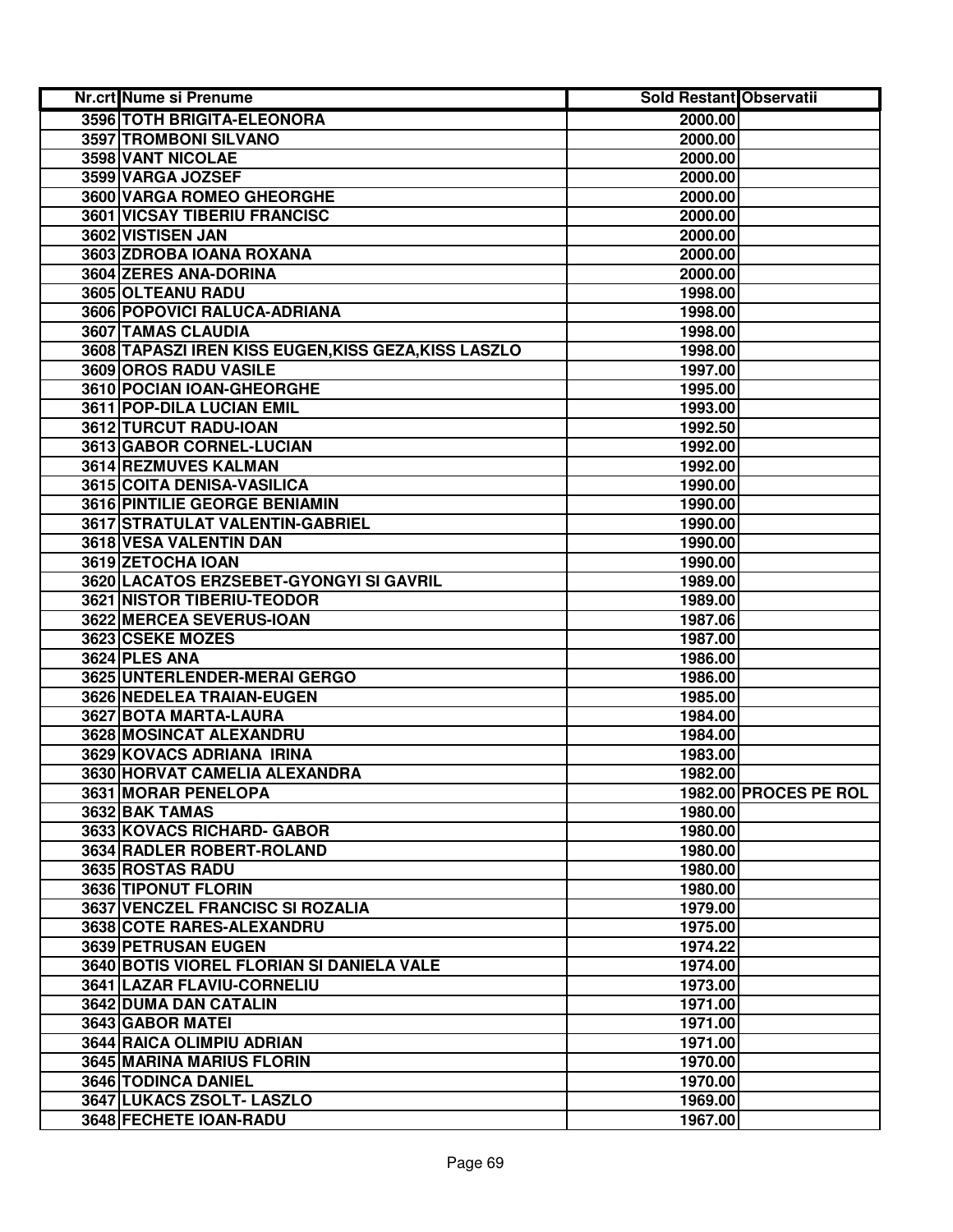| Nr.crt Nume si Prenume                    | <b>Sold Restant Observatii</b> |  |
|-------------------------------------------|--------------------------------|--|
| 3649 POPA TEODOR-LUCIAN                   | 1967.00                        |  |
| 3650 BORA ADELA SI ALIN VIOREL            | 1966.00                        |  |
| 3651 FLORIA NICOLETA                      | 1965.03                        |  |
| 3652 KARACSONY ALIN-CORNEL                | 1964.00                        |  |
| 3653 PORUMB FLORIN                        | 1964.00                        |  |
| 3654 BARCAN FLORIN SILVIU                 | 1963.00                        |  |
| 3655 MILLE STEFAN-CAROL                   | 1963.00                        |  |
| 3656 DANU PETRU STEFAN                    | 1960.00                        |  |
| 3657 SAMU GABRIEL DAVID                   | 1960.00                        |  |
| 3658 RUSSELL ANIL                         | 1959.00                        |  |
| <b>3659 PETRICA SANDU SI ALINA</b>        | 1958.00                        |  |
| 3660 UNGUR LUMINITA VIOLETA               | 1956.75                        |  |
| 3661 SASIANU SEBASTIAN ALEXANDRU          | 1955.14                        |  |
| 3662 FILIP ANCA IOANA                     | 1954.00                        |  |
| 3663 BAGOSI FERENC                        | 1952.00                        |  |
| 3664 PAJZOS CSABA                         | 1952.00                        |  |
| 3665 PAP ARPAD-IOSIF                      | 1951.00                        |  |
| 3666 BAKI ARPAD                           | 1950.00                        |  |
| <b>3667 DANCULEA COSTEL DORIN</b>         | 1950.00                        |  |
| <b>3668 PENTIE VIORICA</b>                | 1950.00                        |  |
| 3669 BULZAN DOREL                         | 1949.00                        |  |
| 3670 ALEXA AUREL                          | 1948.00                        |  |
| 3671 CIOBAN MIHAELA-DOLORES               | 1947.00                        |  |
| 3672 HURMUZ VASILE                        | 1946.00                        |  |
| 3673 FAZAKAS MONIKA SZUSZANNA             | 1945.00                        |  |
| 3674 IZSAK SOFIA                          | 1944.00                        |  |
| 3675 VLADILA DECU-IULIAN                  | 1942.00                        |  |
| 3676 VARGA IMRE                           | 1941.00                        |  |
| 3677 CHEREGI SANDA                        | 1940.00                        |  |
| 3678 IACOB ELENA                          | 1940.00                        |  |
| 3679 SZENASI MARIUS                       | 1940.00                        |  |
| 3680 DEMJAN MARIA                         | 1939.00                        |  |
| 3681 ANTONIE SORIN                        | 1938.00                        |  |
| 3682 KABAI AURELIA                        | 1937.00                        |  |
| 3683 SCHVARCZ ROBERT                      | 1937.00                        |  |
| 3684 COSMA BOGDAN                         | 1935.00                        |  |
| 3685 GANEA GHEORGHE                       | 1933.00                        |  |
| 3686 DENUTA CEZAR IOAN                    | 1930.23                        |  |
| 3687 ARVATU OCTAVIAN                      | 1930.00                        |  |
| 3688 BOKA BOBI                            | 1930.00                        |  |
| 3689 KALLAY ANNAMARIA                     | 1930.00                        |  |
| 3690 LUNKA IULIU                          | 1930.00                        |  |
| 3691 UNGUR GHEORGHE-FLORIN                | 1930.00                        |  |
| 3692 ZENECAN ALEXANDRU SI MARIANA-TEODORA | 1930.00                        |  |
| 3693 CODREA LIVIU DUMITRU                 | 1929.00                        |  |
| 3694 STAN OLIVIU- DUMITRU                 | 1929.00                        |  |
| 3695 ANDRU ROBERT COSMIN                  | 1928.00                        |  |
| 3696 KAJCZA JOZSEF REMUS                  | 1928.00                        |  |
| 3697 MILAC GHEORGHE RICHARD               | 1927.00                        |  |
| 3698 BOITOS CRISTIAN                      | 1925.00                        |  |
| 3699 CAVUS CAN                            | 1925.00                        |  |
| 3700 NAGY VIKTOR                          | 1925.00                        |  |
| 3701 SASAREANU FLORINA INTR.IND.          | 1925.00                        |  |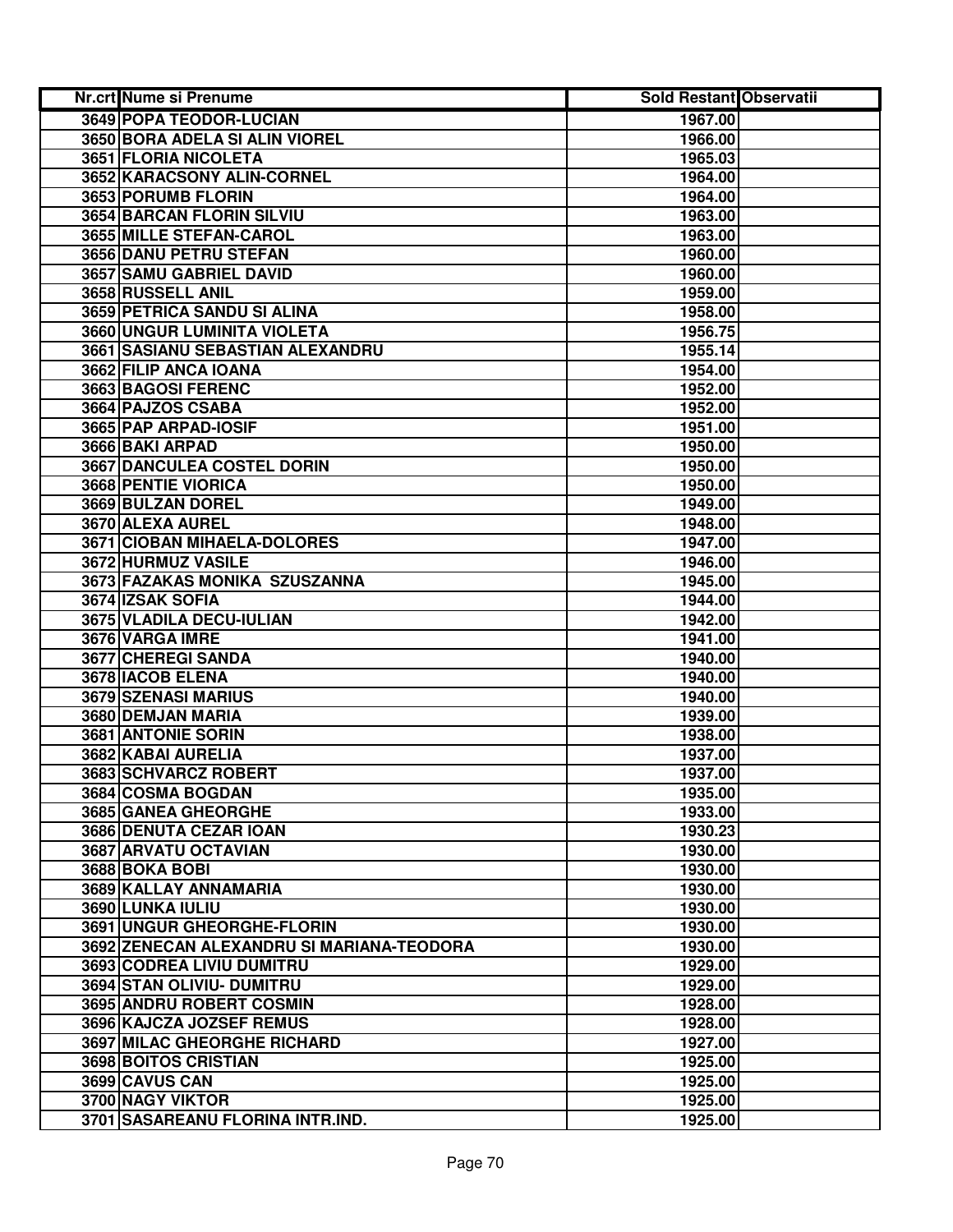| Nr.crt Nume si Prenume                         | <b>Sold Restant Observatii</b> |  |
|------------------------------------------------|--------------------------------|--|
| 3702 HEGEDUS HAJNALKA-KATALIN                  | 1924.00                        |  |
| 3703 BUIBAS CARMEN- CAB. DE AVOCAT             | 1923.00                        |  |
| 3704 UNGUREANU CORNEL-EMANUEL                  | 1923.00                        |  |
| 3705 KORNYA IOAN-CSONGOR                       | 1920.95                        |  |
| 3706 BRAD MADALINA                             | 1920.00                        |  |
| 3707 BUTA GHEORGHE                             | 1920.00                        |  |
| 3708 LAFI MAROUANE                             | 1920.00                        |  |
| 3709 PONTOS SERGIU PAUL                        | 1920.00                        |  |
| 3710 SIMON IOSIF                               | 1920.00                        |  |
| 3711 BUT VERA                                  | 1919.00                        |  |
| 3712 KABAI SIGISMOND                           | 1919.00                        |  |
| 3713 MUDURA GHEORGHE MIHAI                     | 1917.00                        |  |
| 3714 COROIU APOLLONIA                          | 1916.50                        |  |
| 3715 MAGYARI NICOLETA-DOINA GHEORGHE SI MIRCEA | 1916.00                        |  |
| 3716 VASS ESZTER                               | 1916.00                        |  |
| 3717 DOBAI CORNELIA-GABRIELA                   | 1913.00                        |  |
| 3718 SZABO ARPAD-NORBERT                       | 1913.00                        |  |
| <b>3719 SFERLE MATEI RADU</b>                  | 1911.00                        |  |
| <b>3720 CIRPACI AURICA</b>                     | 1910.00                        |  |
| 3721 NICORUT MARIUS-DUMITRU                    | 1910.00                        |  |
| 3722 SILAGHI ANDREA                            | 1910.00                        |  |
| 3723 SIMOC NORBERT-STEFAN                      | 1910.00                        |  |
| 3724 HAIDAU IOAN                               | 1909.00                        |  |
| 3725 GAL ZOLTAN MARIN                          | 1908.00                        |  |
| 3726 HAINER MONICA ANNAMARIA                   | 1908.00                        |  |
| 3727 SCURT COSMIN MARCEL                       | 1907.29                        |  |
| 3728 CSAKVARY EVA                              | 1905.67                        |  |
| 3729 MOLNAR ZSOLT                              | 1905.00                        |  |
| 3730 ISTOICA STEFAN                            | 1904.55                        |  |
| 3731 ROSTAS MUGUREL                            | 1904.00                        |  |
| 3732 DUDAS ATTILA                              | 1903.51                        |  |
| 3733 GABOR IOANA-FLORICA                       | 1903.15                        |  |
| 3734 STANCU CHRISTIAN-ORLANDO                  | 1902.00                        |  |
| 3735 CANTOR OVIDIIU                            | 1900.00                        |  |
| 3736 CRISAN MARCEL-BOBI                        | 1900.00                        |  |
| 3737 KOTELES ROBERT-JANOS                      | 1900.00                        |  |
| 3738 KOVACS CARLA-NASTASIA                     | 1900.00                        |  |
| 3739 LINGURAR AUREL                            | 1900.00                        |  |
| 3740 MATZEK VENTEL-CRISTIAN                    | 1900.00                        |  |
| 3741 MIKO JANOS                                | 1900.00                        |  |
| 3742 MORAR AURICA                              | 1900.00                        |  |
| 3743 IGNA ADRIAN SI ELISABETA                  | 1899.00                        |  |
| <b>3744 SHIBLI MAHMUD</b>                      | 1897.50                        |  |
| <b>3745 TRIPON LUMINITA</b>                    | 1895.00                        |  |
| <b>3746 BUNGAU FLORIN-TEODOR</b>               | 1891.00                        |  |
| 3747 ILEA MIRCEA-ALIN                          | 1891.00                        |  |
| 3748 BORHA IANCU-REMUS                         | 1890.00                        |  |
| 3749 CIORBA ALEXANDRU                          | 1890.00                        |  |
| 3750 FLORUTA DINU                              | 1890.00                        |  |
| 3751 HERCUT OCTAV                              | 1890.00                        |  |
| 3752 ISZTOJKA IANCU                            | 1890.00                        |  |
| 3753 SPIN SEBASTIAN-CALIN                      | 1888.70                        |  |
| 3754 BARATI ANTONIUS                           | 1888.00                        |  |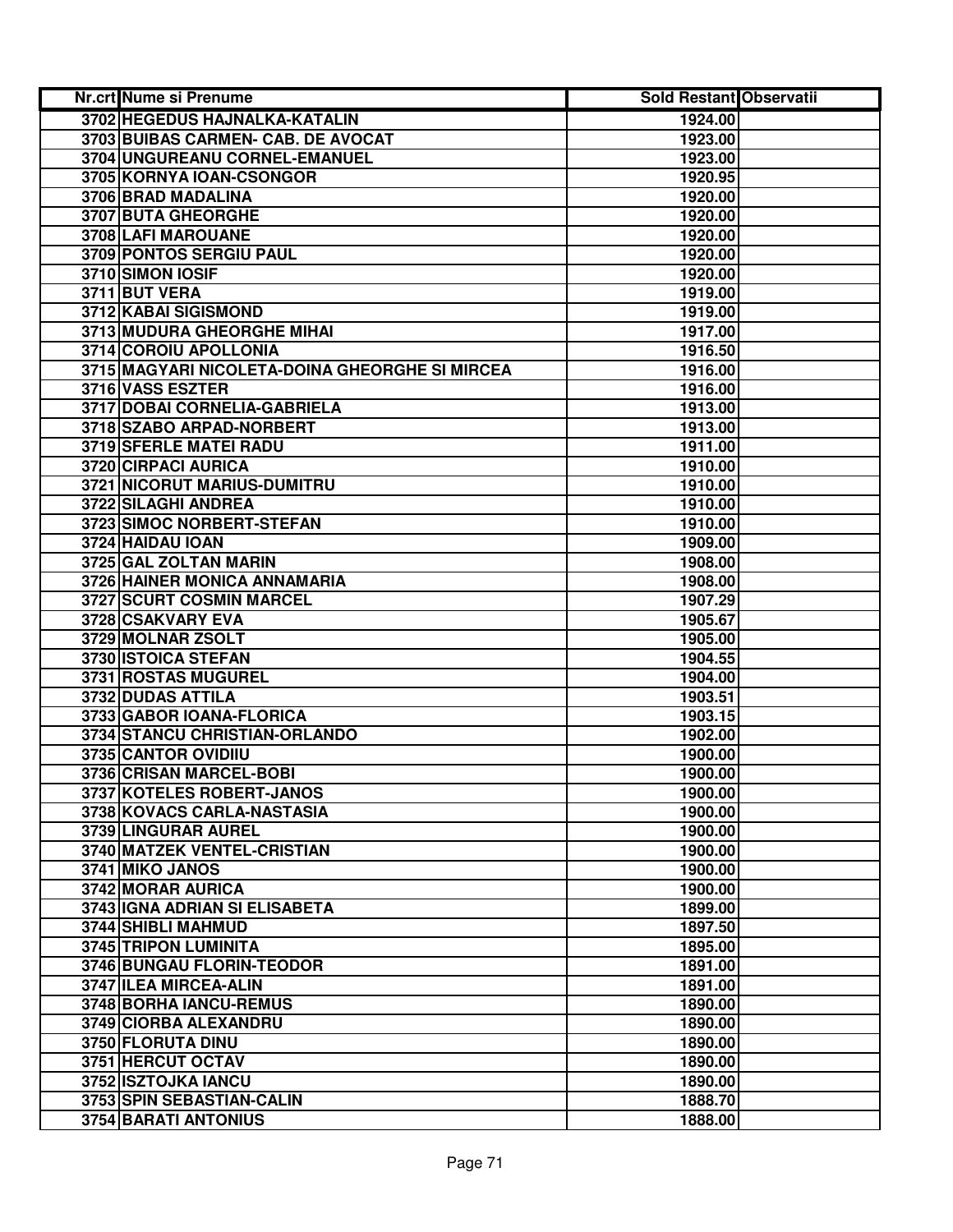| Nr.crt Nume si Prenume                       | <b>Sold Restant Observatii</b> |  |
|----------------------------------------------|--------------------------------|--|
| 3755 BUT DACIAN-JULIEN                       | 1887.00                        |  |
| 3756 MUNTEAN GEORGIANA-CAMELIA               | 1885.00                        |  |
| 3757 PANTIS VALEAN-ADRIAN                    | 1884.00                        |  |
| 3758 VANCEA FLORIN-ADRIAN                    | 1881.00                        |  |
| 3759 ISZTOIKA EVA                            | 1880.00                        |  |
| 3760 MORNA MIHAIL                            | 1880.00                        |  |
| 3761 POP OVIDIU DACIAN                       | 1880.00                        |  |
| 3762 COSTIN DUMITRU LIVIU                    | 1879.00                        |  |
| 3763 BLAGA COSMIN-AURELIAN                   | 1875.00                        |  |
| 3764 GOMBOS VIOREL                           | 1875.00                        |  |
| 3765 ISTOICA DUMITRU                         | 1875.00                        |  |
| 3766 POP MONICA SI MARCEL-DANIEL             | 1874.00                        |  |
| 3767 LAZAR ALBERT                            | 1873.74                        |  |
| 3768 ANDRUTA CALIN IONEL                     | 1873.00                        |  |
| 3769 OPREA IONUT-MIHAI                       | 1872.00                        |  |
| 3770 MARC IOAN-VIOREL                        | 1871.00                        |  |
| 3771 BONATIU GHEORGHE                        | 1870.00                        |  |
| 3772 GAL GRATIAN-ROMEO                       | 1870.00                        |  |
| 3773 SARKADI VIORICA                         | 1870.00                        |  |
| 3774 TOTOREAN DAN                            | 1870.00                        |  |
| 3775 LAZAR TUDOREANU FLORIAN GHEORGHE        | 1868.00                        |  |
| 3776 PACALA GELU FLORIN                      | 1865.00                        |  |
| 3777 PODILA IOAN SI MONICA                   | 1864.00                        |  |
| 3778 CAMPAN ADRIAN-NICOLAE SI LIVIA-MARINELA | 1863.00                        |  |
| 3779 KIS ZOLTAN                              | 1863.00                        |  |
| 3780 FRITEA CALIN MARIUS                     | 1861.00                        |  |
| 3781 MURVAI SEBASTIAN-FLORIN                 | 1861.00                        |  |
| 3782 ALUNGI MIHAI                            | 1860.00                        |  |
| 3783 FLORIAN AUGUSTIN ADALBERT               | 1860.00                        |  |
| 3784 KRENEK IOSIF PETRU                      | 1860.00                        |  |
| 3785 LASZLO IOAN SI ANNAMARIA                | 1860.00                        |  |
| 3786 MOLDOVAN IOAN                           | 1860.00                        |  |
| 3787 SAS CATALIN-MIRCEA                      | 1860.00                        |  |
| 3788 OLAH ISTVAN-GYULA                       | 1857.00                        |  |
| 3789 TIRTEA AUGUSTIN                         | 1856.00                        |  |
| 3790 GORDAN LIVIA                            | 1855.00                        |  |
| 3791 RAFAEL ALFRED BARNABAS                  | 1853.08                        |  |
| 3792 DEAK LEONORA                            | 1853.06                        |  |
| 3793 GHEORGHITA IOAN-DAN                     | 1853.00                        |  |
| 3794 OLAH IONEL                              | 1853.00                        |  |
| 3795 TOMA MARIAN-COSMIN, MIRELA SI GHEORGHE  | 1851.00                        |  |
| 3796 MAIER GHEORGHE                          | 1850.55                        |  |
| 3797 HALASZ IMRE                             | 1850.00                        |  |
| 3798 KURUCZ LASZLO                           | 1850.00                        |  |
| 3799 ROSTAS CATALINA                         | 1850.00                        |  |
| 3800 MALITA AUGUSTIN                         | 1849.00                        |  |
| 3801 COPIL TRAIAN                            | 1847.00                        |  |
| 3802 MEHESZ-MAGHIAR CRISTINA ANA             | 1845.00                        |  |
| 3803 GAJE VIOREL-VASILE                      | 1844.00                        |  |
| 3804 RADULESCU CONSTANTIN                    | 1844.00                        |  |
| 3805 BOCIA VETURIA                           | 1842.00                        |  |
| 3806 FECHETE EUGENIA-MARIA                   | 1841.20                        |  |
| 3807 PAPAY MAGDALENA                         | 1841.00                        |  |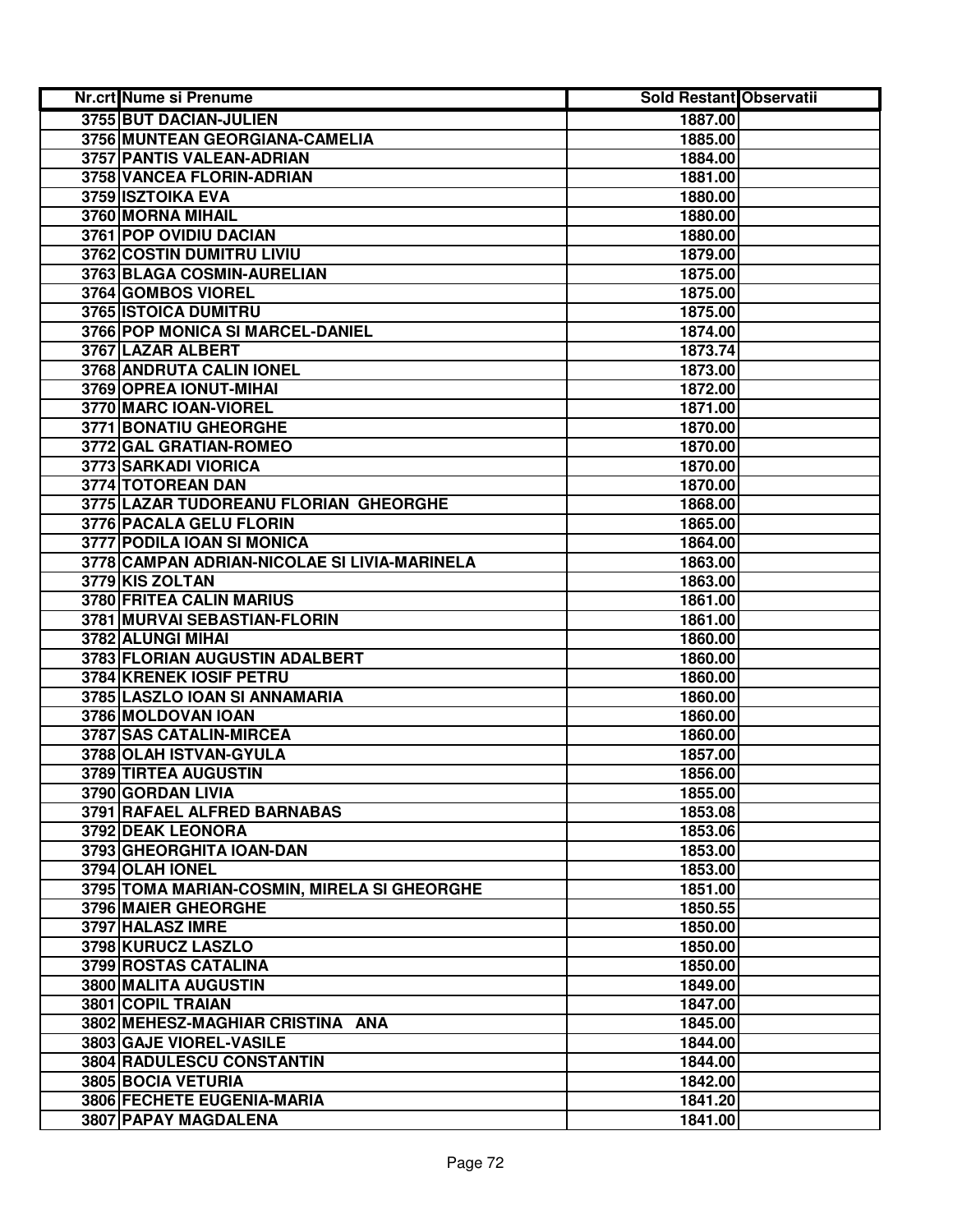| Nr.crt Nume si Prenume                      | Sold Restant Observatii |  |
|---------------------------------------------|-------------------------|--|
| 3808 BOJAN ION-SAMIR                        | 1840.00                 |  |
| 3809 BUCUR GHEORGHE                         | 1840.00                 |  |
| 3810 AV.ILAS CORNELIA-CARMEN CAB.DE AVOCAT  | 1839.00                 |  |
| 3811 BOT IOAN VASILE                        | 1838.40                 |  |
| 3812 MIHES IOAN-MIHAITA                     | 1838.00                 |  |
| 3813 IAS GABRIELA PAULA                     | 1837.00                 |  |
| 3814 MAGYARI GABOR                          | 1836.00                 |  |
| 3815 SANTA MINEL AUREL                      | 1835.00                 |  |
| <b>3816 FERCHE CRISTIAN</b>                 | 1834.00                 |  |
| 3817 POP ADRIAN                             | 1832.00                 |  |
| 3818 KEREZSI LUIGI GIUSZEPPE                | 1830.00                 |  |
| 3819 LAZAU STEFANIA-MIHAELA                 | 1830.00                 |  |
| 3820 PRECUP CLAUDIU-IULIAN                  | 1830.00                 |  |
| 3821 POPA SEBASTIAN MARIUS - DRUGAS ADRIANA | 1828.00                 |  |
| 3822 SOCA ADRIAN-FLORIN                     | 1828.00                 |  |
| 3823 TAUT ADRIAN-GHEORGHE                   | 1828.00                 |  |
| <b>3824 MAGHIAR ANDREI-MARCEL</b>           | 1827.46                 |  |
| 3825 ANCA HOREA                             | 1826.00                 |  |
| 3826 SAS MARIUS-GHITA                       | 1826.00                 |  |
| 3827 LAITRIK CSABA GYORGY                   | 1825.00                 |  |
| 3828 LOVAS ALEXANDRU                        | 1825.00                 |  |
| 3829 NAGY EMIL-ALEXANDRU                    | 1824.00                 |  |
| 3830 FISCHER-FODOR ROMULUS                  | 1820.00                 |  |
| 3831 TAMAS NICOLAE                          | 1820.00                 |  |
| 3832 PETRICAS GHEORGHE                      | 1816.00                 |  |
| 3833 BODE MAGDALENA                         | 1815.00                 |  |
| 3834 SPRIDON CRISTIAN                       | 1814.00                 |  |
| 3835 BARANKA TEREZ SI RUPI                  | 1812.00                 |  |
| 3836 HERCUT GHEORGHE-ADRIAN                 | 1812.00                 |  |
| 3837 VENTEL VIOREL                          | 1812.00                 |  |
| 3838 GROZAV SAMUEL                          | 1809.00                 |  |
| 3839 AV. MUNTEANU BOGDAN-CABINET DE AVOCAT  | 1804.00                 |  |
| 3840 MICLOS FLORIN-TEODOR                   | 1804.00                 |  |
| 3841 RODINA IOANA-CRISTINA                  | 1804.00                 |  |
| 3842 SANDOR ALIN-FLORENTIN                  | 1802.00                 |  |
| 3843 DRAGAN MONICA                          | 1801.54                 |  |
| 3844 COITA DANIEL                           | 1801.36                 |  |
| 3845 SZABO ANDREI SI AURICA MARGARETA       | 1801.00                 |  |
| <b>3846 BALINT OTILIA SIMONA</b>            | 1800.02                 |  |
| 3847 ABRUDAN IONUT-PETRISOR                 | 1800.00                 |  |
| <b>3848 BORSA PAUL</b>                      | 1800.00                 |  |
| 3849 CRACIUN ALEXANDRU ANTONIO              | 1800.00                 |  |
| 3850 IOVAN TRAIAN                           | 1800.00                 |  |
| 3851 KOVACS ALEXANDRU SI LIDIA              | 1800.00                 |  |
| 3852 NEGREAN NICOLAE                        | 1800.00                 |  |
| 3853 NYUZO ANA                              | 1800.00                 |  |
| 3854 TAMAS MIHAI-RAZVAN                     | 1800.00                 |  |
| 3855 BATEA DARIUS                           | 1799.00                 |  |
| 3856 CODOBAN EUGEN                          | 1799.00                 |  |
| 3857 GAVREA DUMITRU                         | 1798.00                 |  |
| 3858 OROS MIRCEA-LIVIU SI IOANA - CATALINA  | 1798.00                 |  |
| 3859 PLATONA GHEORGHE                       | 1798.00                 |  |
| 3860 MICLE GABRIELA MARIA                   | 1797.82                 |  |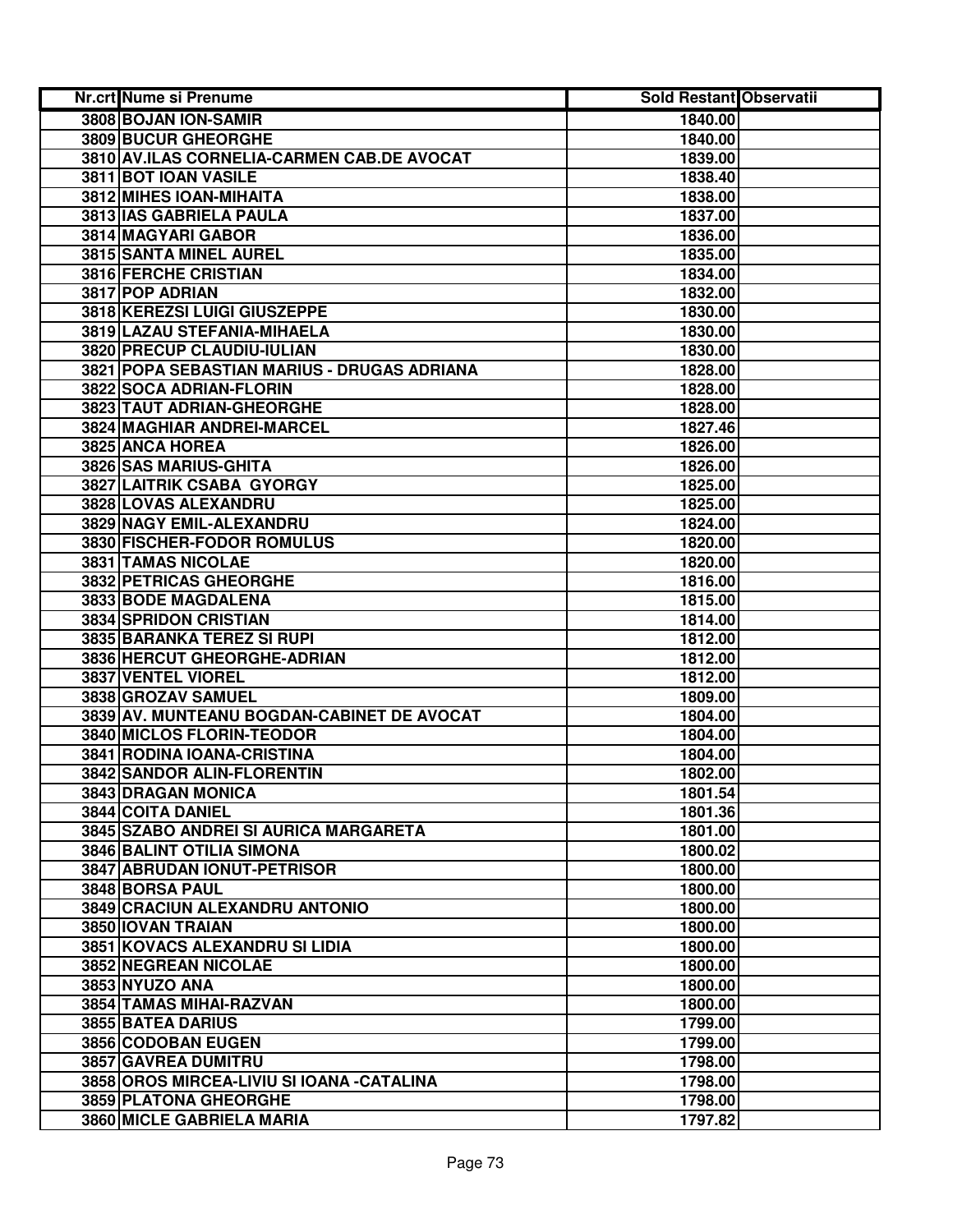| <b>Nr.crt Nume si Prenume</b>           | Sold Restant Observatii |  |
|-----------------------------------------|-------------------------|--|
| 3861 GHITA SAVU-VIOREL                  | 1797.59                 |  |
| <b>3862 MUSET FLORIN SI DORINA</b>      | 1795.00                 |  |
| 3863 SFERLE DENIS ALEXANDRU             | 1795.00                 |  |
| 3864 GABOR GABRIEL                      | 1794.00                 |  |
| 3865 KOVACS ADRIAN                      | 1794.00                 |  |
| 3866 CHERELEU ANDA-IOANA                | 1792.57                 |  |
| 3867 BUCSA IOAN-CALIN                   | 1792.00                 |  |
| <b>3868 CASU ION</b>                    | 1791.00                 |  |
| 3869 FESUS IOAN                         | 1790.00                 |  |
| 3870 LAKATOS ANTONIO                    | 1787.00                 |  |
| 3871 MALITA MARIANA                     | 1786.00                 |  |
| 3872 TOMSA ROBERT                       | 1783.00                 |  |
| 3873 HAJDU CAROL                        | 1782.00                 |  |
| 3874 LAKATOS DANIEL                     | 1782.00                 |  |
| 3875 GLIGOR CONSTANTIN                  | 1780.52                 |  |
| 3876 CHILBA AUREL - CSABA               | 1780.00                 |  |
| 3877 FURTOS DAN MARIUS                  | 1780.00                 |  |
| 3878 SEBESTIEN NORBERT-MIHALY           | 1780.00                 |  |
| 3879 GABOR GABOR                        | 1779.00                 |  |
| <b>3880 ILE ANA</b>                     | 1779.00                 |  |
| 3881 POP IOANA-LOREDANA                 | 1778.70                 |  |
| 3882 GABOR IOAN                         | 1778.00                 |  |
| 3883 PALLO TIBOR                        | 1778.00                 |  |
| 3884 KISS CLAUDIA IULIANA               | 1776.00                 |  |
| 3885 DEJEU ALEXA-MARIUS                 | 1775.00                 |  |
| 3886 GABOR RUPI                         | 1775.00                 |  |
| <b>3887 DANCS MONIKA-ANDREA</b>         | 1774.00                 |  |
| 3888 NISTOR CARMEN-DANIELA              | 1774.00                 |  |
| 3889 SAITOS COSMIN                      | 1774.00                 |  |
| 3890 ARDELEAN PATRICIA                  | 1772.00                 |  |
| 3891 NAGY TIBERIU                       | 1771.00                 |  |
| 3892 MUSCA IMRE-EMERIC                  | 1770.00                 |  |
| 3893 POPA IOAN                          | 1770.00                 |  |
| 3894 GYEPAR CRISTIAN-EMERIC             | 1768.00                 |  |
| 3895 MIHUT MIHAI-COSTAN                 | 1765.00                 |  |
| 3896 POPA IOAN-CODRUT SI RAMONA         | 1765.00                 |  |
| 3897 BALOGH AKOS-IMRE SI IOLANDA        | 1763.00                 |  |
| 3898 SUSANU LIVIA SI VALERICA           | 1763.00                 |  |
| 3899 DEDA ALINA-AMALIA                  | 1761.51                 |  |
| 3900 ADORJAN ATTILA                     | 1760.00                 |  |
| 3901 COPIL AVRAM-FLORIN                 | 1760.00                 |  |
| 3902 CRISTOREANU DAN-EDUARD             | 1760.00                 |  |
| 3903 MOTOC ADINA-IOANA                  | 1760.00                 |  |
| <b>3904 STAVARACHE SEBASTIAN-MARIUS</b> | 1760.00                 |  |
| 3905 ABRUDAN LUCIAN                     | 1758.00                 |  |
| 3906 PUSCAS VLAD                        | 1755.00                 |  |
| 3907 STUPARU MARIN                      | 1755.00                 |  |
| 3908 TRIP FLORIAN                       | 1755.00                 |  |
| 3909 VASILOV REMUS-ALEXANDRU            | 1755.00                 |  |
| 3910 BALLA ZOLTAN                       | 1751.00                 |  |
| 3911 DARABANEANU MIHAI-GAVRIL           | 1751.00                 |  |
| 3912 BAIDUCA ANA SI IOAN                | 1750.00                 |  |
| 3913 ISZTOJKA EVA                       | 1750.00                 |  |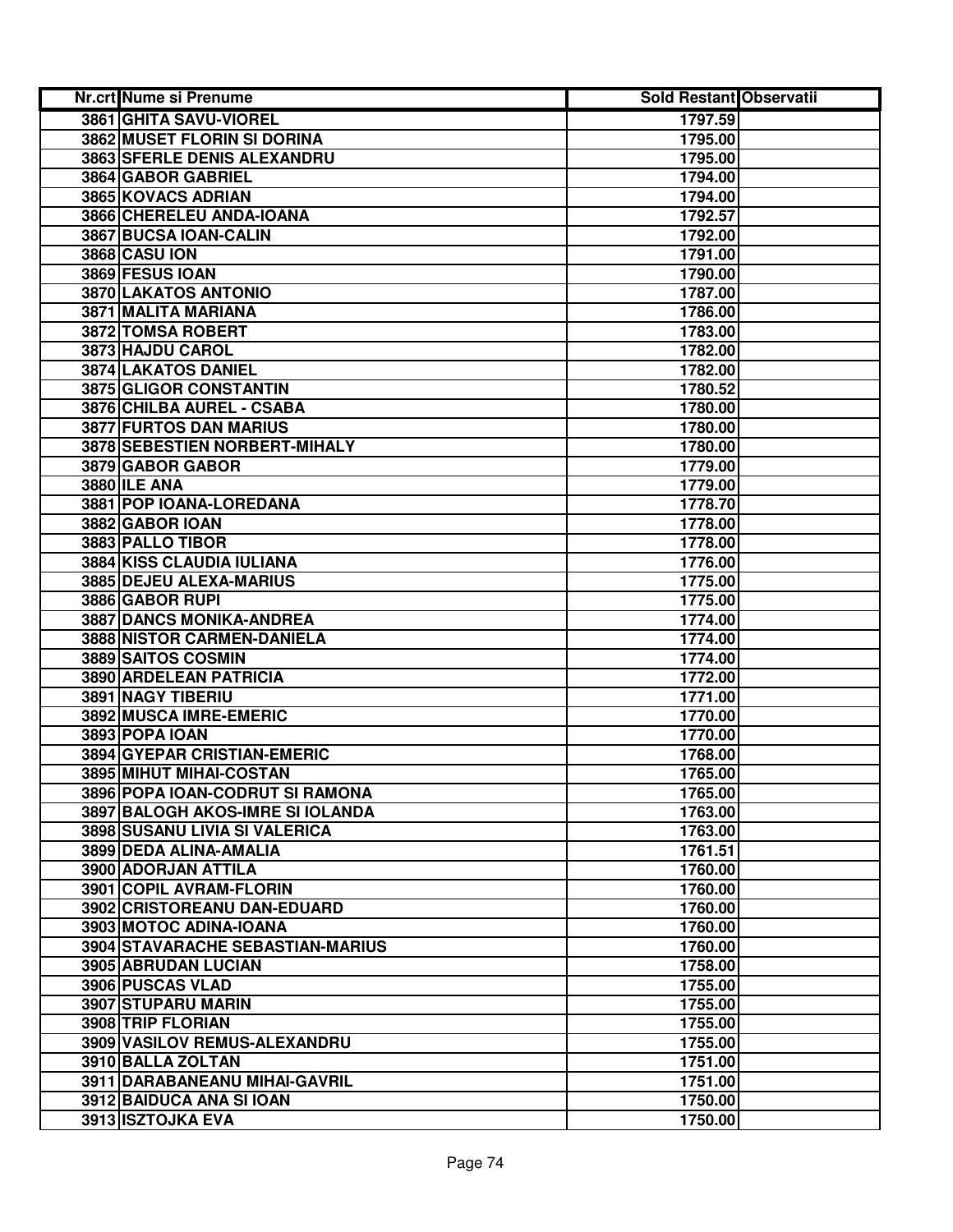| <b>Nr.crt Nume si Prenume</b>                       | Sold Restant Observatii |  |
|-----------------------------------------------------|-------------------------|--|
| 3914 PLOESTEANU MIHAI CATALIN                       | 1750.00                 |  |
| 3915 GROZEF SVETLANA-NICOLETA                       | 1746.00                 |  |
| 3916 BARGAU OCTAVIAN                                | 1745.25                 |  |
| 3917 GINGU BOGDAN-GHEORGHE                          | 1745.00                 |  |
| 3918 HODISAN BOGDAN                                 | 1744.00                 |  |
| 3919 INDRIE IOAN-CRISTIAN                           | 1744.00                 |  |
| 3920 STEVLIK GABORI SI EVA                          | 1743.00                 |  |
| 3921 ZGIRD CRISTIAN-OVIDIU                          | 1743.00                 |  |
| 3922 BODEA CORNELIA LIVIA INTREPRINDERE INDIVIDUALA | 1740.00                 |  |
| 3923 BUT-GROZAVESCU CLAUDIU                         | 1740.00                 |  |
| 3924 ISZTOIKA MINDRA                                | 1740.00                 |  |
| 3925 SILAGHI ROXANA-ELENA                           | 1737.00                 |  |
| 3926 BRINGYE GABRIEL-ADRIAN                         | 1736.00                 |  |
| 3927 ONITA CRISTIAN SEBASTIAN                       | 1736.00                 |  |
| 3928 MIKLOVITS IULIU                                | 1735.00                 |  |
| 3929 SERES GIZELLA                                  | 1735.00                 |  |
| 3930 BUDAU ILCA                                     | 1734.81                 |  |
| 3931 ALB LILIANA-SIMONA                             | 1734.00                 |  |
| 3932 BORA MIRCEA-DAN                                | 1734.00                 |  |
| 3933 GABOR IANCU                                    | 1734.00                 |  |
| 3934 ROTAR RAUL-DUMITRU                             | 1734.00                 |  |
| 3935 MATEI NICOLAE-DOREL                            | 1732.00                 |  |
| 3936 ROSTAS CLAUDIA                                 | 1732.00                 |  |
| 3937 SCURT DANIEL                                   | 1732.00                 |  |
| 3938 ANTAL BELA JANOS SI ANTAL ADALBERT             | 1730.00                 |  |
| 3939 ARDELEAN CLAUDIU-FLORIN                        | 1730.00                 |  |
| 3940 MOGA IOANA PAMELA                              | 1730.00                 |  |
| 3941 BORA IOAN-RADU                                 | 1729.00                 |  |
| 3942 BOTIU MARIUS VIRGIL SI SIMONA MARILE           | 1728.00                 |  |
| 3943 IACOB CRISTIAN-GHEORGHE                        | 1728.00                 |  |
| 3944 ISZTOJKA MATE                                  | 1728.00                 |  |
| 3945 VARSZEGI IOSIF-GHEORGHE                        | 1728.00                 |  |
| 3946 REMES SEBASTIAN-BOGDAN                         | 1727.50                 |  |
| 3947 KOVACS PETER                                   | 1726.00                 |  |
| 3948 LAKATOS JOZSEF                                 | 1724.00                 |  |
| 3949 BODNAR SANDOR-MIKLOS                           | 1723.00                 |  |
| 3950 COZMA ANDREI DRAGOS                            | 1723.00                 |  |
| 3951 PACALA MAGDALINA                               | 1723.00                 |  |
| 3952 BRAGYE RADU-DAN                                | 1720.00                 |  |
| 3953 CILIAN FLORIN                                  | 1720.00                 |  |
| 3954 FILIP SERGIU                                   | 1720.00                 |  |
| 3955 MICULA ANDREI - LUCIAN                         | 1720.00                 |  |
| 3956 SUCIU MARIA                                    | 1720.00                 |  |
| 3957 VUSCAN PAUL EDUARD                             | 1720.00                 |  |
| <b>3958 KISS STEFAN FRANCISC</b>                    | 1718.00                 |  |
| 3959 CHEREGI AGNETA SI GHEORGHE                     | 1717.00                 |  |
| 3960 KEREZSI BIANCA ROXANA INTREP.INDIVIDUALA       | 1717.00                 |  |
| 3961 KISS TAMAS                                     | 1716.95                 |  |
| 3962 CAZACU RAUL-OVIDIU                             | 1715.00                 |  |
| 3963 ZBIRCEA ESTERA-EMILIA                          | 1714.00                 |  |
| 3964 STRENG DUMITRU STEFAN                          | 1711.00                 |  |
| 3965 POPA NICOLAE-ALEXANDRU                         | 1710.00                 |  |
| 3966 HAJZER GEZA                                    | 1709.00                 |  |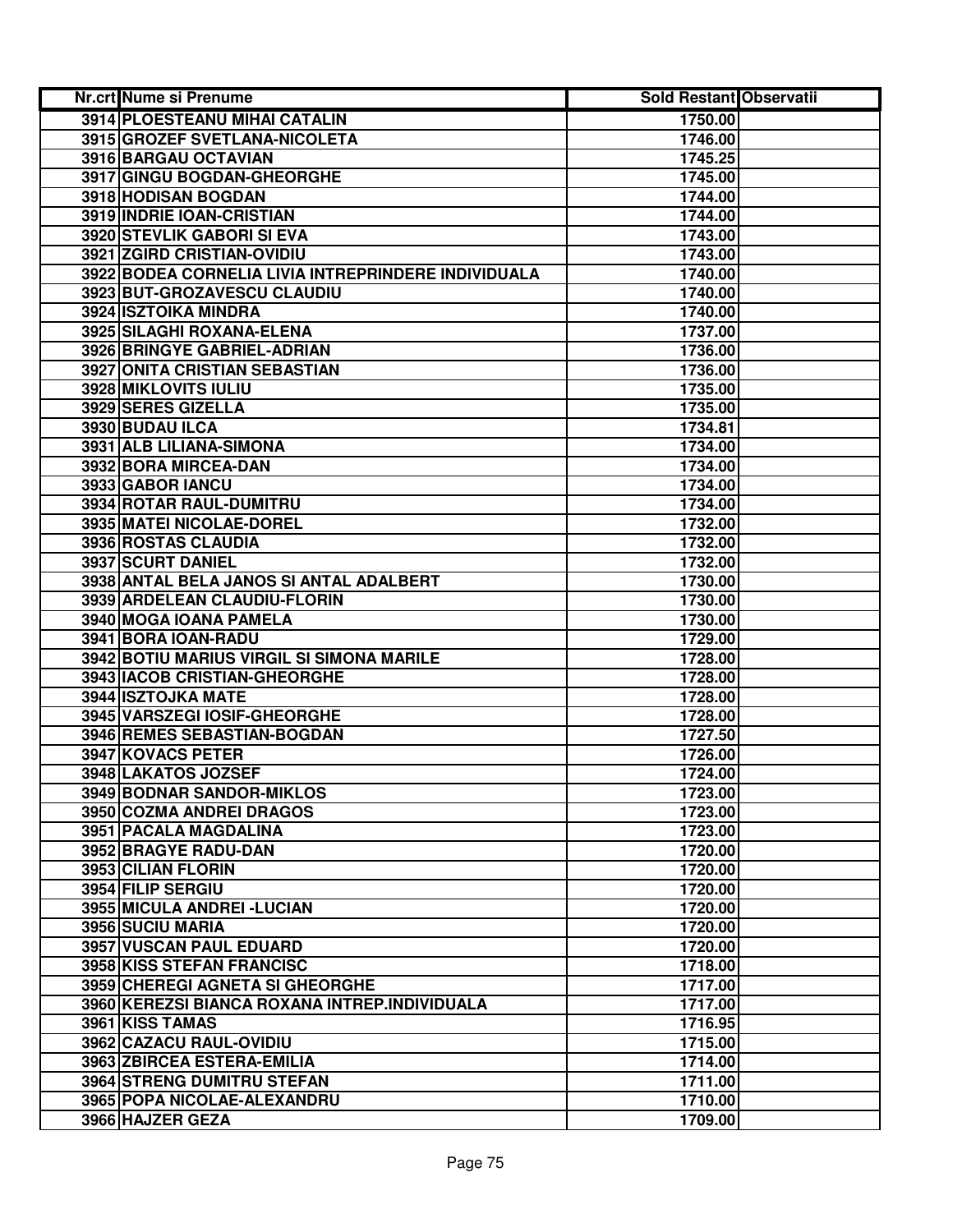| <b>Nr.crt Nume si Prenume</b>  | Sold Restant Observatii |  |
|--------------------------------|-------------------------|--|
| 3967 SABAU FLORIN-VALENTIN     | 1709.00                 |  |
| 3968 ROZSDA IULIANA SI GRIGORE | 1708.00                 |  |
| 3969 FARKAS JOZSEF             | 1707.00                 |  |
| 3970 HUDRICIU BOGDAN ION       | 1707.00                 |  |
| 3971 BRAD COSTINELA-MARIANA    | 1706.00                 |  |
| 3972 LABAU DOREL               | 1706.00                 |  |
| 3973 PASCA VASILE SI CAMELIA   | 1705.00                 |  |
| 3974 GABOR GETA                | 1704.00                 |  |
| 3975 LUCACIU FLORIAN           | 1703.00                 |  |
| 3976 LUNCAN DORU-VIRGIL        | 1702.00                 |  |
| 3977 BURLEA CRISTINA           | 1700.00                 |  |
| 3978 CIURAR MELINDA            | 1700.00                 |  |
| 3979 COSMAN VASILE             | 1700.00                 |  |
| 3980 FARKAS KATALIN-REBEKA     | 1700.00                 |  |
| 3981 GAIDOS PAVEL FLORIN       | 1700.00                 |  |
| 3982 ISZTOICA EVA              | 1700.00                 |  |
| 3983 MACAI MIHAI-IONUT         | 1700.00                 |  |
| <b>3984 MAGYARI KAROLY</b>     | 1700.00                 |  |
| 3985 PASCALAU MIRCEA-VASILE    | 1700.00                 |  |
| 3986 SHIBLI KAREEM             | 1700.00                 |  |
| 3987 SZILAGYI ANGELA           | 1700.00                 |  |
| 3988 VITAN CRISTIAN-FLORIN     | 1700.00                 |  |
| 3989 BERE TEODORA-MARIANA      | 1699.00                 |  |
| 3990 CIUCIOIU HORIA            | 1698.00                 |  |
| 3991 ERDOS TIBOR               | 1698.00                 |  |
| 3992 SZABO ANETT MARIA         | 1698.00                 |  |
| 3993 DONINI MARCO              | 1697.00                 |  |
| 3994 POP CALIN ADRIAN          | 1697.00                 |  |
| 3995 MINDRU VICTOR             | 1696.88                 |  |
| 3996 GYOKERES ZOLTAN           | 1695.00                 |  |
| 3997 FARCAS MIRCEA SI IZABELLA | 1694.00                 |  |
| 3998 NEDISAN TEOFIL            | 1694.00                 |  |
| 3999 FIKO ROBERT-ZSOLT         | 1692.00                 |  |
| 4000 IONESCU CIPRIAN-GEORGE    | 1692.00                 |  |
| 4001 MARCUT DAVID CAROL        | 1692.00                 |  |
| 4002 MOLDOVAN MARIANA-LAURA    | 1692.00                 |  |
| 4003 MORAR CLAUDIA-JANETA      | 1692.00                 |  |
| 4004 PAPAY MIHNEA-PAUL         | 1692.00                 |  |
| 4005 MOS AUREL-GHEORGHE        | 1691.76                 |  |
| 4006 AGH ADALBERT              | 1691.00                 |  |
| 4007 BANTO JANOS ZOLTAN        | 1691.00                 |  |
| 4008 MIKO JANOS                | 1691.00                 |  |
| 4009 CEARNAU ALEXANDRU         | 1690.00                 |  |
| 4010 LAZURAN CLAUDIU SEBASTIAN | 1690.00                 |  |
| 4011 FETEA ADRIAN-ZOLTAN       | 1689.00                 |  |
| 4012 CIPLEU NICODIM-SOLOMON    | 1688.00                 |  |
| 4013 BURCA CRISTIAN IOAN       | 1687.00                 |  |
| 4014 KOVACS ARPAD              | 1687.00                 |  |
| 4015 BARNUTIU CALIN            | 1686.37                 |  |
| 4016 SZABO ADRIANA-RAMONA      | 1686.00                 |  |
| 4017 ERDELI MARIUS PETRU       | 1685.00                 |  |
| 4018 GALEA NUREDIN-FLORIN      | 1683.00                 |  |
| 4019 TACIULET SORINEL          | 1681.00                 |  |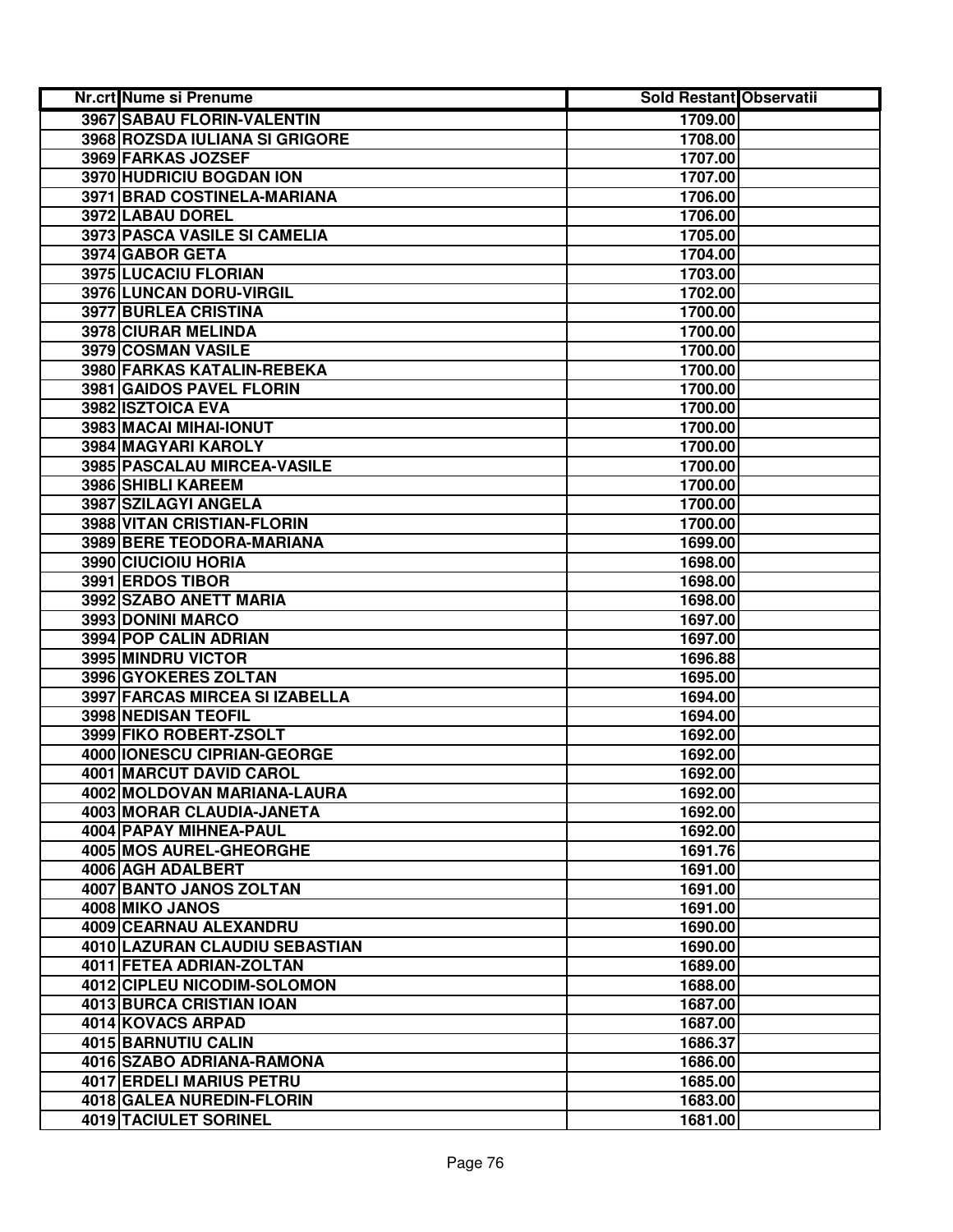| Nr.crt Nume si Prenume                  | Sold Restant Observatii |  |
|-----------------------------------------|-------------------------|--|
| 4020 BUIBAS EVA                         | 1680.00                 |  |
| 4021 BULZAN DANUT                       | 1680.00                 |  |
| 4022 CRISAN CLAUDIU                     | 1680.00                 |  |
| 4023 LUCA SERGIU IOAN                   | 1679.00                 |  |
| 4024 TIRBAN-ZAHA ROCSANA-FLORICA        | 1679.00                 |  |
| 4025 BARBURA CALIN                      | 1678.00                 |  |
| 4026 OLTEANU ALEXANDRU-DRAGOS           | 1678.00                 |  |
| 4027 VARGA MARIUS-ALEXANDRU             | 1678.00                 |  |
| 4028 IANCU DRAGOS NICUSOR               | 1677.00                 |  |
| 4029 MOCA GABRIELA                      | 1676.00                 |  |
| 4030 BLINDAS MARK-GABOR                 | 1675.00                 |  |
| 4031 FARCAS IULIANA                     | 1675.00                 |  |
| 4032 BORSI JOZSEF-ROBERT                | 1674.00                 |  |
| 4033 LELESCU DORIAN-CRISTIAN            | 1674.00                 |  |
| 4034 FLORIAN IOSIF GH.                  | 1673.00                 |  |
| 4035 MARCUT PAUL                        | 1673.00                 |  |
| <b>4036 POTRE GABRIEL-FLORIN</b>        | 1673.00                 |  |
| 4037 KONETZKI SIMONA                    | 1672.00                 |  |
| 4038 SIPOS ALINA                        | 1671.00                 |  |
| 4039 GABOR LUDOVIC                      | 1670.00                 |  |
| 4040 HANAS DAVID CLAUDIU                | 1670.00                 |  |
| 4041 KOVACS GYORGY                      | 1670.00                 |  |
| 4042 MARCUT GHEORGHE SI VALERIA LILIANA | 1669.00                 |  |
| 4043 CHIPERI CALIN-CORNEL               | 1668.00                 |  |
| 4044 JUDE VIOREL-DAN                    | 1668.00                 |  |
| 4045 BLAGA GAVRIL SI MARIANA            | 1667.00                 |  |
| 4046 PANTIS CLAUDIU CATALIN             | 1667.00                 |  |
| <b>4047 MATEI SORIN-CRISTIAN</b>        | 1666.00                 |  |
| 4048 CORB CORNELIU BENIAMIN             | 1665.00                 |  |
| 4049 BSAT LUMINITA VALERIA              | 1664.00                 |  |
| 4050 GABOR MINDRA                       | 1664.00                 |  |
| 4051 POPOVICI ADRIAN-IONUT              | 1664.00                 |  |
| 4052 TATAR ADELINA CRISTINA             | 1664.00                 |  |
| 4053 ISZTOIKA LUDOVIC                   | 1663.00                 |  |
| 4054 SERB AVRAM-DANUT                   | 1662.00                 |  |
| 4055 BORBIRO LASZLO                     | 1660.00                 |  |
| 4056 GABOR MARGHIT                      | 1660.00                 |  |
| 4057 GRECU ADRIANA                      | 1660.00                 |  |
| <b>4058 OLCEAN DAVID CRISTIAN</b>       | 1660.00                 |  |
| <b>4059 PUTNOKI RAUL</b>                | 1660.00                 |  |
| 4060 NAGY ANDRAS                        | 1658.00                 |  |
| 4061 SZILAGYI CSABA                     | 1658.00                 |  |
| 4062 ZOT FLORIN- LUCIAN                 | 1658.00                 |  |
| 4063 P.F.A.BAN CORNELIA                 | 1657.00                 |  |
| <b>4064 TOTH COSMIN CRISTIAN</b>        | 1657.00                 |  |
| 4065 ARDELEAN MARIA                     | 1655.00                 |  |
| 4066 PINTYE ISTVAN-GYORGY               | 1655.00                 |  |
| 4067 PUIU LIVIU                         | 1655.00                 |  |
| 4068 POP CSABA                          | 1654.00                 |  |
| 4069 VARHELYI CAROL SI KLARA            | 1654.00                 |  |
| 4070 FODRE ETEL                         | 1653.00                 |  |
| 4071 POPA STEFAN EMIL                   | 1653.00                 |  |
| 4072 IOVAN DANIELA                      | 1652.00                 |  |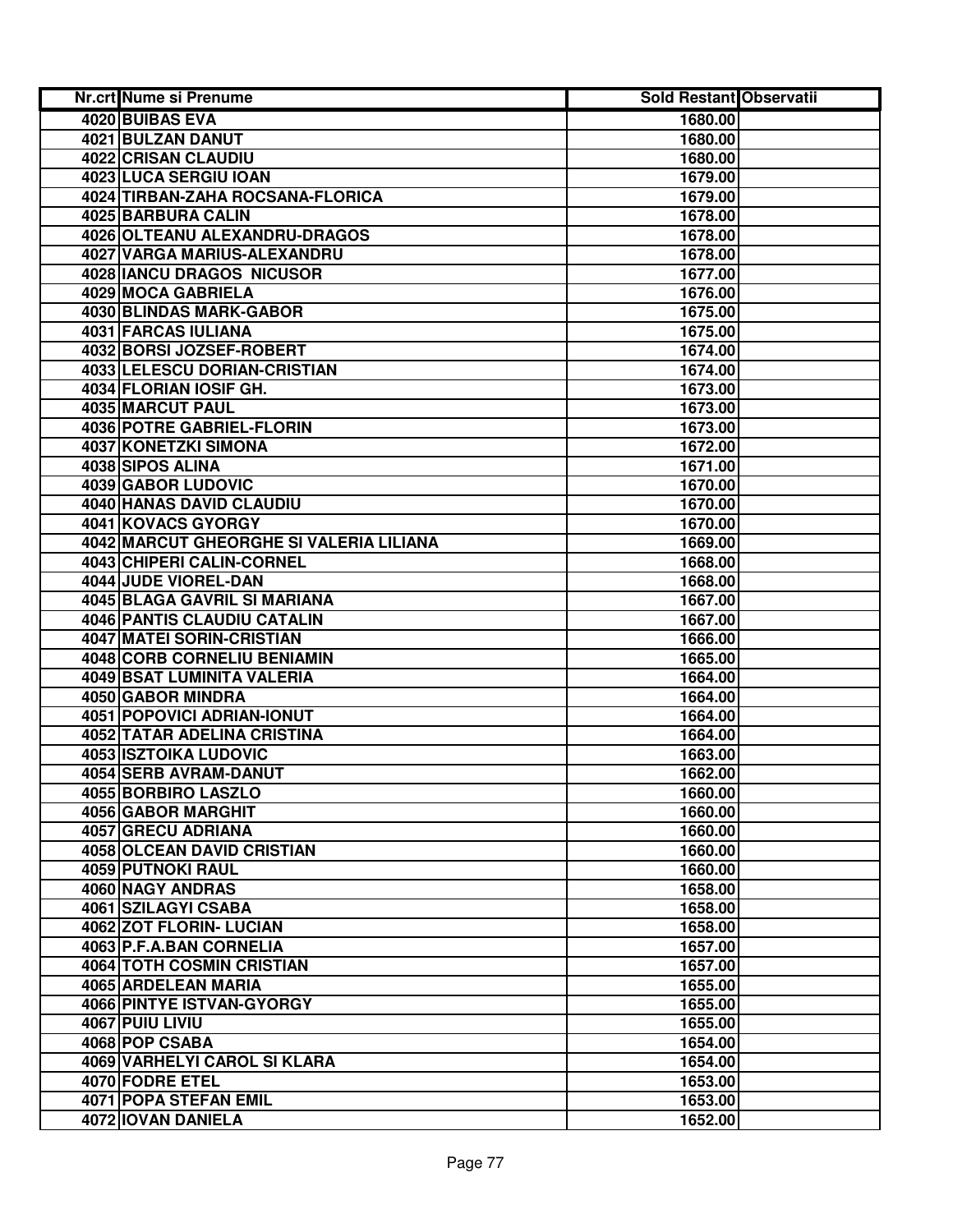| Nr.crt Nume si Prenume                    | <b>Sold Restant Observatii</b> |  |
|-------------------------------------------|--------------------------------|--|
| 4073 NEGRU ANNA                           | 1652.00                        |  |
| <b>4074 SUMALAN ALEXANDRU</b>             | 1652.00                        |  |
| 4075 GHERDAN SERGIU-VALENTIN AVOCAT       | 1651.00                        |  |
| 4076 GHERMAN VASILE                       | 1651.00                        |  |
| 4077 CHEREGI MIHAI AMAN                   | 1650.00                        |  |
| 4078 GABOR GABOR                          | 1650.00                        |  |
| 4079 LAPADAT FLORIN                       | 1650.00                        |  |
| 4080 POPA LIVIU                           | 1650.00                        |  |
| 4081 SARKOZI FERENCZ-CSABA                | 1650.00                        |  |
| <b>4082 TOROK LUDOVIC</b>                 | 1650.00                        |  |
| 4083 ZEMPLENYI ZOLTAN-LASZLO              | 1650.00                        |  |
| 4084 BERINDE MARIA                        | 1649.00                        |  |
| 4085 GHEORGHE ROMOLICA                    | 1648.55                        |  |
| 4086 HAIVAS SORIN ADRIAN SI CORINA ALEX.  | 1648.00                        |  |
| 4087 SANDOR VASILE                        | 1648.00                        |  |
| 4088 CSIKI FRANCISC-IOSIF SI ANDREA-BEATA | 1646.00                        |  |
| 4089 KOVACS IOAN IOSIF                    | 1645.00                        |  |
| 4090 DUME FLORIN-GABRIEL SI EVA-ELENA     | 1644.00                        |  |
| 4091 HAMZA NORBERT                        | 1642.50                        |  |
| 4092 KOVACS ANITA-IZABELA                 | 1641.00                        |  |
| 4093 ROIBU TEODOR SI FLORICA MARIANA      | 1641.00                        |  |
| 4094 NISTOR VIOREL                        | 1640.00                        |  |
| 4095 RUSU DANIELA                         | 1640.00                        |  |
| 4096 TODOR DANUT-ADRIAN                   | 1640.00                        |  |
| 4097 VASLOVIC COSTICA-CALIN SI CARMEN     | 1640.00                        |  |
| 4098 LETEA MARCEL-FLORIN                  | 1638.00                        |  |
| 4099 GYONGYOSI VIOLETA                    | 1637.00                        |  |
| 4100 SERDULT KATALIN IOLAN                | 1637.00                        |  |
| 4101 LUPO VIORICA-LIVIA                   | 1636.00                        |  |
| 4102 MOCIAR EMIL-MARIUS                   | 1636.00                        |  |
| 4103 BERES FERENCZ ZOLTAN                 | 1634.00                        |  |
| 4104 GHEREGI FLORIN                       | 1634.00                        |  |
| 4105 BUZGO SANDOR-ATTILA                  | 1633.00                        |  |
| 4106 TAAR LASZLO-ENDRE                    | 1633.00                        |  |
| 4107 BOSCA ADRIAN-RAZVAN                  | 1632.00                        |  |
| 4108 CORB ADRIAN-CLAUDIU                  | 1632.00                        |  |
| 4109 FULOP ALEXANDRU-IOAN                 | 1632.00                        |  |
| 4110 CALAU CALIN-ADRIAN                   | 1630.00                        |  |
| 4111 DUCA EMIL-FLORIN                     | 1630.00                        |  |
| 4112 LEAC ALINA-DANA                      | 1630.00                        |  |
| 4113 ALECU ANCA-RAMONA                    | 1628.00                        |  |
| <b>4114 GABOR TEODOR-TIBERIU-FLORIAN</b>  | 1627.50                        |  |
| 4115 VARGA STELIAN-GELU                   | 1627.00                        |  |
| 4116 BURLAU MARIUS-LAVINIU                | 1625.00                        |  |
| 4117 DAVID KATALIN GABRIELA               | 1625.00                        |  |
| 4118 JURCA CLAUDIU-MARIUS                 | 1622.00                        |  |
| 4119 ISTOICA BOROS                        | 1621.00                        |  |
| 4120 CALDARAR CIPRIAN FLORIN              | 1620.00                        |  |
| 4121 HAMZA ARGENTIN-REMUS                 | 1620.00                        |  |
| 4122 LIANU ION - CONSTANTIN               | 1620.00                        |  |
| 4123 SANYO ALOIS-IOAN                     | 1620.00                        |  |
| 4124 TURC ADRIAN-MIHAI                    | 1620.00                        |  |
| 4125 BRAN FLORENTINA-DANIELA              | 1619.00                        |  |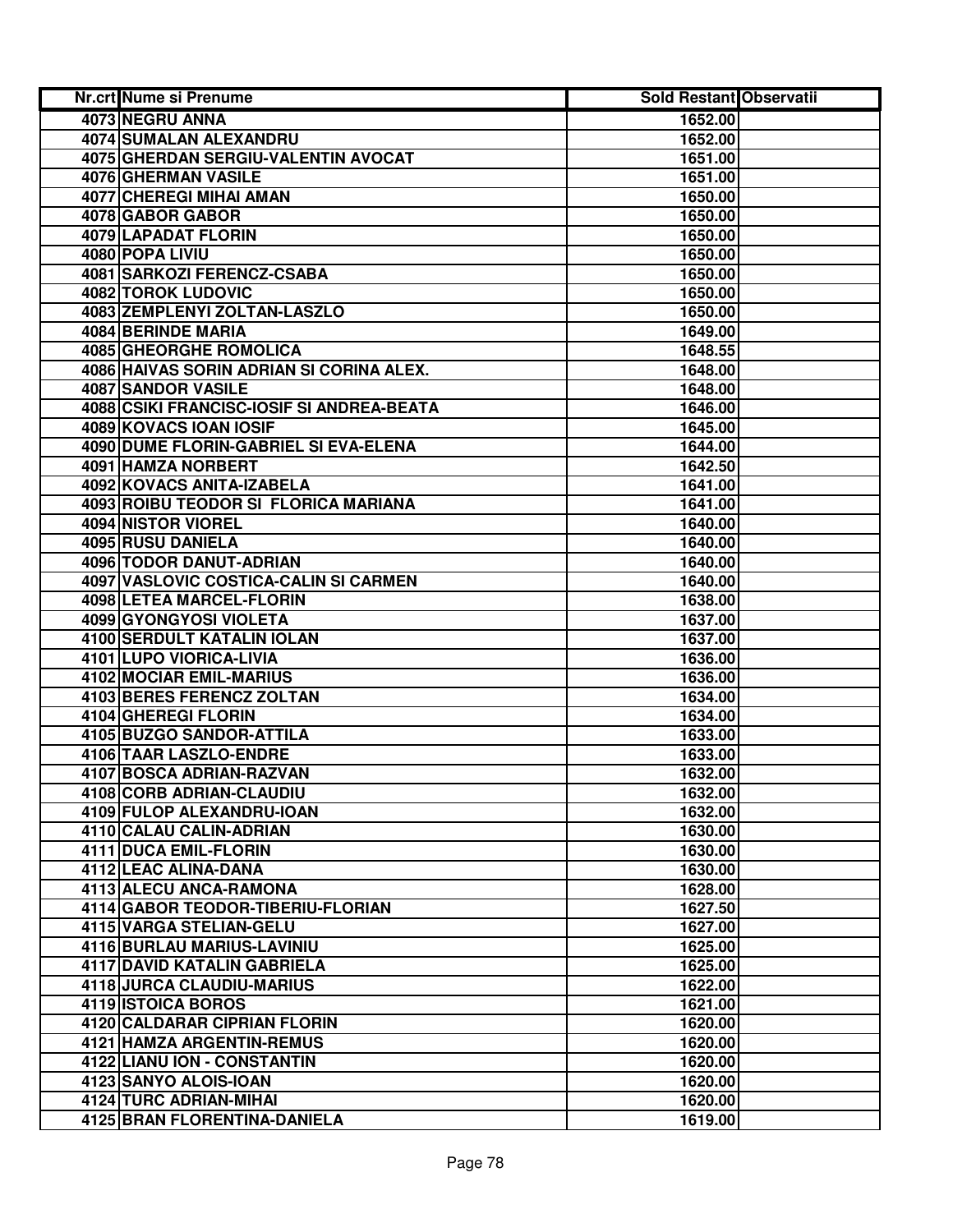| <b>Nr.crt Nume si Prenume</b>                         | Sold Restant Observatii |  |
|-------------------------------------------------------|-------------------------|--|
| 4126 GULES FLORIN CALIN                               | 1619.00                 |  |
| <b>4127 SABAU CARMEN</b>                              | 1619.00                 |  |
| 4128 FREUNDLICH SAMUEL ADAM - INTREPRINDERE INDIVIDUA | 1616.00                 |  |
| 4129 MOGA VIOREL-AUGUSTIN                             | 1615.00                 |  |
| 4130 GABOR GAVRIL                                     | 1613.00                 |  |
| 4131 GOMBOS CORNEL-VIOREL SI CARMEN                   | 1613.00                 |  |
| 4132 SANDOR DUMITRU SI MAGDALENA                      | 1613.00                 |  |
| 4133 TANFOGLIO DOMENICO                               | 1613.00                 |  |
| 4134 GUI CIPRIAN-MARCEL                               | 1611.00                 |  |
| <b>4135 TRIFA DOREL MARIUS</b>                        | 1610.84                 |  |
| 4136 EMBER RAMONA-GABRIELA                            | 1609.00                 |  |
| 4137 BUNGAU CRISTIAN-ALIN                             | 1607.00                 |  |
| 4138 POPA TUNS DORIN LIVIU INTREP.INDIV.              | 1605.00                 |  |
| 4139 FILIP LAVINIA ADINA                              | 1604.00                 |  |
| <b>4140 TENT CRISTIAN PETRU</b>                       | 1604.00                 |  |
| <b>4141 TIRITEU BOGDAN IONUT</b>                      | 1604.00                 |  |
| <b>4142 TOTH ROLLAND-MARK</b>                         | 1604.00                 |  |
| 4143 MOISA SERGIU IOAN                                | 1603.00                 |  |
| <b>4144 GHIURAU CRISTIAN FLORIN</b>                   | 1602.00                 |  |
| <b>4145 LASZLO LEVENTE - MIKLOS</b>                   | 1602.00                 |  |
| <b>4146 SZABADOS NORBERT SANDOR</b>                   | 1602.00                 |  |
| 4147 CAB.AVOCAT SALLAK STEFAN                         | 1601.00                 |  |
| 4148 ADESOZE EMMANUEL SOJI                            | 1600.00                 |  |
| 4149 ALADWAN MASHHOUR-MAHMMOUD                        | 1600.00                 |  |
| 4150 BARTHA LASZLO ADALBERT                           | 1600.00                 |  |
| <b>4151 DEME ALEXANDRU</b>                            | 1600.00                 |  |
| 4152 DERECICHEI ANGELA                                | 1600.00                 |  |
| 4153 DOLHAN MONICA-ELISABETA                          | 1600.00                 |  |
| 4154 EL AIDI MOULAY MEHDI                             | 1600.00                 |  |
| 4155 GABOR LIZA                                       | 1600.00                 |  |
| 4156 GHIURO CIPRIAN-ADRIAN                            | 1600.00                 |  |
| 4157 MARIAN RADU ION                                  | 1600.00                 |  |
| 4158 MESZAROS IULIU-ROBERT                            | 1600.00                 |  |
| 4159 OLAH EMERIC                                      | 1600.00                 |  |
| 4160 PINTEAN COSMIN IOAN                              | 1600.00                 |  |
| 4161 RACOLTA SIMONA ANCA                              | 1600.00                 |  |
| 4162 SISIANU OLEG                                     | 1600.00                 |  |
| 4163 TOTH ALEXANDRU-CRISTIAN                          | 1600.00                 |  |
| 4164 TRABELSI MOHAMED MAHDI                           | 1600.00                 |  |
| <b>4165 TRIPON TEODOR OCTAVIAN</b>                    | 1600.00                 |  |
| 4166 ZOICAS MIHAI                                     | 1600.00                 |  |
| <b>4167 GOBLYOSNE TAJTI-ILONA</b>                     | 1599.00                 |  |
| 4168 GUTUI CRISTIAN-IOAN SI DANA-MARIANA              | 1599.00                 |  |
| 4169 ROSAN LIVIU SI MARIOARA                          | 1599.00                 |  |
| <b>4170 GHIURAU DORIN-STELIAN</b>                     | 1598.00                 |  |
| 4171 ROUSSIS LUCIA MARIANA                            | 1597.00                 |  |
| 4172 MADAR PETRU ALIN, ALEXANDRA, IONUT, MA           | 1595.00                 |  |
| 4173 MUDURA TITUS DUMITRU                             | 1592.00                 |  |
| 4174 CIUCIU LIVIA                                     | 1591.10                 |  |
| 4175 BOBOTAN OVIDIU-VASILE                            | 1589.00                 |  |
| 4176 EMBER VIORICA (ENGBER IBOLYA)                    | 1587.00                 |  |
| 4177 SIPOS IULIU                                      | 1587.00                 |  |
| 4178 GABOR CLARA                                      | 1586.00                 |  |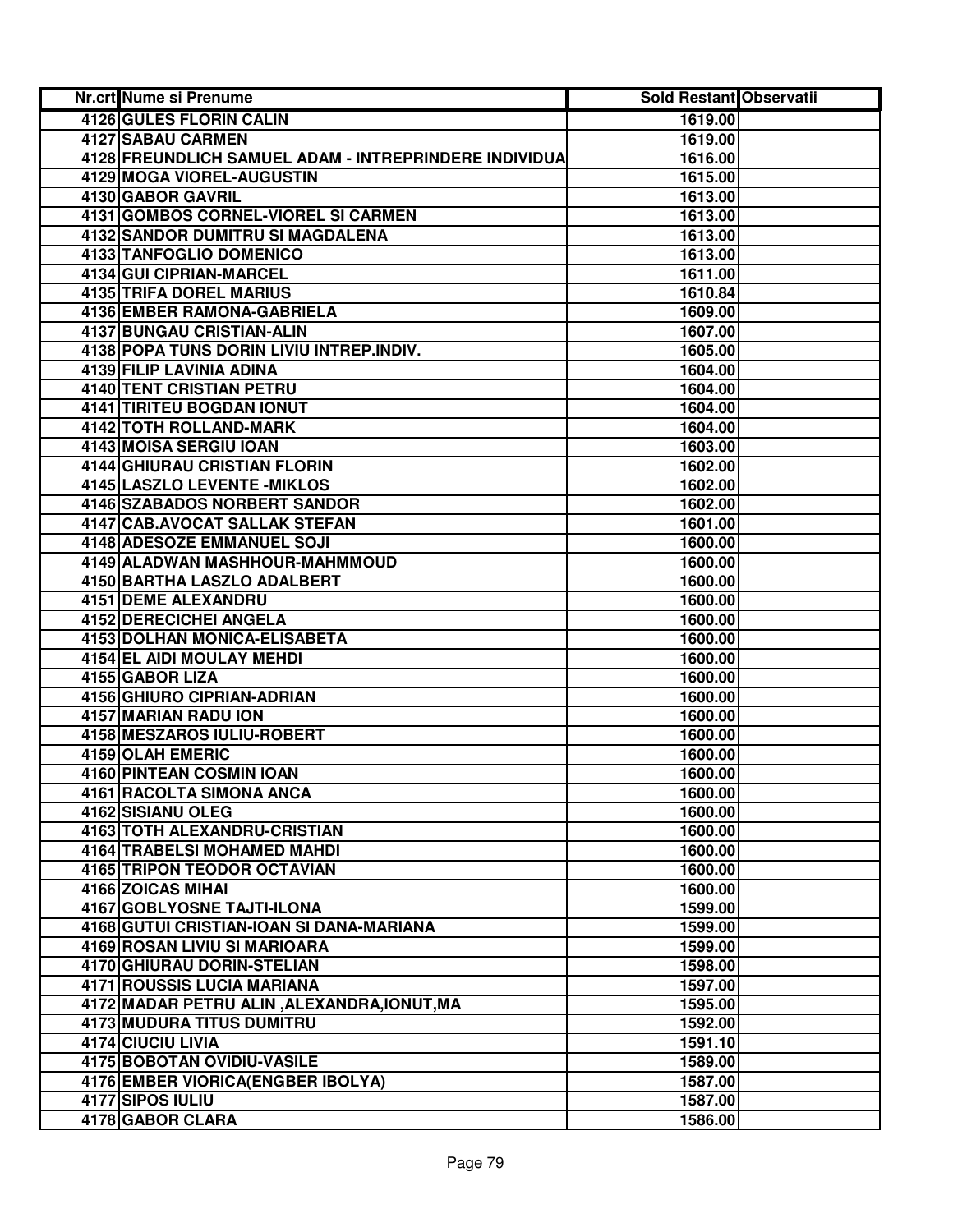| Nr.crt Nume si Prenume                                | Sold Restant Observatii |  |
|-------------------------------------------------------|-------------------------|--|
| 4179 LECHINTEANU RAUL-SERGIU                          | 1585.00                 |  |
| 4180 SZABO ANA                                        | 1585.00                 |  |
| 4181 PUIE VIOLETA-FLORINA SI NICOLAE                  | 1584.00                 |  |
| <b>4182 KALMAR ATTILA ENDRE</b>                       | 1583.00                 |  |
| 4183 TRIPA CORNEL IOAN                                | 1583.00                 |  |
| 4184 GABOR MARGARETA                                  | 1582.00                 |  |
| 4185 GYORGY ILDIKO-RENATA                             | 1582.00                 |  |
| 4186 CIOLOCA OCTAVIAN, AUGUSTIN, VICTOR, BEJAN FLOARE | 1581.00                 |  |
| 4187 HUSZAR ATTILA                                    | 1581.00                 |  |
| 4188 BALOG FERENC                                     | 1580.00                 |  |
| 4189 BURCA BOGDAN-MARIUS                              | 1580.00                 |  |
| 4190 CRISTEA IOAN                                     | 1580.00                 |  |
| 4191 JENEI ISTVAN                                     | 1580.00                 |  |
| 4192 POP NORBERT-GASPAR                               | 1580.00                 |  |
| 4193 HADI ATTILA                                      | 1579.00                 |  |
| 4194 VASS ISABELA ADRIANA                             | 1578.00                 |  |
| <b>4195 CARTIS GHEORGHE-IOAN</b>                      | 1577.65                 |  |
| <b>4196 LELE TEODOR SI ILEANA</b>                     | 1577.00                 |  |
| 4197 OROS IOAN MARCEL                                 | 1577.00                 |  |
| <b>4198 HEGEDUS IOAN-STEFAN</b>                       | 1576.00                 |  |
| 4199 VARGA ZOLTAN                                     | 1576.00                 |  |
| 4200 SCHEIPNER ANITA-RAMONA                           | 1575.00                 |  |
| 4201 MATIS MARIUS-EUGEN                               | 1574.00                 |  |
| 4202 OLTEAN DANIEL                                    | 1574.00                 |  |
| 4203 COFAR ONISIM - TRANDAFIR                         | 1573.00                 |  |
| 4204 NAGY-MOLNAR GABOR SI FRANCISKA                   | 1573.00                 |  |
| 4205 LAKATOS ANETA-DANIELA                            | 1572.00                 |  |
| 4206 DRIMBA ROZALIA                                   | 1571.00                 |  |
| 4207 GHIULAN LORENA-CARMEN                            | 1571.00                 |  |
| 4208 KOPE LIVIA                                       | 1570.00                 |  |
| 4209 POP IOAN                                         | 1570.00                 |  |
| 4210 VARADI ATTILA                                    | 1570.00                 |  |
| 4211 ISZTOIKA IOAN                                    | 1569.00                 |  |
| 4212 KERESZTESY DIANA DOINA                           | 1569.00                 |  |
| 4213 POP EUGEN                                        | 1566.66                 |  |
| 4214 COJOC IULIA-TEODORA                              | 1565.02                 |  |
| 4215 SZATMARI TIBERIU                                 | 1565.00                 |  |
| 4216 AMBRO ADRIAN                                     | 1561.00                 |  |
| 4217 BODONEA MIHAELA-FLORENTINA                       | 1561.00                 |  |
| <b>4218 PARCALAB IONUT PETRU</b>                      | 1560.00                 |  |
| 4219 PLES IOAN                                        | 1560.00                 |  |
| <b>4220 CABA ALIN GABRIEL</b>                         | 1559.33                 |  |
| 4221 CERCEA STEFAN SI ADRIANA-GEORGETA                | 1559.00                 |  |
| <b>4222 ROGOJAN SAMUIL-ANDREI</b>                     | 1559.00                 |  |
| <b>4223 STROIU VASILE</b>                             | 1558.79                 |  |
| 4224 VANYA CSILLA PARASCHIVA-INTREPRINDERE INDIVIDUAL | 1558.00                 |  |
| 4225 REZMUVES ALEXANDRU                               | 1557.00                 |  |
| 4226 TENT MARIANA                                     | 1555.00                 |  |
| 4227 ABRUDAN CRISTIAN-TUDOR                           | 1554.00                 |  |
| 4228 LASLO MIRCEA                                     | 1551.00                 |  |
| 4229 KALLAI IBOLYA                                    | 1550.00                 |  |
| 4230 KOVACS FLORIN-ALEXANDRU                          | 1550.00                 |  |
| 4231 MEZEI ESZTER                                     | 1550.00                 |  |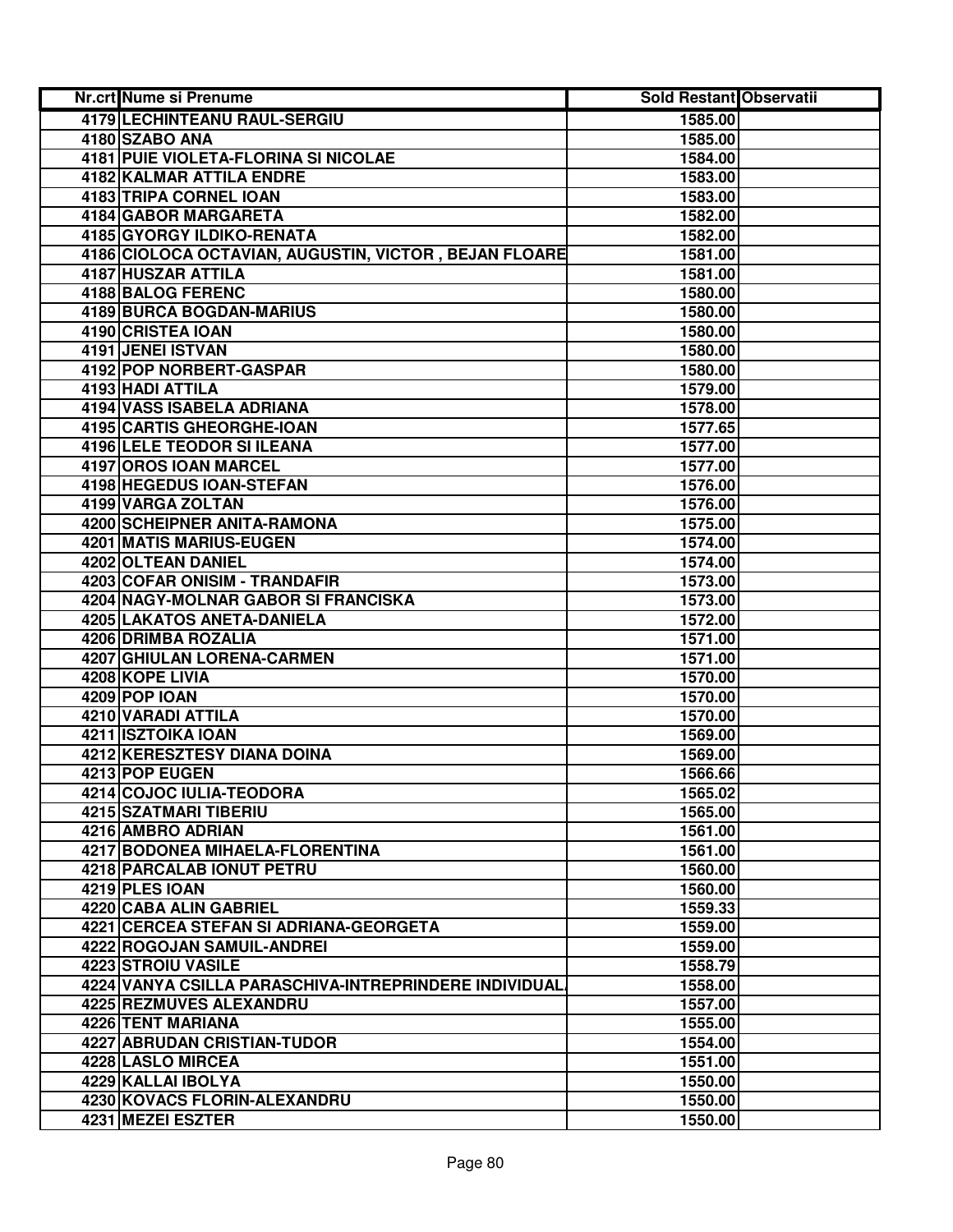| <b>Nr.crt Nume si Prenume</b>            | Sold Restant Observatii |  |
|------------------------------------------|-------------------------|--|
| 4232 SAVA IOAN CAB. DE AVOCAT            | 1549.00                 |  |
| <b>4233 NAGY ROBERT-LASZLO</b>           | 1548.00                 |  |
| 4234 PAP CSABA STEFAN                    | 1547.00                 |  |
| 4235 BUNTA NICOLAE SI ANA MARIA          | 1546.00                 |  |
| 4236 GYORI FLORIN-MARIUS                 | 1546.00                 |  |
| 4237 NAGY PETER JOZSEF SI OLGA           | 1546.00                 |  |
| 4238 RASVANTA VASILE-ADRIAN              | 1545.00                 |  |
| 4239 DAVIDOV NELU                        | 1544.00                 |  |
| 4240 IOVAN CLAUDIU-CRISTIAN              | 1543.00                 |  |
| 4241 ROTH DEZIDERIU                      | 1543.00                 |  |
| 4242 VINTER ALEXANDRA                    | 1543.00                 |  |
| 4243 BARATI GEORG                        | 1542.00                 |  |
| 4244 GHITEA ALEXANDRU-IOSIF              | 1542.00                 |  |
| 4245 BARA CIPRIAN-CLAUDIU                | 1540.00                 |  |
| 4246 DUME AUREL SI VICTORIA              | 1540.00                 |  |
| 4247 ERDEI-MIHOC SEBASTIAN GEORGE        | 1540.00                 |  |
| 4248 KOVACS ZSOLT-ATTILA                 | 1540.00                 |  |
| 4249 VARGA TIBOR                         | 1540.00                 |  |
| 4250 BUNDIK RAYMOND-JOZSEF               | 1539.00                 |  |
| <b>4251 GIURCA MARIUS SI IOANA</b>       | 1539.00                 |  |
| 4252 INDRIES ALEXANDRA-MONICA            | 1538.09                 |  |
| 4253 PETRUT GEORGE OCTAVIAN              | 1536.00                 |  |
| 4254 KISS ALEXANDRU                      | 1535.00                 |  |
| 4255 ERDEI MARIA                         | 1533.00                 |  |
| 4256 HAMZA EVA                           | 1533.00                 |  |
| 4257 POPA VASILE                         | 1533.00                 |  |
| 4258 COVACI MARIOARA                     | 1532.00                 |  |
| 4259 EISELE IUDITA ZOE                   | 1531.00                 |  |
| 4260 BOCUT ANDREI-GEORGE                 | 1530.00                 |  |
| 4261 BOKA GHEORGHE                       | 1530.00                 |  |
| 4262 VOINEA GABRIEL                      | 1530.00                 |  |
| 4263 GATEJ CRISTINA-IOANA                | 1528.00                 |  |
| 4264 MANTO DIANA - MARIA                 | 1527.00                 |  |
| 4265 OROS GHEORGHE                       | 1526.00                 |  |
| 4266 BORDAS STEFAN                       | 1525.00                 |  |
| 4267 CIBOTARU LILIANA                    | 1525.00                 |  |
| 4268 CABAU EMILIA-ANA                    | 1524.00                 |  |
| <b>4269 PURGE ILDIKO</b>                 | 1523.00                 |  |
| 4270 PANTIS SERGIU                       | 1522.00                 |  |
| <b>4271 DRAGHICI ANDREI-VICTOR</b>       | 1521.00                 |  |
| <b>4272 DICU GHEORGHE</b>                | 1520.00                 |  |
| <b>4273 LINGURAR RAMONA-SIMONA</b>       | 1520.00                 |  |
| <b>4274 IOVAN FLAVIUS</b>                | 1518.00                 |  |
| <b>4275 NISTOR RODICA</b>                | 1518.00                 |  |
| <b>4276 DAESCU MIHAELA-SIMONA</b>        | 1517.00                 |  |
| 4277 SZABO ROBERT-IMRE                   | 1517.00                 |  |
| 4278 ARDELEAN GHEORGHE-CATALIN           | 1516.00                 |  |
| 4279 LAZAU MARIN SI CONSTANTINA-GABRIELA | 1516.00                 |  |
| 4280 BUDA ANDREI                         | 1515.00                 |  |
| 4281 IUHASZ ERVIN-EUGEN                  | 1515.00                 |  |
| 4282 MOCIAR TIBOR                        | 1515.00                 |  |
| 4283 BUMBUI IULIANA - ANA                | 1514.00                 |  |
| 4284 BRETAN ERNEST                       | 1512.00                 |  |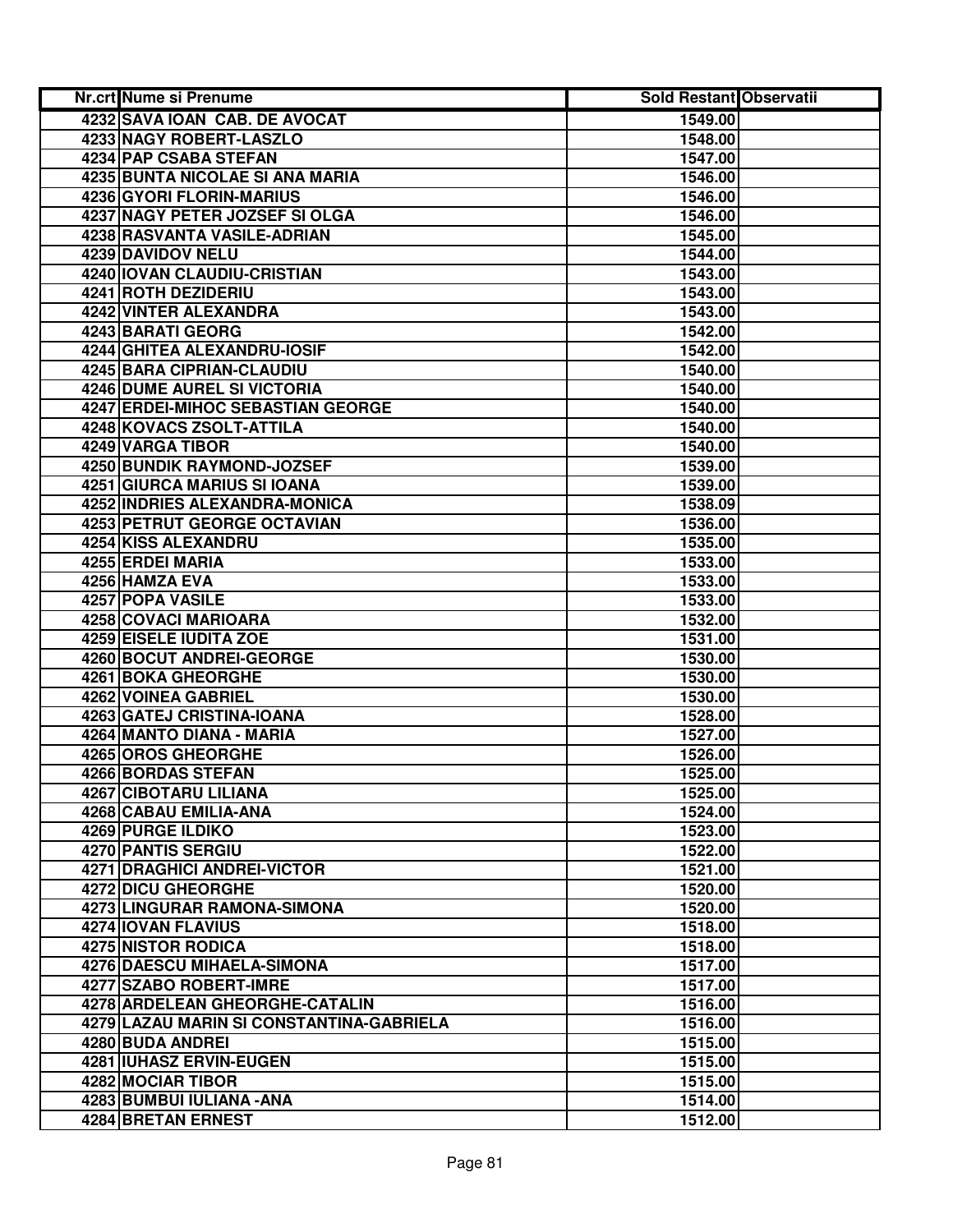| <b>Nr.crt Nume si Prenume</b>          | Sold Restant Observatii |  |
|----------------------------------------|-------------------------|--|
| 4285 SZAKACS JOZSEF-ROBERT             | 1512.00                 |  |
| 4286 CABINET DE AVOCAT-NEGRU RADU      | 1511.00                 |  |
| 4287 BALOGH ROBERT                     | 1510.00                 |  |
| <b>4288 COTE FLORICICA</b>             | 1510.00                 |  |
| 4289 GUBA SANDOR                       | 1510.00                 |  |
| 4290 IHOS MONICA-IOANA                 | 1510.00                 |  |
| 4291 MOISIN OVIDIU                     | 1510.00                 |  |
| <b>4292 MOTOC GABRIELA SI GHEORGHE</b> | 1510.00                 |  |
| 4293 BUNTA ANA-MARIA GEORGETA          | 1509.00                 |  |
| 4294 VLAS DANIELA - FLORICA            | 1509.00                 |  |
| 4295 BUDAU DAN ALEXANDRU               | 1505.00                 |  |
| 4296 PAPP IOAN SI ILEANA               | 1503.00                 |  |
| 4297 TOCAI MIHAI                       | 1502.00                 |  |
| 4298 ANTONICS TEODORA EMILIA           | 1500.00                 |  |
| 4299 BADEA SIMONA                      | 1500.00                 |  |
| 4300 BALOTA CARMEN RENATA              | 1500.00                 |  |
| <b>4301 BEJUSCA FLORIN</b>             | 1500.00                 |  |
| 4302 BELTEKI TIBERIU ALEXANDRU         | 1500.00                 |  |
| <b>4303 BENCZIK ROBERT GABOR</b>       | 1500.00                 |  |
| <b>4304 BURCEA MANDRA</b>              | 1500.00                 |  |
| 4305 BURCSA GITA                       | 1500.00                 |  |
| 4306 CSAK KRISZTINA P.F.A              | 1500.00                 |  |
| 4307 CUTULA DANA ANCA                  | 1500.00                 |  |
| 4308 DACUNNA VICHIE BRYAN ANDRE        | 1500.00                 |  |
| 4309 FILIMON DORIN                     | 1500.00                 |  |
| 4310 GABOR GAVRIL                      | 1500.00                 |  |
| 4311 GABOR MANDRA                      | 1500.00                 |  |
| 4312 GABOR ROZA                        | 1500.00                 |  |
| 4313 GABOR STEFAN                      | 1500.00                 |  |
| 4314 GANEA RAUL-MIHAI                  | 1500.00                 |  |
| 4315 HAINER LAURA                      | 1500.00                 |  |
| 4316 HODUT CALIN MIRCEA                | 1500.00                 |  |
| 4317 HOWARD LEONA- VIOLETA             | 1500.00                 |  |
| 4318 ISZTOJKA TEREZIA                  | 1500.00                 |  |
| 4319 IZSAK JOZSEF                      | 1500.00                 |  |
| 4320 JOBAGY MIRELA-MARCELA             | 1500.00                 |  |
| 4321 JUZON MARCIN-JACEK                | 1500.00                 |  |
| 4322 KORDOVAN IOSIF                    | 1500.00                 |  |
| <b>4323 KOTELES ROBERT</b>             | 1500.00                 |  |
| 4324 LUDESCHER CSABA-JANOS             | 1500.00                 |  |
| 4325 LUPO MARIOARA VOICHITA            | 1500.00                 |  |
| 4326 MARKOVICS ROMULUS-IULIU           | 1500.00                 |  |
| <b>4327 MARTINAO ANDRE RAFAEL</b>      | 1500.00                 |  |
| <b>4328 MERCHES MARCEL-FLORIN</b>      | 1500.00                 |  |
| <b>4329 MIHAI FLORENTINA</b>           | 1500.00                 |  |
| 4330 MONENCIU FLORIN-GHEORGHE          | 1500.00                 |  |
| 4331 NITE MARIUS                       | 1500.00                 |  |
| 4332 ORGOVAN VIORICA                   | 1500.00                 |  |
| 4333 PADUREAN KISS TIBERIU             | 1500.00                 |  |
| 4334 PAP GILDA                         | 1500.00                 |  |
| 4335 PETRI NORBERT-SANDOR              | 1500.00                 |  |
| 4336 PISTA FLORIN-IOAN                 | 1500.00                 |  |
| 4337 SALAJAN TEODORA-ROXANA            | 1500.00                 |  |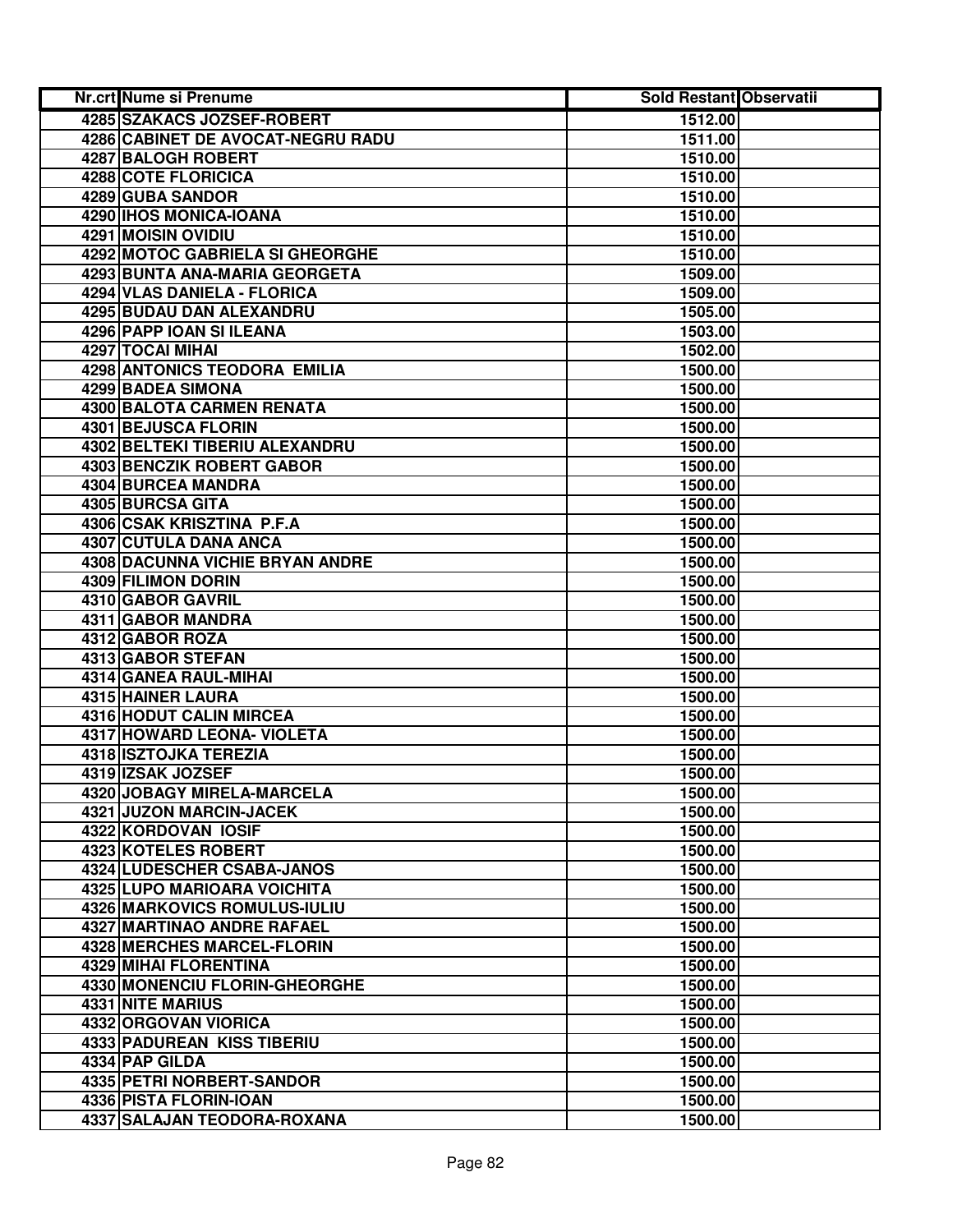| Nr.crt Nume si Prenume                | <b>Sold Restant Observatii</b> |  |
|---------------------------------------|--------------------------------|--|
| 4338 SAMU RUPI                        | 1500.00                        |  |
| <b>4339 SARKADI EVA</b>               | 1500.00                        |  |
| <b>4340 SORCA CIPRIAN-COSMIN</b>      | 1500.00                        |  |
| 4341 STUPARU CONSTANTIN               | 1500.00                        |  |
| 4342 SVAB LUCIAN-BENIAMIN             | 1500.00                        |  |
| 4343 TOCILA ANDREI                    | 1500.00                        |  |
| 4344 VARGA RUDOLF                     | 1500.00                        |  |
| 4345 VINCZE KECSKES MATEI GHEORGHE    | 1500.00                        |  |
| 4346 GULYAS KATALIN                   | 1498.00                        |  |
| 4347 CHEREGI DANIEL-CALIN             | 1497.00                        |  |
| 4348 MOLNAR ANAMARIA                  | 1497.00                        |  |
| 4349 JURCA GAVRIL SI MARGARETA        | 1496.00                        |  |
| 4350 VARGA GEZA                       | 1496.00                        |  |
| 4351 MAGYARI ALEXANDRU                | 1495.00                        |  |
| <b>4352 BANCSA EMERIC</b>             | 1494.74                        |  |
| <b>4353 VLAD TRAIAN MARIUS</b>        | 1494.00                        |  |
| <b>4354 ADANY BEATA</b>               | 1492.00                        |  |
| 4355 LUNGU RAZVAN                     | 1492.00                        |  |
| <b>4356 GABOR MATEI</b>               | 1491.00                        |  |
| 4357 GABOR SUSANA                     | 1491.00                        |  |
| 4358 CIURAR IOLAND                    | 1490.00                        |  |
| 4359 COSTEA MARIA DIANA               | 1490.00                        |  |
| 4360 HERMAN SILVIU ALBERTO            | 1490.00                        |  |
| <b>4361 REZMUVES ELISABETA</b>        | 1490.00                        |  |
| 4362 TOTOREAN MARCEL ALEXANDRU        | 1490.00                        |  |
| 4363 RUMUNA ANDRAS-LAJOS              | 1488.00                        |  |
| 4364 CIURDAR PETRU SI IOANA           | 1487.00                        |  |
| 4365 KARACSONYI ROBERT-PAVEL          | 1487.00                        |  |
| 4366 MIHALY ROBERT KRISTIAN           | 1487.00                        |  |
| 4367 OPREA MARIOARA                   | 1487.00                        |  |
| 4368 TOTH IOLANDA                     | 1487.00                        |  |
| <b>4369 BEJUSCA SERGIU- IONUT</b>     | 1485.06                        |  |
| 4370 NISTOR FLORENTINA-LENUTA SI IOAN | 1484.49                        |  |
| 4371 PLUGAR MARIAN                    | 1483.70                        |  |
| 4372 HURMUZ MARIANA                   | 1482.70                        |  |
| 4373 MAG CIPRIAN-BOGDAN               | 1481.00                        |  |
| 4374 CUC ADRIAN-NICOLAE               | 1480.00                        |  |
| 4375 DUDAS SANDU DANUT                | 1480.00                        |  |
| <b>4376 RIF-TOTH MARIA</b>            | 1480.00                        |  |
| <b>4377 TOMA NICOLAE-SILVIU</b>       | 1480.00                        |  |
| 4378 ZLIBUT ADRIANA                   | 1480.00                        |  |
| 4379 OPREA RONELA TEODORA             | 1479.00                        |  |
| <b>4380 KULCZCKI FERENCZ ROMULUS</b>  | 1476.00                        |  |
| 4381 SALAJAN MARIOARA                 | 1475.00                        |  |
| <b>4382 SZABO GABRIEL ROLAND</b>      | 1475.00                        |  |
| 4383 FARKAS ERNO-JANOS                | 1474.00                        |  |
| 4384 IPIA GABRIELA                    | 1473.00                        |  |
| 4385 ILLE ANDREI-TUDOR                | 1472.00                        |  |
| 4386 SERAFICEAN ALEXANDRU             | 1471.00                        |  |
| 4387 ABRUDAN MARIUS-EMIL              | 1470.00                        |  |
| 4388 BENTE VLAD CRISTIAN              | 1470.00                        |  |
| 4389 BOCUT FLORENTINA-ANA MARIA       | 1470.00                        |  |
| 4390 TIRLA CRISTIAN-TUDOR             | 1470.00                        |  |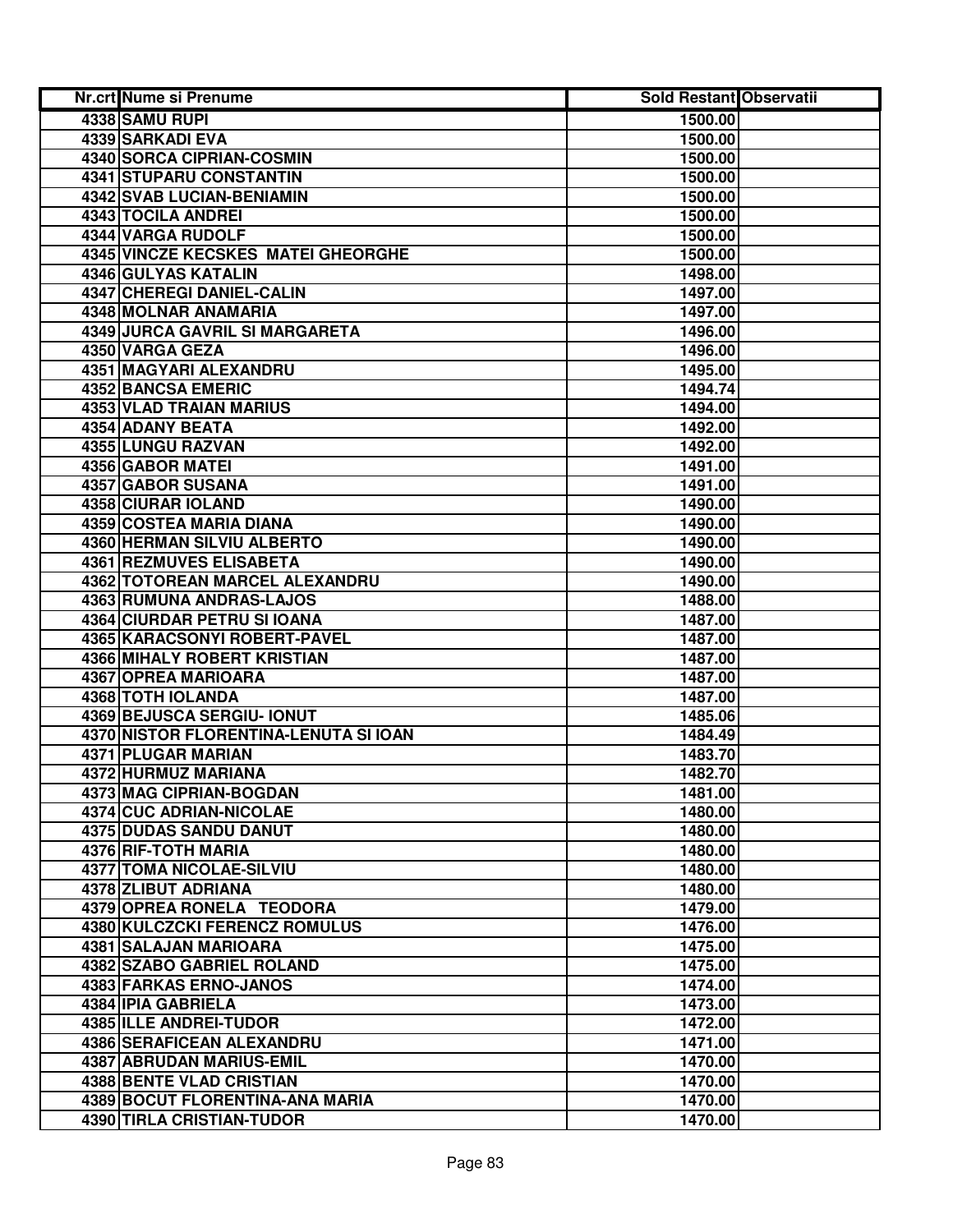| Nr.crt Nume si Prenume                                   | Sold Restant Observatii |  |
|----------------------------------------------------------|-------------------------|--|
| 4391 TOCA DANIEL                                         | 1470.00                 |  |
| 4392 GUG RAVEICA SI PAVEL                                | 1468.00                 |  |
| <b>4393 POPA ANDREI COSMIN</b>                           | 1467.00                 |  |
| 4394 SZABO TIBERIU                                       | 1467.00                 |  |
| 4395 BURDAN IOSIF                                        | 1466.98                 |  |
| 4396 CARP PAUL EUGEN                                     | 1466.00                 |  |
| 4397 ANDREJKA ANDREI - GHEORGHE                          | 1465.80                 |  |
| 4398 COSTIN DAN                                          | 1465.00                 |  |
| 4399 MATICIUC ALIN-FLORIN                                | 1465.00                 |  |
| <b>4400 SECAN LAURA</b>                                  | 1465.00                 |  |
| 4401 STEF CRISTIAN                                       | 1465.00                 |  |
| 4402 PINTEA GABRIEL-MIHAI                                | 1463.39                 |  |
| 4403 GYONGYOSI IOSIF                                     | 1463.00                 |  |
| 4404 BERCE CATALIN-PETRU                                 | 1462.00                 |  |
| 4405 GAL NORBERT                                         | 1462.00                 |  |
| 4406 SAS LUCIA- RAMONA                                   | 1462.00                 |  |
| <b>4407 FERCHE ADRIAN-COSMIN</b>                         | 1460.00                 |  |
| 4408 GROZA DANIEL-GEORGE                                 | 1460.00                 |  |
| 4409 BOLDIS LUCIAN-ALIN SI MIHAELA-DAIANA                | 1459.00                 |  |
| 4410 BALASCO SEBASTIAN                                   | 1458.00                 |  |
| 4411 BORA GHEORGHE ADRIAN                                | 1458.00                 |  |
| <b>4412 ANDRAS ADRIAN-DANIEL</b>                         | 1457.00                 |  |
| <b>4413 KOCSIS PETER-ATTILA</b>                          | 1455.00                 |  |
| 4414 KOVACS MAGDOLNA                                     | 1455.00                 |  |
| 4415 POP ALEXANDRU-TIBERU                                | 1455.00                 |  |
| 4416 TOCAI TRAIAN-CALIN                                  | 1455.00                 |  |
| 4417 GOGUCZ JANOS-ATTILA                                 | 1454.00                 |  |
| 4418 JUDEA IOAN-DORU                                     | 1454.00                 |  |
| 4419 TASNADE TEODOR                                      | 1454.00                 |  |
| 4420 KUCHEL FRANCISC                                     | 1452.00                 |  |
| 4421 PUSKAS ROBERTO                                      | 1452.00                 |  |
| 4422 FANEA LUCIAN-AUGUSTIN                               | 1451.00                 |  |
| 4423 LUNG IOAN SI NICOLETA                               | 1451.00                 |  |
| 4424 SZEKELY KATALIN-ANNA                                | 1450.54                 |  |
| 4425 ANTON GHEORGHE-CRISTIAN                             | 1450.00                 |  |
| 4426 BLINDAS GABOR                                       | 1450.00                 |  |
| 4427 CORODI NELU-CRISTIAN                                | 1450.00                 |  |
| 4428 DENQ QIFENG                                         | 1450.00                 |  |
| 4429 ISZTOICA RUPI<br><b>4430 LUNCAN ANDREA-CRISTINA</b> | 1450.00                 |  |
|                                                          | 1450.00                 |  |
| 4431 LUNGEANU DAN-CRISTIAN<br>4432 NADAS SANDOR          | 1450.00<br>1450.00      |  |
| 4433 VETISAN VASILE-COSMIN                               | 1450.00                 |  |
| 4434 MERCEA FLORIN-CORNEL                                | 1448.00                 |  |
| 4435 BORLEAN MIRCEA-FLORIN                               | 1447.00                 |  |
| 4436 MOCSAR ZOLTAN                                       | 1447.00                 |  |
| 4437 PASCALAU DANIEL-SORIN                               | 1445.00                 |  |
| 4438 POPA CLAUDIA-IOANA                                  | 1445.00                 |  |
| 4439 SALAJAN MARIUS-LIVIU                                | 1445.00                 |  |
| 4440 DRAGAN GEORGE-EMILIAN                               | 1441.00                 |  |
| 4441 MACAVEI PAUL ANDREI                                 | 1441.00                 |  |
| 4442 PARCALAB TEODORA-GEORGETA                           | 1441.00                 |  |
| 4443 RAD CRISTIAN-DOREL                                  | 1440.50                 |  |
|                                                          |                         |  |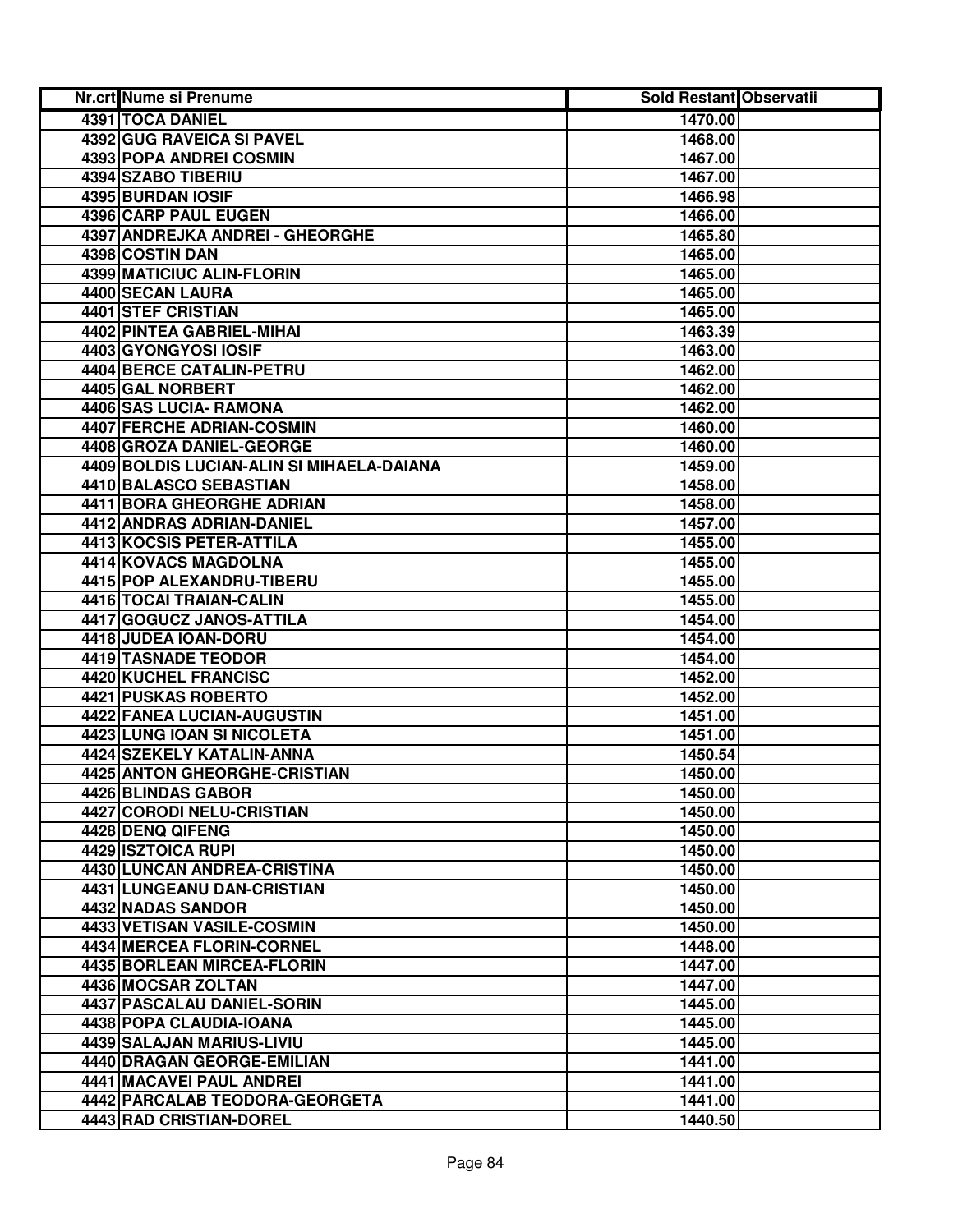| <b>Nr.crt Nume si Prenume</b>                   | Sold Restant Observatii |  |
|-------------------------------------------------|-------------------------|--|
| 4444 BAGI TAMAS-ZSOLT                           | 1440.00                 |  |
| 4445 BERECZKI STEFAN                            | 1440.00                 |  |
| 4446 COSMESCU ANDREIA MICHAELA                  | 1440.00                 |  |
| 4447 COZMAN FLORIN                              | 1440.00                 |  |
| 4448 GABOR GABOR                                | 1440.00                 |  |
| 4449 TINTEANU CATALIN-DOREL                     | 1440.00                 |  |
| 4450 UNGVARI JOZSEF                             | 1440.00                 |  |
| 4451 FILIP MARIUS                               | 1438.00                 |  |
| 4452 LUCUTA ANA-MARIA                           | 1438.00                 |  |
| 4453 MUNTEAN MARIA-ILDIKO                       | 1438.00                 |  |
| 4454 LELE MARIANA-IULIANA                       | 1436.00                 |  |
| 4455 SIMON MARIUS-RAUL                          | 1436.00                 |  |
| 4456 CAB.AV.IND.LUCIAN FLORINA                  | 1435.00                 |  |
| 4457 COTE GEORGE-CATALIN                        | 1435.00                 |  |
| 4458 DACIN VLADUT-LUCIAN                        | 1435.00                 |  |
| 4459 GAVRIS LAURENTIU-PETRU                     | 1435.00                 |  |
| 4460 MUDURA RADU FLORIN                         | 1435.00                 |  |
| 4461 EDER VASILE                                | 1434.00                 |  |
| 4462 FELFOLDI MIHALY                            | 1434.00                 |  |
| 4463 MAKKAI COLOMAN                             | 1434.00                 |  |
| 4464 BUT GYORGY                                 | 1433.00                 |  |
| 4465 REZMUVES JANOS                             | 1433.00                 |  |
| 4466 SALAJAN DORINA NICULINA                    | 1433.00                 |  |
| 4467 BAK CAROL                                  | 1432.00                 |  |
| 4468 IANC SEBASTIAN-FLORIN                      | 1431.00                 |  |
| <b>4469 AGUD GHEORGHE FLORIAN</b>               | 1430.00                 |  |
| 4470 ILLE MIRCEA-GABRIEL                        | 1430.00                 |  |
| 4471 SZASZ EMERIC-MIHAI                         | 1430.00                 |  |
| 4472 MONUS ROZA                                 | 1428.00                 |  |
| 4473 DUCA OVIDIU LORAND                         | 1427.00                 |  |
| 4474 KOVARI COSTEL                              | 1427.00                 |  |
| 4475 MICA MARIANA                               | 1427.00                 |  |
| 4476 VARODI FLORIAN SI MARIOARA                 | 1427.00                 |  |
| 4477 FEKETE JOZSEF ANDRAS                       | 1426.00                 |  |
| <b>4478 JEJERAN PATRICIA-NORA</b>               | 1426.00                 |  |
| 4479 POP OCTAVIAN-BOGDAN                        | 1425.00                 |  |
| 4480 POTRE IOAN-MARIUS                          | 1425.00                 |  |
| 4481 VARGA NORBERT-GABOR                        | 1425.00                 |  |
| 4482 FICUT SAMUIL-GABRIEL                       | 1422.00                 |  |
| 4483 LUNCAN ZOLTAN                              | 1422.00                 |  |
| 4484 GLIGOR ALEXANDRU-IOAN                      | 1421.00                 |  |
| 4485 BELADI ISTVAN-COROY                        | 1420.00                 |  |
| 4486 BOCHIE OCTAVIAN TERENTE SI CRISTINA-SUSANA | 1420.00                 |  |
| <b>4487 COCIS MARIUS DAN SI BONA MIRELA</b>     | 1420.00                 |  |
| 4488 PACURAR MIRCEA                             | 1420.00                 |  |
| 4489 PASCA REMUS CLAUDIU                        | 1420.00                 |  |
| 4490 ROSTAS ROMEO PETRU                         | 1420.00                 |  |
| 4491 GASPAR KLARA                               | 1418.00                 |  |
| 4492 NEAGOTA STELIAN IOAN                       | 1417.00                 |  |
| 4493 ROMAN ADRIAN PAVEL                         | 1416.00                 |  |
| 4494 SZEKELY IOSIF                              | 1416.00                 |  |
| 4495 KOVACS ADRIAN                              | 1415.00                 |  |
| 4496 MARCUTIU CRINA                             | 1414.00                 |  |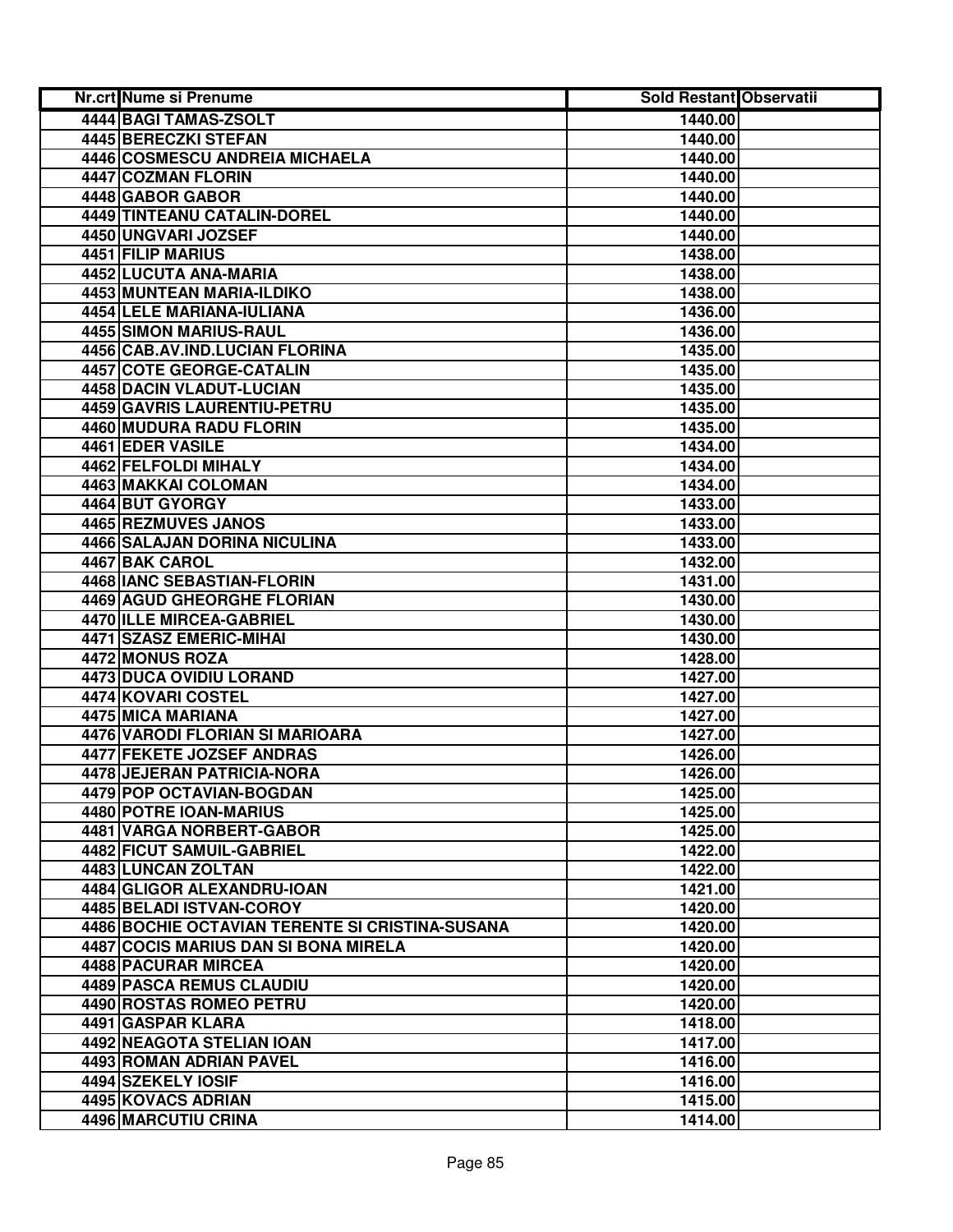| <b>Nr.crt Nume si Prenume</b>                   | Sold Restant Observatii |  |
|-------------------------------------------------|-------------------------|--|
| <b>4497 FISCHER CONSTANTIN</b>                  | 1413.00                 |  |
| 4498 TANASESCU JAN-LIVIU SI NICOLETA-MANUELA    | 1412.00                 |  |
| 4499 URSICA DORINA                              | 1412.00                 |  |
| 4500 GONDOR-OZSVATH ATENA-LILO                  | 1411.00                 |  |
| 4501 BALOGH ALEXANDRU                           | 1410.00                 |  |
| 4502 BORTOS HORIA                               | 1410.00                 |  |
| 4503 CRISAN GHEORGHE SI MARIA                   | 1410.00                 |  |
| <b>4504 GABRIAN DANIEL-FLORIN</b>               | 1410.00                 |  |
| 4505 MERGE TEODOR-EUTIH                         | 1410.00                 |  |
| 4506 ROSU ALIN-CORNEL                           | 1410.00                 |  |
| 4507 VOICU FLORIN-DRAGOMIR                      | 1410.00                 |  |
| 4508 BORDEI-KISS EVA                            | 1409.00                 |  |
| 4509 ROSTAS ALEXANDRU-GEACOMINO                 | 1407.00                 |  |
| 4510 HAJDU TIBOR                                | 1406.41                 |  |
| 4511 CRISAN ADRIAN LIVIU                        | 1405.00                 |  |
| 4512 CUC SORIN MARIUS                           | 1405.00                 |  |
| 4513 HAITA CONSTANTIN                           | 1405.00                 |  |
| <b>4514 SZABO SANDOR ROLAND</b>                 | 1405.00                 |  |
| 4515 COSMA LIVIA-LAURA                          | 1404.00                 |  |
| 4516 DINCA ION SI RAMONA-DIANA                  | 1404.00                 |  |
| 4517 FEKETE CORINA MIHAELA                      | 1404.00                 |  |
| 4518 LASZLO ILDIKO                              | 1404.00                 |  |
| 4519 LELE IONEL                                 | 1404.00                 |  |
| 4520 MOSINCAT VASILE                            | 1404.00                 |  |
| 4521 TODINCA IONUT-ONORIU                       | 1404.00                 |  |
| 4522 VLADILA MARIA IOANA                        | 1404.00                 |  |
| 4523 NAGY ROBERT                                | 1403.00                 |  |
| 4524 POPOVICI DUMITRU FLORIN                    | 1402.00                 |  |
| <b>4525 POTRE GRATIAN HORATIUS</b>              | 1402.00                 |  |
| 4526 BLAJ FLORICA SI ADRIAN - EUGEN             | 1401.00                 |  |
| 4527 CAZACIOC DUMITRA- SIMONA                   | 1401.00                 |  |
| 4528 MAGHIAR CORNELIA                           | 1401.00                 |  |
| 4529 PADUREAN CALIN-CRISTIAN SI BIDIGA CRISTINA | 1401.00                 |  |
| 4530 ALI MUDASSAR                               | 1400.00                 |  |
| 4531 BAICAN CLAUDIU SEBASTIAN                   | 1400.00                 |  |
| 4532 BAN LUCIAN                                 | 1400.00                 |  |
| 4533 BOKA BARNUS                                | 1400.00                 |  |
| <b>4534 BULZAN NICOLAE-CALIN</b>                | 1400.00                 |  |
| 4535 CODRE ADRIAN-LUCIAN                        | 1400.00                 |  |
| <b>4536 DUMA DOROTHEA</b>                       | 1400.00                 |  |
| 4537 FRANCU ANAMARIA CAB. DE AVOCAT             | 1400.00                 |  |
| 4538 GHETINA VICTOR                             | 1400.00                 |  |
| 4539 GIRDAN RODICA                              | 1400.00                 |  |
| <b>4540 HORVATH ALEXANDRU</b>                   | 1400.00                 |  |
| 4541 KUCZAPSKI NORA                             | 1400.00                 |  |
| 4542 MOISA IONEL                                | 1400.00                 |  |
| 4543 MORAR GABRIELA-AV                          | 1400.00                 |  |
| 4544 PERSENCO IURIE                             | 1400.00                 |  |
| 4545 PETROI ELIZA-CRISTINA                      | 1400.00                 |  |
| 4546 POPA DARIUS-PAUL                           | 1400.00                 |  |
| 4547 PUSCAS ALEXANDRU-DAN, P.F.A.               | 1400.00                 |  |
| 4548 SARAZ OLIVIA                               | 1400.00                 |  |
| 4549 SAVA REMUS PFA                             | 1400.00                 |  |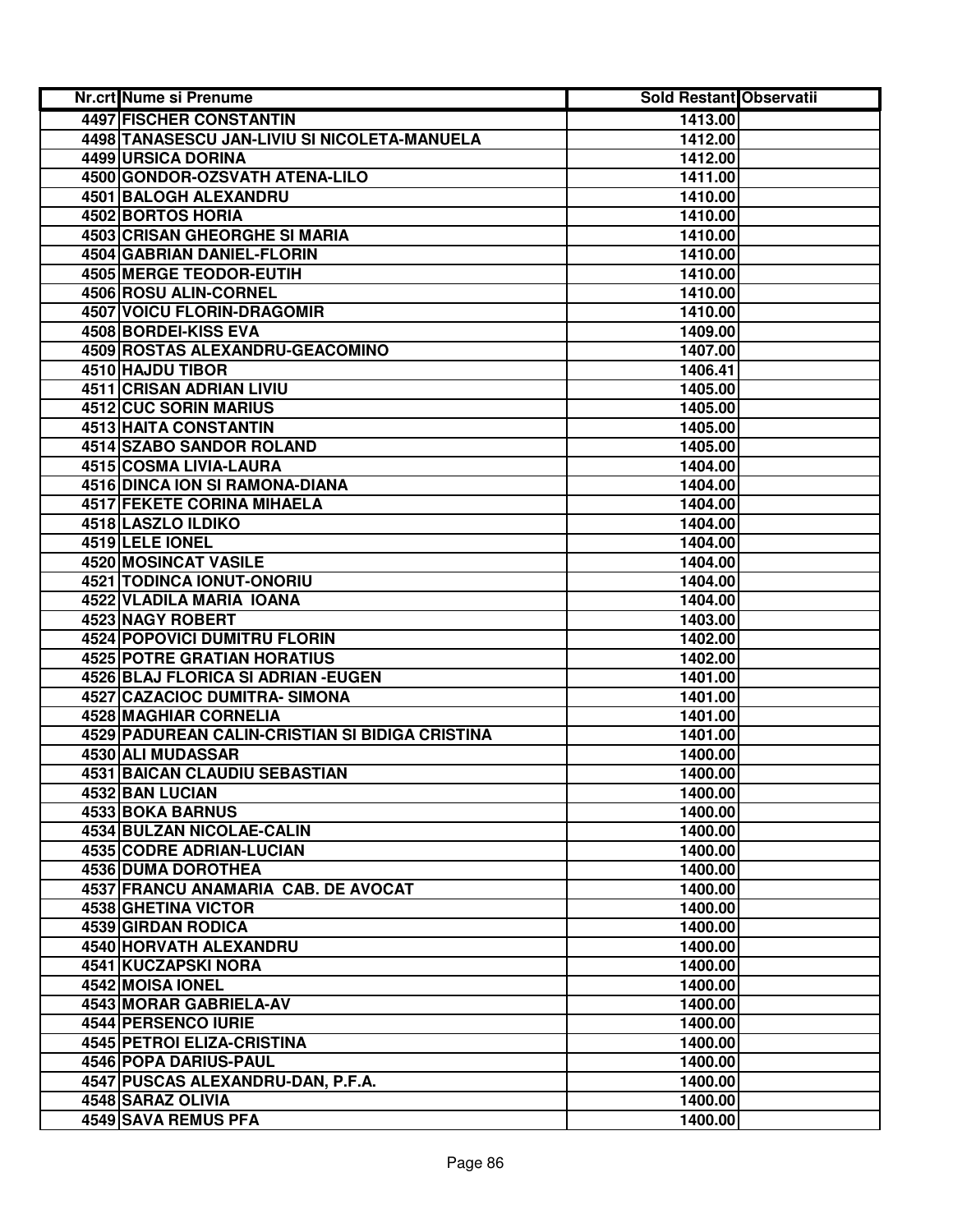| Nr.crt Nume si Prenume                           | <b>Sold Restant Observatii</b> |  |
|--------------------------------------------------|--------------------------------|--|
| <b>4550 SZOCS VERONIKA</b>                       | 1400.00                        |  |
| 4551 TORUN SEDA                                  | 1400.00                        |  |
| 4552 MESTER DAN GABRIEL                          | 1398.00                        |  |
| 4553 DEMIAN BOGDAN                               | 1397.88                        |  |
| 4554 MAN ANDREI-VASILE                           | 1396.93                        |  |
| <b>4555 ILISIE RODICA-ANGELA</b>                 | 1396.00                        |  |
| 4556 FEIER SORIN-ADRIAN                          | 1395.00                        |  |
| 4557 PENTEA (GRADINARU) FLORICA SI DRAGOS-ILIE   | 1395.00                        |  |
| 4558 SZENTPETERI PAL                             | 1395.00                        |  |
| 4559 LACATUS MARCEL                              | 1394.00                        |  |
| 4560 TODERAS BOGDAN-IOAN                         | 1393.00                        |  |
| 4561 ANDOR FERENCZ                               | 1390.00                        |  |
| 4562 NICHITA MIHAI-DAN                           | 1390.00                        |  |
| 4563 ILLES SILVIA SI EMERIC                      | 1389.00                        |  |
| 4564 VARGA GABRIELA-IRINA                        | 1389.00                        |  |
| 4565 CARTIS MARIAN LIVIU SI PANTEA ROZICA LUCICA | 1388.00                        |  |
| <b>4566 SAS GABRIELA-DORINA</b>                  | 1388.00                        |  |
| <b>4567 CHETAN IOAN DANIEL</b>                   | 1386.00                        |  |
| 4568 BRINDA FLORIN-DANUT                         | 1385.00                        |  |
| 4569 COZMA IOAN-REMUS                            | 1385.00                        |  |
| 4570 DUDOMA ZSOLT                                | 1385.00                        |  |
| 4571 FLORIAN EMIL-GHEORGHE                       | 1385.00                        |  |
| 4572 KOVACS OLIVER                               | 1385.00                        |  |
| <b>4573 GABOR STEFAN SI CATALINA</b>             | 1383.89                        |  |
| <b>4574 FECHETE IULIU SORIN</b>                  | 1383.00                        |  |
| 4575 HORVATH IZABELLA-MELINDA                    | 1383.00                        |  |
| 4576 LUCACI FLORIN CALIN                         | 1382.00                        |  |
| 4577 GECZI CAROL                                 | 1380.00                        |  |
| 4578 HORVATH GEZA-ROBERT                         | 1380.00                        |  |
| 4579 JUDET ROBERTO                               | 1380.00                        |  |
| 4580 KOVARI DANIEL                               | 1380.00                        |  |
| 4581 DANEA CONSTANTIN                            | 1379.00                        |  |
| <b>4582 MAGUI GHEORGHE MIHAI</b>                 | 1379.00                        |  |
| 4583 BLAGEA NICOLIN-LUCIAN                       | 1378.09                        |  |
| <b>4584 ARDELEANU MARIUS MIHAI</b>               | 1378.00                        |  |
| 4585 FARKAS IMRE JENO                            | 1378.00                        |  |
| 4586 GOLDEA CRISTINA-MARIOARA                    | 1378.00                        |  |
| 4587 CIOARA SORIN GABRIEL                        | 1377.00                        |  |
| 4588 DUKAI IOAN SI FLORENTINA-ANCA               | 1377.00                        |  |
| <b>4589 VECON GHEORGHE</b>                       | 1377.00                        |  |
| <b>4590 BULE FLORIAN</b>                         | 1376.00                        |  |
| <b>4591 SUHANY SZABOLCS-TAMAS</b>                | 1376.00                        |  |
| 4592 VARGA IOSIF                                 | 1376.00                        |  |
| 4593 LASCAU DANUT                                | 1375.49                        |  |
| 4594 FEHER MARIANA DANA                          | 1375.00                        |  |
| 4595 GAVRILAS OVIDIU GHEORGHE                    | 1375.00                        |  |
| 4596 BIRI JANOS IMRE                             | 1374.00                        |  |
| <b>4597 GHETE MIHAELA CAMELIA</b>                | 1374.00                        |  |
| 4598 MICLOS GHEORGHE-MARIUS                      | 1374.00                        |  |
| 4599 ROATIS MIHAI-ANTON                          | 1374.00                        |  |
| 4600 VODA LEONTIN-EMIL SI ECATERINA              | 1374.00                        |  |
| 4601 COMAN CONSTANTIN                            | 1373.00                        |  |
| 4602 FAZEKAS MONIKA                              | 1373.00                        |  |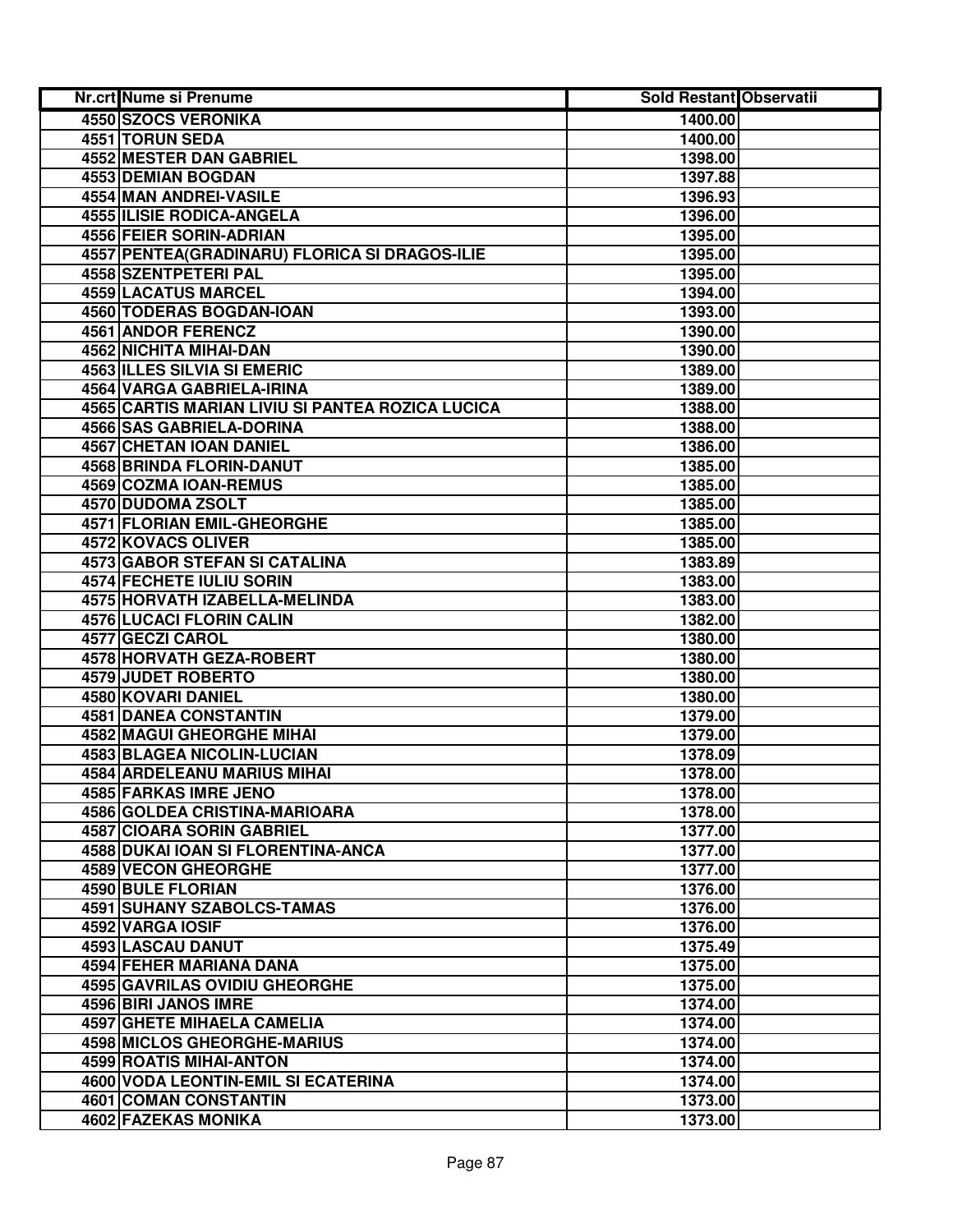| <b>Nr.crt Nume si Prenume</b>                     | <b>Sold Restant Observatii</b> |                       |
|---------------------------------------------------|--------------------------------|-----------------------|
| 4603 LETAN ALINA-RAMONA                           | 1373.00                        |                       |
| 4604 SFERLEA CATALIN                              | 1372.50                        |                       |
| 4605 COZI GHEORGHE ADRIAN                         | 1370.00                        |                       |
| 4606 LAKATOS MARIA-SILVIA                         | 1370.00                        |                       |
| 4607 VARADI IOZSEF                                | 1368.00                        |                       |
| 4608 HANAS ANGELA                                 | 1366.00                        |                       |
| 4609 MUSTACCHIA SEVERINO                          | 1366.00                        |                       |
| 4610 AL JAAFAR SALAH JABER                        | 1365.00                        |                       |
| 4611 KOVACS ROLAND                                | 1365.00                        |                       |
| 4612 SHIBLI NEYMAR                                | 1365.00                        |                       |
| 4613 APOSTOL CELUS-VLADIMIR                       | 1364.00                        |                       |
| 4614 KOSZEGI ATTILA                               | 1364.00                        |                       |
| 4615 LASLAU DUMITRU SI MARIANA                    | 1364.00                        |                       |
| 4616 MOGYOROSI LUDOVIC                            | 1364.00                        |                       |
| <b>4617 NECULAI BENIAMIN SI ILEANA</b>            | 1363.00                        |                       |
| 4618 SARKA JOZSEF                                 | 1362.00                        |                       |
| <b>4619 VINTER FLORIN SI STELA CORINA</b>         | 1361.00                        |                       |
| 4620 ISZTOJKA RUDI                                | 1360.00                        |                       |
| 4621 SZABO KAROLY                                 | 1359.00                        |                       |
| <b>4622 TONCA ADRIAN-VASILE</b>                   | 1359.00                        |                       |
| <b>4623 TRANDAFIR GHEORGHE</b>                    | 1358.00                        |                       |
| 4624 STEF DUMITRU-ADRIAN                          | 1356.00                        |                       |
| 4625 MARUNTEL FLORINA-MARIA - PERS.FIZ.AUTORIZATA | 1355.00                        |                       |
| 4626 PETRILA MIHAI                                | 1355.00                        |                       |
| 4627 RADA MIHAI NORBERT                           |                                | 1355.00 PROCES PE ROL |
| 4628 LUCACI IOAN-MARIAN                           | 1354.00                        |                       |
| 4629 ELEK BENIAMIN                                | 1353.00                        |                       |
| 4630 HAJNER ENIKO                                 | 1352.00                        |                       |
| <b>4631 BOCHIS ADRIAN-VASILE</b>                  | 1351.64                        |                       |
| <b>4632 TINCAU DOREL SI MARIA</b>                 | 1351.00                        |                       |
| 4633 APETREI VIORICA                              | 1350.00                        |                       |
| 4634 GABOR GAVRIL                                 | 1350.00                        |                       |
| 4635 GAL DORU-SEBASTIAN                           | 1350.00                        |                       |
| 4636 VERES JOZSEF                                 | 1350.00                        |                       |
| 4637 HURMUZ VASILE                                | 1347.50                        |                       |
| 4638 PACURAR DORIN - LIVIU                        | 1347.06                        |                       |
| <b>4639 BLAGA SIMION SI CORINA</b>                | 1347.00                        |                       |
| 4640 SEBESTYEN PETER SI RITA MAGDOLNA             | 1347.00                        |                       |
| 4641 LUNKUI GYORGY                                | 1346.00                        |                       |
| <b>4642 TONT MARIUS-COSMIN</b>                    | 1346.00                        |                       |
| 4643 VARODI FLORIN                                | 1346.00                        |                       |
| 4644 OPRIS TRAIAN-BOGDAN                          | 1345.51                        |                       |
| <b>4645 MIRCEA VIORICA</b>                        | 1345.00                        |                       |
| 4646 FARCUTIU ALINA-GINA                          | 1344.00                        |                       |
| 4647 LUPSE FLORIN-EMIL                            | 1344.00                        |                       |
| 4648 SABAU BIANCA                                 | 1344.00                        |                       |
| 4649 KRIZSAN SANDOR SI IBOLYA                     | 1342.00                        |                       |
| 4650 DARABAN CRISTIAN                             | 1340.00                        |                       |
| 4651 HASI CRISTINA-GABRIELA                       | 1340.00                        |                       |
| 4652 KAJCZA ELISABETA                             | 1340.00                        |                       |
| 4653 POPUTE VALENTIN-TUDOR                        | 1340.00                        |                       |
| <b>4654 BIRTA FERENC FLORIAN</b>                  | 1339.59                        |                       |
| 4655 ARDELEAN IONEL DUMITRU                       | 1339.00                        |                       |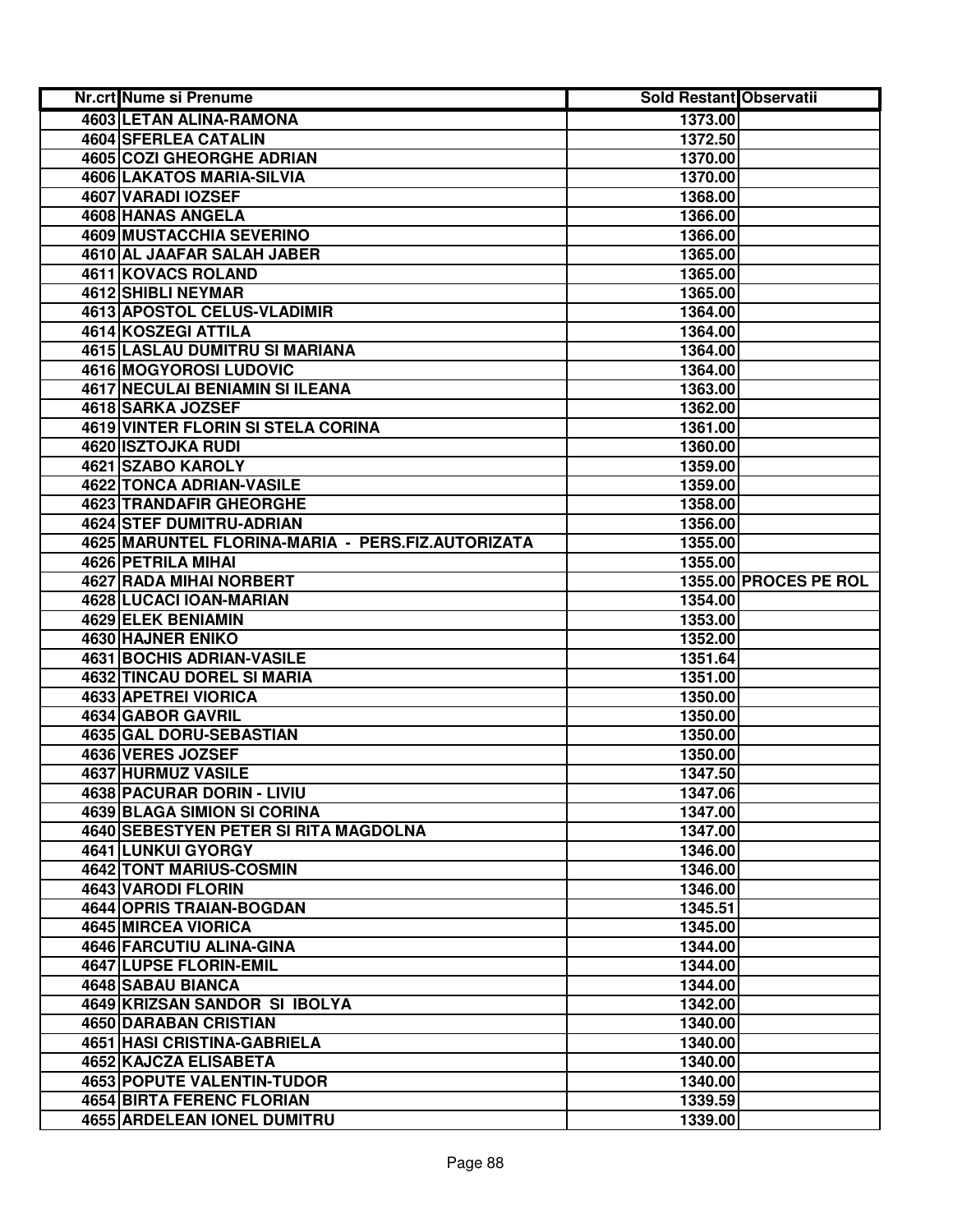| Nr.crt Nume si Prenume                       | Sold Restant Observatii |  |
|----------------------------------------------|-------------------------|--|
| <b>4656 DORSONSZKY LASZLO</b>                | 1339.00                 |  |
| <b>4657 TOMELE CIPRIAN-NICOLAE</b>           | 1338.34                 |  |
| 4658 GUI CIPRIAN-ANDREI                      | 1338.00                 |  |
| 4659 GABOR GAVRIL                            | 1337.00                 |  |
| <b>4660 MANEA ANCA-CAMELIA</b>               | 1337.00                 |  |
| 4661 MURESAN MARIA                           | 1337.00                 |  |
| 4662 PANAITESCU ADRIAN-TEODOR                | 1336.00                 |  |
| <b>4663 BELCE CRISTIAN-DANIEL</b>            | 1334.00                 |  |
| <b>4664 ITTU CALIN FLORENTIN</b>             | 1334.00                 |  |
| <b>4665 SOCACIU SERGIU-GHEORGHE</b>          | 1334.00                 |  |
| 4666 BERE SORIN                              | 1332.47                 |  |
| 4667 GROZE VLAD-TUDOR                        | 1332.00                 |  |
| 4668 PAUL FLORIAN VASILE                     | 1332.00                 |  |
| 4669 PAUL MARIANA EMILIA                     | 1332.00                 |  |
| <b>4670 CRIVOLIUBIC MIHAELA</b>              | 1331.00                 |  |
| 4671 PETRICAS DOREL IOAN SI AGNETA           | 1331.00                 |  |
| <b>4672 GABOR STEFAN-MARCEL</b>              | 1330.96                 |  |
| <b>4673 BARTA ISTVAN</b>                     | 1330.00                 |  |
| 4674 BOROS IANOS                             | 1330.00                 |  |
| <b>4675 MLADIN MARIUS</b>                    | 1330.00                 |  |
| <b>4676 STIOP ANDREI COSMIN</b>              | 1330.00                 |  |
| 4677 SOTIUT IRINA                            | 1329.00                 |  |
| 4678 CACUCI FLORIAN-CRISTIAN SI MARIOARA     | 1328.00                 |  |
| <b>4679 PARANICI CONSTANTIN</b>              | 1328.00                 |  |
| 4680 CHICHINEJDI DAVID                       | 1327.76                 |  |
| 4681 VESA DUMITRU                            | 1327.68                 |  |
| 4682 LAZAR COSMIN                            | 1326.00                 |  |
| 4683 POP RAVEICA                             | 1326.00                 |  |
| 4684 PRAK NICOLAE SI DORINA RODICA           | 1326.00                 |  |
| 4685 CIURAR AURICA                           | 1325.00                 |  |
| 4686 GABOR MATEI                             | 1325.00                 |  |
| 4687 BUTNARASU IOANA                         | 1324.04                 |  |
| 4688 DOGAR GEORGIANA-FELICIA SI SORIN-ADRIAN | 1324.00                 |  |
| 4689 GYOKER IULIU                            | 1324.00                 |  |
| 4690 REZMUVES IOSIF                          | 1324.00                 |  |
| 4691 JURCA GHEORGHE SI MARIANA               | 1323.00                 |  |
| 4692 SOLAR IOANA-MIHAELA                     | 1323.00                 |  |
| 4693 BIRO MARIA MAGDOLNA                     | 1320.00                 |  |
| <b>4694 BROZBAN STELIAN-STEFAN</b>           | 1320.00                 |  |
| 4695 DUDOMA SANDOR SI MARIANA-ANETA          | 1320.00                 |  |
| 4696 MILIAN-SACULTET ALINA-FLORENTINA        | 1320.00                 |  |
| 4697 BIRAU IOAN SI FLOARE                    | 1319.00                 |  |
| 4698 CRISTE LAVINIU-IOAN                     | 1319.00                 |  |
| 4699 GHENT IOAN-TEODOR                       | 1319.00                 |  |
| 4700 ARDELEAN REMUS-VALENTIN                 | 1317.00                 |  |
| 4701 BUKVAI LUDOVIC GHEORGHE                 | 1316.00                 |  |
| 4702 BIRO ISTVAN SI IRINA                    | 1315.00                 |  |
| 4703 DR.SARCA EUGENIA CM.I.                  | 1315.00                 |  |
| 4704 IZSAK NISTOR                            | 1315.00                 |  |
| 4705 MARINA MARIANA VIORICA                  | 1315.00                 |  |
| 4706 MICU MIHAI                              | 1314.50                 |  |
| 4707 BUNGAU PETRA                            | 1314.00                 |  |
| 4708 VARGA GIANINA VALERIA                   | 1314.00                 |  |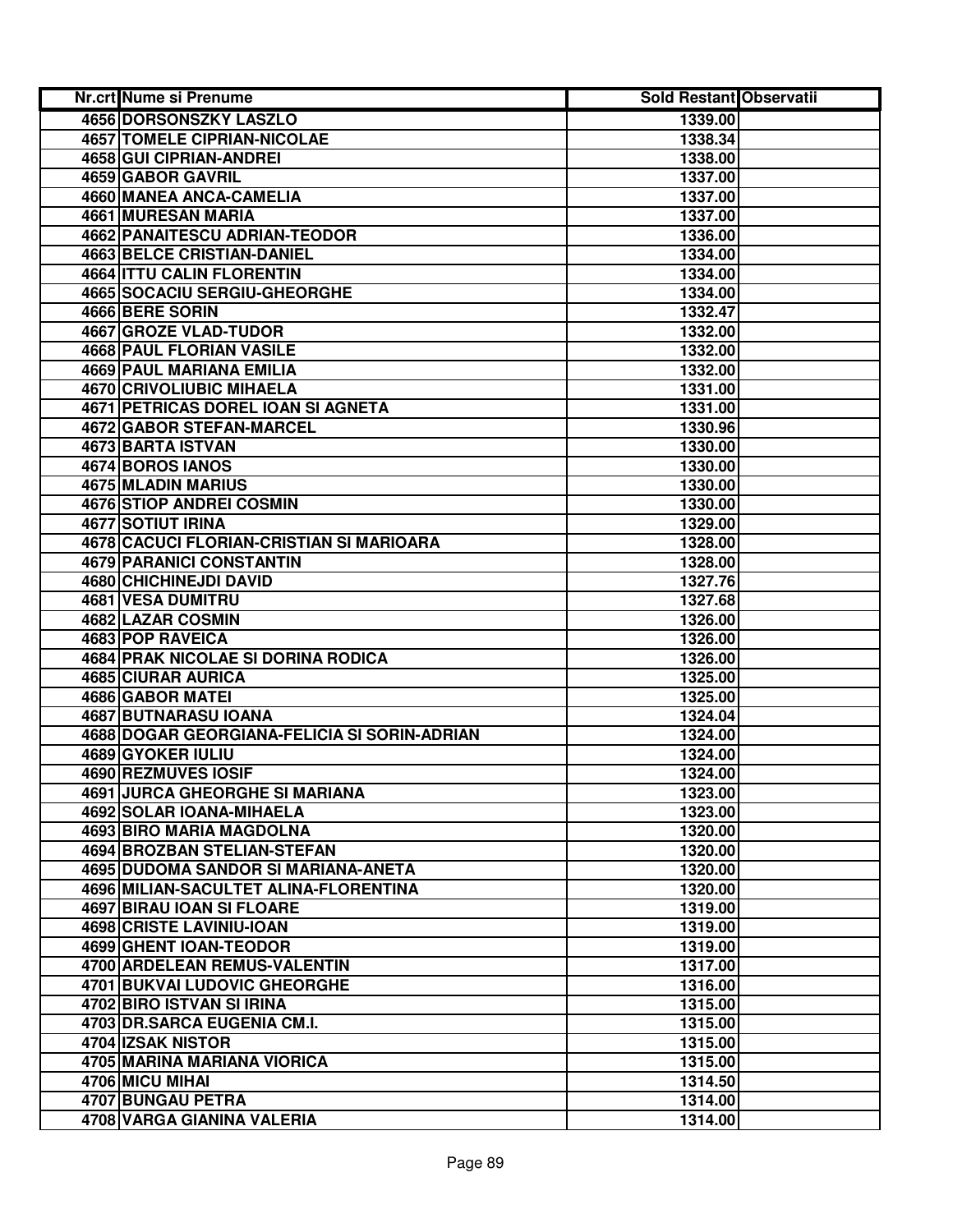| Nr.crt Nume si Prenume                     | <b>Sold Restant Observatii</b> |  |
|--------------------------------------------|--------------------------------|--|
| 4709 MESTER TRAIAN                         | 1313.00                        |  |
| 4710 ANTON IOAN SANDU                      | 1312.00                        |  |
| 4711 BALAJ ADRIAN CLAUDIU                  | 1312.00                        |  |
| 4712 BAN IONEL                             | 1312.00                        |  |
| 4713 ISTRATE ANA                           | 1311.00                        |  |
| 4714 NAGY KAROLY                           | 1311.00                        |  |
| 4715 POPOVICIU AUREL                       | 1311.00                        |  |
| <b>4716 ROSTAS CRENGUTA</b>                | 1311.00                        |  |
| 4717 TOLDAN TRAIAN                         | 1311.00                        |  |
| 4718 MISAROS SERBAN-FLAVIU                 | 1310.00                        |  |
| 4719 VINTER PETRU                          | 1310.00                        |  |
| 4720 GABOR LAJOS                           | 1307.50                        |  |
| 4721 KOVACS IUDIT MARGIT                   | 1307.00                        |  |
| 4722 MATIU IONEL OVIDIU                    | 1307.00                        |  |
| <b>4723 SUVEG ELISABETA MATILDA</b>        | 1307.00                        |  |
| 4724 HANGA GHEORGHE SI DANIELA-ADINA       | 1306.00                        |  |
| 4725 IAS IOANA-CLAUDIA SI SORIN ADRIAN     | 1306.00                        |  |
| <b>4726 SIMION MIHAELA MARIA</b>           | 1306.00                        |  |
| <b>4727 CHIRICUTA COSMIN-CRISTIAN</b>      | 1305.00                        |  |
| 4728 CHIRILA DORIN                         | 1305.00                        |  |
| 4729 VARGA NICOLAE                         | 1304.00                        |  |
| <b>4730 CROITORU ROBERT</b>                | 1302.00                        |  |
| 4731 SZABO ILDIKO<br><b>SI STEFAN</b>      | 1302.00                        |  |
| 4732 UVEGHES BOGDAN-DACIAN                 | 1302.00                        |  |
| 4733 ZAHARIE LUCICA INTR.IND.              | 1302.00                        |  |
| 4734 BOKA GHEORGHE                         | 1300.00                        |  |
| 4735 CHINDLE DORINA                        | 1300.00                        |  |
| 4736 GABOR MARIA                           | 1300.00                        |  |
| 4737 GORDAN MARIUS CASIAN SI FLORICA-LIANA | 1300.00                        |  |
| 4738 LAKATOS AUGUSTIN                      | 1300.00                        |  |
| 4739 TRIFAN MIRCEA                         | 1300.00                        |  |
| 4740 VARGA ZOLTAN                          | 1300.00                        |  |
| 4741 VARTOLOMEI VASILE-CRISTIAN            | 1300.00                        |  |
| 4742 VENTEL ANDRAS                         | 1300.00                        |  |
| 4743 SIRCA CRISTIAN-MARIUS                 | 1299.02                        |  |
| 4744 CISMAS MARCEL ENESCU                  | 1299.00                        |  |
| 4745 IAMBOR DUMITRU                        | 1299.00                        |  |
| 4746 TOTH DANIEL ALEXANDRU                 | 1298.00                        |  |
| 4747 ARANY ALEXANDRU                       | 1296.00                        |  |
| 4748 BODOGAI PETRE-MIREL                   | 1296.00                        |  |
| 4749 BUZDUG DAN                            | 1295.00                        |  |
| <b>4750 DOCZI FRANCISC-FLORIN</b>          | 1295.00                        |  |
| 4751 GABOR GAVRIL                          | 1295.00                        |  |
| 4752 STOICA RUPI                           | 1295.00                        |  |
| 4753 TIRTEA IOAN GABRIEL                   | 1294.00                        |  |
| 4754 BALAJ CRISTIAN IULIAN                 | 1292.00                        |  |
| 4755 GHEORGHE IOAN SI ROMOLICA             | 1292.00                        |  |
| 4756 POPA IONUT-MARIUS                     | 1291.00                        |  |
| 4757 BOCSA MIRCEA-OVIDIU SI MONICA         | 1290.00                        |  |
| 4758 COITA SERGIU-EUGEN                    | 1290.00                        |  |
| 4759 GEREBENES GIZELLA                     | 1290.00                        |  |
| 4760 KISS MIKLOS                           | 1290.00                        |  |
| 4761 ROSTAS TOADER                         | 1290.00                        |  |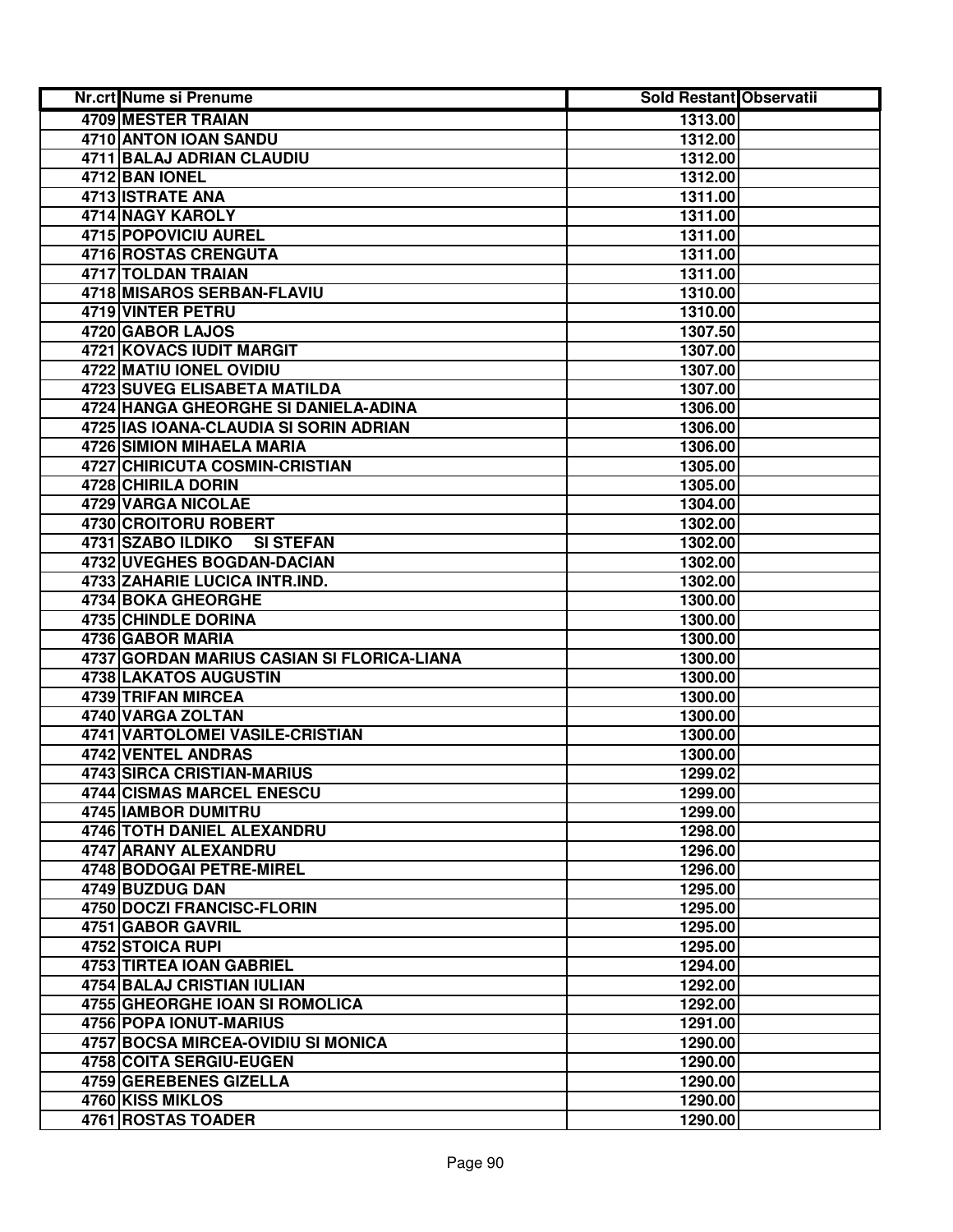| Nr.crt Nume si Prenume                      | <b>Sold Restant Observatii</b> |  |
|---------------------------------------------|--------------------------------|--|
| 4762 VARGA ANDREI                           | 1290.00                        |  |
| 4763 COITA FLAVIU-GLAD                      | 1289.00                        |  |
| 4764 MARCU OVIDIU OCTAVIAN                  | 1288.00                        |  |
| 4765 ROMAN CORNEL SI MONICA                 | 1288.00                        |  |
| <b>4766 SILAGHI GHEORGHE SI ILEANA</b>      | 1288.00                        |  |
| 4767 FILIP CIPRIAN-CRISTIAN                 | 1287.00                        |  |
| 4768 OGBARSCHI CIPRIAN-IONUT                | 1286.50                        |  |
| 4769 GULES SERGIU-IONUT                     | 1286.00                        |  |
| 4770 TUDUK VIORICA-MARIA                    | 1286.00                        |  |
| 4771 BRADEA GEORGE CONSTANTIN               | 1285.00                        |  |
| 4772 FERCHE FLORINA                         | 1285.00                        |  |
| 4773 POPSA SILVIU-DOREL                     | 1285.00                        |  |
| 4774 HAPA ELVIS MARIUS                      | 1284.86                        |  |
| 4775 OLAR ALEXANDRU                         | 1284.00                        |  |
| 4776 SALAJEAN OVIDIU-DUMITRU                | 1284.00                        |  |
| <b>4777 ACHIM DAN-SILVIU</b>                | 1281.00                        |  |
| <b>4778 NAGY ANDREI-CRISTIAN</b>            | 1281.00                        |  |
| 4779 LINGURAR KATALIN                       | 1280.00                        |  |
| <b>4780 MADA STEFAN-TUDOR</b>               | 1280.00                        |  |
| 4781 MANGRA FLORIN                          | 1280.00                        |  |
| 4782 MIHUTIU IOAN-MIHAI                     | 1280.00                        |  |
| 4783 SCORTEA GABRIELA-CLAUDIA               | 1280.00                        |  |
| 4784 ZBIRCEA IOAN GABRIEL                   | 1279.00                        |  |
| 4785 MOTOACA MARIAN                         | 1277.00                        |  |
| 4786 AV.MALAN SI ASOCIATII-SOC.CIVILA PROF. | 1276.00                        |  |
| 4787 GEORGESCU ANA-MARIA                    | 1275.00                        |  |
| 4788 MERA CIPRIAN-ALIN                      | 1275.00                        |  |
| 4789 CRET MARIA-CARMEN                      | 1274.00                        |  |
| 4790 OMUT SERGIU COSMIN                     | 1274.00                        |  |
| 4791 ILUTA TANEA NICULINA                   | 1273.50                        |  |
| 4792 FARKAS TIBERIU                         | 1272.00                        |  |
| 4793 FULOP ISTVAN                           | 1271.29                        |  |
| 4794 CHIRICA GABRIEL                        | 1270.00                        |  |
| 4795 PUTICIU CAMELIA                        | 1268.00                        |  |
| 4796 VARGA EDUARD-TOMI                      | 1268.00                        |  |
| 4797 POPA IONEL SI FLOARE                   | 1267.00                        |  |
| 4798 RIF SIMONA-FLORENITNA                  | 1267.00                        |  |
| 4799 MOISI AVRAM                            | 1266.00                        |  |
| 4800 NICORICI ADRIANA-ANAMARIA              | 1266.00                        |  |
| 4801 PINTO ANDREA                           | 1265.00                        |  |
| <b>4802 MAN IOAN</b>                        | 1264.00                        |  |
| <b>4803 LUPSA LUCIAN BOGDAN</b>             | 1262.00                        |  |
| 4804 BOCA EVA-BRIGITTA                      | 1260.00                        |  |
| <b>4805 FODOR GHEORGHE</b>                  | 1260.00                        |  |
| 4806 SERAC CRISTINA                         | 1259.00                        |  |
| <b>4807 BRASSO MIHALY TAMAS</b>             | 1258.00                        |  |
| 4808 MORGOVAN OVIDIU-FLORIN                 | 1257.00                        |  |
| 4809 CHEREGI FLORIN-MARIUS                  | 1256.00                        |  |
| 4810 EHIK ZOLTAN KAROLY                     | 1256.00                        |  |
| 4811 PUPAZA AUREL SI GABRIELA               | 1256.00                        |  |
| 4812 PORTAN RAMONA                          | 1254.00                        |  |
| 4813 POP CATALIN-DANIEL                     | 1252.00                        |  |
| 4814 TESAN AMALIA-MANUELA                   | 1252.00                        |  |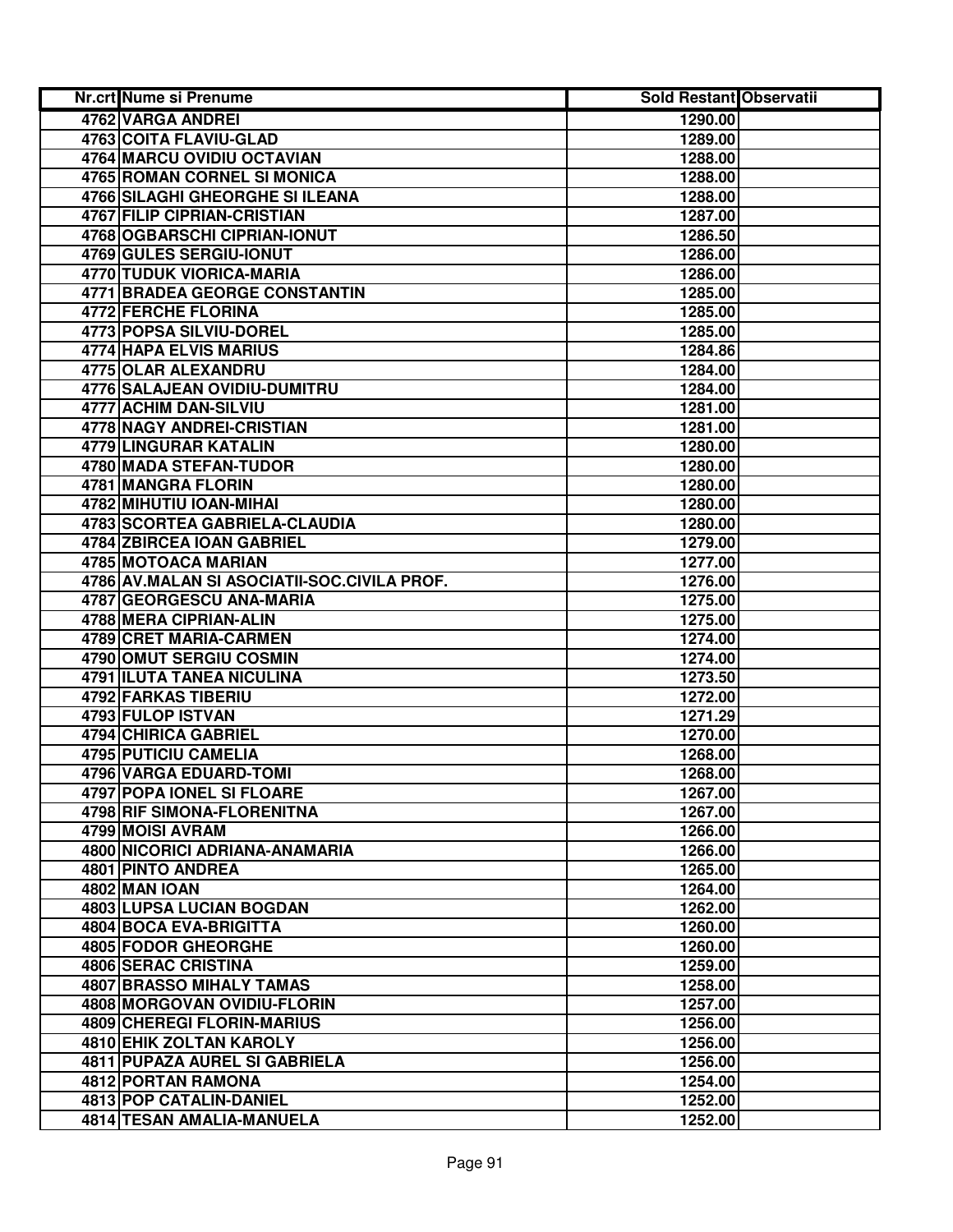| Nr.crt Nume si Prenume                                                    | Sold Restant Observatii |  |
|---------------------------------------------------------------------------|-------------------------|--|
| <b>4815 BALINT IONUT</b>                                                  | 1250.00                 |  |
| <b>4816 BERKE TIBOR</b>                                                   | 1250.00                 |  |
| 4817 BONCEA OCTAVIAN DUMITRU                                              | 1250.00                 |  |
| 4818 COSTA IOAN                                                           | 1250.00                 |  |
| 4819 COSTEA CRISTIAN-DANUT PFA                                            | 1250.00                 |  |
| 4820 DEAK KRISTOF                                                         | 1250.00                 |  |
| <b>4821 DUMEA DANIEL VIOREL</b>                                           | 1250.00                 |  |
| 4822 GLIGAN BENIAMIN-FLORIN                                               | 1250.00                 |  |
| 4823 GORDAN ADRIAN CRISTIAN                                               | 1250.00                 |  |
| 4824 KAJCZA DIANA                                                         | 1250.00                 |  |
| 4825 LUPSE SERGIU-ROBERTO                                                 | 1250.00                 |  |
| 4826 MAKAI VINCZE-LORANT                                                  | 1250.00                 |  |
| 4827 MATEA IOAN IOSIF                                                     | 1250.00                 |  |
| 4828 MATYASI ROBERT                                                       | 1250.00                 |  |
| 4829 NAGY ARPAD                                                           | 1250.00                 |  |
| <b>4830 ONITA ADRIAN</b>                                                  | 1250.00                 |  |
| <b>4831 PATAKI FELIX-FERENCZ</b>                                          | 1250.00                 |  |
| <b>4832 POP IOAN</b>                                                      | 1250.00                 |  |
| <b>4833 PRAGE ADRIAN GHEORGHE</b>                                         | 1250.00                 |  |
| <b>4834 PURGE EMANUEL</b>                                                 | 1250.00                 |  |
| <b>4835 SZTOIKA STEFAN CSABA</b>                                          | 1250.00                 |  |
| 4836 DAL POS ROMANO                                                       | 1249.00                 |  |
| 4837 GURAU MARIA                                                          | 1248.00                 |  |
| 4838 CIARNAU ANCA CRISTINA                                                | 1247.14                 |  |
| 4839 PETRICA NICOLAE FLORIAN SI MARIANA                                   | 1247.00                 |  |
| 4840 GABOR GETA                                                           | 1246.00                 |  |
| 4841 GIULAI FLORIAN-ALIN                                                  | 1246.00                 |  |
| 4842 BOT MARIA-CAROLINA                                                   | 1245.00                 |  |
| 4843 CINDEA MARIN                                                         | 1245.00                 |  |
| 4844 MATEI DANIEL                                                         | 1245.00                 |  |
| 4845 MINZ GEORGE-DACIAN                                                   | 1245.00                 |  |
| 4846 NEGRUT-CHIPE DANIEL                                                  | 1245.00                 |  |
| 4847 PERTICAS GEORGE-CALIN                                                | 1245.00                 |  |
| 4848 BERES ROMULUS CRISTINEL                                              | 1244.86                 |  |
| 4849 DRAGAN MUGUREL-PETRU                                                 | 1244.00                 |  |
| 4850 VARGA JANOS                                                          | 1244.00                 |  |
| 4851 OBERMAJER EVA                                                        | 1242.00                 |  |
| 4852 TERHES ALIN-AUGUSTIN                                                 | 1242.00                 |  |
| <b>4853 PADUREAN-NECHIFOR IOAN PETRU</b>                                  | 1241.29                 |  |
| 4854 BOKA BARNA                                                           | 1240.00                 |  |
| 4855 CORDOVAN VIOLA-RENATA                                                | 1240.00                 |  |
| <b>4856 DEMIR RAMAZAN SI ELENA</b><br><b>4857 MARINCAS DANIELA-MIRELA</b> | 1240.00                 |  |
| 4858 MINECAN MIRELA-VALENTINA-I.I.                                        | 1240.00<br>1240.00      |  |
| 4859 MURARIU CSABA-SZILVESZTER                                            | 1240.00                 |  |
| 4860 POPA PAUL                                                            | 1240.00                 |  |
| <b>4861 ZAMA ROBERT-LAURENTIU</b>                                         | 1240.00                 |  |
| 4862 CHEREGI IOAN                                                         | 1238.00                 |  |
| 4863 ISTOICA GAVRIL                                                       | 1238.00                 |  |
| 4864 MUNTEAN VALENTIN-TEODOR                                              | 1237.00                 |  |
| 4865 BABA SANDA EMA                                                       | 1236.00                 |  |
| 4866 GHIURAU ALINA-MIHAELA                                                | 1235.00                 |  |
| 4867 KOSA KLARA                                                           | 1235.00                 |  |
|                                                                           |                         |  |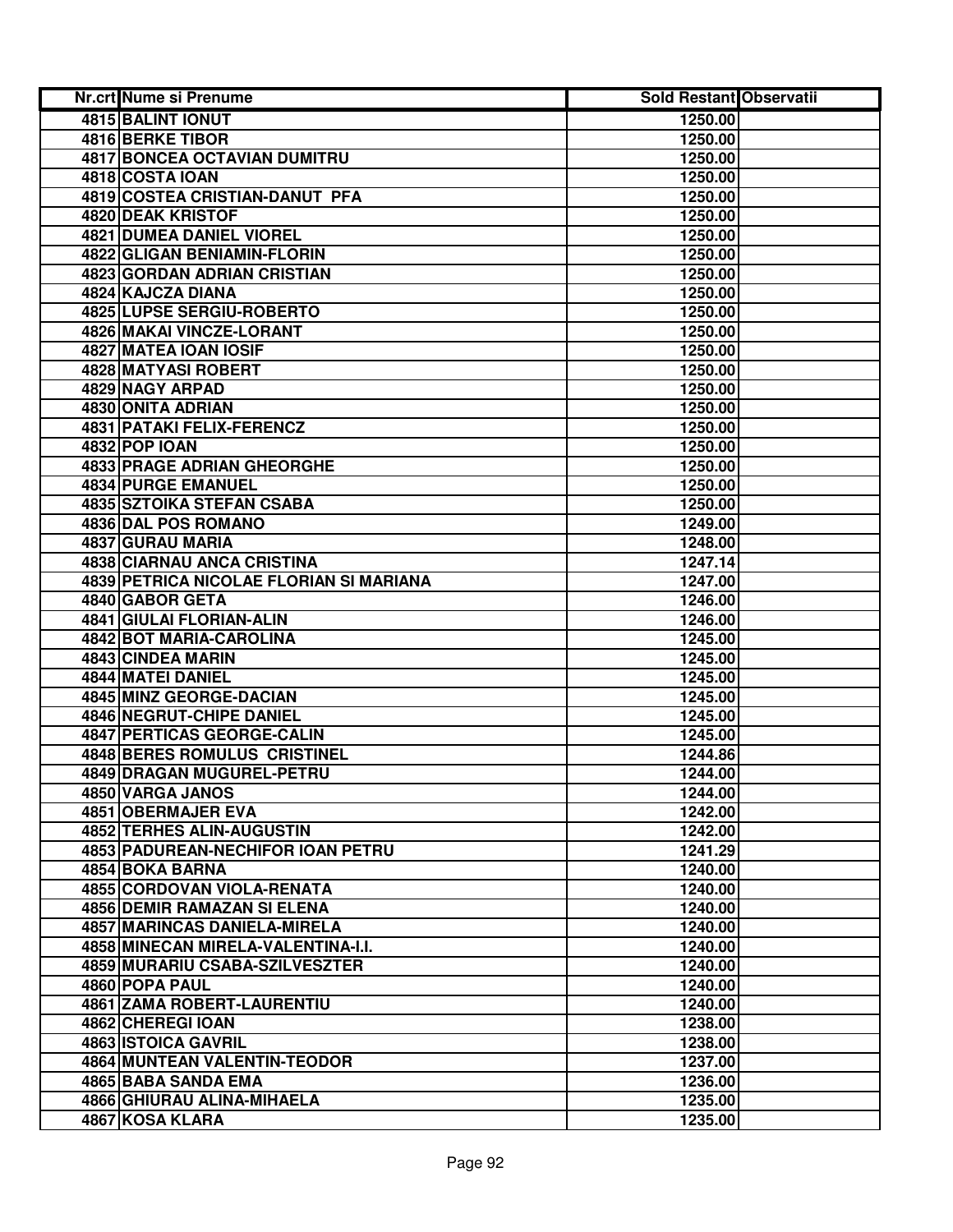| Nr.crt Nume si Prenume                                 | Sold Restant Observatii |  |
|--------------------------------------------------------|-------------------------|--|
| 4868 PLES OVIDIU                                       | 1235.00                 |  |
| <b>4869 SZABO GABRIEL CRISTIAN</b>                     | 1235.00                 |  |
| 4870 HANT CSABA KALMAR                                 | 1233.00                 |  |
| <b>4871 DURNE DORINA SI GABRIEL</b>                    | 1232.00                 |  |
| 4872 MUSCU RAMONA CORINA                               | 1232.00                 |  |
| 4873 TUDUC ALEXANDRU-DINU                              | 1232.00                 |  |
| 4874 NAGY ANDRAS                                       | 1231.00                 |  |
| 4875 CICU NICOLETA LACRIMIOARA                         | 1230.00                 |  |
| 4876 EL HAJRI M HAMED                                  | 1230.00                 |  |
| 4877 KAJCZA ZSOLT FERENCZ                              | 1230.00                 |  |
| 4878 POPA VIORICA                                      | 1230.00                 |  |
| 4879 ROCA MARTIN                                       | 1229.00                 |  |
| 4880 MASCAS VIOREL ANA                                 | 1228.00                 |  |
| 4881 POPOVICI IULIANA                                  | 1228.00                 |  |
| <b>4882 VERES DUMITRU</b>                              | 1228.00                 |  |
| 4883 NICULEA ROBERT-CLAUDIU                            | 1227.00                 |  |
| <b>4884 BULBUCA TEODOR</b>                             | 1226.00                 |  |
| <b>4885 SZULCSIK SANDOR-ROBERT</b>                     | 1226.00                 |  |
| <b>4886 DODA FLAVIU-SORIN SI DELIA</b>                 | 1225.00                 |  |
| <b>4887 BORAC ELENA-VIERCA</b>                         | 1224.00                 |  |
| 4888 DUMEA VIRGIL                                      | 1224.00                 |  |
| <b>4889 IONESCU ANDREA-DIANA</b>                       | 1223.00                 |  |
| 4890 BALOG MIHAI                                       | 1221.00                 |  |
| 4891 FOLTUT IOAN                                       | 1221.00                 |  |
| 4892 SIMUT CIPRIAN-FLORIAN SI DANIELA                  | 1221.00                 |  |
| 4893 LIPTAK ZOLTAN                                     | 1220.17                 |  |
| 4894 GABOR DUMITRU                                     | 1220.00                 |  |
| 4895 GEANTA ROBERT DUMITRU                             | 1220.00                 |  |
| 4896 LACATUS SANDOR                                    | 1220.00                 |  |
| 4897 RACZ IOSIF-IOAN                                   | 1220.00                 |  |
| 4898 TRIPA IOAN MIRCEA                                 | 1220.00                 |  |
| 4899 NEDELEA VICTORIA-PAULA                            | 1219.00                 |  |
| 4900 CUC FLORIAN SI ANA                                | 1218.00                 |  |
| 4901 LAKATOS SANDOR-EDUARD                             | 1218.00                 |  |
| 4902 POP-DURINA ADRIAN-MIRCEA                          | 1217.16                 |  |
| 4903 BREJE DUMITRU DAN                                 | 1216.00                 |  |
| 4904 VINCZE ETELKA                                     | 1216.00                 |  |
| 4905 CIARNAU ETELCA-IBOLYA                             | 1214.00                 |  |
| 4906 KERSEDI PAUL-AURELIAN                             | 1214.00                 |  |
| 4907 P.F.A.SIRCA MIHAELA-FLORICA                       | 1211.00                 |  |
| 4908 CHIORAN COSMIN-LIVIU                              | 1210.00                 |  |
| 4909 MILOTAI DAVID<br><b>4910 GASCA NICOLAE-DANIEL</b> | 1210.00                 |  |
|                                                        | 1209.00                 |  |
| 4911 COLTE IOAN-DANIEL SI DANIELA                      | 1208.00                 |  |
| 4912 MATEAS TRAIAN SORIN                               | 1208.00                 |  |
| 4913 MLADIN GHEORGHE<br>4914 ARDELEAN MARIUS GHEORGHE  | 1208.00<br>1207.90      |  |
| 4915 GAVRIS STEFAN DANIEL                              | 1207.00                 |  |
| 4916 IGNAT MONICA-DELIA SI ADRIAN                      | 1207.00                 |  |
| 4917 JAKOB RAMONA                                      | 1207.00                 |  |
| 4918 MUT MARIUS-CORNEL                                 | 1207.00                 |  |
| 4919 SZERZO IDA                                        | 1207.00                 |  |
| 4920 VARGA MONIKA-ALIZ                                 | 1207.00                 |  |
|                                                        |                         |  |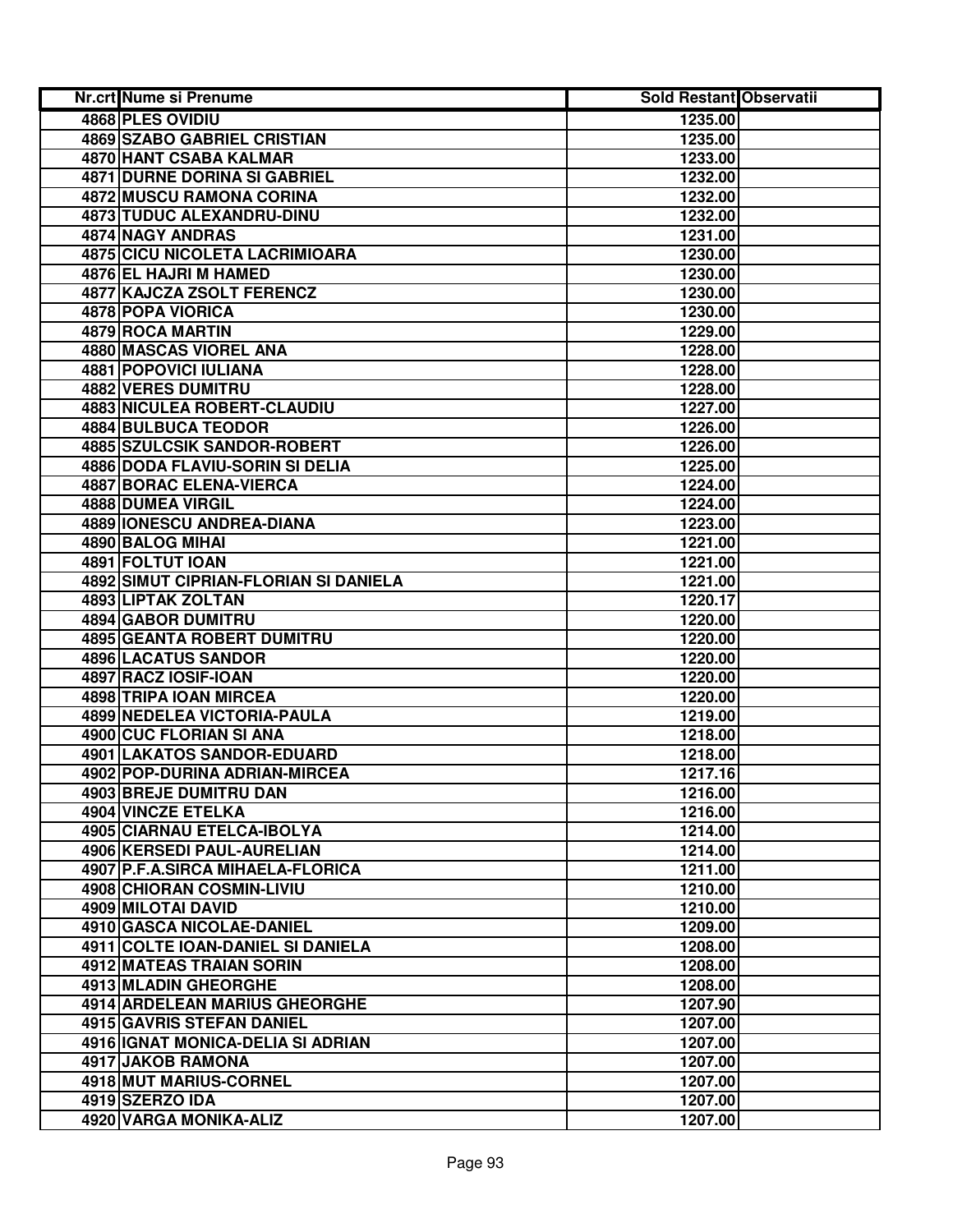| Nr.crt Nume si Prenume                 | Sold Restant Observatii |  |
|----------------------------------------|-------------------------|--|
| 4921 CAPOTA DAN-FLORIN                 | 1206.00                 |  |
| 4922 JUNC TUNDE                        | 1206.00                 |  |
| 4923 URSUT GEORGE-SEBASTIAN            | 1204.64                 |  |
| 4924 BORODAN FLORIN                    | 1204.00                 |  |
| 4925 GABOR MINDRA                      | 1204.00                 |  |
| 4926 ARDELEAN ANGELA                   | 1203.00                 |  |
| <b>4927 HODUT-FASIE NICOLINA</b>       | 1203.00                 |  |
| 4928 CIOBAN-JUNC MARIUS-VASILE         | 1202.00                 |  |
| 4929 POP RADU-ILIE                     | 1202.00                 |  |
| 4930 BACIO MARIA TUNDE                 | 1201.00                 |  |
| 4931 AWAN SULTAN MUHAMMAD AITTZAZ      | 1200.00                 |  |
| 4932 AWAWDIN ALI                       | 1200.00                 |  |
| 4933 BALOG LASZLO-FERENCZ              | 1200.00                 |  |
| 4934 BERES GHIZELA                     | 1200.00                 |  |
| 4935 BONTA MARIUS DUMITRU              | 1200.00                 |  |
| 4936 CIUNTU GHEORGHE-GABRIEL           | 1200.00                 |  |
| 4937 DEJEU ALIN                        | 1200.00                 |  |
| <b>4938 FARKAS NORBERT</b>             | 1200.00                 |  |
| 4939 GAL SAMUIL-IONUT                  | 1200.00                 |  |
| 4940 GANGOS SORIN-FLORIN               | 1200.00                 |  |
| 4941 GAVRILA ALIN-ROBERT               | 1200.00                 |  |
| 4942 GEORGESCU DANIEL                  | 1200.00                 |  |
| 4943 HAINER ANGELA                     | 1200.00                 |  |
| 4944 HALASZ PETER-ATTILA               | 1200.00                 |  |
| 4945 HEGEDUS LADISLAU                  | 1200.00                 |  |
| 4946 HORVATH ALEXANDRU                 | 1200.00                 |  |
| 4947 MEER MUHAMMAD SHABBIR AHMAD       | 1200.00                 |  |
| 4948 MOISA CALIN-LIVIU                 | 1200.00                 |  |
| 4949 NICORUT AURELIAN                  | 1200.00                 |  |
| 4950 ONYENOBI CHUKWUNYERE EMMANUEL     | 1200.00                 |  |
| 4951 OSZACZKY LADISLAU TOMA            | 1200.00                 |  |
| 4952 OTVOS SURAJ CRISTIAN              | 1200.00                 |  |
| 4953 PATINTARU MIHAI                   | 1200.00                 |  |
| 4954 RADA IONUT ALEXANDRU              | 1200.00                 |  |
| 4955 SONEA SEBASTIAN-IOAN              | 1200.00                 |  |
| 4956 STRANGO VLADUT-NICOLAE            | 1200.00                 |  |
| 4957 YOUNAS MOHAMMAD                   | 1200.00                 |  |
| 4958 TIRPE FLORIN-CALIN                | 1198.00                 |  |
| 4959 ANDOR GABOR                       | 1197.00                 |  |
| 4960 BILA PAUL-SEBASTIAN               | 1195.00                 |  |
| 4961 DOBA SANDA-MIA                    | 1195.00                 |  |
| 4962 RETI ISTVAN                       | 1195.00                 |  |
| 4963 SIM COSMIN                        | 1195.00                 |  |
| <b>4964 STATE PASCARIU VALERIAN</b>    | 1195.00                 |  |
| 4965 PARA SEPTIMIU-DANIEL              | 1194.00                 |  |
| 4966 ANTAL ZSENI-LENKE                 | 1193.00                 |  |
| 4967 BABAN CIPRIAN - CABINET DE AVOCAT | 1193.00                 |  |
| 4968 BRATEANU VASILE                   | 1193.00                 |  |
| 4969 BURCIA GAVRIL                     | 1193.00                 |  |
| 4970 SALAJAN MARIUS ADRIAN             | 1193.00                 |  |
| 4971 GUBA JOSZEF                       | 1190.00                 |  |
| 4972 MIHALI ANDREI                     | 1190.00                 |  |
| 4973 MUSTEAN MARIA                     | 1190.00                 |  |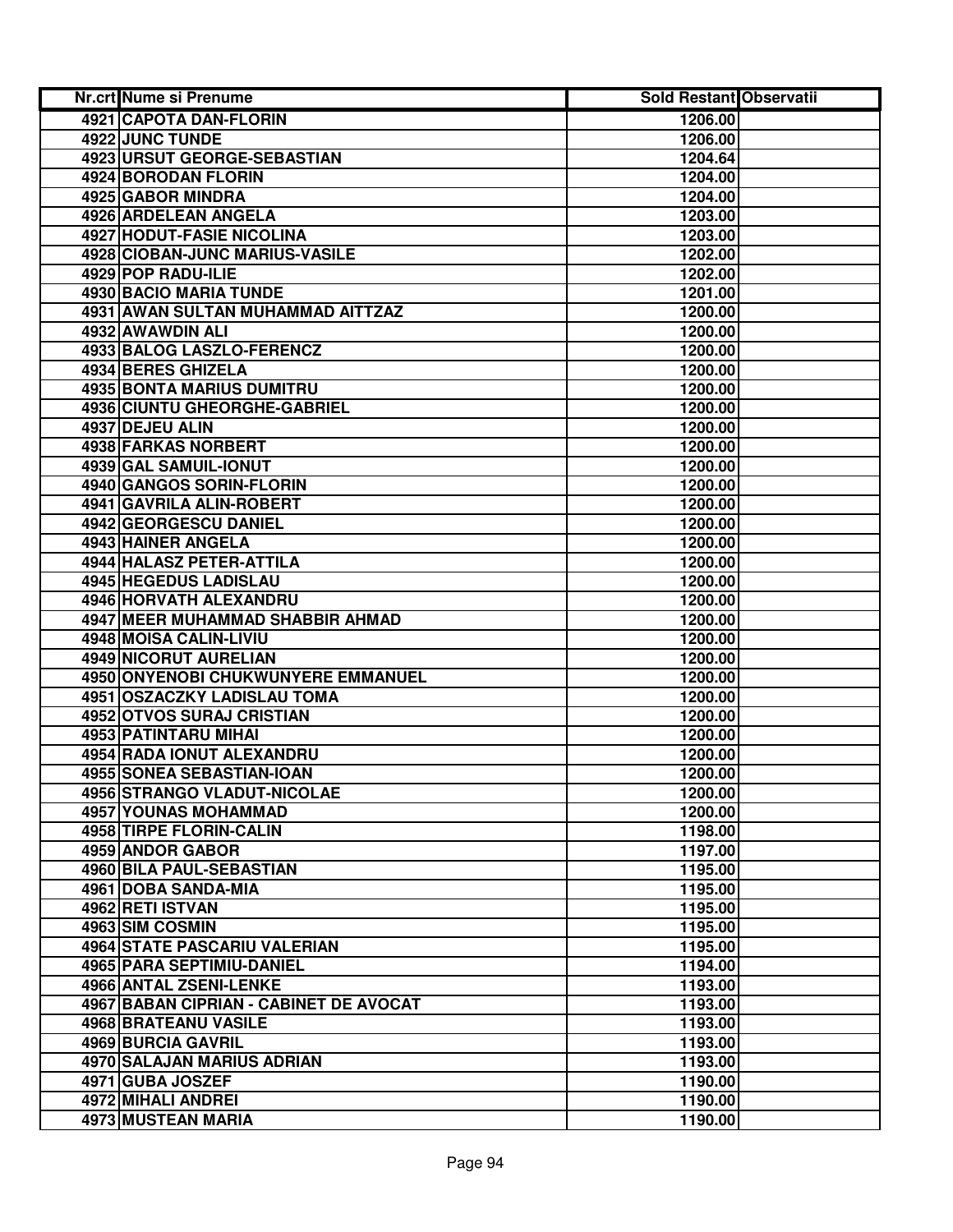| Nr.crt Nume si Prenume                  | <b>Sold Restant Observatii</b> |  |
|-----------------------------------------|--------------------------------|--|
| 4974 ONCZ ROBERT-ROLAND                 | 1190.00                        |  |
| 4975 OROS ALEXANDRU                     | 1190.00                        |  |
| 4976 SAVITCHI SIDONIA-MELINDA           | 1190.00                        |  |
| 4977 NAGY FERENC SI MARGARETA           | 1189.00                        |  |
| 4978 IGNA IOAN REMUS                    | 1185.00                        |  |
| 4979 MIKLOS SUSANA                      | 1185.00                        |  |
| 4980 SPAHIU MIRCEA VALERIU              | 1185.00                        |  |
| <b>4981 MUSCAS RODICA</b>               | 1184.26                        |  |
| 4982 MAKKOS ZOLTAN                      | 1184.00                        |  |
| 4983 PRAJA MARIA                        | 1184.00                        |  |
| 4984 VESZPREMI ZOLTAN LASZLO            | 1184.00                        |  |
| 4985 PALOS VLAD CRISTIAN                | 1182.50                        |  |
| 4986 ANANI GEORGE-CRISTIAN              | 1182.00                        |  |
| 4987 INDRIES NICOLAE                    | 1182.00                        |  |
| 4988 OMAR ROXANA                        | 1180.00                        |  |
| 4989 IOVAN SANDU DORU                   | 1178.08                        |  |
| 4990 MATEIU IOAN                        | 1178.00                        |  |
| <b>4991 SZTUFLIAK LASZLO-SANDOR</b>     | 1178.00                        |  |
| <b>4992 BANCSIK TIBERIU CRISTIAN</b>    | 1177.00                        |  |
| 4993 ISZTOJKA GABOR                     | 1176.00                        |  |
| 4994 LOVAS CAROL                        | 1176.00                        |  |
| <b>4995 BAICAN PETRU-NICOLAE</b>        | 1175.00                        |  |
| 4996 FRANCU RARES-MARIUS                | 1175.00                        |  |
| 4997 PORTAN ROLAND-LASZLO               | 1175.00                        |  |
| 4998 DELIMAN VIORICA                    | 1174.00                        |  |
| 4999 NAGY ZOIA LENCHE LUCIA SI STEFAN   | 1174.00                        |  |
| 5000 BOKA IRINA-ALEXANDRU               | 1173.00                        |  |
| 5001 MATEAS FLORINA-CRINA               | 1172.00                        |  |
| 5002 VASILE GIGEL-BOGDAN                | 1170.79                        |  |
| 5003 AMARITEI FLORIN-GABRIEL            | 1170.00                        |  |
| 5004 BURCA LUCIAN ALIN                  | 1170.00                        |  |
| 5005 HORVATH ELVIRA                     | 1170.00                        |  |
| 5006 IONOI ALEXANDRU SERBAN             | 1170.00                        |  |
| 5007 IVAN IONEL                         | 1170.00                        |  |
| 5008 ORBAI ANADA-LAURA SI LUCIAN-FLORIN | 1170.00                        |  |
| 5009 PORCOLAB ADRIAN                    | 1170.00                        |  |
| 5010 CHISE DORIN SI CARMEN              | 1169.00                        |  |
| 5011 CSATI IOSIF                        | 1169.00                        |  |
| 5012 MEZEI TIBOR CAROL                  | 1169.00                        |  |
| 5013 TOROK ALBERT                       | 1167.00                        |  |
| 5014 PELLE JOHANNES LADISLAUS           | 1166.00                        |  |
| 5015 POPA RAUL-CIPRIAN                  | 1165.03                        |  |
| 5016 MUT AURICA                         | 1164.00                        |  |
| 5017 DELOREAN ION-IULIUS                | 1163.00                        |  |
| 5018 HORA OVIDIU-DOMINIC                | 1163.00                        |  |
| 5019 TODINCA MARIUS-LUCIAN              | 1163.00                        |  |
| 5020 FLONTA JHONNY-DANNIEL              | 1161.25                        |  |
| 5021 MALAIES CRISTINA                   | 1161.00                        |  |
| 5022 POTOROACA LOREDANA-MARIANA         | 1161.00                        |  |
| 5023 BALAJ MARINELA                     | 1160.00                        |  |
| 5024 ISZTOIKA GAVRIL                    | 1160.00                        |  |
| 5025 MARIES CODRUT RAZVAN               | 1160.00                        |  |
| 5026 VLAICA MARIUS                      | 1160.00                        |  |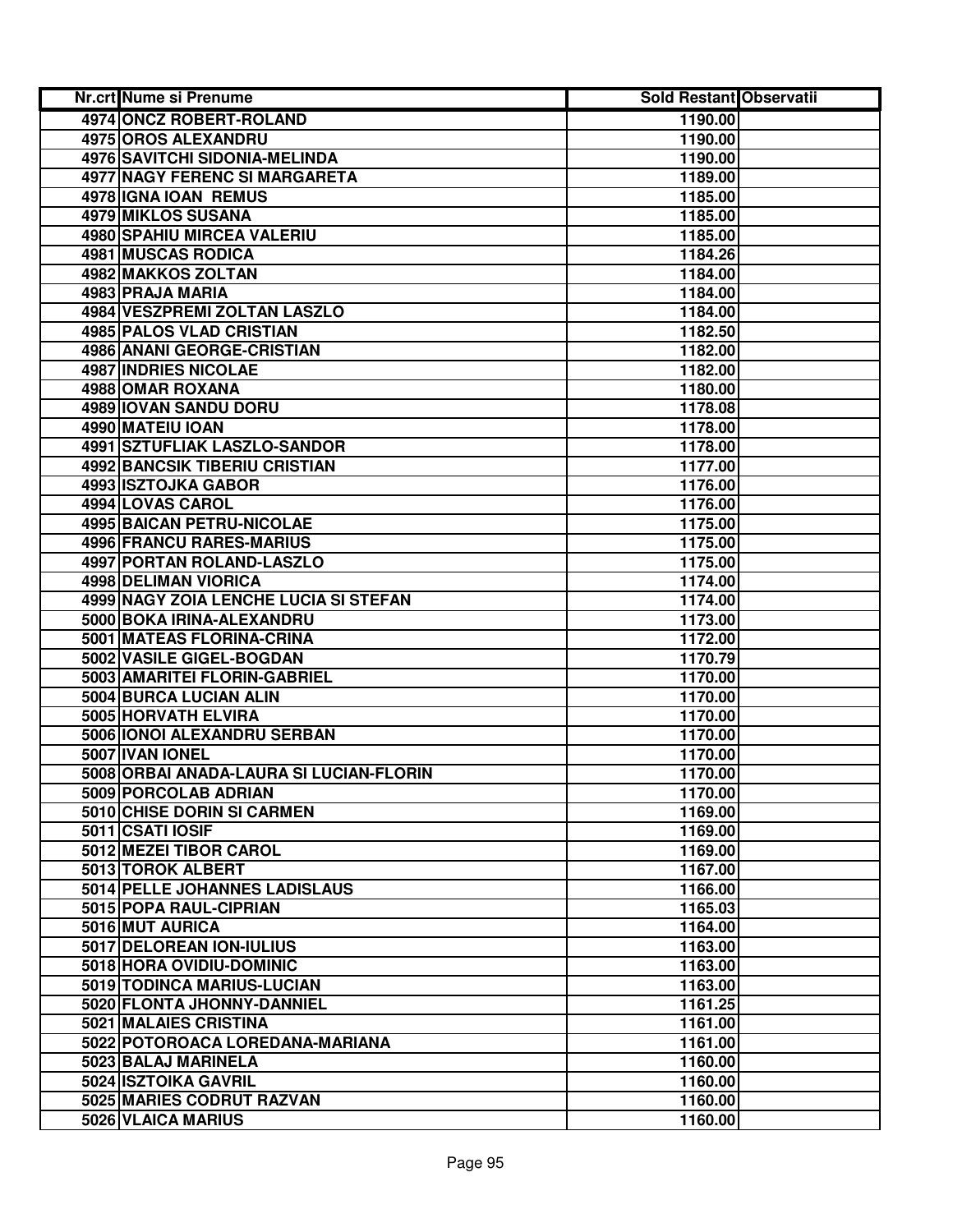| Nr.crt Nume si Prenume                | <b>Sold Restant Observatii</b> |  |
|---------------------------------------|--------------------------------|--|
| 5027 DAVID ILEANA                     | 1156.00                        |  |
| 5028 GHENT MIRCEA                     | 1156.00                        |  |
| 5029 BOANTA ANAMARIA                  | 1155.00                        |  |
| 5030 FURIC IOAN-CRISTIAN              | 1155.00                        |  |
| 5031 LAZAR GABRIEL-GHEORGHE           | 1152.51                        |  |
| 5032 OLAH ERNO-LASZLO                 | 1152.00                        |  |
| 5033 SCURT FLORIN-PETRU               | 1152.00                        |  |
| 5034 BOTA MIHAI ADRIAN                | 1151.00                        |  |
| 5035 POPA PETRU SI LIVIA              | 1151.00                        |  |
| 5036 ANDOR ADRIAN                     | 1150.00                        |  |
| 5037 CAVASDAN SEBASTIAN PATRIK        | 1150.00                        |  |
| 5038 CONSTANTIN IOANA-MARIA           | 1150.00                        |  |
| 5039 CUCI IONUT-COSTEL                | 1150.00                        |  |
| 5040 FAUR REMUS-IONUT                 | 1150.00                        |  |
| 5041 GROZA DAN-RONALD                 | 1150.00                        |  |
| 5042 IONESCU CATALIN                  | 1150.00                        |  |
| 5043 KOLCSAR ROMEO-JOZSEF             | 1150.00                        |  |
| 5044 MARCUS IOAN                      | 1150.00                        |  |
| 5045 ROSTAS DINU                      | 1150.00                        |  |
| 5046 VARGA FLORIN                     | 1150.00                        |  |
| 5047 VARGA MARCEL                     | 1150.00                        |  |
| 5048 ZOT LIVIU-DANIEL                 | 1150.00                        |  |
| 5049 PURDA ADRIAN VIOREL              | 1149.00                        |  |
| 5050 BODEA DANIEL                     | 1147.00                        |  |
| 5051 BOLDIS LUMINITA-GEORGETA         | 1147.00                        |  |
| 5052 MARINCEAN CONSTANTIN SI LUCRETIA | 1147.00                        |  |
| 5053 KULCSAR MIHAI SI ERZSEBET        | 1146.00                        |  |
| 5054 ALB ADRIAN-MARIAN                | 1144.00                        |  |
| 5055 POPA FLORIN SORIN                | 1144.00                        |  |
| 5056 ROSTAS ARGENTINA                 | 1143.00                        |  |
| 5057 SERES IOSIF                      | 1143.00                        |  |
| 5058 CORMOS RAUL                      | 1142.50                        |  |
| 5059 BARBU CONSTANTIN                 | 1142.00                        |  |
| 5060 LIPAI DUMITRU                    | 1142.00                        |  |
| 5061 SZOKE ANGELA                     | 1142.00                        |  |
| 5062 BODEA DUMITRU MARIUS             | 1141.00                        |  |
| 5063 SALEH AL MAHMOUD                 | 1141.00                        |  |
| 5064 SOLOCI IOAN SI CORNELIA DANIELA  | 1141.00                        |  |
| 5065 BUHAS IOAN                       | 1140.00                        |  |
| 5066 KEREZSI JOZSEF                   | 1140.00                        |  |
| 5067 MESESAN RADU-CORNEL              | 1140.00                        |  |
| 5068 MOSINCAT DUMITRU SI DANIELA      | 1140.00                        |  |
| 5069 TIRLA GHEORGHE                   | 1140.00                        |  |
| 5070 BLAGA OVIDIU-RADU                | 1138.00                        |  |
| 5071 BOT SAMUEL                       | 1138.00                        |  |
| 5072 DIOS KAROLY-ROBERT               | 1138.00                        |  |
| 5073 TARNOCZY ELVIRA                  | 1137.00                        |  |
| 5074 MARAMI MARIANA                   | 1135.00                        |  |
| 5075 VERCHE DORU-PETRU                | 1135.00                        |  |
| 5076 NEDELCU SERBAN-VASILE            | 1134.00                        |  |
| 5077 PURTAN TEODOR                    | 1133.00                        |  |
| 5078 BUGHIU FLORENTINA MIHAELA        | 1132.00                        |  |
| 5079 GABOR ECATERINA                  | 1132.00                        |  |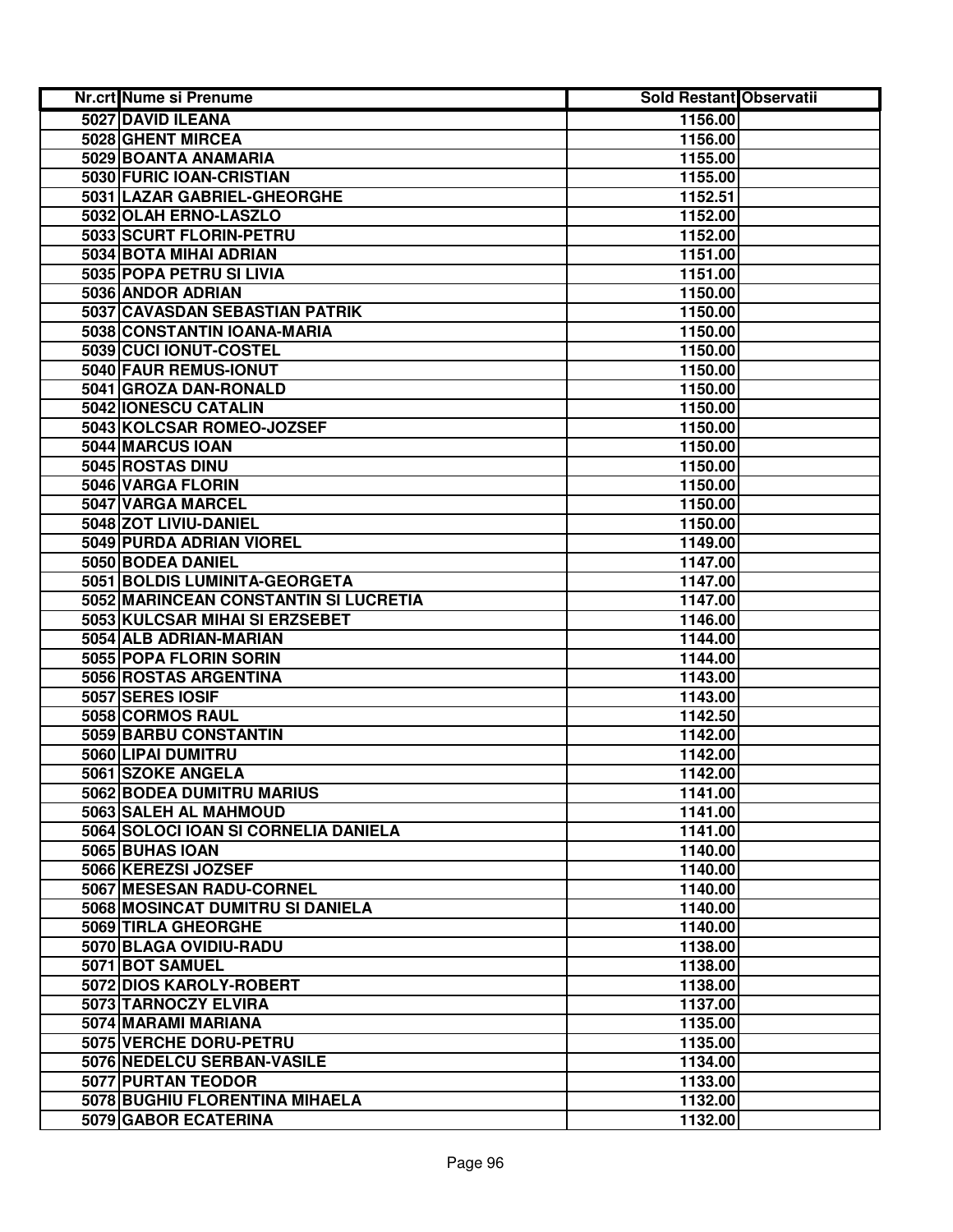| Nr.crt Nume si Prenume                         | <b>Sold Restant Observatii</b> |  |
|------------------------------------------------|--------------------------------|--|
| 5080 IONESCU OTILIA-MONICA                     | 1132.00                        |  |
| 5081 BIRAU RADU GHEORGHE                       | 1131.00                        |  |
| 5082 MARTIN FLOARE                             | 1131.00                        |  |
| 5083 MATA AUREL SI RODICA                      | 1131.00                        |  |
| 5084 PENZES IOAN SI MARGARETA                  | 1131.00                        |  |
| 5085 CURTA SERGIU-EMANUEL                      | 1130.00                        |  |
| 5086 ISZTOICA GAVRIL                           | 1130.00                        |  |
| 5087 ISZTOIKA GETA                             | 1130.00                        |  |
| 5088 KOVACS PETER                              | 1130.00                        |  |
| 5089 MESAROS ALEXANDRU                         | 1130.00                        |  |
| 5090 PUI CSABA                                 | 1130.00                        |  |
| 5091 ROSTAS GABOR                              | 1130.00                        |  |
| 5092 STANCIU IULIU                             | 1130.00                        |  |
| 5093 SZEGHALMI NORBERT KALMAN                  | 1130.00                        |  |
| 5094 TOMA DOINA-SANDA                          | 1130.00                        |  |
| 5095 VAIDA FLORIN                              | 1130.00                        |  |
| 5096 BORZASI LASZLO-CSABA                      | 1129.73                        |  |
| 5097 CONOLOS IOAN SORIN                        | 1128.00                        |  |
| 5098 FORGACIU COSMIN FLORIN SI TEODORA-VIORICA | 1127.12                        |  |
| 5099 BONCIDAI VALENTIN                         | 1127.00                        |  |
| 5100 SZOKE RICHARD ADRIAN                      | 1127.00                        |  |
| 5101 BREANC GABRIEL-DANIEL                     | 1125.00                        |  |
| 5102 CZOBOR EMERIC SI IREN                     | 1125.00                        |  |
| 5103 FINU CAMELIA LILIANA                      | 1125.00                        |  |
| 5104 GABOR RUPERT                              | 1125.00                        |  |
| 5105 HORVATH SANDOR                            | 1125.00                        |  |
| 5106 KOVACS ZSOLT MIKLOS                       | 1125.00                        |  |
| 5107 MALCZAK CEZARY ADAM                       | 1125.00                        |  |
| 5108 MONUS JOZSEF-ATTILA SI OLIVIA-DENISA      | 1125.00                        |  |
| 5109 POTLOG IOAN                               | 1125.00                        |  |
| 5110 PRECUP TUDOR VLAD                         | 1125.00                        |  |
| 5111 SAVER ROLAND                              | 1125.00                        |  |
| 5112 TIMAR JANOS                               | 1125.00                        |  |
| 5113 ZOMBORI JANOS                             | 1125.00                        |  |
| 5114 OROSZ ANTHONIO-MIODORO                    | 1124.00                        |  |
| 5115 BARTA ILDIKO                              | 1123.00                        |  |
| 5116 MLADIN RAZVAN                             | 1122.00                        |  |
| 5117 SERAC ADRIAN-CALIN                        | 1121.00                        |  |
| 5118 NAGHIU GABRIELA                           | 1120.00                        |  |
| 5119 PINZARIU LUMINITA-EMILIA                  | 1120.00                        |  |
| 5120 REZMUVES LUCIAN-MARIUS                    | 1120.00                        |  |
| 5121 TUDUSCIUC ADRIAN                          | 1120.00                        |  |
| 5122 REIZ CSABA ANTAL                          | 1117.00                        |  |
| 5123 ARDELEAN MARIUS-IOAN                      | 1116.42                        |  |
| 5124 BLAJ EMILIAN                              | 1116.00                        |  |
| 5125 MORAR SIMION PETRU                        | 1116.00                        |  |
| 5126 SUCIU PETRU                               | 1115.00                        |  |
| 5127 ROSCA MARIUS-DUMITRU                      | 1114.00                        |  |
| 5128 SILAGHI GAVRIL                            | 1114.00                        |  |
| 5129 JURCA CONSTANTIN - VIOREL                 | 1112.00                        |  |
| 5130 LACZKO DENIS ROLAND                       | 1112.00                        |  |
| 5131 COSTE ADRIAN-VASILE                       | 1111.50                        |  |
| 5132 CIOFLEAC LAURA-EUGENIA                    | 1111.00                        |  |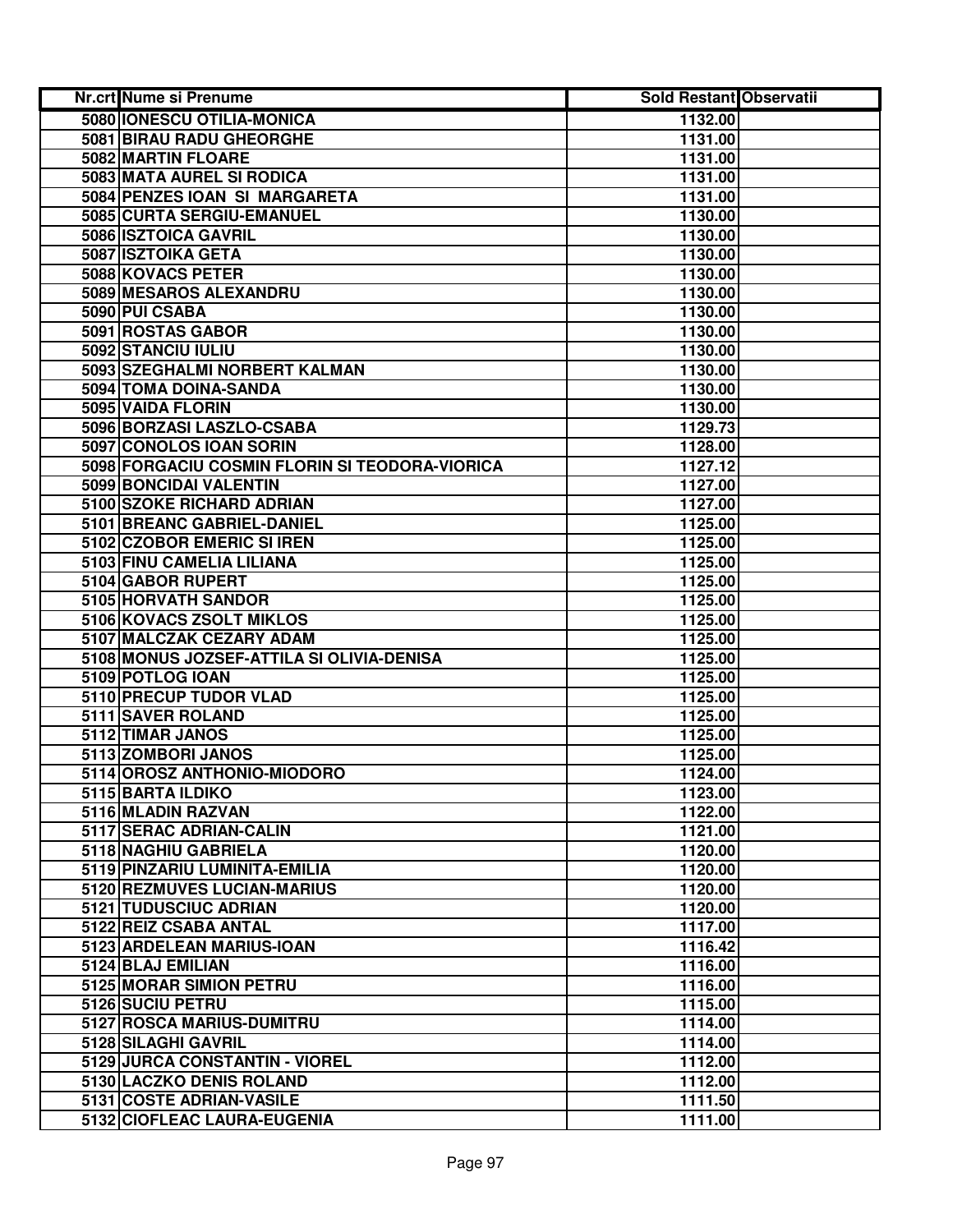| Nr.crt Nume si Prenume               | <b>Sold Restant Observatii</b> |  |
|--------------------------------------|--------------------------------|--|
| 5133 SZOKE GABRIELA DANA             | 1111.00                        |  |
| 5134 TRIFAN MIRCEA                   | 1109.56                        |  |
| 5135 IRIMIAS CLAUDIU                 | 1109.00                        |  |
| 5136 BANYAI IOSIF                    | 1108.00                        |  |
| 5137 SKRIPEK ROBERT LUCIAN           | 1108.00                        |  |
| 5138 UNGUR VIOREL-OCTAVIAN           | 1108.00                        |  |
| 5139 KAPALAI ILEANA-EMA              | 1107.00                        |  |
| 5140 MARIAN GHITA-STELIAN SI FLORICA | 1106.00                        |  |
| 5141 BRAN FLORIAN                    | 1105.00                        |  |
| 5142 AVRAM EUGEN-DUMITRU             | 1102.00                        |  |
| 5143 POP CATALINA-ALEXANDRA          | 1102.00                        |  |
| 5144 POPP MIHAI-AUGUSTIN             | 1102.00                        |  |
| 5145 VANCEA DAN                      | 1102.00                        |  |
| 5146 BADESCU LUCIAN-GABRIEL          | 1101.00                        |  |
| 5147 BALOG ELENA                     | 1100.00                        |  |
| 5148 BARTA ATTILA                    | 1100.00                        |  |
| 5149 CSOMOS IULIANA                  | 1100.00                        |  |
| 5150 DAVID ROBERTO IONUT             | 1100.00                        |  |
| 5151 FULIAS MARIN CORNEL             | 1100.00                        |  |
| 5152 GABOR SUSANA                    | 1100.00                        |  |
| 5153 GAVRILA ADRIAN                  | 1100.00                        |  |
| 5154 HEGEDUS SANDOR-GYORGY           | 1100.00                        |  |
| 5155 ILYES ZOLTAN CSABA              | 1100.00                        |  |
| 5156 ISTOICA MARIA                   | 1100.00                        |  |
| 5157 KISS IULIANA                    | 1100.00                        |  |
| 5158 KOVACS MELINDA-ANGELA           | 1100.00                        |  |
| 5159 MEMETEA CORNEL-CSABA            | 1100.00                        |  |
| 5160 MOCIAR SANDOR                   | 1100.00                        |  |
| 5161 NICOARA BENIAMIN                | 1100.00                        |  |
| 5162 OTVOS ANDREI SI DORINA          | 1100.00                        |  |
| 5163 ROSTAS ANGELINA                 | 1100.00                        |  |
| 5164 ROSTAS SAMUEL RADU              | 1100.00                        |  |
| 5165 SZABO FLORIN RAUL               | 1100.00                        |  |
| 5166 SZILAGYI ZSOLT                  | 1100.00                        |  |
| 5167 VARGA IOAN                      | 1100.00                        |  |
| 5168 ARDELEAN LILIANA MARINELA       | 1099.00                        |  |
| 5169 TIRLA FLORICA                   | 1098.00                        |  |
| 5170 ZELINA JANOS                    | 1097.00                        |  |
| 5171 PARAU RADU - LUCIAN             | 1095.62                        |  |
| 5172 COVACI MELINDA                  | 1095.00                        |  |
| 5173 COZMA ANDREI-IOAN               | 1094.51                        |  |
| 5174 MARTON FERENC-JOZSEF            | 1094.00                        |  |
| 5175 ROMAN TEODOR-DOREL              | 1094.00                        |  |
| 5176 ANCA VLAD                       | 1093.00                        |  |
| 5177 CHERESI ALEXANDRU               | 1092.00                        |  |
| 5178 HORVATH EVA                     | 1092.00                        |  |
| 5179 SZALAI ELISABETA                | 1092.00                        |  |
| 5180 TARLA FLORIN-GHEORGHE           | 1092.00                        |  |
| 5181   IAMBOR TEODOR-LUCIAN          | 1091.08                        |  |
| 5182 CADAR IOAN                      | 1090.00                        |  |
| 5183 HORVATH ATTILA                  | 1090.00                        |  |
| 5184 KOVACS LASZLO-TIBOR             | 1090.00                        |  |
| 5185 LINCAR CALIN-FLORIN             | 1090.00                        |  |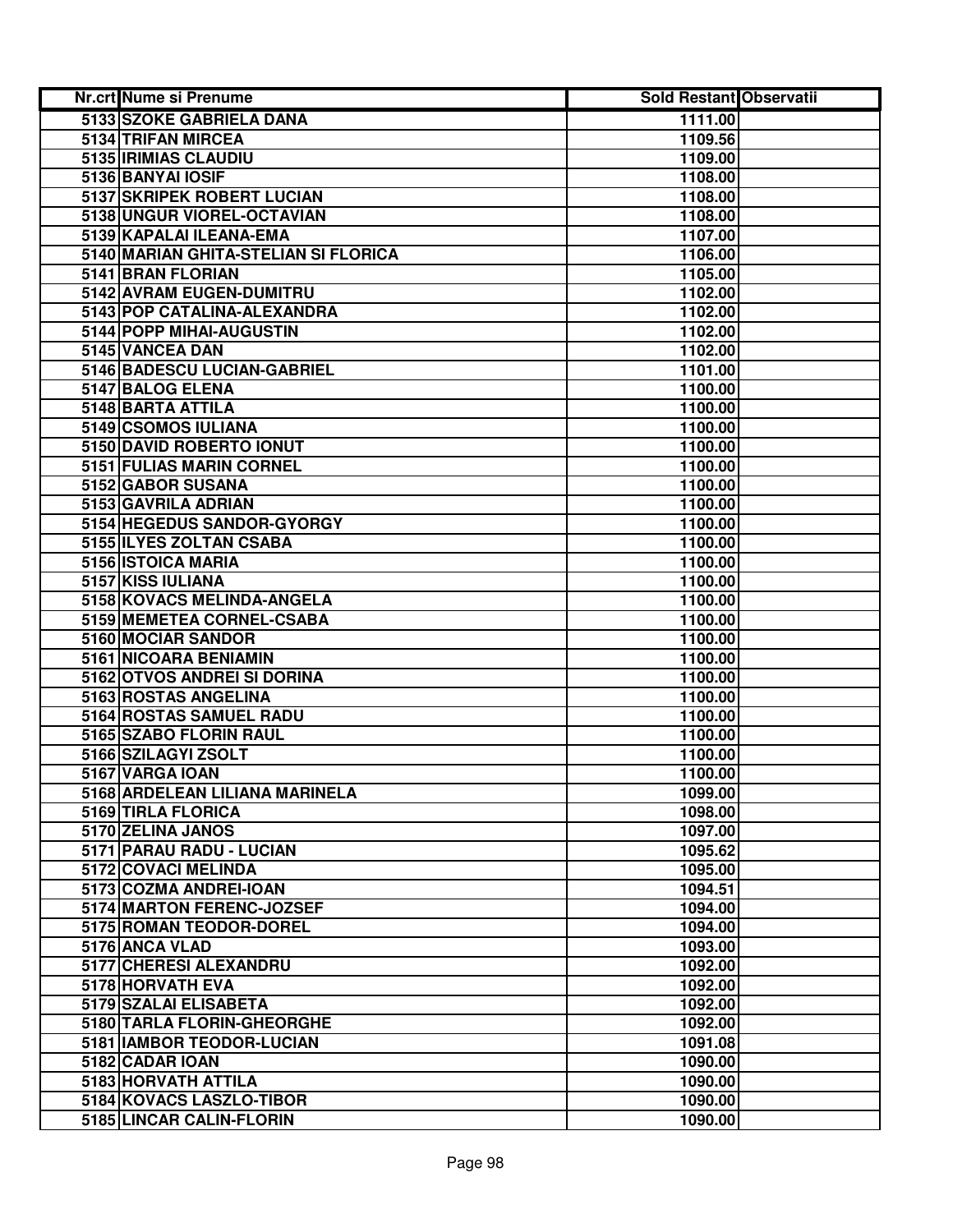| Nr.crt Nume si Prenume                     | Sold Restant Observatii |  |
|--------------------------------------------|-------------------------|--|
| 5186 LINGURAR VOICHITA                     | 1090.00                 |  |
| 5187 MAJOROS IULIU-EUGEN                   | 1090.00                 |  |
| 5188 NEGRU RAUL AUGUSTIN                   | 1090.00                 |  |
| 5189 TAKACS TAMAS-PAVEL SI TEREZIA         | 1090.00                 |  |
| 5190 VESA ADRIAN-TRAIAN                    | 1090.00                 |  |
| 5191 CORBANI RENATO                        | 1089.00                 |  |
| 5192 IONESCU CORNEL                        | 1089.00                 |  |
| 5193 LESAK SANDOR                          | 1089.00                 |  |
| 5194 OTVOS GAVRIL SI GHETE MARIAN          | 1089.00                 |  |
| 5195 MIHES GHEORGHE TEOFIL                 | 1088.00                 |  |
| 5196 TIVADAR GABRIEL RAZVAN                | 1087.00                 |  |
| 5197 BETEG OVIDIU-VALENTIN                 | 1085.00                 |  |
| 5198 PODILA FLORIN IOAN                    | 1085.00                 |  |
| 5199 ROSTAS IOAN                           | 1085.00                 |  |
| 5200 TIRITEU CALIN GHEORGHE                | 1085.00                 |  |
| 5201 GABOR GHITA                           | 1082.43                 |  |
| 5202 PETER ANDA- CORNELIA SI CAROL         | 1082.00                 |  |
| 5203 TARCAU RADU DINU                      | 1082.00                 |  |
| 5204 RUSZ CAMELIA- IOANA SI SORIN-GHEORGHE | 1081.00                 |  |
| 5205 BARATKI ADALBERT                      | 1080.01                 |  |
| 5206 CHIS GRIGORE                          | 1080.00                 |  |
| 5207 DASCALU VASILE                        | 1080.00                 |  |
| 5208 HEGEDUS ANITA                         | 1080.00                 |  |
| 5209 JURCHIEVICI STEFAN                    | 1080.00                 |  |
| 5210 LUPSA DAN FLORIN                      | 1080.00                 |  |
| 5211 SAVA VASILE SI ILEANA-ALEXANDRA       | 1080.00                 |  |
| 5212 SUSANU WILIAM DAN                     | 1080.00                 |  |
| 5213 POPOVICI IOAN SI MARIA                | 1077.00                 |  |
| 5214 AYDIN KAMRAN AZZAM                    | 1076.00                 |  |
| 5215 EMBER RODICA                          | 1076.00                 |  |
| 5216 GRABOVSCHI MIHAI VIOREL               | 1076.00                 |  |
| 5217 HALMAGEAN MIRCEA MIREL                | 1076.00                 |  |
| 5218 HOSZU GHEORGHE                        | 1076.00                 |  |
| 5219 KUKLA EDUARD-IOSIF-ATTILA             | 1076.00                 |  |
| 5220 MORAR IOAN-ADRIAN                     | 1076.00                 |  |
| 5221 PIRCIU ANA-MARIA                      | 1076.00                 |  |
| 5222 ZECHERIU DANIEL-CONSTANTIN            | 1076.00                 |  |
| 5223 BELDEAN VALERIU-ANDREI                | 1075.00                 |  |
| 5224 GHEMES ANDREI                         | 1075.00                 |  |
| 5225 LASZLO ZOLTAN - KRISZTIAN             | 1074.00                 |  |
| 5226 AGIURGIOAEI ANDREI-IONUT              | 1073.00                 |  |
| 5227 PARCALAB GHEORGHE SI CORNELIA         | 1073.00                 |  |
| 5228 GEORGESCU EMANUEL-SEBASTIAN           | 1072.00                 |  |
| 5229 GHINDEA STELA                         | 1072.00                 |  |
| 5230 VAINA TIBOR OLIVER                    | 1072.00                 |  |
| 5231 PACURAR ALINA-CODRUTA                 | 1071.04                 |  |
| 5232 BODOGAI DAN-FLORIN                    | 1071.00                 |  |
| 5233 GAFENCU LUCIAN CONSTANTIN             | 1070.00                 |  |
| 5234 LASCA MIHAI-IOAN                      | 1070.00                 |  |
| 5235 OROS SERGIU                           | 1070.00                 |  |
| 5236 ILEA MARIUS-LIVIU                     | 1069.00                 |  |
| 5237 SUCIU MIHAIL                          | 1069.00                 |  |
| 5238 BUDAI MARIUS                          | 1068.00                 |  |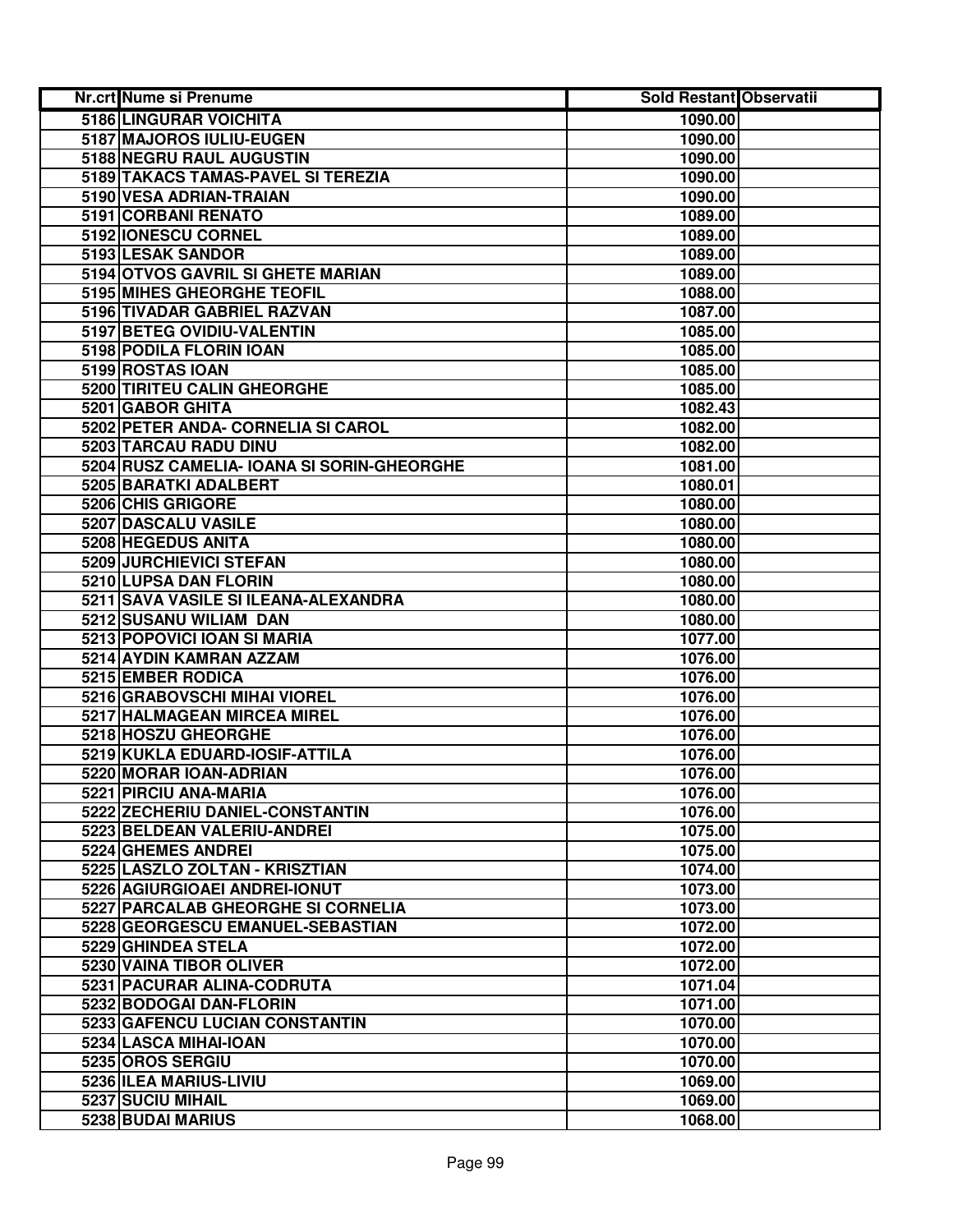| Nr.crt Nume si Prenume                      | Sold Restant Observatii |  |
|---------------------------------------------|-------------------------|--|
| 5239 RADU ZSUZSANNA KATALIN EVA             | 1068.00                 |  |
| 5240 SPIVALIUC NICOLAE-VASILE               | 1068.00                 |  |
| 5241 ANTONICA ADRIAN-ROBERT                 | 1067.00                 |  |
| 5242 BODI ISTVAN                            | 1067.00                 |  |
| 5243 HANZA IOAN                             | 1067.00                 |  |
| 5244 JURGIU TITUS TREBONIU                  | 1065.00                 |  |
| 5245 MUNTEANU BOGDAN                        | 1065.00                 |  |
| 5246 STROE-DURINA CATALIN-MIHAI SI CRISTINA | 1065.00                 |  |
| 5247 VOLOSEN ALEXANDRU SI MARIA             | 1065.00                 |  |
| 5248 PERTE IONUT CRISTIAN                   | 1064.50                 |  |
| 5249 DOMOCOS CORINA                         | 1063.00                 |  |
| 5250 CSIKI ANDREA-BEATA                     | 1061.00                 |  |
| 5251 CANALAS ATTILA                         | 1060.00                 |  |
| 5252 OROSZ GABOR                            | 1060.00                 |  |
| 5253 PENZES SANDA-ADINA                     | 1060.00                 |  |
| 5254 ROSTAS ARGENTINA                       | 1060.00                 |  |
| 5255 SFERLE FLORIAN-SEBASTIAN               | 1060.00                 |  |
| 5256 SUPLACAN PETRU-DANIEL                  | 1060.00                 |  |
| 5257 SZEKERES TIBOR-KAROLY                  | 1060.00                 |  |
| 5258 BANCSA VIORICA                         | 1059.00                 |  |
| 5259 VARGA ROMULUS-IULIU                    | 1059.00                 |  |
| 5260 VARI SANDOR                            | 1059.00                 |  |
| 5261 BALOGH ZOLTAN - P.F.A                  | 1058.00                 |  |
| 5262 BODEA CALIN-SEBASTIAN                  | 1058.00                 |  |
| 5263 POPA SORIN                             | 1058.00                 |  |
| 5264 VARGA NORBERT MIHALY                   | 1058.00                 |  |
| 5265 BALA DANUT LIVIU                       | 1057.00                 |  |
| 5266 CHIRODEA PETRU                         | 1056.00                 |  |
| 5267 SIRCA MIRCEA-GHITA                     | 1056.00                 |  |
| 5268 FLORUTA MARIA-CLAUDIA                  | 1055.00                 |  |
| 5269 HODISAN IONUT COSMIN                   | 1055.00                 |  |
| 5270 SZUCS BORBALA-VIORICA                  | 1055.00                 |  |
| 5271 BADEU MARCEL-DOREL SI SIMONA-MARINA    | 1054.00                 |  |
| 5272 PASCALAU CRISTIAN-COSTEL               | 1054.00                 |  |
| 5273 SLIEDER KRISZTIAN-ZSOLT                | 1054.00                 |  |
| 5274 BODONEA MARIA SI MIRCEA                | 1052.00                 |  |
| 5275 JURCA COSMIN ADRIAN                    | 1052.00                 |  |
| 5276 PAPP IOAN-GAVRIL                       | 1052.00                 |  |
| 5277 SERB CALIN-IOAN                        | 1052.00                 |  |
| 5278 SOTIUT GEANINA-SANDA                   | 1052.00                 |  |
| 5279 DEMIAN BOGDAN-ADRIAN                   | 1051.00                 |  |
| 5280 BULACA FLORIN-SERGIU                   | 1050.00                 |  |
| 5281 CABA PAULA-DENISA                      | 1050.00                 |  |
| 5282 CIONTOS AURICA-ANA                     | 1050.00                 |  |
| 5283 DERCSENYI ALEXANDRU-MARIN              | 1050.00                 |  |
| 5284 FAZECAS CRISTIAN ANDREI                | 1050.00                 |  |
| 5285 GUTI ANDREI-VIOREL                     | 1050.00                 |  |
| 5286 HERE ADRIAN DUMITRU                    | 1050.00                 |  |
| 5287 NAGY ROLAND                            | 1050.00                 |  |
| 5288 POPA FELICIA                           | 1050.00                 |  |
| 5289 VAIDA GEANINA MELANIA.                 | 1050.00                 |  |
| 5290 PURDA ANA SI DUMITRU                   | 1049.00                 |  |
| 5291 JUNJAN NICOLAE                         | 1047.50                 |  |
|                                             |                         |  |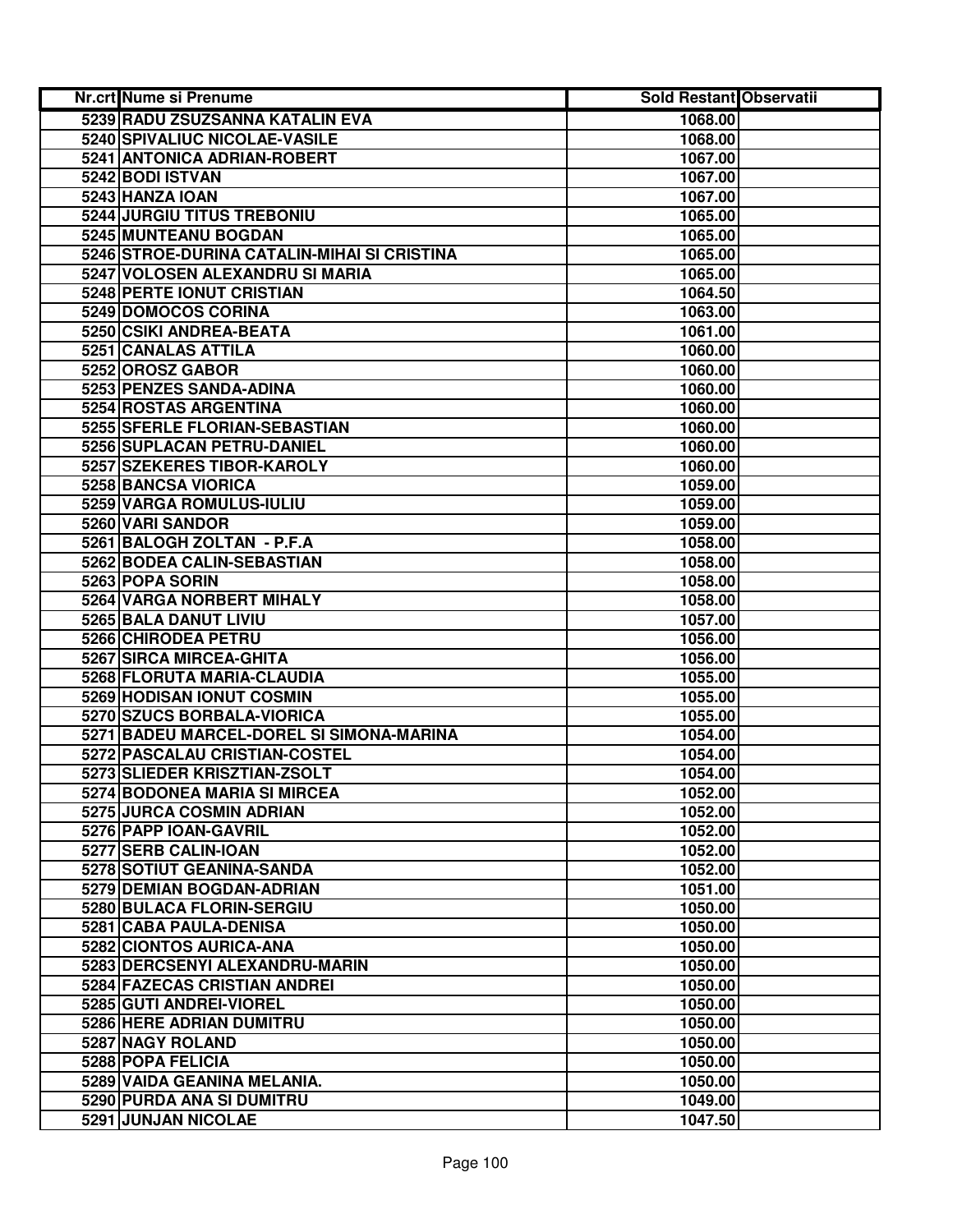| Nr.crt Nume si Prenume                       | <b>Sold Restant Observatii</b> |  |
|----------------------------------------------|--------------------------------|--|
| 5292 COLOSVARI ALEXANDRA                     | 1047.00                        |  |
| 5293 ISTOICA TEREZ                           | 1046.00                        |  |
| 5294 MACOVEI VASILE                          | 1046.00                        |  |
| 5295 SZABO MIRCEA                            | 1046.00                        |  |
| 5296 TASNADE DUMITRU                         | 1046.00                        |  |
| 5297 VARGA ROMULUS                           | 1046.00                        |  |
| 5298 CORAS DANIEL                            | 1045.00                        |  |
| 5299 LUPUT DUMITRU                           | 1044.00                        |  |
| 5300 BARA FLORINA-RODICA                     | 1043.00                        |  |
| 5301 DAVID SIMONA                            | 1043.00                        |  |
| 5302 POP ALINA-SIMONA                        | 1041.00                        |  |
| 5303 SAITOS-COFAR MIHAI-CALIN                | 1041.00                        |  |
| 5304 TOD SERGIU-DAN CAB.IND. DE INSOLVENTA   | 1041.00                        |  |
| 5305 GAIDI KRISTOF-SANDOR                    | 1040.00                        |  |
| 5306 IENCIU GERARD-ADRIAN SI MIRELA MARIA    | 1040.00                        |  |
| 5307 IZSAK JANOS                             | 1040.00                        |  |
| 5308 MAGO TIBERIU                            | 1040.00                        |  |
| 5309 MATE JACINT-ZSOLT                       | 1040.00                        |  |
| 5310 NAGY SANDOR                             | 1040.00                        |  |
| 5311 OLAR SEBASTIAN                          | 1040.00                        |  |
| 5312 ORBAI COSMIN GAVRIL                     | 1040.00                        |  |
| 5313 OSACENCO RENATE-MIHAELA                 | 1040.00                        |  |
| 5314 POPA FLORIAN                            | 1040.00                        |  |
| 5315 TROK HAJNALKA MARIA                     | 1040.00                        |  |
| 5316 BALOG GHEORGHE                          | 1039.00                        |  |
| 5317 TRIFAN CRISTIAN GHEORGHE                | 1039.00                        |  |
| 5318 CRISAN ANDREI                           | 1036.00                        |  |
| 5319 HAJNER EMIL                             | 1036.00                        |  |
| 5320 VERES FLORICA                           | 1036.00                        |  |
| 5321 BEJUSCA HORIA SEBASTIAN                 | 1035.00                        |  |
| 5322 BACIU FILOFTEIA                         | 1034.00                        |  |
| 5323 GAL FELICIAN                            | 1034.00                        |  |
| 5324 BAJZATH ANDRAS                          | 1033.00                        |  |
| 5325 PANTEA ADRIANA-ANA                      | 1033.00                        |  |
| 5326 FODOR ROBERT                            | 1031.00                        |  |
| 5327 BODOG MARIN                             | 1030.00                        |  |
| 5328 GAZSI FERENC                            | 1030.00                        |  |
| 5329 HEGEDUS PAMELA-LUSI                     | 1030.00                        |  |
| 5330 LAZAR ALEXANDRA GEORGIANA               | 1030.00                        |  |
| 5331 POP DANA-GABRIELA                       | 1030.00                        |  |
| 5332 VERES LEVENTE ZOLTAN                    | 1030.00                        |  |
| 5333 GHEORGHIES CATALIN                      | 1029.00                        |  |
| <b>5334 KOVACS ERIKA</b>                     | 1029.00                        |  |
| 5335 MATEAS LIVIU SI FLORICA CRISTINA        | 1028.00                        |  |
| 5336 IGNA GEORGE DARIUS                      | 1027.00                        |  |
| 5337 LUPU RAUL-RADU                          | 1027.00                        |  |
| 5338 DRIMBE VIOREL SI ANA                    | 1026.00                        |  |
| 5339 ILEA GEORGE-IOSIF                       | 1026.00                        |  |
| 5340 MOSUT CONSTANTIN SI ELENA               | 1026.00                        |  |
| 5341 NICOLAE SIMONA                          | 1026.00                        |  |
| 5342 DOBRONDI MARK                           | 1025.50                        |  |
| 5343 ACHIM RODICA-DANA                       | 1025.00                        |  |
| 5344 FEKETE CIPRIAN MARIUS SI CORINA-MIHAELA | 1025.00                        |  |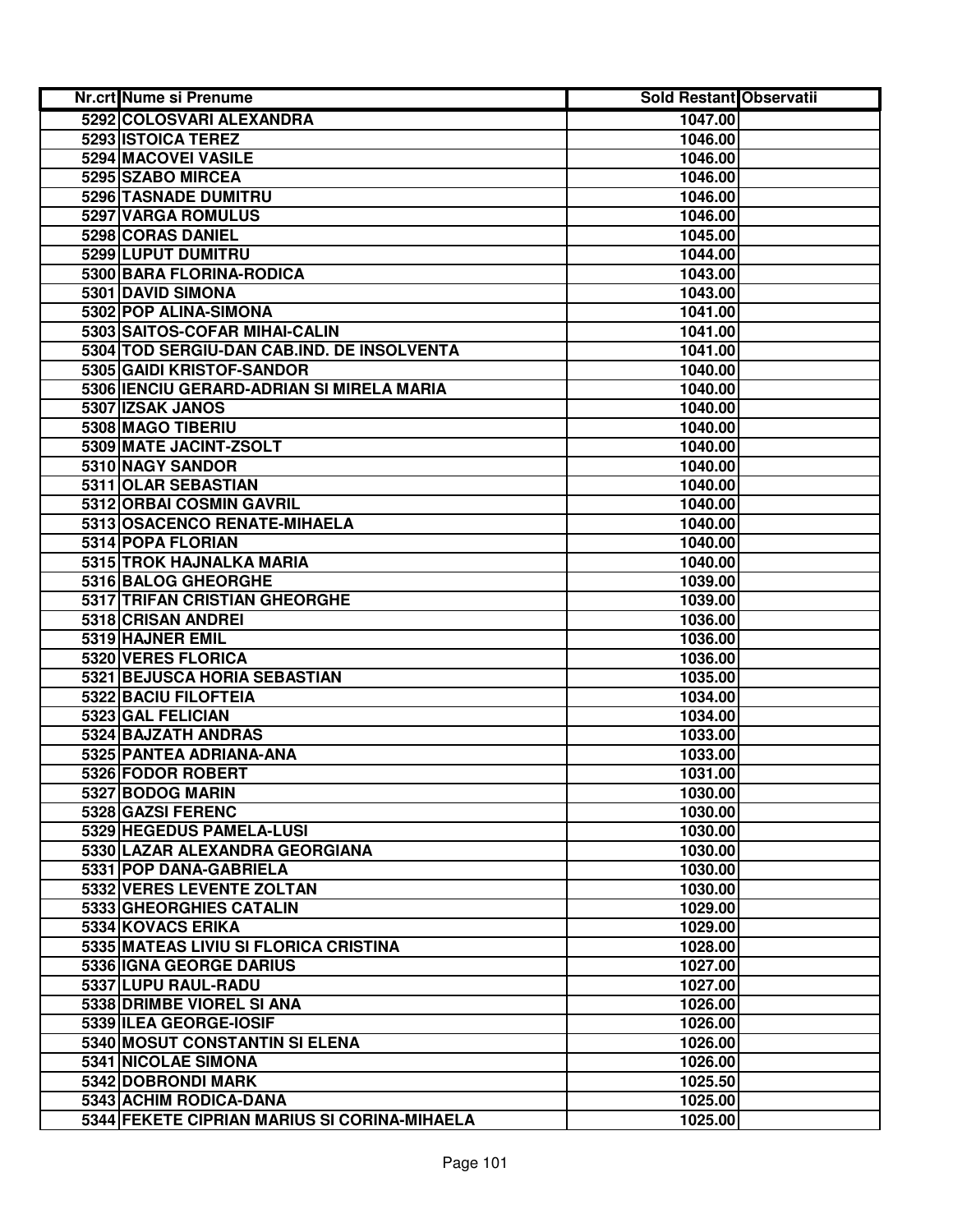| Nr.crt Nume si Prenume                        | Sold Restant Observatii |  |
|-----------------------------------------------|-------------------------|--|
| 5345 HAITA SORIN-LIVIU                        | 1025.00                 |  |
| 5346 HAJDUCSI TIBERIU                         | 1025.00                 |  |
| 5347 IENCIU MARIUS                            | 1025.00                 |  |
| 5348 LUPON BOGDAN ALEXANDRU                   | 1025.00                 |  |
| 5349 MOGA PETRU                               | 1025.00                 |  |
| 5350 BOKA ATTILA                              | 1024.00                 |  |
| 5351 RUGE ALEXANDRU SORIN SI MARCELA-COSMINA  | 1023.00                 |  |
| 5352 RUSU IOANA                               | 1022.00                 |  |
| 5353 MILAS GAVRIL                             | 1021.00                 |  |
| 5354 SARA MELEK                               | 1020.85                 |  |
| 5355 BUZLA SAMUEL                             | 1020.00                 |  |
| 5356 FARKAS ISTVAN-MIHALY                     | 1020.00                 |  |
| 5357 KERCSO BALAZS                            | 1020.00                 |  |
| 5358 MARINESCU RADU ADRIAN                    | 1020.00                 |  |
| 5359 PASCOIU SEBASTIAN TUDOR                  | 1020.00                 |  |
| 5360 TRIFA DOREL-VIOREL                       | 1020.00                 |  |
| 5361 KANDRA VASILE MARIA                      | 1019.00                 |  |
| 5362 SZABO CSABA-ATTILA                       | 1019.00                 |  |
| 5363 DOMOCOS IOAN                             | 1018.00                 |  |
| 5364 COZMA MIHAIELA-DORINA                    | 1017.00                 |  |
| 5365 FERARU COSTEL                            | 1016.00                 |  |
| 5366 FUSCAS MARIANA-ELENA                     | 1016.00                 |  |
| 5367 GYURKO IOAN - COSTEL SI CORNELIA-ADRIANA | 1016.00                 |  |
| 5368 HALASZ NORBERT ALEXANDRU                 | 1016.00                 |  |
| 5369 NEGREA TEODOR                            | 1016.00                 |  |
| 5370 CIUPA ALEX-EUGEN                         | 1015.00                 |  |
| 5371 BOTAU IOAN                               | 1014.00                 |  |
| 5372 FLORUTA LIDIA                            | 1014.00                 |  |
| 5373 GUT IOAN                                 | 1014.00                 |  |
| 5374 PALLO MIHAIL                             | 1014.00                 |  |
| 5375 KIRALY ARPAD-ALEXANDRU                   | 1013.00                 |  |
| 5376 VALKO VILMOS                             | 1013.00                 |  |
| 5377 ABRUDAN LUCIAN-OVIDIU                    | 1012.00                 |  |
| 5378 TICARAT ALEXANDRU                        | 1012.00                 |  |
| 5379 VALKAI ISTVAN-LASZLO                     | 1011.00                 |  |
| 5380 BOROS FLORIN                             | 1010.00                 |  |
| 5381 FOIA RAUL SERBAN                         | 1010.00                 |  |
| 5382 KADAS ALEXANDRU-LADISLAU                 | 1010.00                 |  |
| 5383 LAZAU GHEORGHE-LEONTIN                   | 1010.00                 |  |
| 5384 PETRICAS EVA                             | 1010.00                 |  |
| 5385 SZABO MAGDALENA-TUNDE                    | 1010.00                 |  |
| 5386 TEGLAS DOREL                             | 1010.00                 |  |
| 5387 VANCEA VIORICA                           | 1010.00                 |  |
| 5388 LUKACS LIVIU                             | 1009.00                 |  |
| 5389 NOMIKOS EMMANOUIL                        | 1009.00                 |  |
| 5390 BANCSA ANDREI-ALEXANDRU SI KATALIN       | 1007.00                 |  |
| 5391 PAUL GHEORGHE                            | 1007.00                 |  |
| 5392 ARON KAROLY SI MARIA                     | 1006.00                 |  |
| 5393 SINKOVICS FERENC                         | 1006.00                 |  |
| 5394 HORVATH EVA                              | 1004.00                 |  |
| 5395 TRIFAN DANIEL-EMANUEL                    | 1004.00                 |  |
| 5396 ACHIM SEBASTIAN-CRISTIAN                 | 1003.00                 |  |
| 5397 BARUTA GABRIEL                           | 1001.98                 |  |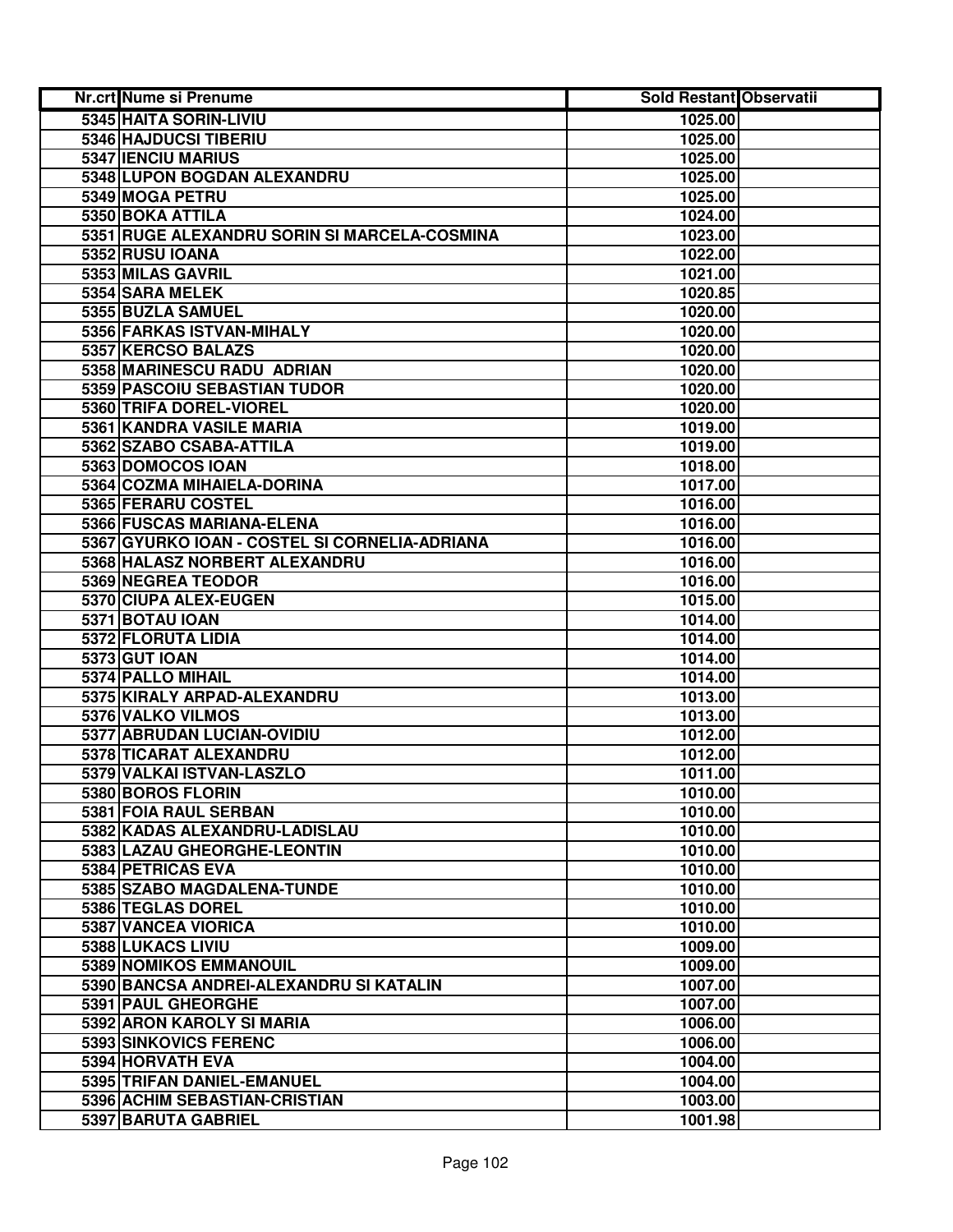| Nr.crt Nume si Prenume              | <b>Sold Restant Observatii</b> |  |
|-------------------------------------|--------------------------------|--|
| 5398 PACALA IOAN-ALEXANDRU          | 1001.00                        |  |
| 5399 ABRUDAN FLAVIU IONUT           | 1000.00                        |  |
| 5400 ALBU SORIN MIHAI               | 1000.00                        |  |
| 5401 ARDELEAN FLORIN NELU           | 1000.00                        |  |
| 5402 ARON SUSANA-IULIANA            | 1000.00                        |  |
| 5403 BABAU ADINA                    | 1000.00                        |  |
| 5404 BAICAN IOAN ADRIAN             | 1000.00                        |  |
| 5405 BALOG ATTILA                   | 1000.00                        |  |
| 5406 BARLEA GHEORGHE                | 1000.00                        |  |
| 5407 BARNA PETRU-DAN                | 1000.00                        |  |
| 5408 BARTAN SERGIU LUCIAN           | 1000.00                        |  |
| 5409 BATORI NORBERT ISTVAN          | 1000.00                        |  |
| 5410 BATRIN ANA                     | 1000.00                        |  |
| 5411 BENBOUZIANE OUSSAMA ABDELHAMID | 1000.00                        |  |
| 5412 BIRAU CORNEL SI MICSUNICA      | 1000.00                        |  |
| 5413 BIRO ISTVAN                    | 1000.00                        |  |
| 5414 BOHACS IOSIF                   | 1000.00                        |  |
| 5415 BOT IOAN-HOREA                 | 1000.00                        |  |
| 5416 BRATA LARISA-MARLENA           | 1000.00                        |  |
| 5417 BRINDA DOINA                   | 1000.00                        |  |
| 5418 BRUMA BIANCA                   | 1000.00                        |  |
| 5419 BUDA ADRIAN-IOAN               | 1000.00                        |  |
| 5420 CABAU RUBEN-IOIEL              | 1000.00                        |  |
| 5421 CABULEA VASILE-SEBASTIAN       | 1000.00                        |  |
| 5422 CACIORA VLAD MARIUS            | 1000.00                        |  |
| 5423 CALIN TITI                     | 1000.00                        |  |
| 5424 CAVASDAN IOAN-RADU             | 1000.00                        |  |
| 5425 CHEREJA CAMELIA                | 1000.00                        |  |
| 5426 CHIFIRIUC GHEORGHE             | 1000.00                        |  |
| 5427 CHIS MADALINA-LAVINIA          | 1000.00                        |  |
| 5428 CIOCANACHE VINICIUS            | 1000.00                        |  |
| 5429 CIOROBONTEA EDI                | 1000.00                        |  |
| 5430 COBE SEBASTIAN                 | 1000.00                        |  |
| 5431 COPIL CIPRIAN-MADALIN          | 1000.00                        |  |
| 5432 COVACIU CORNEL                 | 1000.00                        |  |
| 5433 CRESCIULLO LEONARD             | 1000.00                        |  |
| 5434 CSOMORTANYI ISTVAN-CSABA       | 1000.00                        |  |
| 5435 DABACAN MADALIN - ALEXANDRU    | 1000.00                        |  |
| 5436 DUCA IONEL                     | 1000.00                        |  |
| 5437 DUDLER ALIONA                  | 1000.00                        |  |
| 5438 DUMITRAS CRISTIAN-MARCEL       | 1000.00                        |  |
| 5439 ELLENES IOAN                   | 1000.00                        |  |
| 5440 EPUREANU MAGDA                 | 1000.00                        |  |
| 5441 FARAGO ZOLTAN-ATTILA           | 1000.00                        |  |
| 5442 FEHER LASZLO                   | 1000.00                        |  |
| 5443 FLORA CSABA PAL                | 1000.00                        |  |
| 5444 FURTOS MARCO DIANO             | 1000.00                        |  |
| 5445 GABOR BANU                     | 1000.00                        |  |
| 5446 GABOR CATALINA                 | 1000.00                        |  |
| 5447 GABOR GABRIEL                  | 1000.00                        |  |
| 5448 GABOR GABRIEL                  | 1000.00                        |  |
| 5449 GABOR GAVRIL                   | 1000.00                        |  |
| 5450 GABOR KLARA                    | 1000.00                        |  |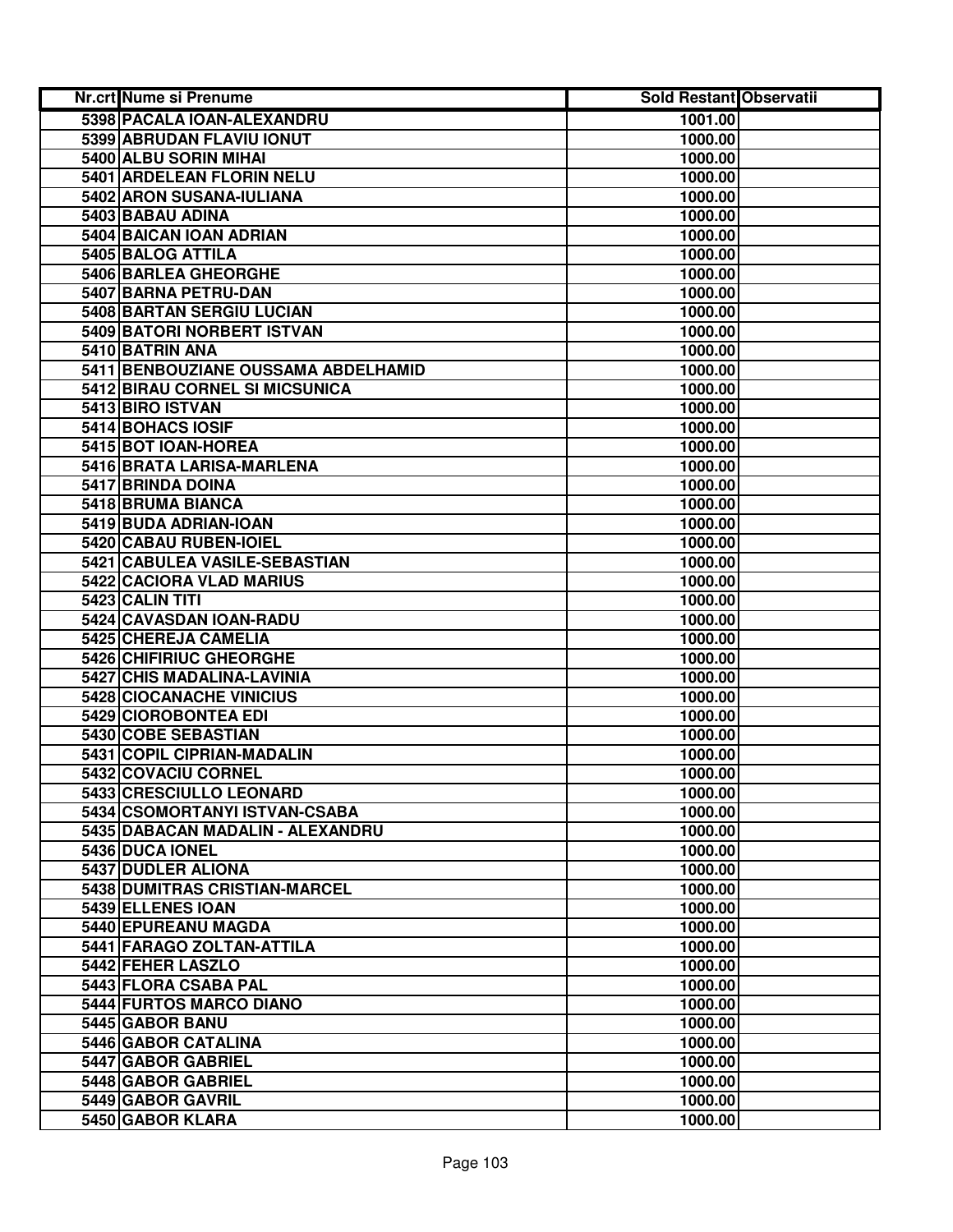| Nr.crt Nume si Prenume                     | Sold Restant Observatii |                       |
|--------------------------------------------|-------------------------|-----------------------|
| 5451 GABOR STEFAN                          | 1000.00                 |                       |
| 5452 GABOR TEREZ                           | 1000.00                 |                       |
| 5453 GABOR TEREZ                           | 1000.00                 |                       |
| 5454 GABOR ZSUZSANA                        | 1000.00                 |                       |
| 5455 GAL ANDREA-IREN                       | 1000.00                 |                       |
| 5456 GEREBENES MINDRA                      | 1000.00                 |                       |
| 5457 GHEJEU IOAN-TEODOR SI ANGELA-CORNELIA | 1000.00                 |                       |
| 5458 GIURGIUMAN DRAGOS-FABIAN              | 1000.00                 |                       |
| 5459 GLIGA DANIELA                         | 1000.00                 |                       |
| 5460 GYURO CSABA                           | 1000.00                 |                       |
| 5461 HARAGALY ILDIKO-ERZSEBET              | 1000.00                 |                       |
| 5462 HEVESI RAUL IOSIF                     | 1000.00                 |                       |
| 5463 HODISAN DENISA-GABRIELA               | 1000.00                 |                       |
| 5464 HORVAT KATALIN                        | 1000.00                 |                       |
| 5465 HORVATH TUNDE-IRINA                   | 1000.00                 |                       |
| 5466 ILISIE LUCRETIA-MARIA                 | 1000.00                 |                       |
| 5467 ILLE VLAD MIHI                        | 1000.00                 |                       |
| 5468 IORDACHE MIHAI-STEFAN                 | 1000.00                 |                       |
| 5469 ISTRATE IONEL                         | 1000.00                 |                       |
| 5470 ISZTOICA MARIA                        | 1000.00                 |                       |
| 5471 ISZTOIKA GEZA                         |                         | 1000.00 PROCES PE ROL |
| 5472 ISZTOIKA ROZALIA                      | 1000.00                 |                       |
| 5473 ISZTOJKA IOAN                         | 1000.00                 |                       |
| 5474 JUHASZ MARIA                          | 1000.00                 |                       |
| 5475 JUNC MARCELA                          | 1000.00                 |                       |
| 5476 KOVACS ALEXANDRU-MIHAI I.I.           | 1000.00                 |                       |
| 5477 KOVACS IMRE-MARIUS                    | 1000.00                 |                       |
| 5478 LAKATOS FLORICA                       | 1000.00                 |                       |
| 5479 LAKATOS TIBOR-JANOS                   | 1000.00                 |                       |
| 5480 LAKATOS ZOLTAN                        | 1000.00                 |                       |
| 5481 LAPUSTE VASILE                        | 1000.00                 |                       |
| 5482 LASZLO ANNAMARIA                      | 1000.00                 |                       |
| 5483 LEAHU VALENTIN                        | 1000.00                 |                       |
| 5484 LESAK JANOS - ROBERT                  | 1000.00                 |                       |
| 5485 LINGURAR CORINA                       | 1000.00                 |                       |
| 5486 LUCAN ANA                             | 1000.00                 |                       |
| 5487 LUNGU DIANA                           | 1000.00                 |                       |
| 5488 MAGHIAR DANA VIOLETA                  | 1000.00                 |                       |
| 5489 MARC IONELA                           | 1000.00                 |                       |
| 5490 MARGINEAN ALIN-CORNEL                 | 1000.00                 |                       |
| 5491 MARIAN SEBASTIAN DORIN                | 1000.00                 |                       |
| 5492 MATEI MADALIN-COSMIN                  | 1000.00                 |                       |
| <b>5493 MERCEA NICOLAE</b>                 | 1000.00                 |                       |
| 5494 MERR IOAN PAUL CMI                    |                         | 1000.00 PROCES PE ROL |
| 5495 MIERLUT IOAN                          | 1000.00                 |                       |
| 5496 MOHAMED ZEESHAN ZAMEER                | 1000.00                 |                       |
| 5497 MOISEI PETRU                          | 1000.00                 |                       |
| 5498 MULCUTA MIHAI-FLORIN                  | 1000.00                 |                       |
| 5499 MUNOZ JIMENEZ JESUS                   | 1000.00                 |                       |
| 5500 MUT RAZVAN                            | 1000.00                 |                       |
| 5501 NAGY ATTILA                           | 1000.00                 |                       |
| 5502 NAGY ROZALIA                          | 1000.00                 |                       |
| 5503 NAGY ZSOLT                            | 1000.00                 |                       |